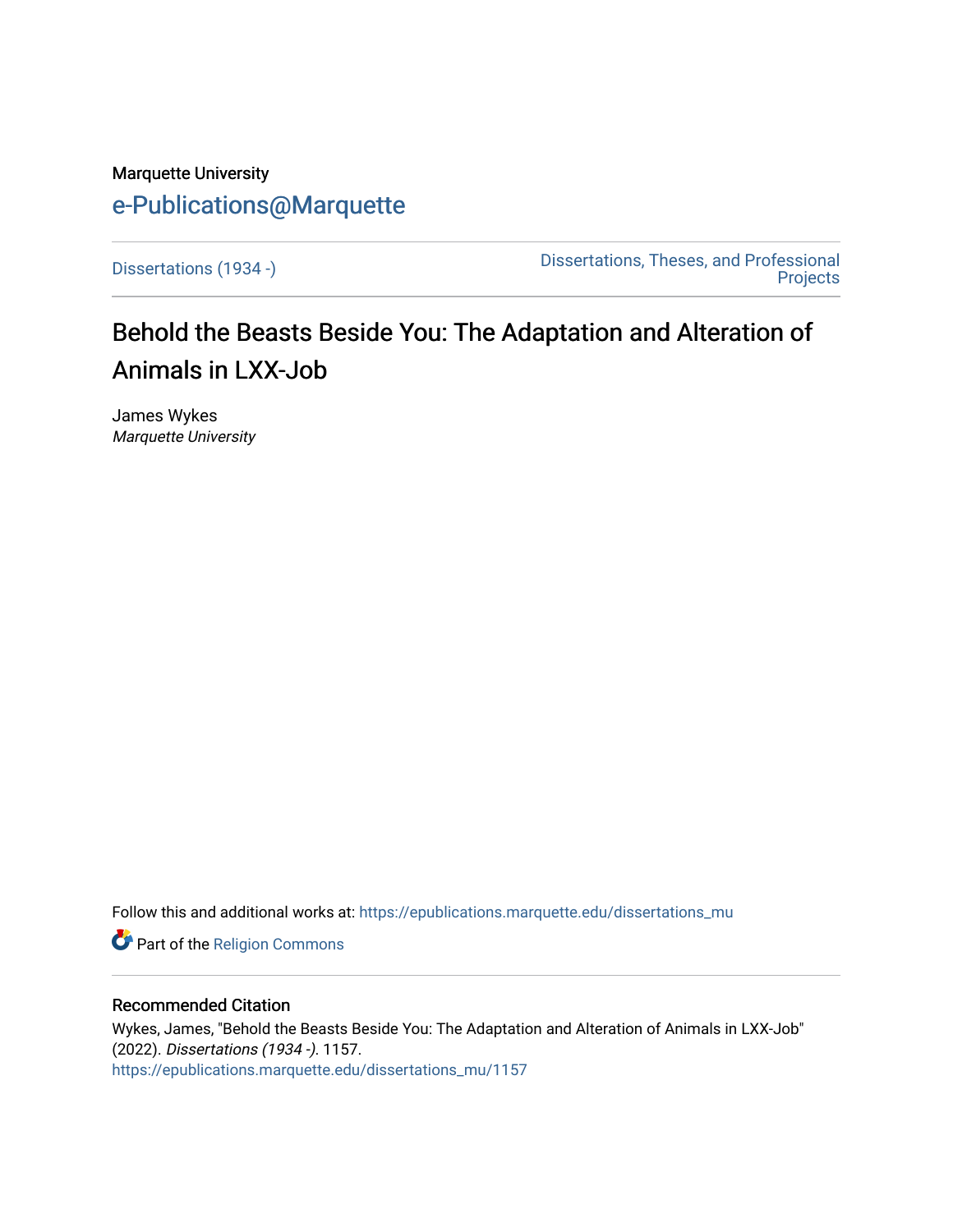### "BEHOLD THE BEASTS BESIDE YOU": THE ADAPTATION AND ALTERATION OF ANIMALS IN LXX-JOB

by

James Wykes, B.A., M.A.

A Dissertation submitted to the Faculty of the Graduate School, Marquette University, In Partial Fulfillment of the Requirements for the Degree of Doctor of Philosophy

> Milwaukee, Wisconsin May 2022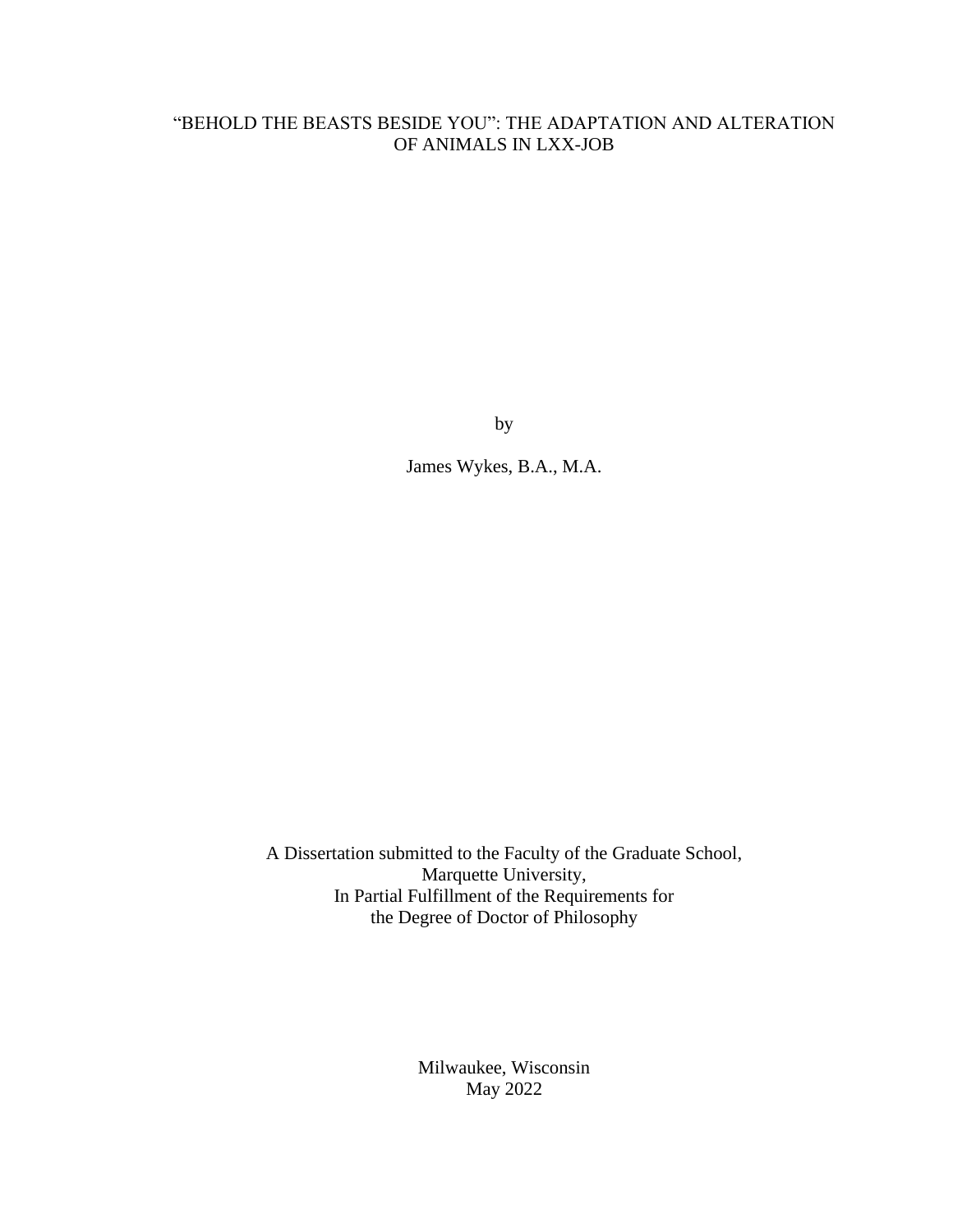#### ABSTRACT

#### "BEHOLD THE BEASTS BESIDE YOU": THE ADAPTATION AND ALTERATION OF ANIMALS IN LXX-JOB

James Wykes, B.A., M.A.

Marquette University, May 2022

"Behold the beasts beside you; they eat grass like cattle" (LXX-Job 40:15). The first translator for the book of Job into Greek was faced with a difficult text, replete with archaisms, corruptions, and convoluted Hebrew. He produced a distinctive – and often misunderstood – translation. Though its central characteristic is one of omission, its general approach to the text has proven hard to categorize. This study continues this trend by following one feature of Job that a casual reader cannot overlook: the book of Job's zoological panoply. The LXX-translator handles these creatures in a variety of ways, often contextually-sensitive and quite creative. Furthermore, he brings in external material, from other LXX books and Greek literature, to translate other passages. Most surprisingly, he displays a remarkably "inclusive" approach to canonicity and "exclusive" ideas about animals and wisdom. At the end, the individual character of the translator is much more visible in the translation than what it would appear at first. "Beholding the beasts" in LXX-Job tells us as much about the translator as the translation itself.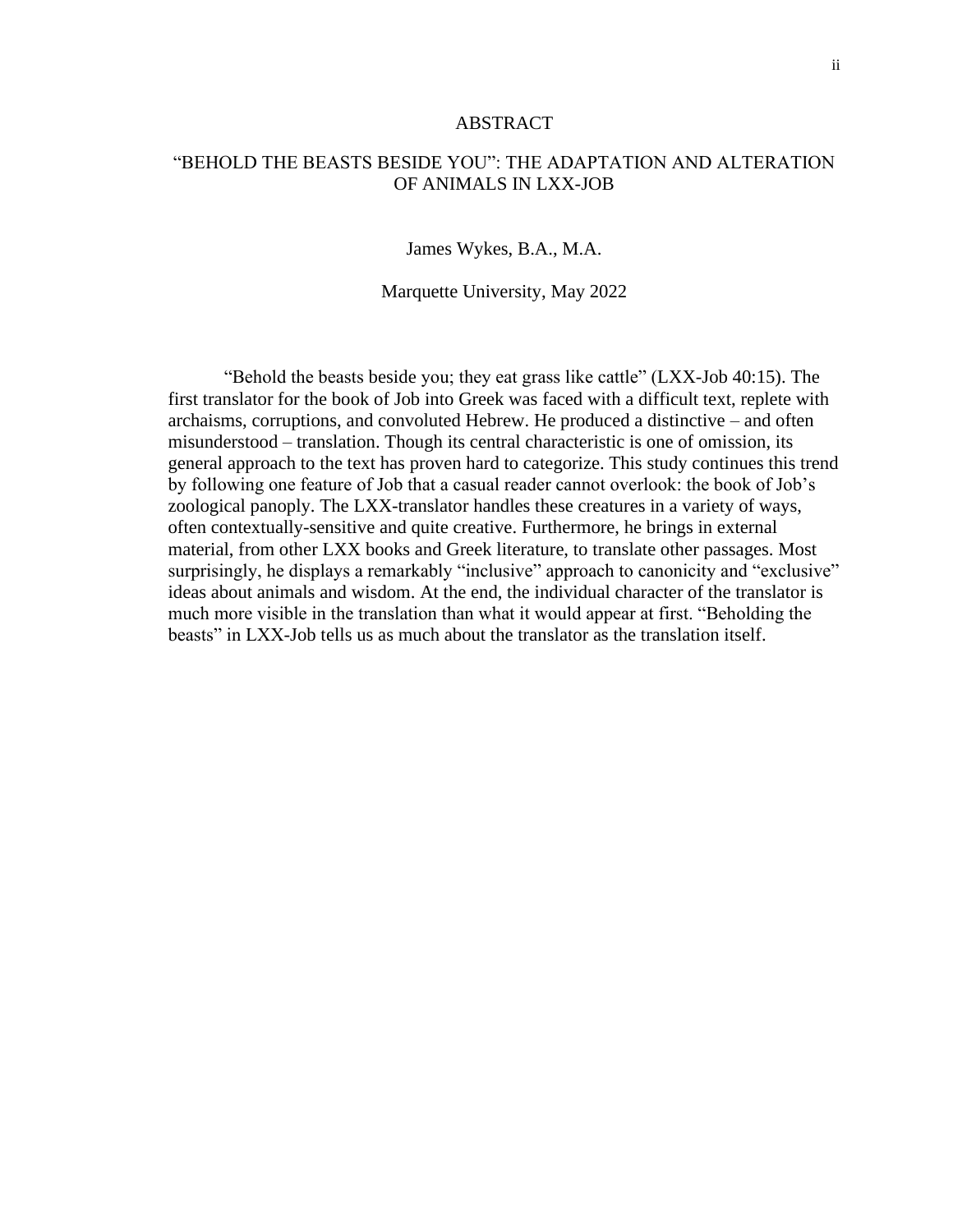#### ACKNOWLEDGMENTS

James Wykes, B.A., M.A.

Throughout the writing of this dissertation, I have received a great deal of support and assistance. I would first like to thank my director, Dr. Joshua Burns; without his thorough feedback and patient guidance throughout this entire multi-year process, this dissertation would have gone nowhere. Colleagues, especially those whom I was able to see at conferences, listened to my ideas and provided very helpful feedback and critiques.

My parents and siblings were instrumental in providing prayers, moral support, a sounding board.

Ultimately, this dissertation would also not have been possible without the support of my wife, Cecilia, whose love, understanding, patience, and insight, truly surpasses my ability to properly articulate here.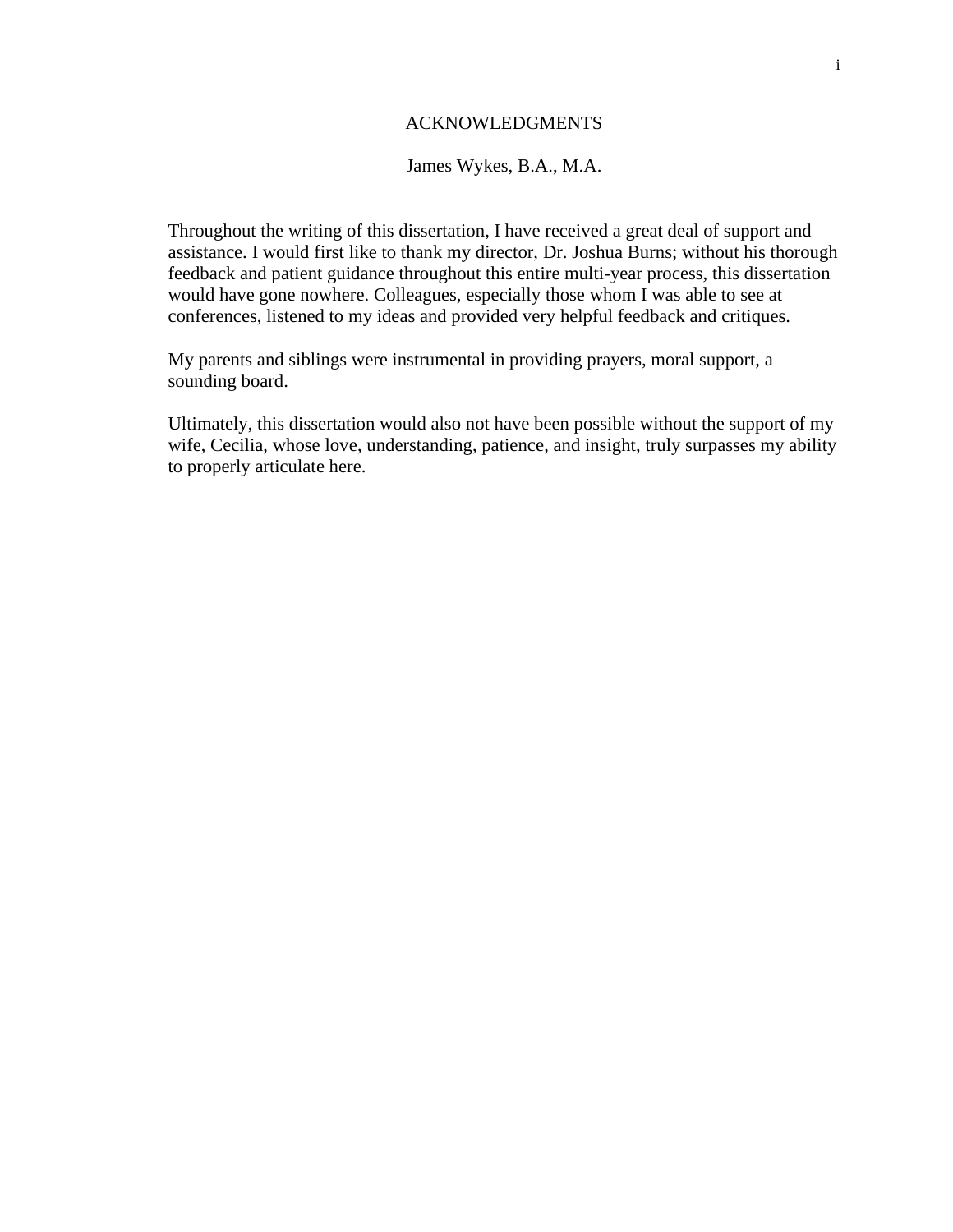## TABLE OF CONTENTS

|                | F.                                                     |
|----------------|--------------------------------------------------------|
|                | G. Previous scholarship and attitudes toward LXX-Job11 |
|                |                                                        |
|                | $\mathbf{I}$                                           |
| <b>CHAPTER</b> |                                                        |
| I.             |                                                        |
|                |                                                        |
|                |                                                        |
|                |                                                        |
|                | 33                                                     |
|                |                                                        |
|                |                                                        |
|                |                                                        |
|                |                                                        |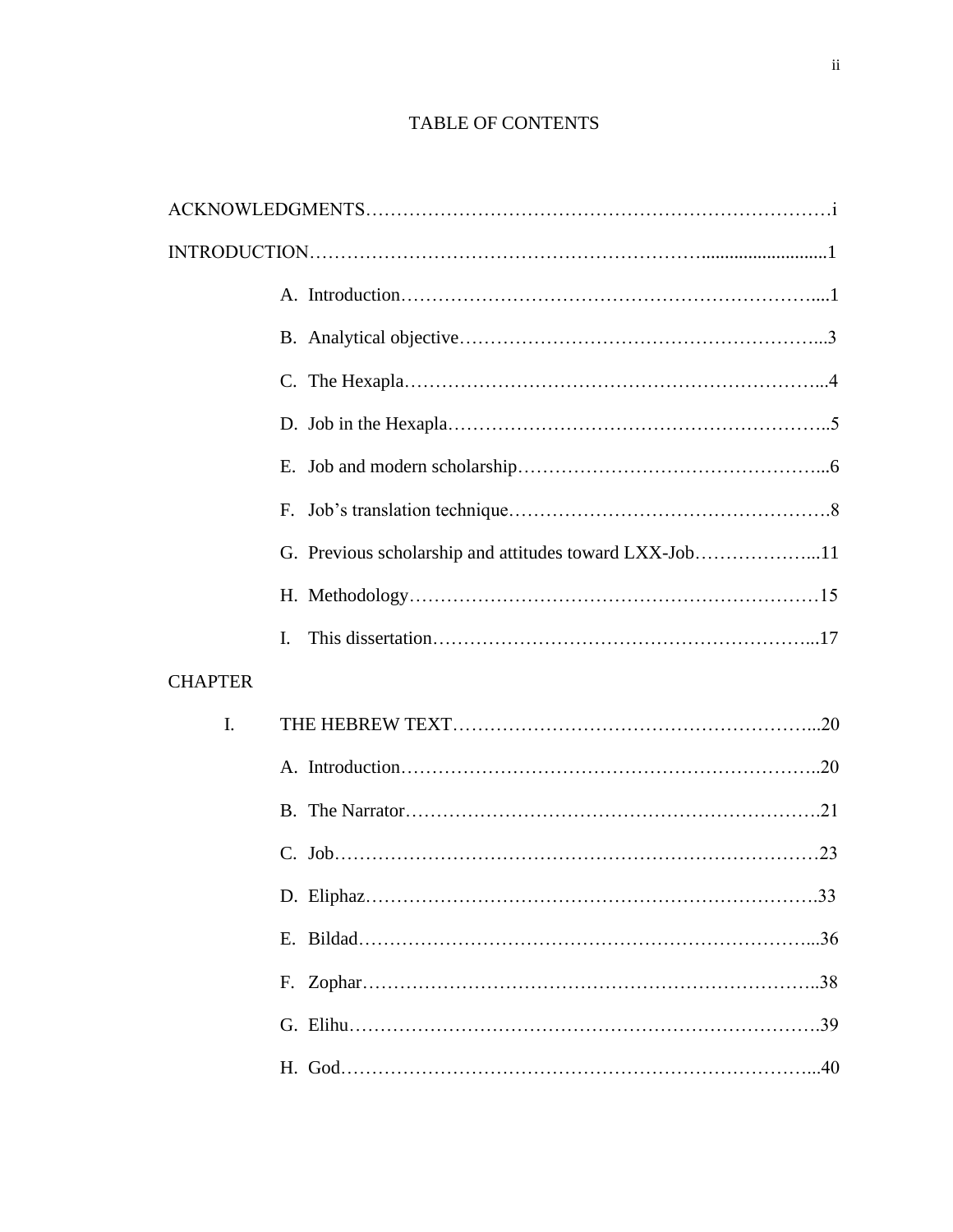| II.  | LXX-JOB'S "POSITIVE" TECHNIQUE I: VOCABULARY-LEVEL57 |  |
|------|------------------------------------------------------|--|
|      |                                                      |  |
|      |                                                      |  |
|      |                                                      |  |
|      |                                                      |  |
|      |                                                      |  |
|      | 1)                                                   |  |
|      | (2)                                                  |  |
|      | 3)                                                   |  |
|      |                                                      |  |
| III. | LXX-JOB'S "POSITIVE" TECHNIQUE II: LARGER LITERARY   |  |
|      |                                                      |  |
|      |                                                      |  |
|      |                                                      |  |
|      | 1)                                                   |  |
|      |                                                      |  |
|      | 3)                                                   |  |
|      |                                                      |  |
|      |                                                      |  |
|      | 1)                                                   |  |
|      |                                                      |  |
|      | 1)                                                   |  |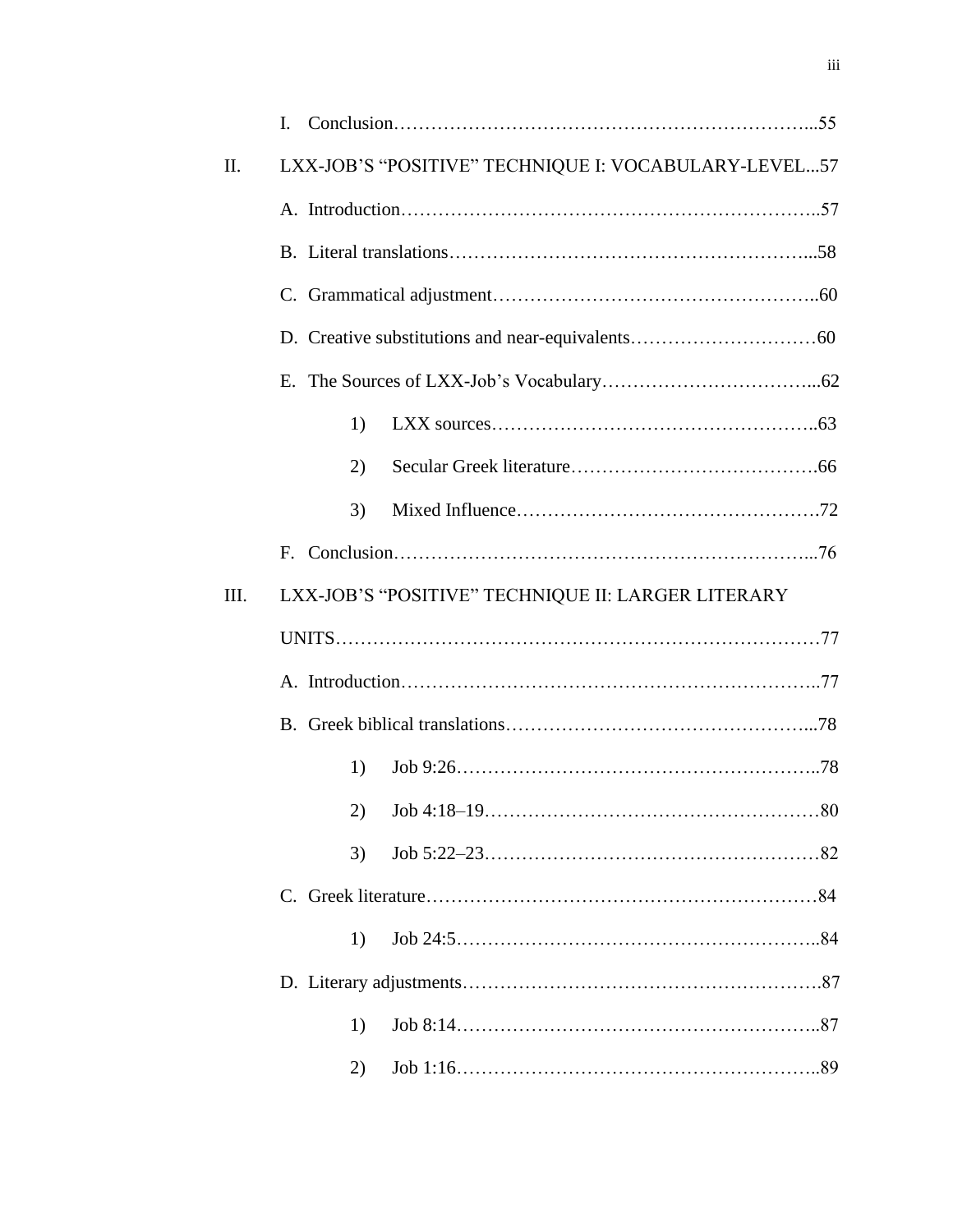| IV. |                                                                               |  |
|-----|-------------------------------------------------------------------------------|--|
|     |                                                                               |  |
|     |                                                                               |  |
|     | 1)                                                                            |  |
|     | 2)                                                                            |  |
|     |                                                                               |  |
|     | 1)                                                                            |  |
|     | 2)                                                                            |  |
|     |                                                                               |  |
|     | 1)                                                                            |  |
|     | 2)                                                                            |  |
|     |                                                                               |  |
|     |                                                                               |  |
|     | 1)                                                                            |  |
|     | 2)                                                                            |  |
|     |                                                                               |  |
| V.  | CONCLUSION: WHAT CAN WE SAY ABOUT THE                                         |  |
|     |                                                                               |  |
|     |                                                                               |  |
|     | B. The translator was a reader of Hellenistic literature and earlier biblical |  |
|     |                                                                               |  |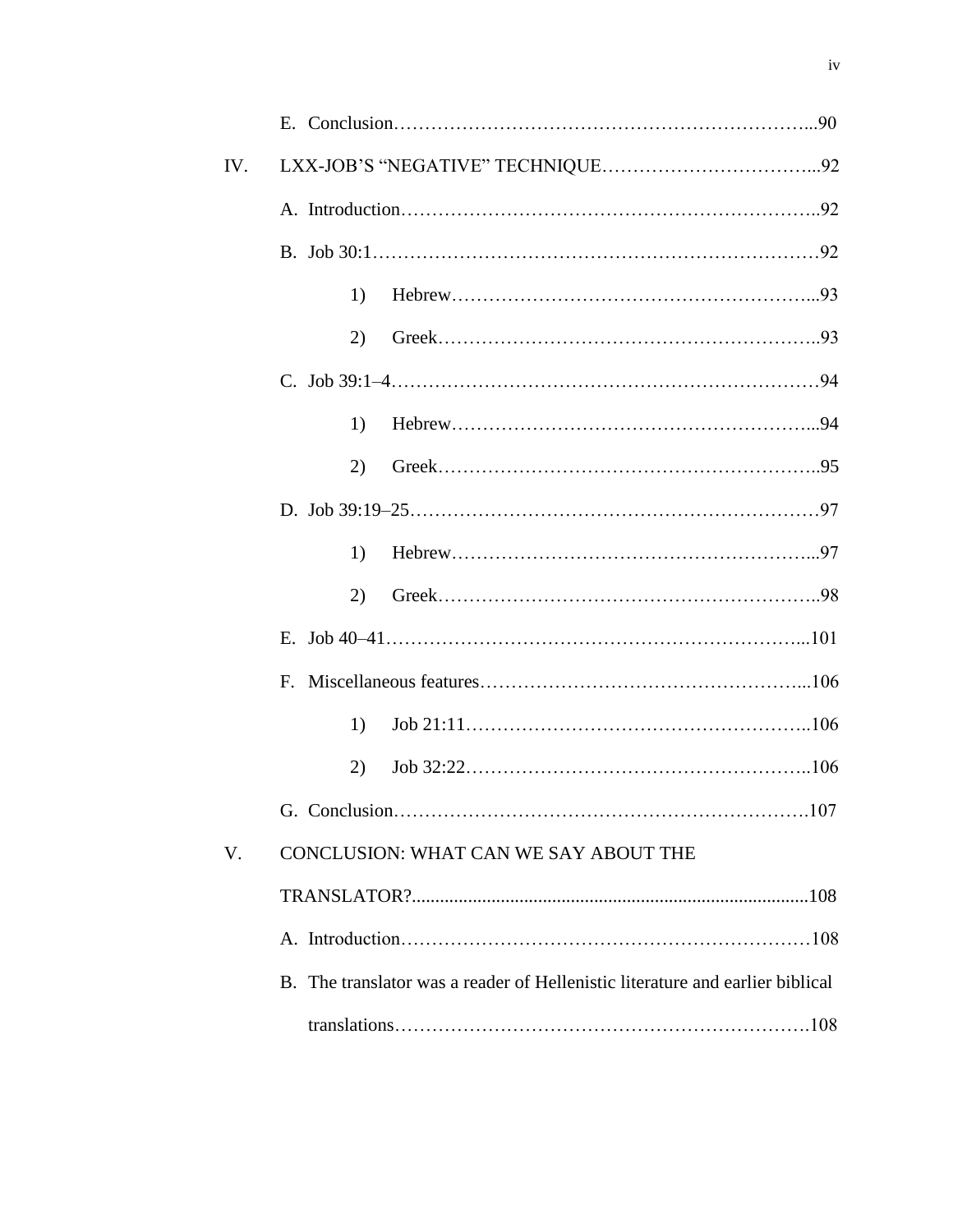| C. The translator uses elimination as a means of preventing an unfocused    |
|-----------------------------------------------------------------------------|
|                                                                             |
| D. The translator's allusions may have unified his writing with the greater |
|                                                                             |
| E. The translator does not want to associate wisdom and animals114          |
| F. The translator does not cut mythological overtones, but merely alters    |
|                                                                             |
|                                                                             |
|                                                                             |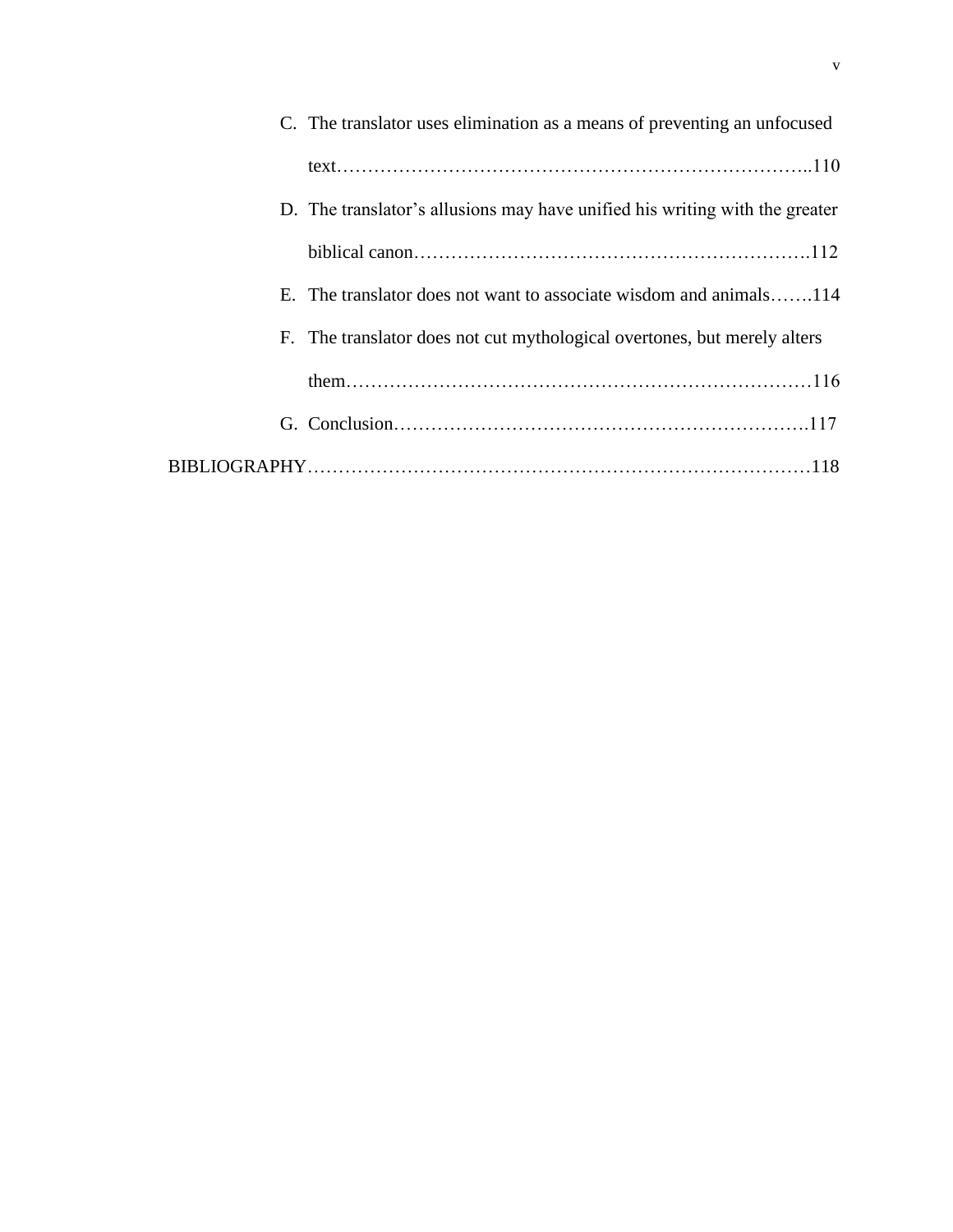#### INTRODUCTION

ἀλλὰ δὴ ἰδοὺ θηρία παρὰ σοί… (LXX-Job 40:15) But now behold the beasts that are around you...<sup>1</sup>

ἀλλὰ δὴ ἐπερώτησον τετράποδα ἐάν σοι εἴπωσιν πετεινὰ δὲ οὐρανοῦ ἐάν σοι ἀπαγγείλωσιν· ἐκδιήγησαι δὲ γῇ ἐάν σοι φράσῃ… (LXX-Job 12:7–8) But, do ask the quadrupeds if they should speak to you, and the birds of the air, if they should declare to you, and tell the earth in detail if it should expound to you…<sup>2</sup>

A. Introduction

Job—and the biblical story of his fall, debate, and theophany—has proven to be a character of enduring importance for Jews and Christians. In both the ancient and modern

worlds, the story has been summarized, retold, and interpreted. In the New Testament,

Job's story only appears briefly in James  $5:11.^3$  With Gregory the Great's sixth-century

*Moralia in Iob* (*Morals on the Book of Job*), the book's reputation as a source of moral

instruction grew, influencing and directing subsequent exegesis.<sup>4</sup> Seven centuries later,

Thomas Aquinas' *Expositio super Iob ad litteram* (*Literal Exposition on Job*)

demonstrated a "literal" approach that differed from Gregory's method.<sup>5</sup> In the Jewish

world, the book was no less popular. Robert Eisen notes that one accounting of Jewish

<sup>&</sup>lt;sup>1</sup> My translation

<sup>&</sup>lt;sup>2</sup> NETS translation. All translations from the Septuagint are taken from the New English Translation of the Septuagint (NETS), unless otherwise indicated.

<sup>&</sup>lt;sup>3</sup> "You have heard of the endurance of Job, and you have seen the purpose of the Lord, how the Lord is compassionate and merciful" (τὴν ὑπομονὴν Ἰὼβ ἠκούσατε, καὶ τὸ τέλος Κυρίου εἴδετε, ὅτι πολύσπλαγχνός ἐστιν ὁ Κύριος καὶ οἰκτίρμων), NRSV.

<sup>4</sup> Mary L. O'Hara, "Truth in Spirit and Letter: Gregory the Great, Thomas Aquinas, and Maimonides on the Book of Job," in *From Cloister to Classroom: Monastic and Scholastic Approaches to Truth: The Spirituality of Western Christendom* (ed. E. Rozanne Elder; Kalamazoo, MI: Cistercian Publications, 1986), 56.

<sup>5</sup> John Yocum, "Aquinas' Literal Exposition on Job," in *Aquinas on Scripture: An Introduction to His Biblical Commentaries* (ed. Thomas Weinandy; New York: T&T Clark, 2005), 21–42.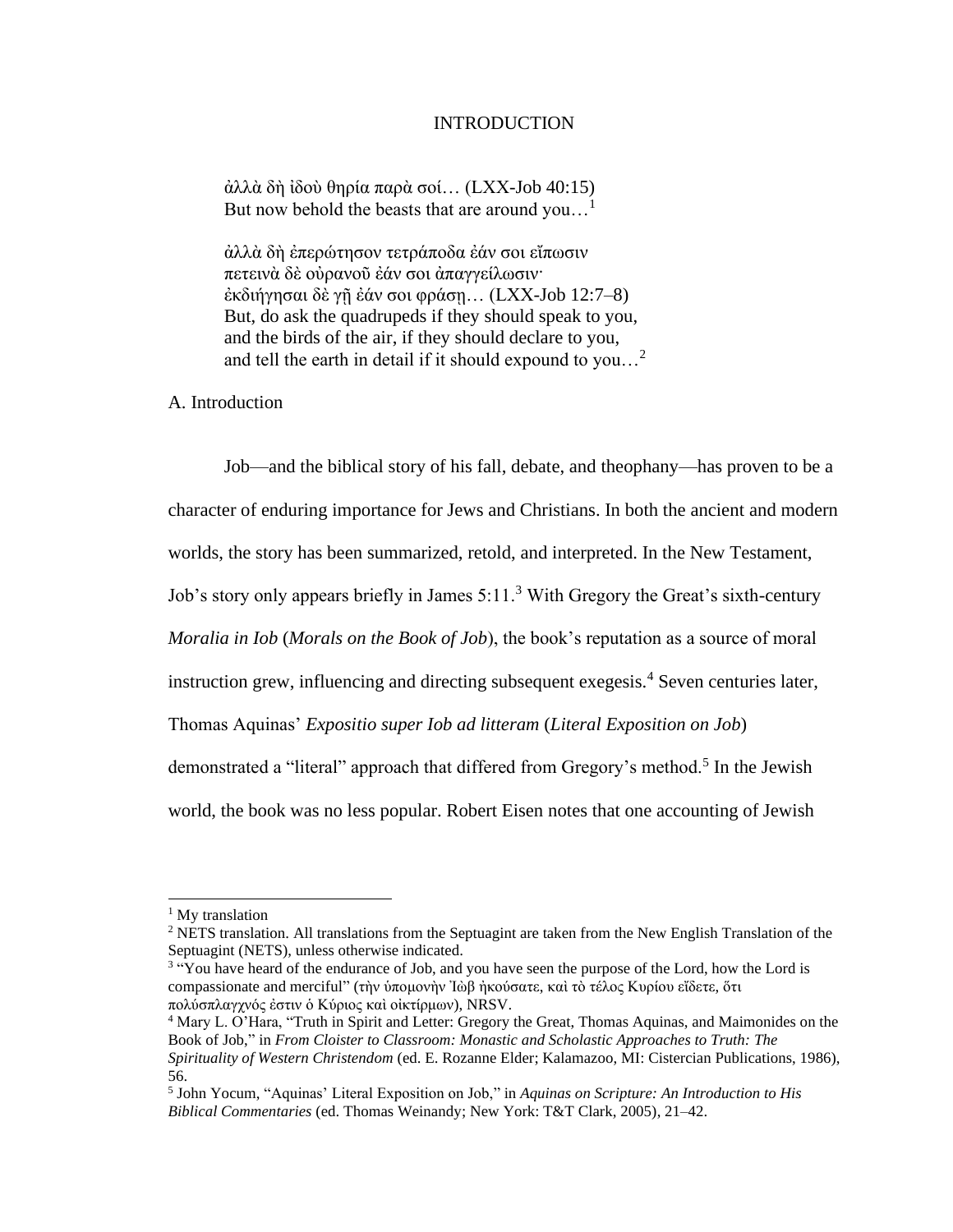commentaries on the book yielded around seventy-six composed between 900 and 1500, with others lost to history.<sup>6</sup>

Job's popularity has not waned in the modern era, although the appeal of the text has undertaken a noticeable shift. The underlying assumption of the earlier texts was that God's actions vis-à-vis Job were unquestionably just. Modern theologians and philosophers, however, have used the text to explore theodicy.<sup>7</sup> Whether because of its seemingly-skeptical nature or the piety of its main character, it has elicited commentary from such eclectic sources as psychiatrist Carl Jung (*Answer to Job: Researches into the*  Relation between Psychology and Religion)<sup>8</sup> to playwright Archibald MacLeish (*J.B.*).<sup>9</sup>

One of its earliest interpretations is the LXX translation. LXX-Job's material is an abridgment of the Hebrew text, giving it more commonality with the pseudepigraphic *Testament of Job* than the literal translations of the Pentateuch.<sup>10</sup> The translation is nearly 18% shorter than the Hebrew text.<sup>11</sup> Scholars have undergone radical development in their assessment of the Greek translator's complexity. One early theory was that he was a faithful translator of a defective or abridged Hebrew text.<sup>12</sup> The other theory regarding the translator was the assumption that he possessed a simplistic agenda driven mainly by

<sup>6</sup> Robert Eisen, *The Book of Job in Medieval Jewish Philosophy* (New York: Oxford University Press, 2004), 4.

<sup>7</sup> Karl-Johan Illman, "Theodicy in Job," in *Theodicy in the World of the Bible* (Antti Laato and Johannes C. de Moor, eds.; Leiden: Brill, 2003): 305–6; Marcel Sarot, "Theodicy and Modernity: An Inquiry into the Historicity of Theodicy," in *Theodicy in the World of the Bible* (Antti Laato and Johannes C. de Moor, eds.; Leiden: Brill, 2003): 5.

<sup>8</sup> C. G. Jung, *Answer to Job: Researches into the Relation between Psychology and Religion* (trans. R. F. C. Hull; London: Routledge, 1954).

<sup>9</sup> A. MacLeish, *JB: A Play in Verse* (London: Samuel French, 1956).

<sup>10</sup> Claude E. Cox, "Job," in *The T&T Clark Companion to the Septuagint* (ed. J. K. Aitken; New York: T&T Clark, 2015), 387–9.

<sup>11</sup> Markus Witte, "The Greek Book of Job," in *Das Buch Hiob und seine Interpretationen: Beiträge zum Hiob-Symposium auf dem Monte Verita vom 14.-19. August 2005* (Thomas Krüger et al., eds; Zurich, Switzerland: TVZ, 2007), 34.

<sup>12</sup> Harry Orlinsky, "The Hebrew *Vorlage* of the Septuagint of the Book of Joshua," *VTSup* (1969): 194; T.K. Cheyne, "Dillmann on the Text of Job," *The Expositor* 4, no. 10 (1891): 143.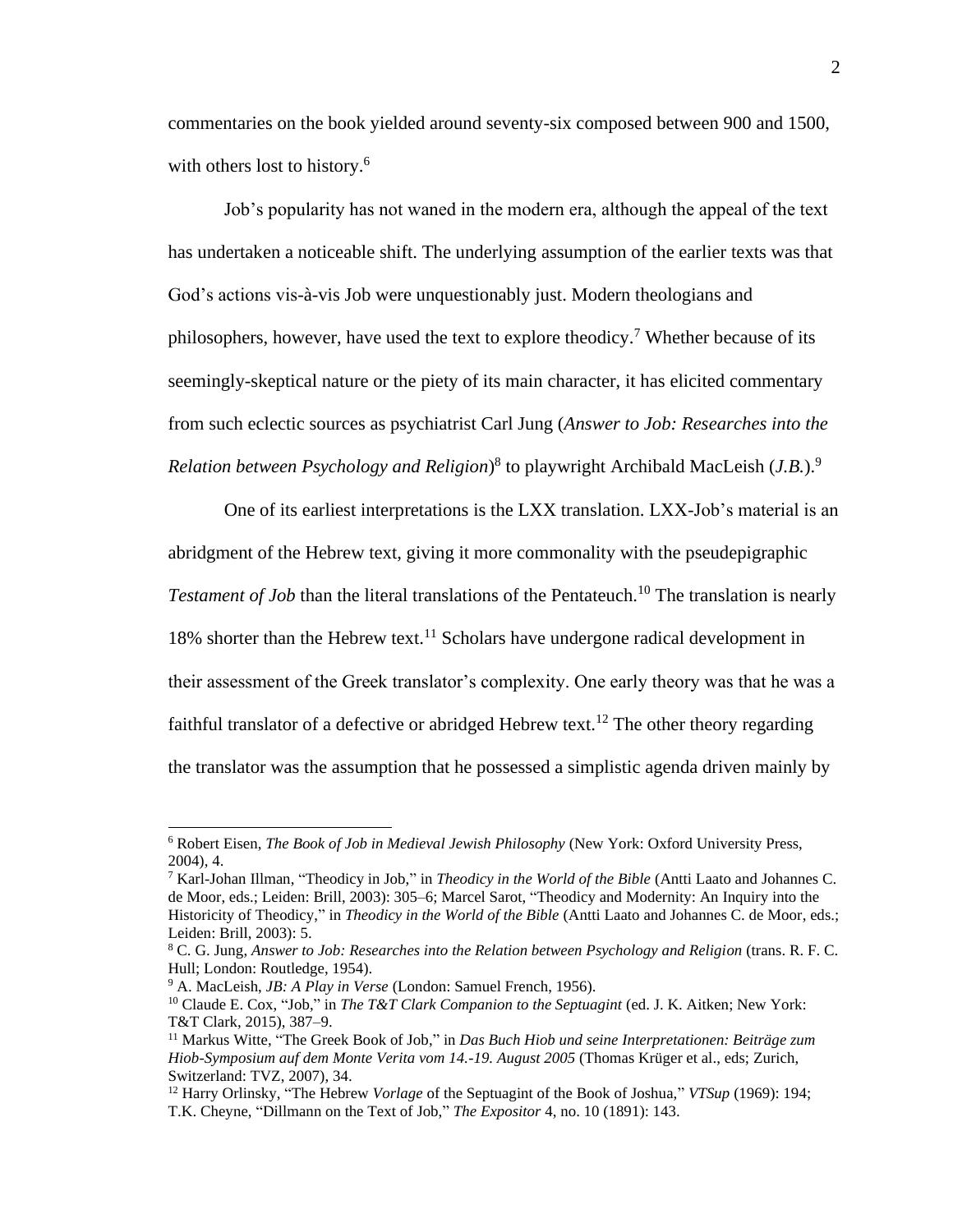offense at certain elements of the text.<sup>13</sup> Newer, more complex theories about the translator's worldview soon developed.<sup>14</sup> Recent approaches have recognized the translator's independent agenda.<sup>15</sup> However, the bigger project—discerning the translator's motivations for these changes—is still underway.

#### B. Analytical objective

The simplest way to properly analyze the translator of LXX-Job is to choose one particular feature and follow it throughout; from that, patterns should become obvious. The analysis of those patterns can lead to a greater understanding of the philosophy, mindset, and context of the translator. (Of course, this is a highly simplified account of the method.)

For this dissertation, the central feature chosen is the natural world, particularly the diversity of animals in the text. These creatures are a microcosm of the book's approach to translation, because the book's animals are found in both the poetic and prose sections of the book. Idiomatic usage often presents a mismatch between the Hebrew text and Greek translation, requiring unique and creative solutions by the translator. Furthermore, tracking a certain set of material, especially material that

<sup>13</sup> Gustav Bickell, *De indole ac ratione versionis alexandrinæ in interpretando libro Jobi* [On the Nature and Method of the Alexandrian Version in Translating the Book of Job] (Marburgi: Pfeilii, 1862), 5, 12; Harry M. Orlinsky, "Studies in the Septuagint of the Book of Job," *HUCA* 28 [1957]: 58–60; Cox, "Job," 394.

<sup>14</sup> Henry Gehman, "The Theological Approach of the Greek Translator of Job 1–15," *JBL* 68 (1949): 239; Donald H. Gard, "The Concept of Job's Character According to the Greek Translator of the Hebrew Text," *JBL* 72 (1953): 186; Donald H. Gard, "The Concept of the Future Life According to the Greek Translator of the Book of Job," *JBL* 73 (1954): 143.

<sup>&</sup>lt;sup>15</sup> Witte, "The Greek Book of Job," 36.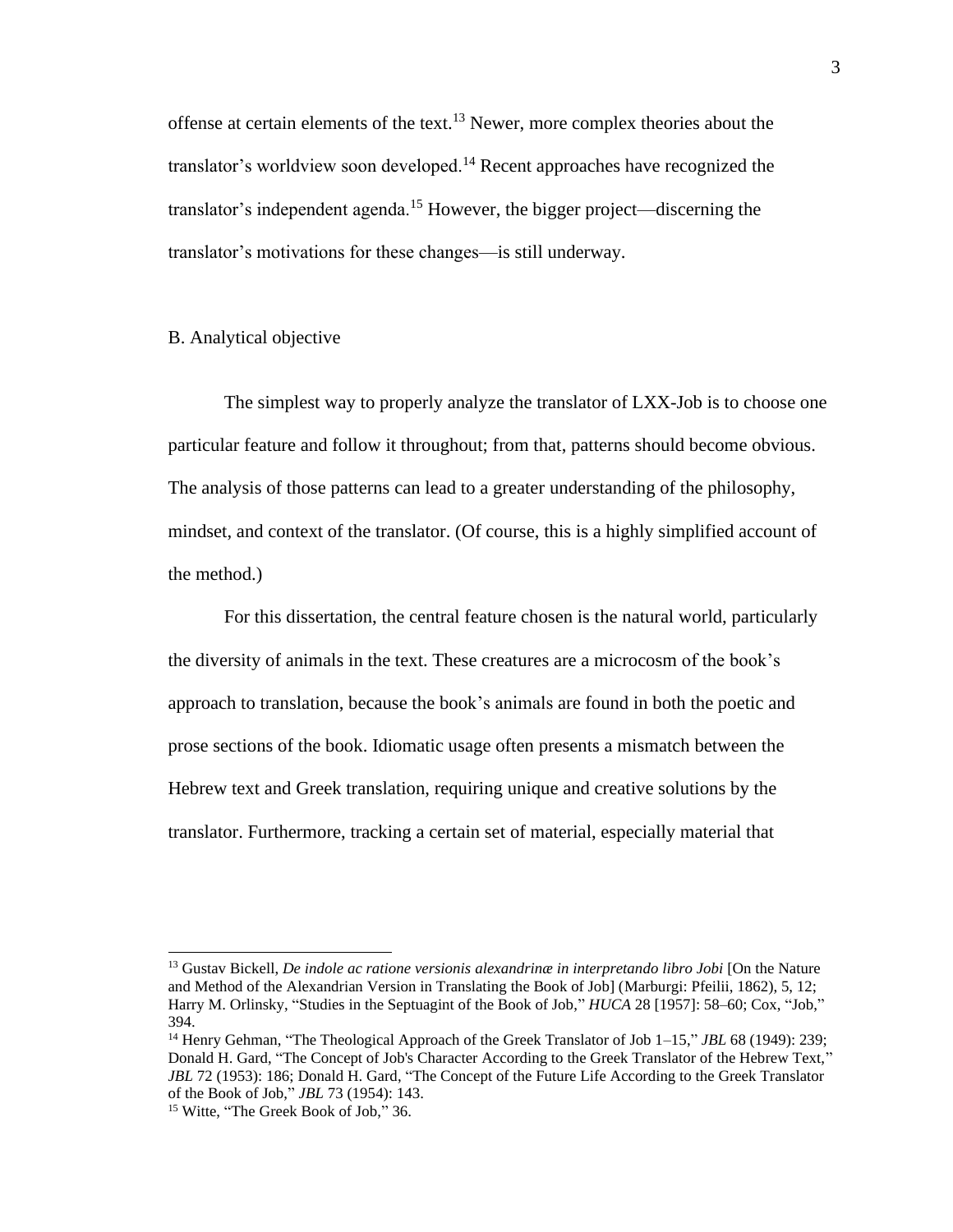constitutes such a substantial part of the original text, supplies consistent evidence to analyze.

The central analytical objective is to determine the goals of the translator in this translation. It can be assumed that the translator wanted to translate the text, but there are always unstated preferences held by the translator. What did he want to preserve for his? What did he want to eliminate? More importantly, what about the "character" of the original did he wish to preserve or eliminate? The gaps between the two texts are attributable to different reasons, many of which involve the translator's specific heuristic.

C. The Hexapla

The history of critical study on the state of the LXX text intertwines with the history of the various translations and Origen's *Hexapla*, a six (ἕξα) columned compendium that covered the entire LXX and was meant to aid in the revision of the LXX text. His venture irrevocably altered the shape of the Septuagint text; Christian citations of the LXX that would follow were from Origen's text, not pre-Origenic texts.<sup>16</sup> That textual tradition still, as earlier discussed, exercises influence on the shape of the standard text.

Without necessarily intending to replace the text, Origen set about collating the various Greek biblical texts and comparing them to the Hebrew. Pinpointing the moment that led to Origen's revision of the LXX text is impossible, but the circumstances that led to the need for such a revision is clearer. Christians had grown to rely upon a version of the LXX that was increasingly shown to be at odds with the underlying Hebrew text and other Jewish Greek texts.<sup>17</sup>

<sup>&</sup>lt;sup>16</sup> Eugene Ulrich, "Origen's Old Testament Text: The Transmission History of the Septuagint to the Third Century C.E." in *Origen of Alexandria: His World and His Legacy* (Charles Kannengiesser and William L. Petersen, eds.; Notre Dame, IN: Notre Dame University Press, 1988): 4–5.

<sup>17</sup> Jennifer M. *Dines*, *The Septuagint* (ed M. A. Knibb; New York: T&T Clark, 2004*),* 97.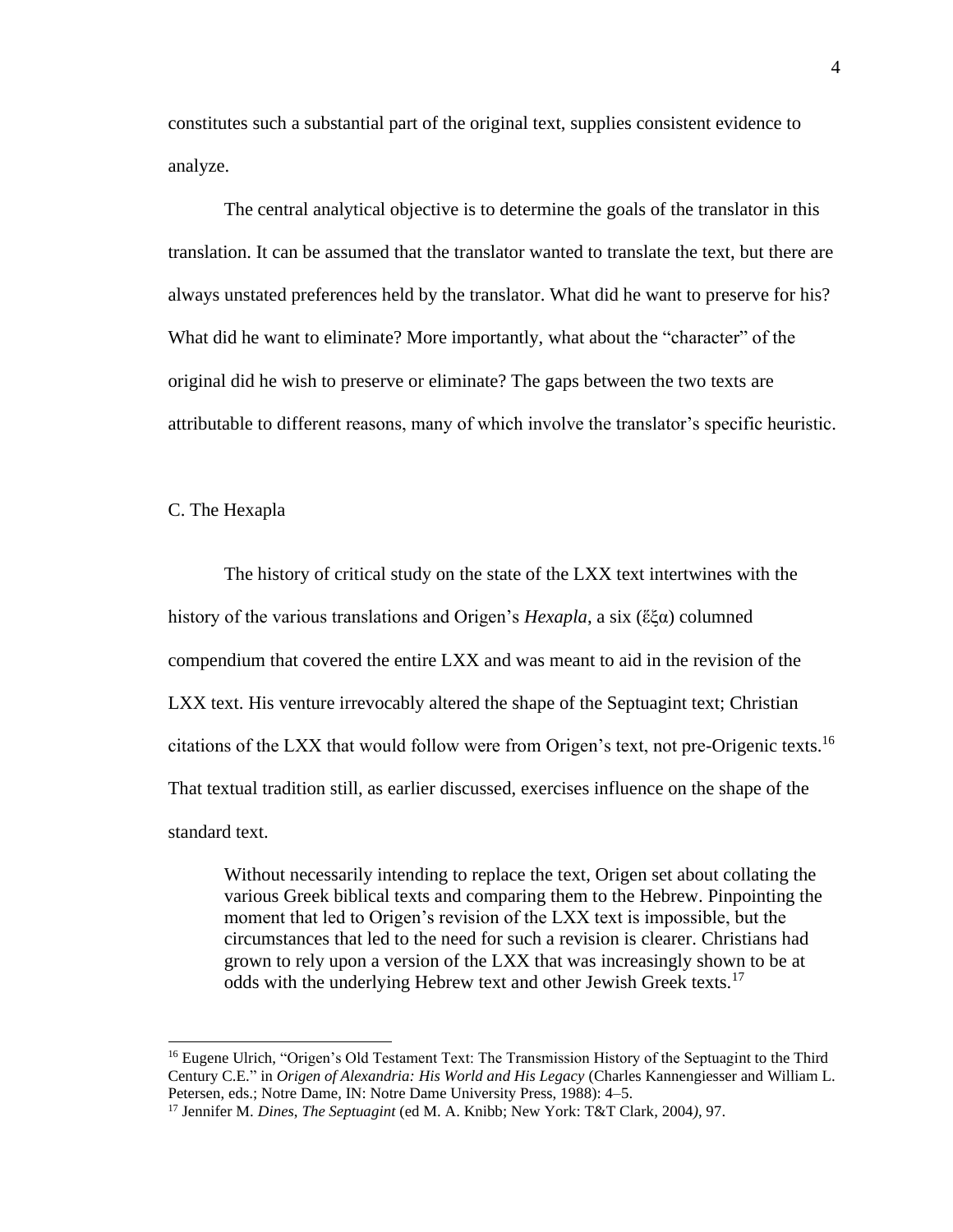Its probable layout: the first column was the Hebrew consonantal text; the second, a

transliteration into Greek; third, Aquila's translation (α'); fourth, Symmachus (σ'); fifth,

the generic LXX text in circulation; and sixth, Theodotion  $(\Theta')$ .<sup>18</sup> Origen's letter to

Africanus (c. 240) alludes to this venture:

I have to tell you what it behooves us to do in the cases not only of the History of Susanna…or of the two other passages you mention at the end of the book containing the history of Bel and the Dragon…but of thousands of other passages also which I found in many places when with my little strength I was collating the Hebrew copies with ours…And in many other of the sacred books I found sometimes more in our copies than in the Hebrew, sometimes less.<sup>19</sup>

D. Job in the Hexapla

Origen of Alexandria is the first to record the abbreviated text of LXX-Job,

though he was not the first to notice it:

Throughout the entire Book of Job there are many passages in the Hebrew which are wanting in our copies, many times four or three verses, but sometimes, however, even fourteen, and nine, and six. But why do I have to list all the instances we collected with so much labor, to prove that the difference between our copies and those of the Jews did not escape us?<sup>20</sup>

Jerome, following Origen, scornfully notes in his preface to his proper translation of Job

that,

…previous to the publication of our recent translation with asterisks and obeli, about seven or eight hundred lines were missing in the Latin, so that the book, mutilated, torn, and disintegrated, exhibits its deformity to those who publicly read it.<sup>21</sup>

The "asterisks and obeli" mentioned by Jerome are the result of Origen's Hexapla text.

For all the books—but most noticeably for Job—where the Greek material was longer

<sup>18</sup> Dines, *The Septuagint*, 98.

<sup>19</sup> Origen, "A Letter to Origen from Africanus About the History of Susanna" (ANF 4:386–7).

<sup>&</sup>lt;sup>20</sup> Origen, "A Letter to Origen from Africanus About the History of Susanna" (ANF 4:386–7).

<sup>&</sup>lt;sup>21</sup> Jerome, "Preface to Job" (NPNF Series II 6:491).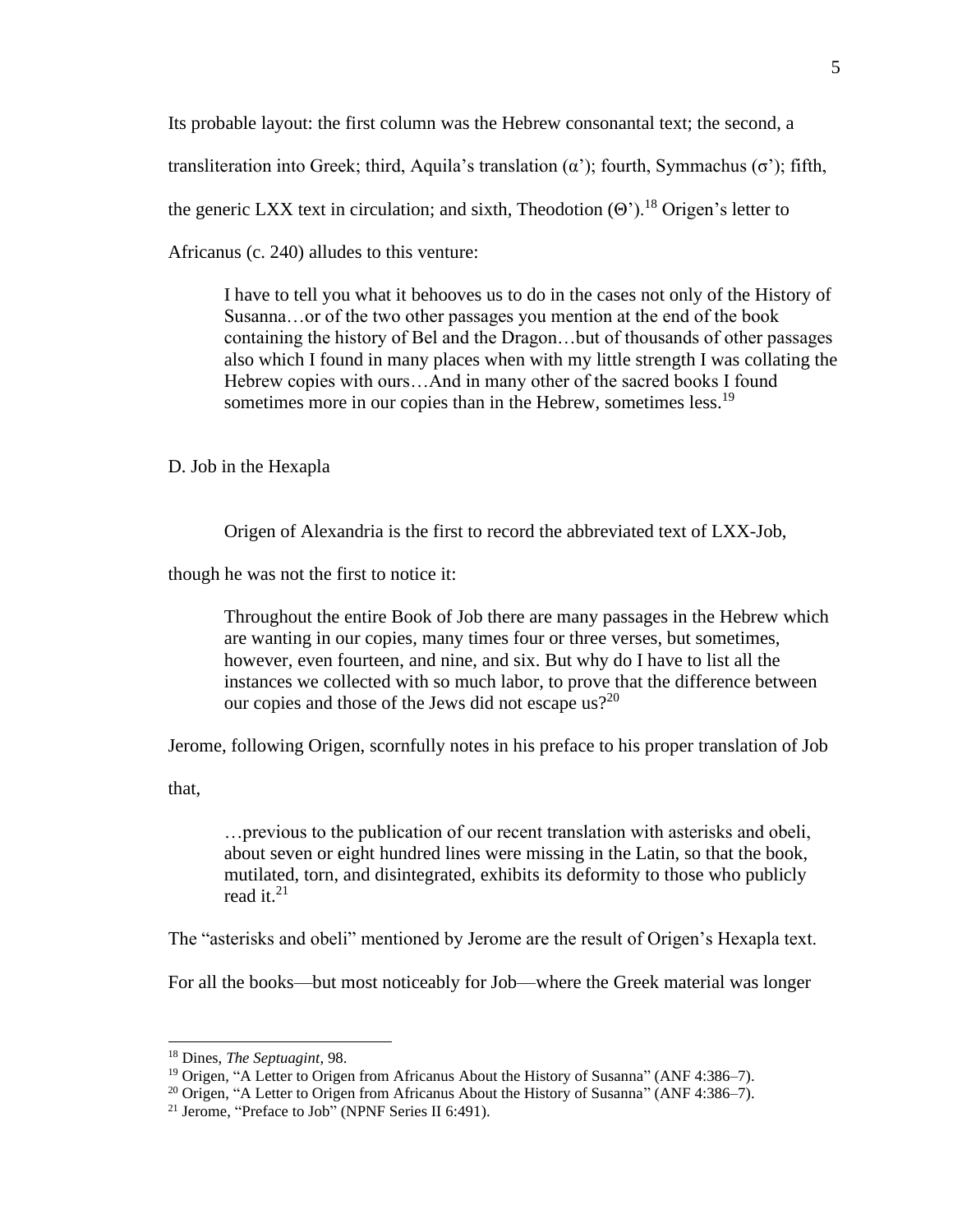than the Hebrew, he placed before the word or phrase an obelus  $(\div)$  and after it a metobelus  $(\cdot)$ .<sup>22</sup> Where the Hebrew lacked a Greek equivalent, he did not content himself with merely marking the location. Instead, he relocated material from another Greek translation into the gaps in the LXX translation and placing an asterisk  $(\cdot \times)$  alongside it.<sup>23</sup> Job's supplementary material comes from a translation attributed to Theodotion (Θ'), supposedly a first-century Jewish translator.<sup>24</sup> The result is "a genetic monstrosity hybridized from apples and oranges."<sup>25</sup>

#### E. Job and Modern Scholarship

Modern scholars have noticed the difference in translation style between the marked and unmarked lines. Thackeray describes Θ' as filled with "Hebraisms, transliterations, etymological renderings of Divine names…aim[ing] at completeness and accuracy without much regard to style."<sup>26</sup> Peter John Gentry gives a more complete description of the translation style of Θ as tending towards woodenness (with some "bit[s] of genius" scattered throughout) in that it seeks to align fairly closely with the parent text, but without the "absurdities" encountered in Aquila.<sup>27</sup> Unlike what would be implied by Origen's method of meshing the two bodies of material,

<sup>23</sup> Claude E. Cox, "Elihu's Second Speech According to the Septuagint," in *Studies in the Book of Job* (ed. W. E. Aufrecht; Waterloo: Wilfred Laurier, 1983): 90.

<sup>&</sup>lt;sup>22</sup> Witte, "The Greek Book of Job," 33–5. The representations of the sigla here are just one of several variants used over time (Keith Houston, *Shady Characters: The Secret Life of Punctuation, Symbols, and Other Typographical Marks* [New York: Norton, 2013], 102).

<sup>24</sup> Witte, "The Greek Book of Job," 33–5; Peter John Gentry, *The Asterisked Material in the Greek Job* (Atlanta: Scholars Press, 1995), 494.

<sup>25</sup> Peter John Gentry, "The Place of Theodotion-Job in the Textual History of the Septuagint," in *Origen's Hexapla and Fragments: Papers Presented at the Rich Seminar on the Hexapla, Oxford Centre for Hebrew and Jewish Studies, 25th July-3rd August 1994* (ed. Alison Salvesen; Tubingen: Mohr, 1998), 199.

<sup>26</sup> Henry St. John Thackeray, *A Grammar of the Old Testament in Greek* (Reprint; Eugene, OR: Wipf and Stock, 2008), 4.

<sup>27</sup> Gentry, *Asterisked Material*, 494.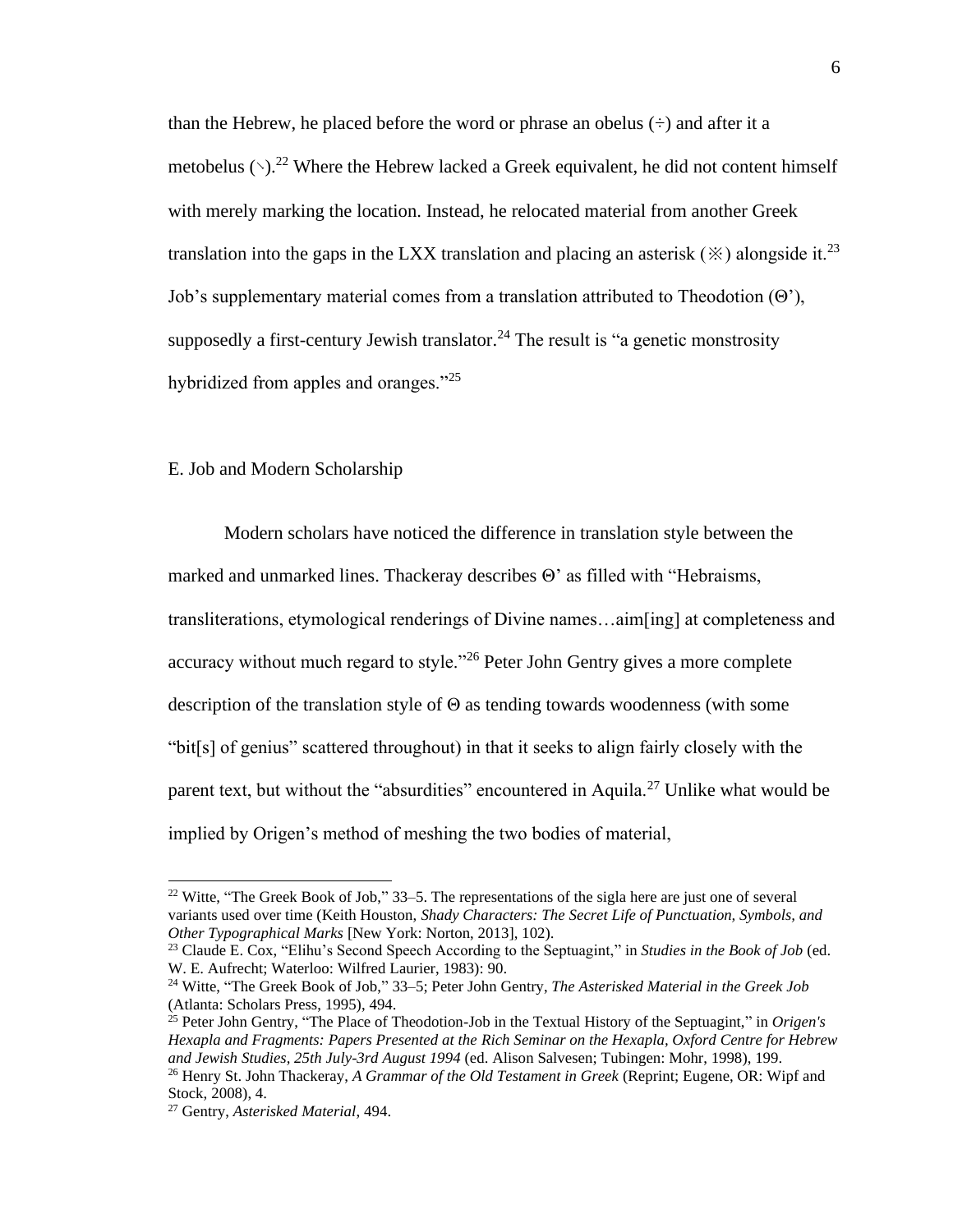the asterisked materials represent the very opposite in translation technique when compared with OG. One may simplistically describe the difference in terms of the 'literal' approach versus the 'free' method of OG. Furthermore, Theod has the character of a *de novo* translation. It is not a revision of OG. As Origen discovered in creating the Hexapla, alignment of OG with the parent text is not easy. This in itself may help to explain why the asterisked materials represent a new translation rather than just a revision of  $OG.<sup>28</sup>$ 

Hence, while the combined Greek text for Job – the abridged text plus the additions – treats these translations as an inseparable pair, the abbreviated text that so irked Origen and Jerome must be treated on its own. Copies of the resulting text, now termed the "Ecclesiastical Text" (ET), omitted the sigla, presenting an undifferentiated text.<sup>29</sup> The text found in critical editions is the ET with the signs restored. Non-sigla text is often labeled "Old Greek" (OG), but the nomenclature is not strictly followed. "LXX-Job" can be interchanged with "OG-Job," while at other points it refers to the ET. (Throughout this dissertation, "LXX-Job" will refer to the Old Greek text.)

All told, there are 800 lines that are missing in LXX-Job that are present in the Hebrew.<sup>30</sup> Removing these lines to analyze the composition of the Old Greek is further complicated by two factors. The first is that the mixed text was often copied *sans* Origen's critical signs, and this mixed text became the majority text, often termed the "Ecclesiastical Text"  $(ET)$ <sup>31</sup> Removing this material would be made easier for scholars were the second factor not present: the limited preservation of the diacritical signs.<sup>32</sup> Restoring the Aristarchian signage is itself a text-critical venture that renders its results

<sup>28</sup> Gentry, *Asterisked Material*, 495.

<sup>29</sup> G. B. Gray, "The Additions in the Ancient Greek Version of Job," *The Expositor* 19 (1920): 423. The term "Ecclesiastical Text" originates in Gentry, *Asterisked Material*, 2.

<sup>30</sup> Cox, "Elihu's Second Speech," 90.

<sup>31</sup> Gentry, *The Asterisked Material*, 2.

<sup>32</sup> Gentry, *The Asterisked Material*, 1–2.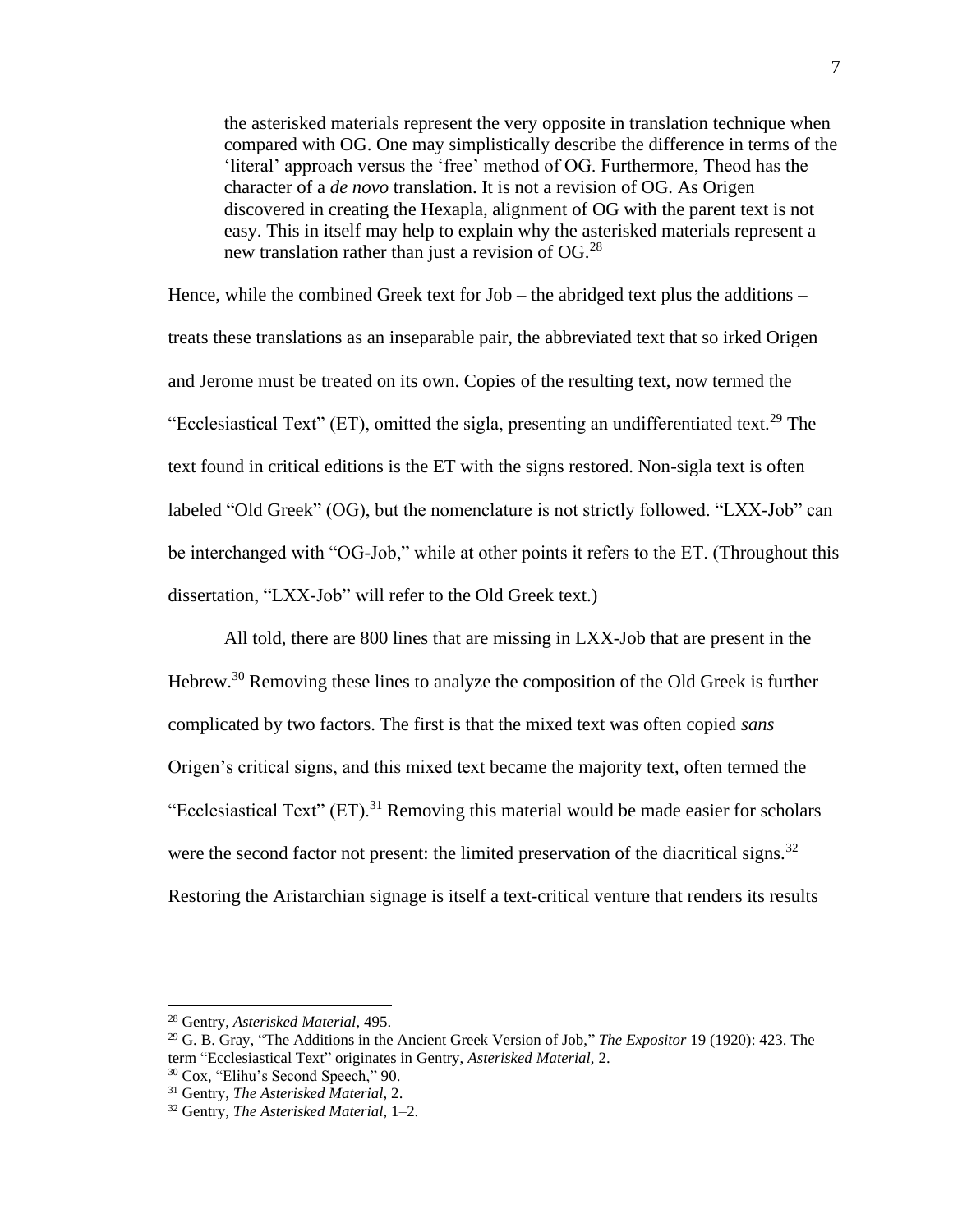tentative; but although there is some debate over the proper allocation of certain sigla in modern printed versions, most scholars have assumed their reliability.<sup>33</sup>

Stripping away the Θ' text, the Old Greek (OG) text remains. Unfortunately, it is extremely unlikely that this text is the "original" text:

We do not, and Origen did not, have extant for any book what anyone would consider the original form of that translation. All manuscripts display a considerable amount of textual development certainly unintentional changes, such as the well-known panoply of errors, but also intentional changes, such as clarifications, revisions, doublets, and harmonizations.<sup>34</sup>

With this caveat in mind, the resulting text is coherent. Further, after much back and forth, the current consensus about the Hebrew archetype of LXX-Job is that it was similar to the extant MT. Because of this relative certainty, the profile of the translator is more easily discerned.

#### F. Job's translation technique

This journey into the motivations of the translator builds upon the work of earlier scholarship. The translator demonstrates literary skill, and his handling of the text demonstrates craftsmanship found in few other Septuagint books.<sup>35</sup> The book presents several different ways of dealing with the Hebrew text, whether by varying its terminology,  $36$  multiplying pleonasms,  $37$  relying on favorite terms, importing words or

<sup>33</sup> The critical edition retains these sigla: *Iob: Septuaginta. Vetus Testamentum Graecum Auctoritate Academiae Scientiarum Gottingensis editum* (ed. Joseph Ziegler; XI/4; Göttingen: Vandenhoeck & Ruprecht, 1982). Albert Pietersma criticizes Ziegler's edition for certain reassignments ("Review of *Iob*," JBL 104 [1985]: 310); Peter Gentry also offers several proposals (Gentry, *The Asterisked Material*, 237). <sup>34</sup> Ulrich, "Origen's Old Testament Text," 16.

<sup>35</sup> Cox, "Job," 390.

<sup>&</sup>lt;sup>36</sup> Karl V. Kutz, "The Old Greek of Job: A Study in Early Biblical Exegesis" (Ph.D. diss., Wisconsin-Madison 1997), 29.

<sup>37</sup> Kutz, "The Old Greek of Job," 30; J. Ziegler, "Der Textkritische Wert der Septuaginta des Buches Job," *Miscellanea Biblica* 2 (*1934*): 282–3.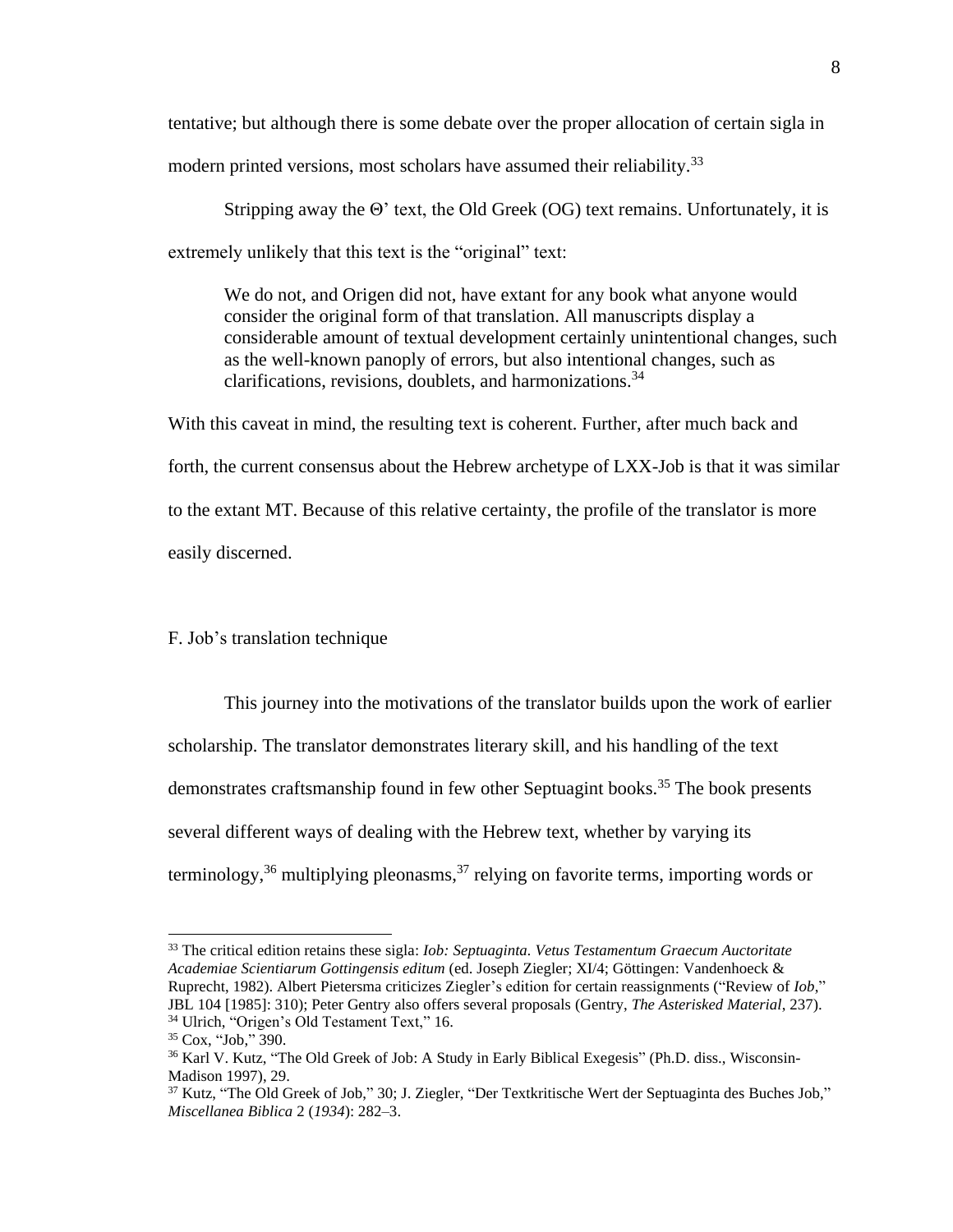phrases from other passages,  $38$  using terms with a different level of specificity,  $39$  and inverting the meaning of a word or passage.<sup>40</sup> He also tends to use material from other LXX books or earlier in LXX-Job in lieu of directly translating certain lines (a technique known as "associative" or "anaphoric translation"). $^{41}$ 

He uses particles in diverse situations, lending "nuance, vigour, and subtlety" to even the smallest parts of the translation.<sup>42</sup> For example, in the account of Job's property at Job 1:3, the Masoretic Text's (henceforth MT) list is punctuated by  $\lambda$ , "and," before every item. Only three of them are translated with the equivalent Greek word (καί). Those are furthermore placed strategically between categorical groups "as the[y] shift from livestock to servants, holdings, and conclusion."<sup>43</sup> The balanced effect of the changes and their accordance with Greek style strongly suggest a conscious effort; the reappearance of the same technique in the similar list in 42:8 strengthens this proposal.<sup>44</sup>

The book's biggest translation-related mystery is its abridgment. Complicating matters is its unevenness. The percentage of omitted lines increases as the book continues: "There is little abbreviation until chs. 12–14, where the LXX is approximately 4% shorter; in chs. 15–21, 16%; in 22–31, 25%; in 32–37, the Elihu speeches, 35%; in 38–42, 16%.<sup>45</sup> G.B. Gray concluded that the translator may have "found the speeches"

<sup>41</sup> Cox, "Job," 47–52; Homer Heater, Jr., *A Septuagint Translation Technique in the Book of Job* (Washington, DC: Catholic Biblical Association of America, 1982), 6.

<sup>38</sup> Ziegler, "Der Textkritische Wert," 284–5; P. Katz, "Notes on the LXX," *JTS* 47 (1946): 168; Kutz, "The Old Greek of Job," 31–37.

<sup>39</sup> Kutz, "The Old Greek of Job," 37–9.

<sup>40</sup> Kutz, "The Old Greek of Job," 39–44.

<sup>42</sup> A particle is "anything not a noun, pronoun, or verb" (Claude *Cox*, "Tying it all Together: The Use of Particles in Old Greek Job," *BIOSCS* 38 [*2005*]: 41). See also Cox, "Job," 390.

<sup>43</sup> Cox, "Tying it All Together," 43.

<sup>&</sup>lt;sup>44</sup> Cox, "Tying it All Together," 43.

<sup>45</sup> Cox, "Job," 386, citing statistics found in S.R. Driver and G. Gray, *A Critical and Exegetical Commentary on the Book of Job: Together with a New Translation* (Edinburgh: T&T Clark, 1921), lxxv.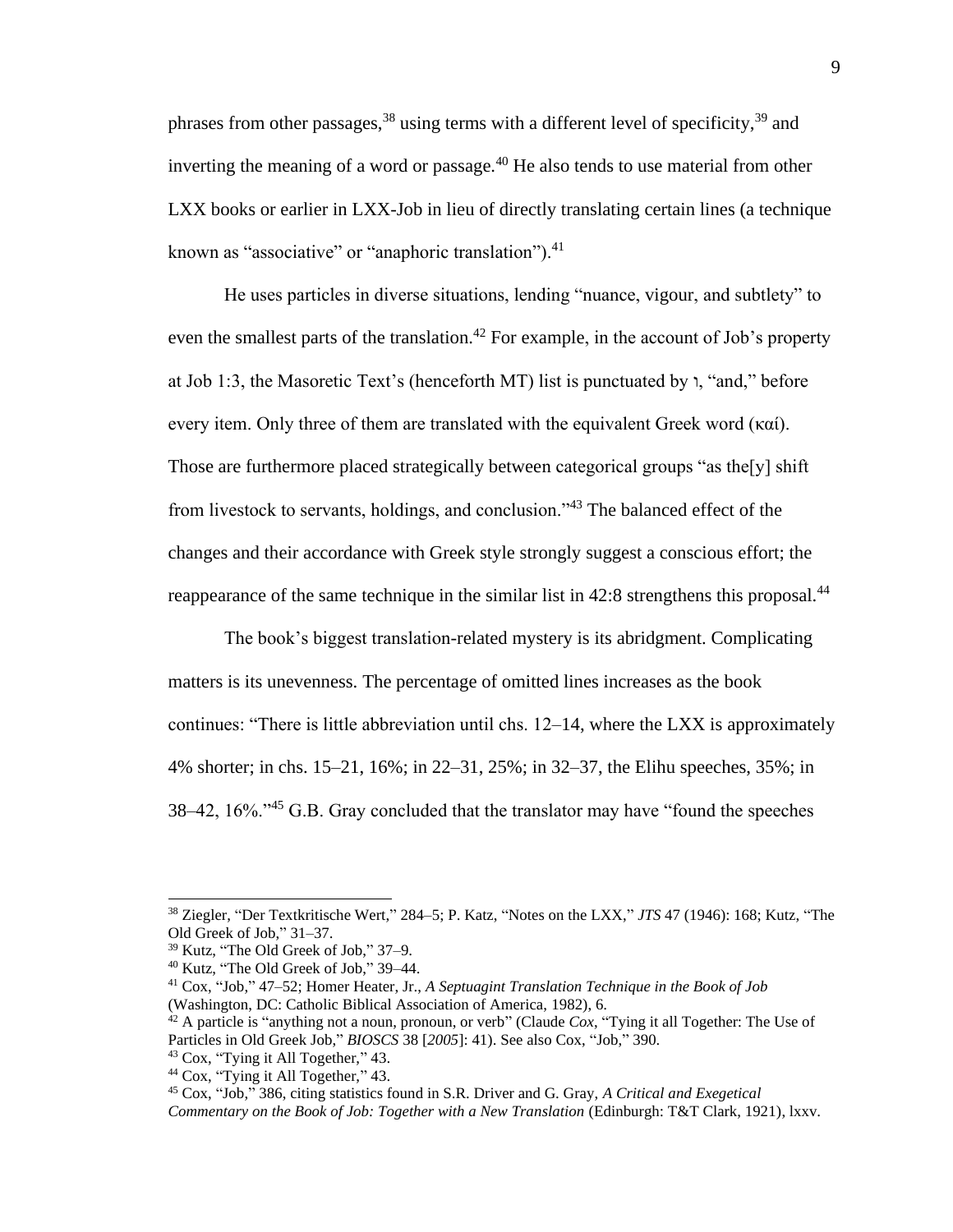over long, but the story over short," and others followed suit in this evaluation.<sup>46</sup> Henry Swete tied this desire to the translator's classical training:

The evident desire of the translator to follow classical models suggests that he was an Alexandrian Hellenist who intended his version for general reading, rather than for use in the synagogue. Under such circumstances he may have been tempted to reduce the length of his original, especially in passages where it did not lend itself readily to his treatment. On the other hand he has not scrupled here and there to add to the original.<sup>47</sup>

The style, so the theory goes, reflects a good education, which gave the translator freedom to change and alter Job to fit his ideology.

Such a facile view of the translator's motivations, however, hardly do justice to the grand sweep of the translation. The aforementioned traits of the translation do suggest a translator interested in fixing, and often taking liberties to change, the material in the original book. But reducing the motivation down to a "power trip" by the translator – he could make changes, and therefore he did – the issues and ambiguities of the original text are "undersold" and the translator's changes are framed as arbitrary.

The translator is anything but arbitrary, and the original text is anything but entirely clear. Yet there is space between "arbitrary" changes and "exact translation." In that space lives the LXX-Job translator. His skills and education make him a perfect candidate for tackling such a challenging book in a fresh way.

<sup>46</sup> Gray, *The Book of Job*, 425; Cox, "Job," 387.

<sup>47</sup> Henry Barclay Swete, *An Introduction to the Old Testament in Greek* (Cambridge: Cambridge University Press, 1902), 256.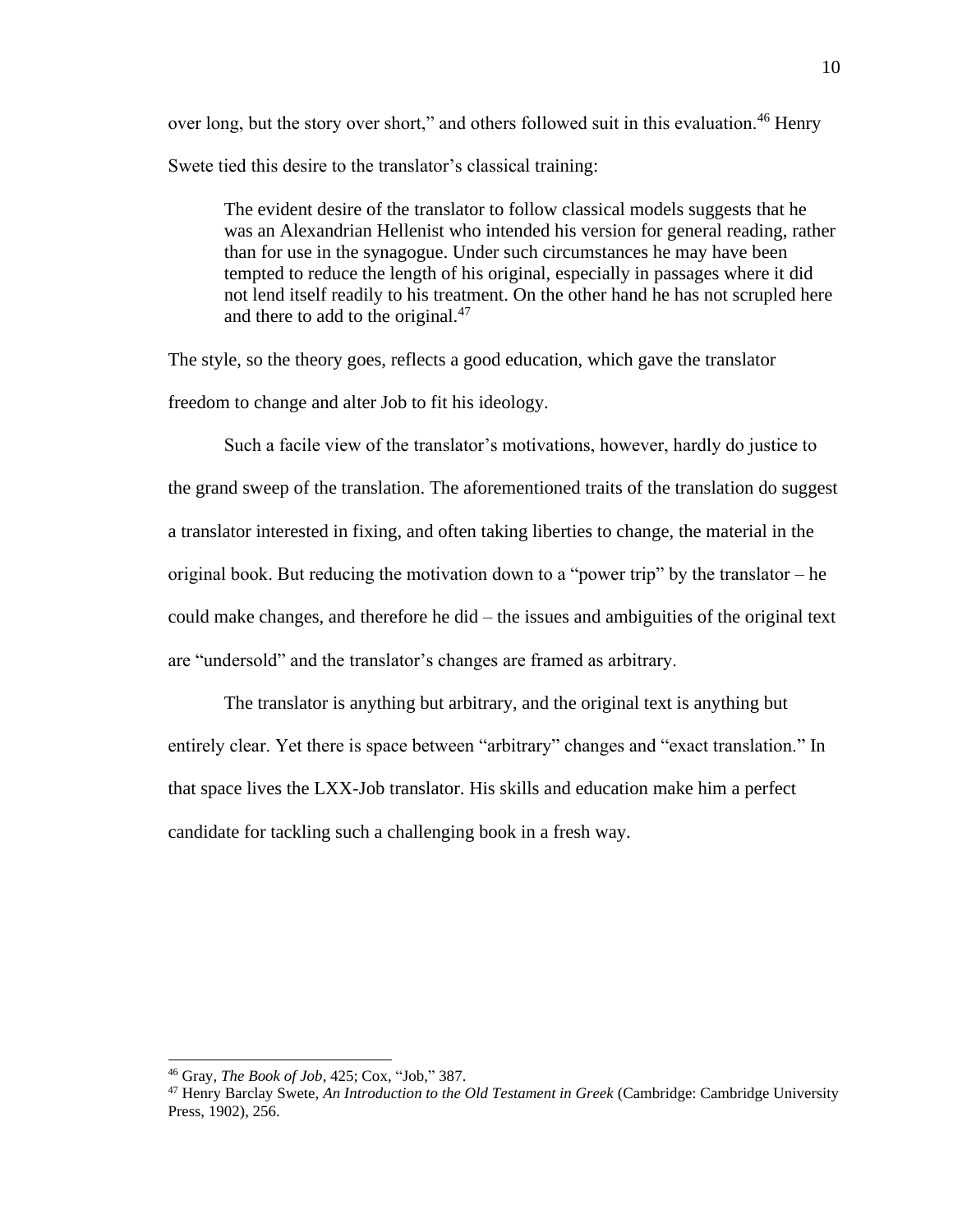#### G. Previous scholarship and attitudes toward LXX-Job

LXX-Job is a complex translation, even compared to other books in the Septuagint. It is commonly dated to the mid-second century BCE and placed in Alexandria; a highly abridged translation, it is also roughly one-sixth shorter than the Hebrew Masoretic text.<sup>48</sup> Despite this trend toward abridgment, it also contains two substantial additions: at the beginning of the book (expanding the dialogue of Job's wife at 2:9) and a post-script chronicling both the author's purported source and Job's lineage, which conflates him with Jobab from Genesis  $36:33.^{49}$  It is considered to be a free translation, sometimes deviating from the Hebrew text, but at other points indicating the translator's dedication to his *Vorlage*. 50

In its assessment of the material attributed to the LXX translator, especially its characteristic omissions, scholarship developed several competing theories. The first was that he was a faithful translator of a defective or abridged Hebrew text. This had several prominent supporters, chief among them Harry Orlinsky: "So far as Job is concerned, my own detailed study has led me to the conclusion that the LXX text is one-sixth shorter than the preserved Hebrew text simply because its Hebrew *Vorlage* was approximately one-sixth shorter." 51

Sometimes this was mixed with a suspicion of the translator's incompetence. T.K. Cheyne, for example, posited that the translator had before him "a badly-written Hebrew MS" that "he either could not read or could not understand," thus throwing into doubt the

<sup>48</sup> Cox, "Job," 388.

<sup>49</sup> Annette Yoshiko Reed, "Job as Jobab: The Interpretation of Job in LXX Job 42:17b–e," *JBL* 120.1 (Spring, 2001): 31–55; Johann Cook, "Were the LXX Versions of Proverbs and Job Translated by the Same Person?" *Hebrew Studies* 51 (2010): 129–56.

<sup>50</sup> Cox, "Job," 394.

<sup>51</sup> Orlinsky, "Vorlage of Joshua," 194.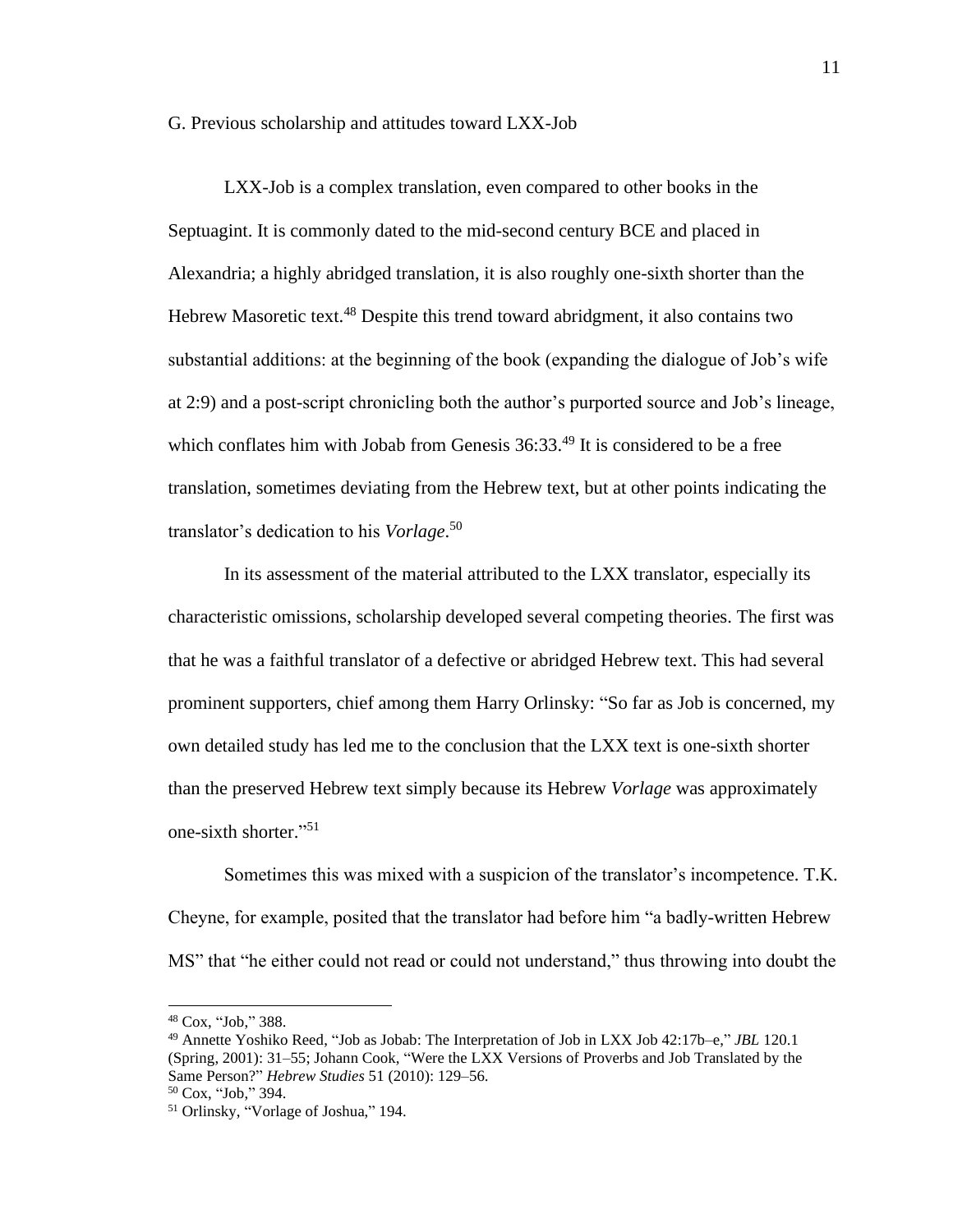"justice of his omissions."<sup>52</sup> The other theory regarding the translator was the assumption that he possessed a simplistic agenda driven mainly by offense at certain elements of the text. Gustav Bickell argued that the translator objected to the Hebrew text's anthropomorphisms and anthropopathisms.<sup>53</sup> Bickell's overall impression that "the translator paraphrased, changed, deleted and added whenever he deemed it necessary or was in the mood," lacking a method worthy of study, was echoed by subsequent literature.<sup>54</sup>

Newer, more complex theories about the translator's worldview developed. Henry Gehman developed the theory of an "Alexandrian school" of which the translator of LXX-Job was a part.<sup>55</sup> Though Donald H. Gard does not depend on placing the translator in a "school" of translation, stating that "[t]he hermeneutical method followed in G is a broad and general one which is not bound by fixed rules or by a rigid system," elsewhere he explains that "[t]he differences [between the MT and LXX] are due rather to a tendency on the part of the Greek translator to introduce a theological point of view."<sup>56</sup>

Recent approaches begin by recognizing the translator's independent agenda.<sup>57</sup> The error of previous scholarship was not a lack of evidence but the selective way in which it was interpreted:

The majority of Bible commentators, sometimes even those specializing in the textual criticism of the Book [of Job], ignore for the most part such instances [of the Greek differing from the Hebrew when the latter presents no difficulty] or at

<sup>52</sup> Cheyne, "The Text of Job," 143.

<sup>53</sup> Bickell, *De indole*, 5,12; H.M. Orlinsky, "Studies in the Septuagint of the Book of *Job*," *HUCA* 29 (*1957*): 58–60.

<sup>54</sup> Orlinsky, "Studies I," 59; Cox, "Job," 394. LXX-Job's putative anti-anthropomorphism was refuted by Harry M. Orlinsky in a series of articles in *HUCA*.

<sup>55</sup> Gehman, "The Theological Approach," 239.

<sup>56</sup> Gard, "Job's Character," 186; Gard, "The Future Life," 143.

<sup>57</sup> Witte, "The Greek Book of Job," 36. Emphasis added.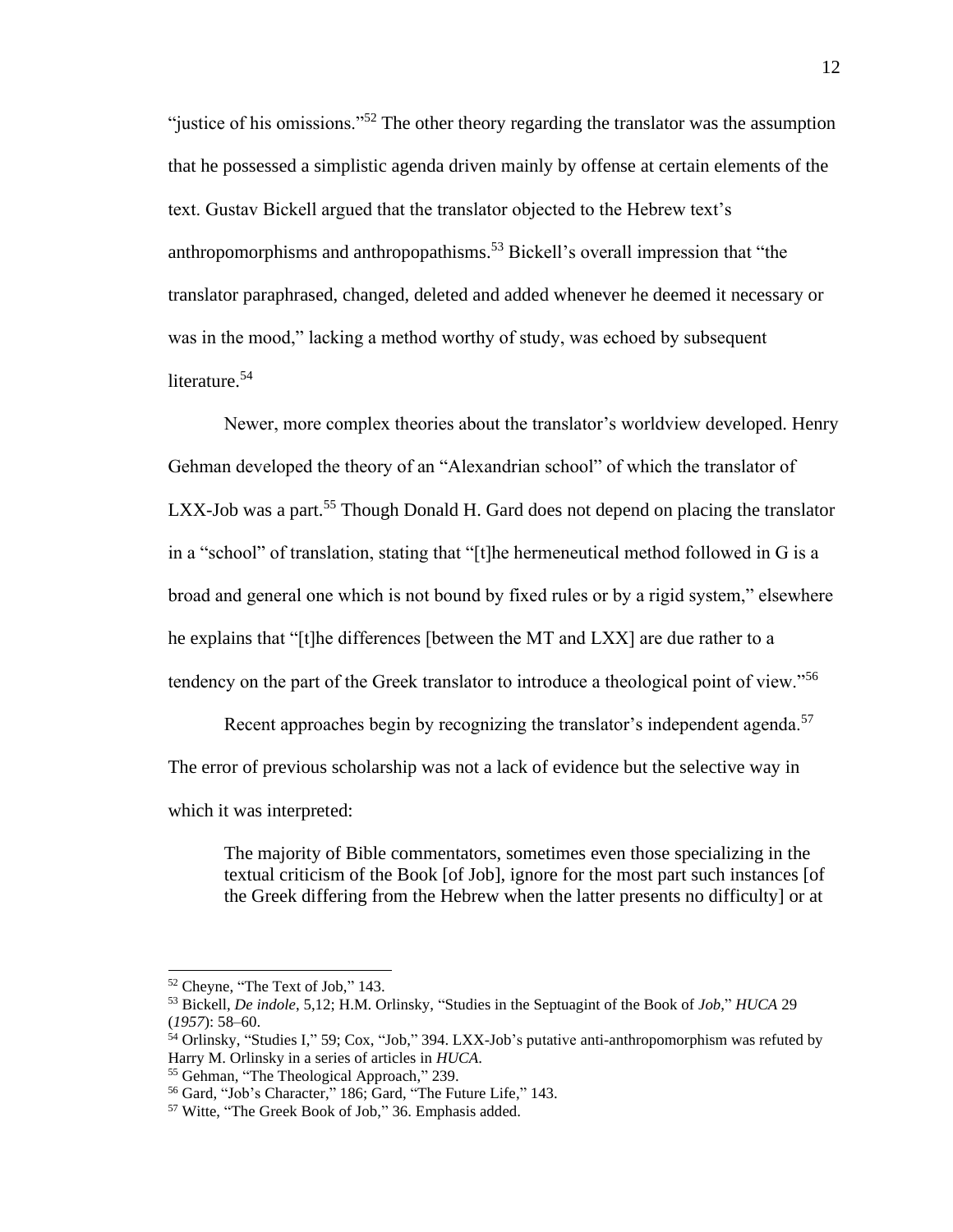best pass over them with comments like 'paraphrase' and 'loose rendering'.<sup>58</sup>

The current consensus regarding the Hebrew archetype of LXX-Job is that it was largely similar to the extant MT. From this comes the inevitable conclusion that most changes are attributable to the translator. Much of scholarship has cataloged many of these changes, but the bigger project—discerning the translator's motivations for these changes—is still underway.

Two previous articles have explored the topic of the bestiary of LXX-Job. David Bertrand, in "Le bestiaire de Job," offers an annotated catalog of animals from the Greek versions (Old Greek, Theodotion [Θ'], Aquila [α'], Symmachus [σ']), the Masoretic text, and the Latin versions (Vulgate and Old Latin).<sup>59</sup> Bertrand points out the unity of the book's bestiary, emphasizing that the translator's unusual approach is more coherent and understandable than it first appears.<sup>60</sup> The translation articulates a concentric vision of the world where the distinctions between the animals is based on their proximity to humans. $61$ 

Despite the usefulness of his contribution to the study of LXX-Job's bestiary, several flaws limit the application of Bertrand's conclusions. Even though the various Greek and Latin translations are similar, covering so many different translations in the space of an article severely hampers the ability to explain the unique nature of each. The

<sup>58</sup> H. M. Orlinsky*,* "Some Corruptions in the Greek Text of Job," *JQR* 26 (1935–36): 134.

<sup>59</sup> Daniel Bertrand, "Le bestiaire de Job. Notes sur les versions grecques et latines. Index des noms des animaux," in *Le livre de Job chez les Pères* (ed. Pierre Maraval; Strasbourg: Centre d'Analyse et de Documentation Patristiques, 1996).

<sup>60</sup> Bertrand, "Le bestiaire de Job," 257.

<sup>&</sup>lt;sup>61</sup> "Distributed around man, the axis of the poem, [the animals] progress, it could be said, from four concentric zones: there are, first, proximate domestic animals (camels or herds of donkeys); then, remotely, the wild animals (lionesses or ostriches of the desert); then, beyond, the extreme animals (sirens or unicorns of the terrestrial confines); finally, even further, the cosmic animals (Dragon or Sea Monster) of the world inaccessible to mortals" (Bertrand, "Le bestiaire de Job," 258; translation mine).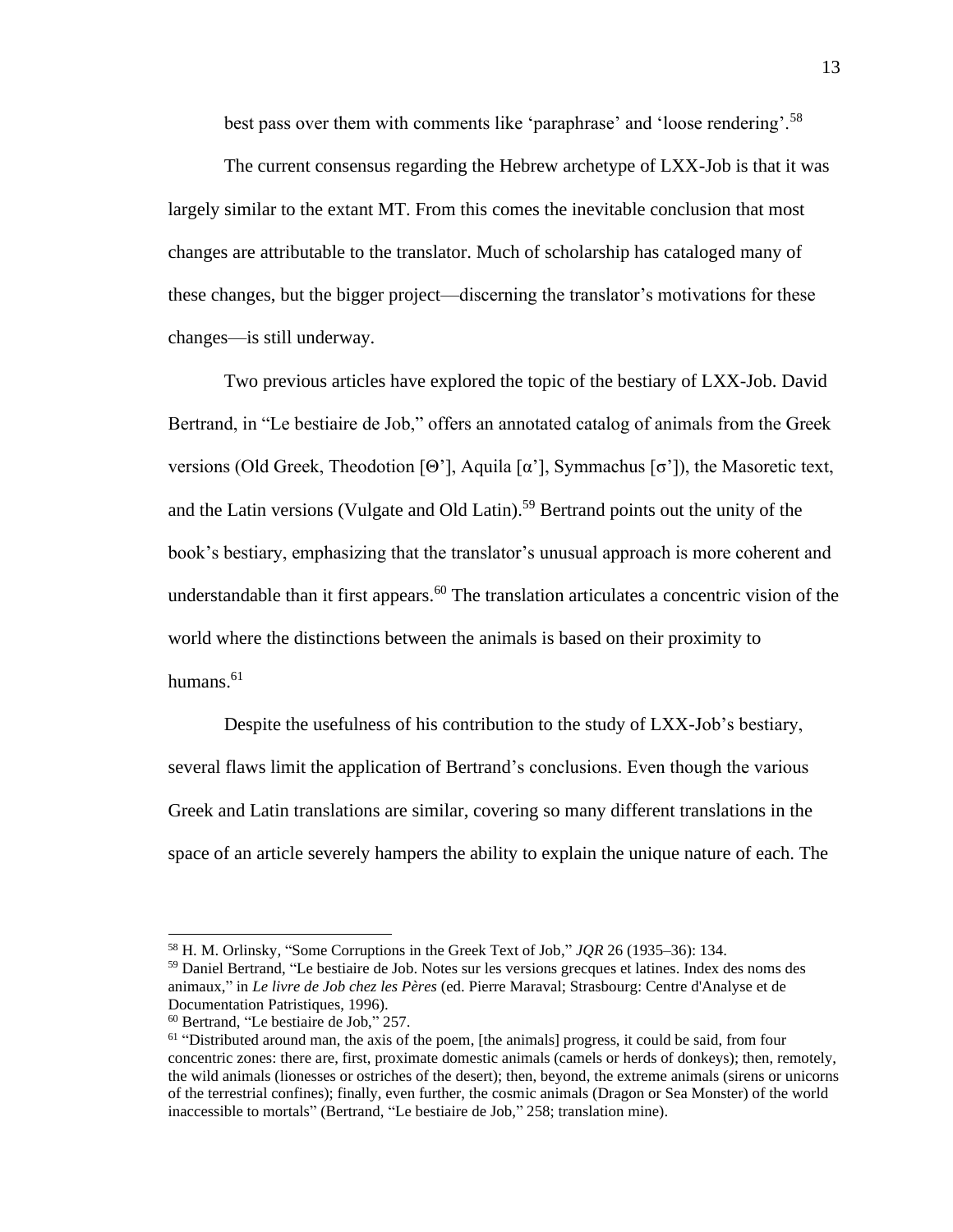diffuse nature of the article makes it difficult to extend its purpose beyond cataloging the differences and making general observations. His material would also benefit from interaction with scholarship on the Hebrew text, since the reader is not informed as to whether his conclusions differ from the scholarly consensus or reinforce it.

Mario Cimosa and Gillian Bonney's article, "Job LXX and the Animals. The Mystery of God in Nature," though ostensibly "concerned with the way in which the Hellenistic culture…re-elaborated [Wisdom] literature," focuses primarily on the translation of Behemoth and Leviathan in LXX-Job.<sup>62</sup> Like Bertrand, they recognize that the book "teem[s] with animals" of all kinds.<sup>63</sup> Material integrated from MT Job scholarship brings context to their conclusions. They draw out Behemoth's primordial dimensions by focusing on the presence of ἀρχή ("beginning"), πλάσμα ("formed"), and τάρταρος ("Tartarus") in its description.<sup>64</sup> Greek terminology used by the translator is given its literary context.<sup>65</sup> For the authors, Behemoth is "a brutal beast of immense strength and the description of his strength in [Job 40:16], specifically alludes to his sexual vigour. Even he has to contend with the violence of the river's current but he overcomes it."<sup>66</sup> Most of the article highlights New Testament parallels and the repeated vocabulary from Behemoth's description.<sup>67</sup> Their comments on Leviathan are shorter and of more limited use, though they also do describe the connection of the δράκων ("dragon") to the Hebrew *tannin* and the crocodile.<sup>68</sup>

<sup>62</sup> Mario Cimosa and Gillian Bonney, "Job LXX and the Animals. The Mystery of God in Nature," in *La cultura scientifico-naturalistica nei Padri della Chiesa, I-V sec.: XXXV Incontro di studiosi dell'antichità cristiana, 4-6 maggio 2006* (Rome: Institutum patristicum Augustinianum, 2007), 25.

<sup>63</sup> Cimosa, "Job LXX and the Animals," 29.

<sup>64</sup> Cimosa, "Job LXX and the Animals," 30.

<sup>65</sup> Cimosa, "Job LXX and the Animals," 30–1.

<sup>66</sup> Cimosa, "Job LXX and the Animals," 33.

<sup>67</sup> Cimosa, "Job LXX and the Animals," 34–6.

<sup>68</sup> Cimosa, "Job LXX and the Animals," 37.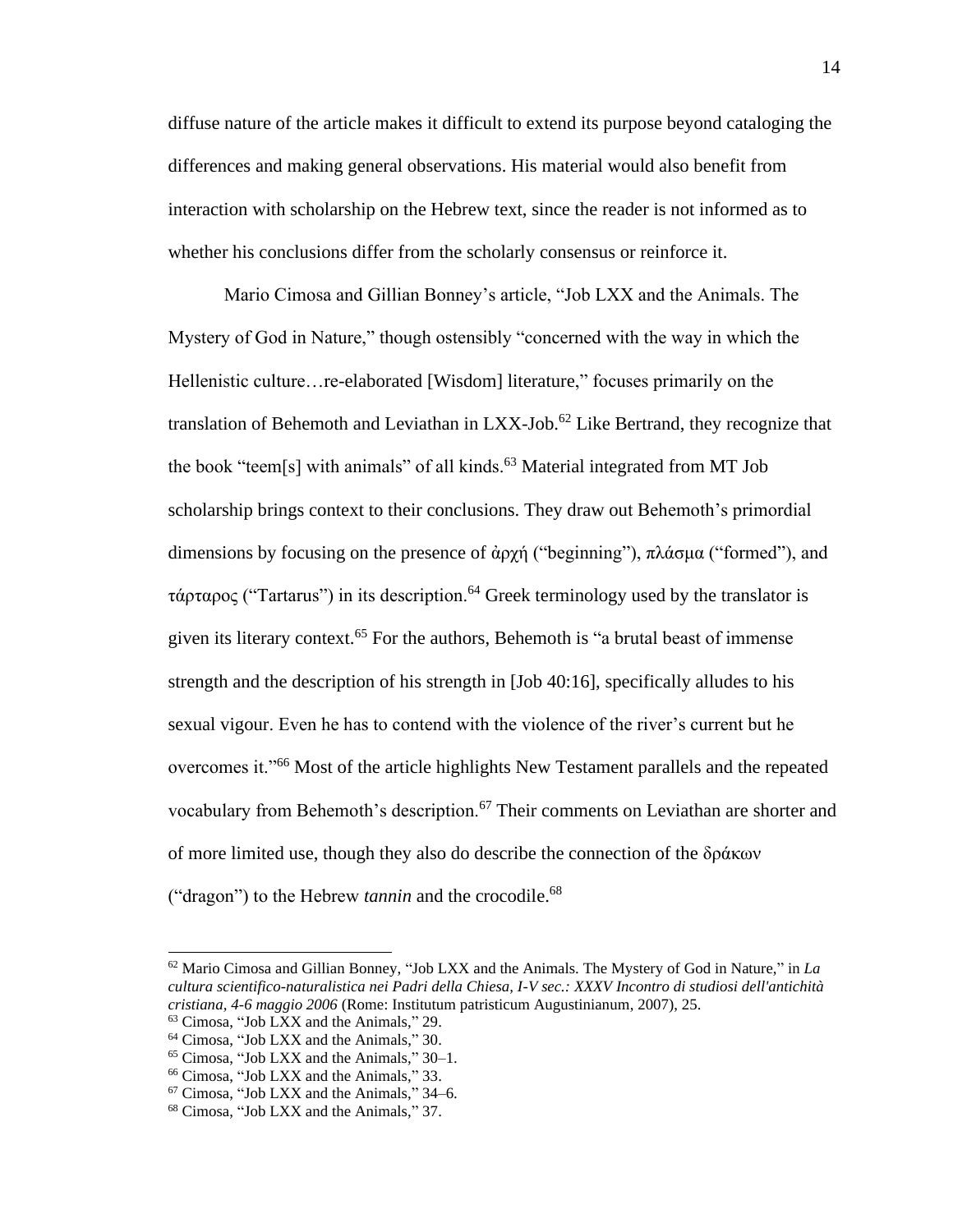However, their comments on the text are sometimes insufficient. For example, after the description of Leviathan in Job 41:15–22, they merely state that "[t]hese verses [...] give a minute description of the physical aspects of the beast," without discussing its details further.<sup>69</sup> Various intertextual connections between Behemoth and Leviathan are unexplained and unexplored. Occasionally, it is unclear whether the comment concerns the Greek text or the Hebrew passage.

Bertrand, Cimosa, and Bonney have been instrumental in drawing out the translation's understanding of the animal world of Job and thus the mindset of the translator. Bertrand's exhaustive catalog of creatures and their Greek equivalents and his textual notes lay much of the necessary groundwork for establishing the contours of the topic to be covered. Bonney and Cimosa, too, present a useful model for similar inquiries.

#### H. Methodology

Thanks to the work of previous scholars, we do not enter into our analysis bereft of a framework for delving into the text of LXX-Job. There are several assumptions that can be made from the start.

First, despite the early ambiguity from early scholars such as Orlinsky or Cheyne, we can assume that the *Vorlage* for LXX-Job was close to the extant Hebrew text of Job. No evidence has been rallied for such a heavily-abridged version of the Hebrew, as with the confirmation of LXX-Jeremiah's *Vorlage* by the Dead Sea Scrolls.<sup>70</sup> Early theories relied upon shaky standards, claiming that the manuscript was "badly-written" or that the

<sup>69</sup> Cimosa, "Job LXX and the Animals," 37.

<sup>70</sup> Armin Lange, "Texts of Jeremiah in the Qumran Library," in *The Book of Jeremiah: Composition, Reception, and Interpretation* (Jack R. Lundbaum, et al., eds.; Leiden: Brill, 2018), 281.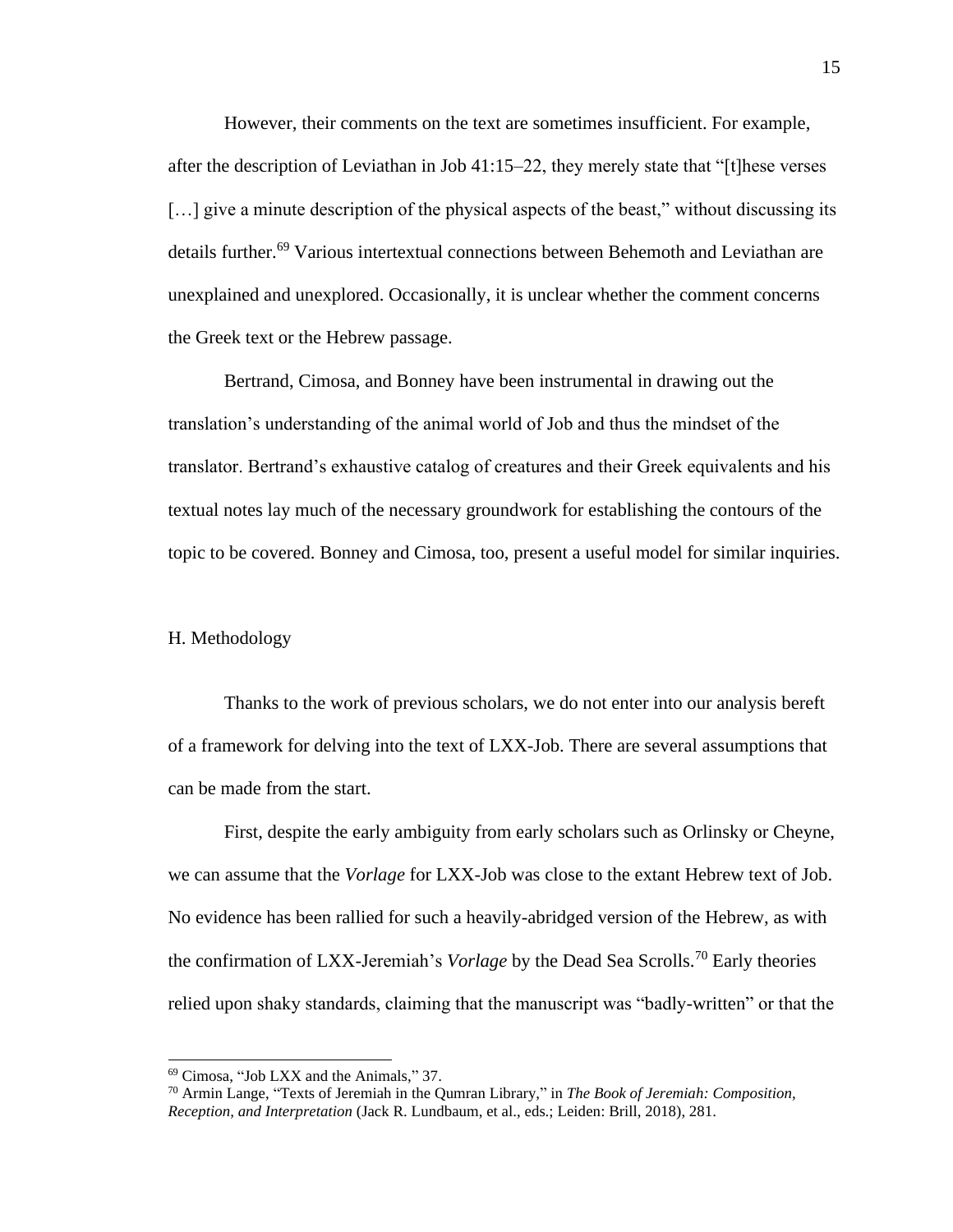translator was unable to read it (in general, rather than relying upon specific examples). With increasing understanding that the LXX translators were not stenographers but more independently-minded, the basic assumption remains that any base text is, unless otherwise proven, similar to the extant MT.

Secondly, the coherence of the translator's vision is a presupposition. From Orlinsky's time onward, the assumption has held strong that the translator made deliberate changes to the text for his own personal reasons. The purposes were obscure and frequently misunderstood—from being allegedly anti-anthropomorphic to being a slave to his "theology"—but the translator's freedom has been largely presupposed by analysts.

Thirdly, the translator is generally consistent. Without consistency, thoroughgoing analysis would not be possible. But from his small particles to his larger choices, the translator is understood to be a "big-picture" translator. Aside from some early assumptions of arbitrary changes or externally-motived ones (say, due to boredom), LXX-Job's translator fits into the milieu of LXX translators, whose translation techniques are different from modern translators but are still valid approaches to the text itself.

Fourthly, the exploration of the translator's specific attitudes toward the text are just barely beginning. Much of the scholarship has focused on macro-level, determining the framework with which the text can be analyzed. Cox, Gorea, Cimosa & Bonney, and Bertrand have all been instrumental in explicating specific features of the text. Further studies are doubtless in progress.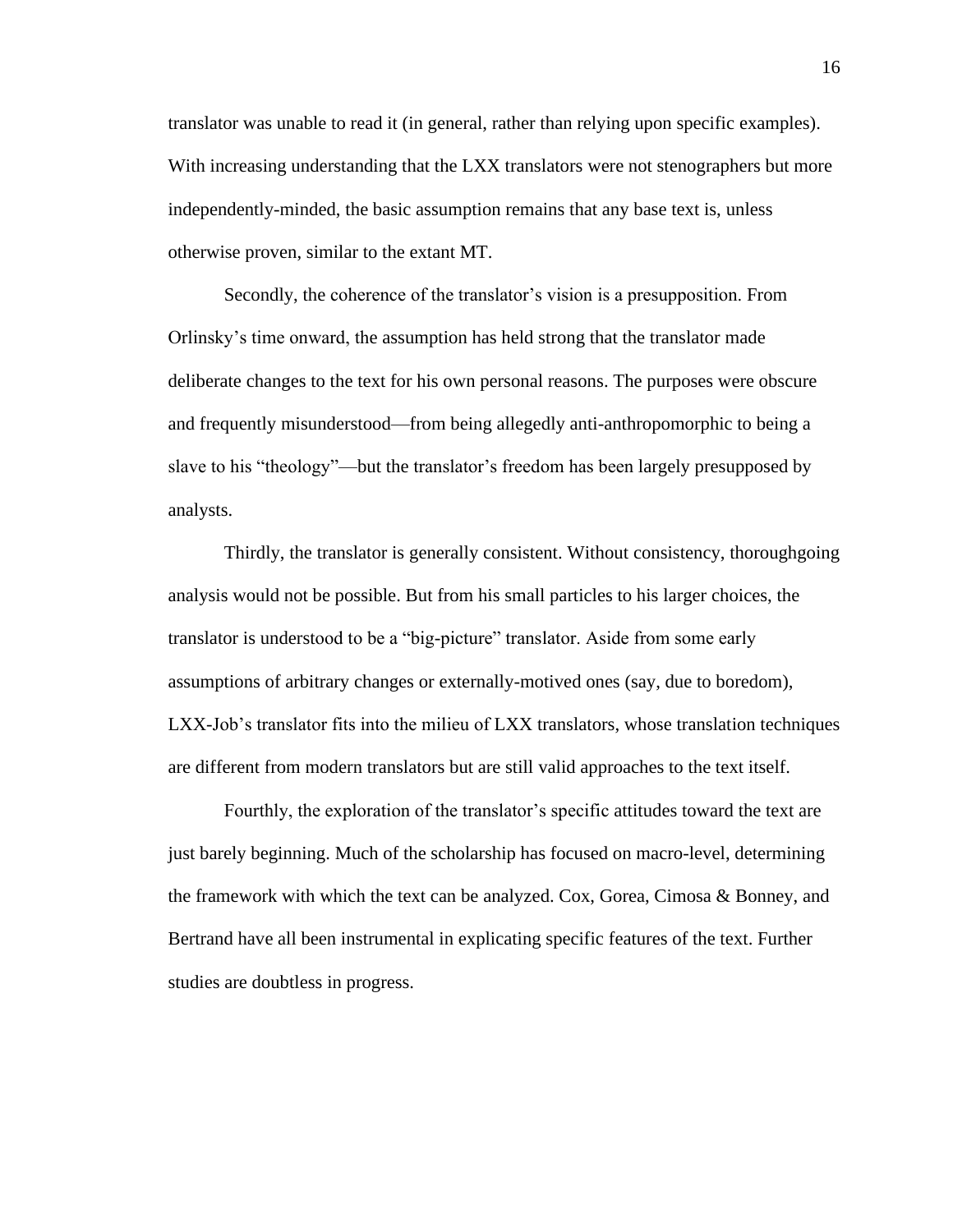#### I. This Dissertation

To integrate these advancements, my methodology will be twofold, based in the Hebrew text and the Greek text. The first half is focused on the Hebrew text because the translation is grounded in Job's Hebrew text. Because of the focus on patterns in the Greek translation, we will explore the Hebrew text's own patterns, particularly exploring the diversity of the animals in the original text, organized in terms of the speakers in the text. We will illustrate the challenges faced by the translator in translating this universe of terminology. The second half focuses on the Greek translation. These chapters are organized to display the translator's multifaceted approach to his translation, ranging from exact translations to his various near-equivalents and creative substitutions.

This method avoids some of the problems latent in previous attempts. It takes the Hebrew text as normative for the shape of the LXX translation; it also assumes the Hebrew text exercises control over the features of the text. From these "independent" moments, in which the translator's own creativity is established, the further assumption is that he continued to aim toward a readable text. Only when all other options are exhausted is a more abstract reason presented. By utilizing a measured approach, and always keeping the Hebrew text in view, we can avoid solutions that are too fanciful; but, on the other hand, the translator's toolkit is considered complex and sophisticated, not simple-minded or slavish.

This dissertation will highlight the varied methods with which the LXX-Job translator translated the animals from the original text, discussing his possible rationale, context, and motivations for these changes. Chapter 2 is an analysis of the Hebrew text of Job. The purpose of this chapter is various. First, and most obviously, it lays out a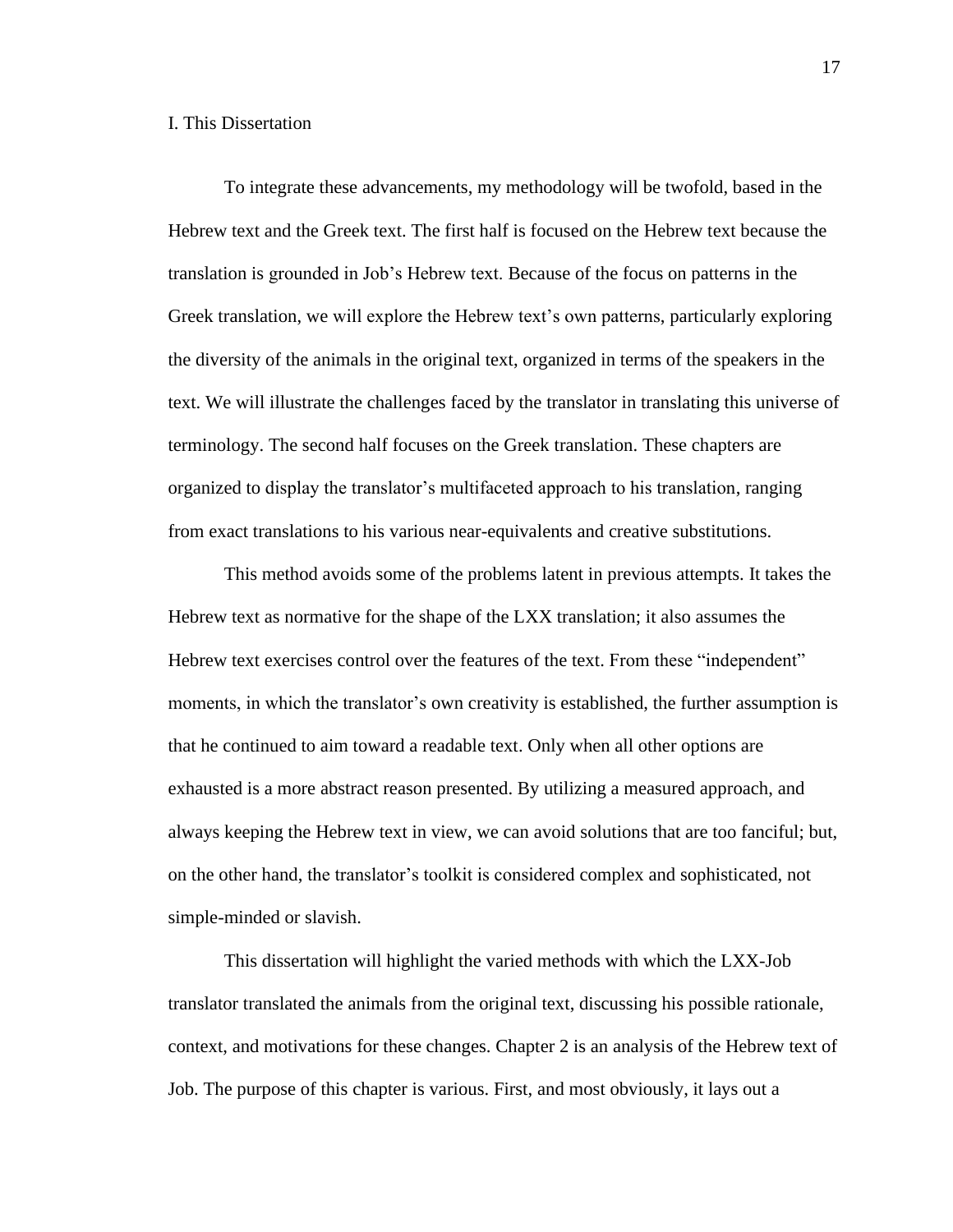standard of comparison for all the subsequent chapters, exploring the animals that are in the Hebrew text. Structurally, this chapter examines animals grouped according to the speaker in the narrative, beginning with the narrator and moving through Job, the Three Friends, Elihu, and finally, God. For each speaker, I look at the animals used and the contexts in which they are used. The purpose of this material in the context of the dissertation is to outline possible opportunities and challenges to the LXX translator.

Chapters 2, 3, and 4 are all focused on the LXX text itself. Chapter 2 focuses on vocabulary-level differences between the Hebrew and Greek texts, the "positive" technique. Although some of the words chosen by the translator are exact correspondences, the majority require some degree of adjustment to fit the target language, Greek. Beyond fine-tuning for grammatical reasons, the translator needs to depend upon *near equivalents* and *creative substitutions*. "Near equivalents" are terms in the same semantic sphere of the original term, while "creative substitutions" are terms that do not seem to reflect the term that they are translating. Creative substitutions are drawn primarily from two sources: Greek biblical translations and secular Greek literature.

Chapter 3 applies the same "positive" paradigm to longer passages. This chapter highlights how he used the tools outlined in specific vocabulary to deepen the implications of the passage, redirect or tighten biblical references, introduce new references to non-biblical material, and made stylistic and aesthetic adjustments. No broad patterns appear amongst this material, implying a careful, albeit eclectic, approach to long passages. In other words, changing the material beyond vocabulary seems to be something the translator is reticent to do.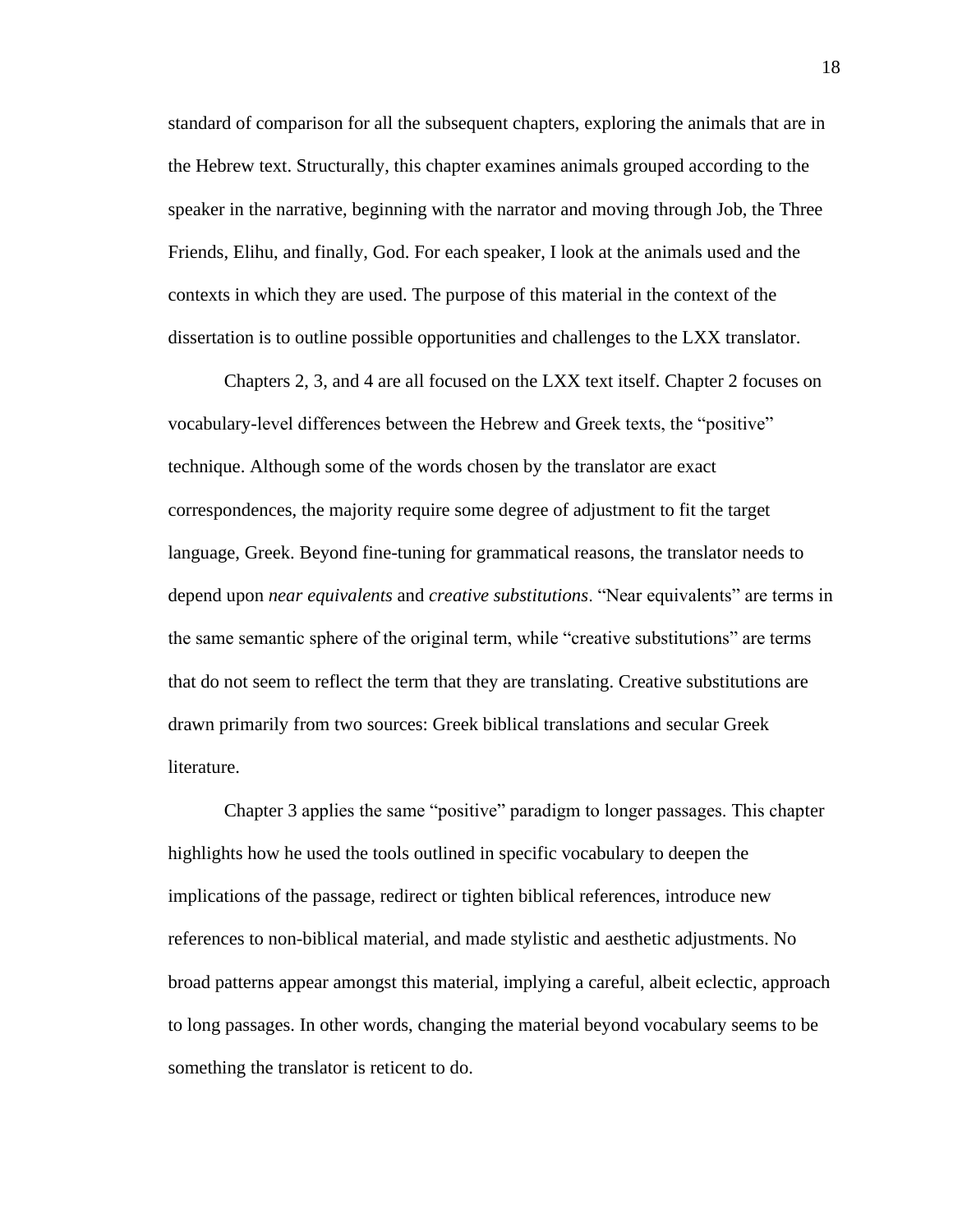Chapter 4 highlights the "negative" technique, in which the translator eliminates material in order to shape it. In contrast with the technique described in chapters 4 and 5, the eliminative technique was used extensively by the translator. I surmise that this is because it is actually a technique that conserves the contours of the original text; it is, therefore, an inherently conservative technique. Despite this conservative bent, its flexible application in LXX-Job is rather noteworthy and speaks to the translator's ingenuity. Through elimination, the translator is able to take ownership of the translation. It is through this technique that the translator fully comes into his own.

Chapter 5 is the capstone of this dissertation. Three trends are spelled out. First, elimination is the primary tool to accomplish the translator's ends. Secondly, the translator is uninterested in associating wisdom and animals, making sometimes drastic moves to widen the gap between them. Finally, despite some protestations to the contrary, the translator is comfortable with the original text's mythological undertones.

What this dissertation hopes to illustrate by its end is the complexity of the LXX-Job translator, by using one particular frame through which to view the text. His opinions on the text are more nuanced than usually credited; he seems to have a sense of balance, standing between changing the text, adding to it, and preserving it. He is comfortable with the various oddities in the text, including mythologies, but is far more worried about the nature of wisdom as a human, not animal, endeavor. His literary sense is operative, but never overwhelms his sense of propriety. Overall, the translator that emerges is not a man of contradiction, but one of even-handedness; one who is strong-willed and strongly opinionated, but not arbitrarily so.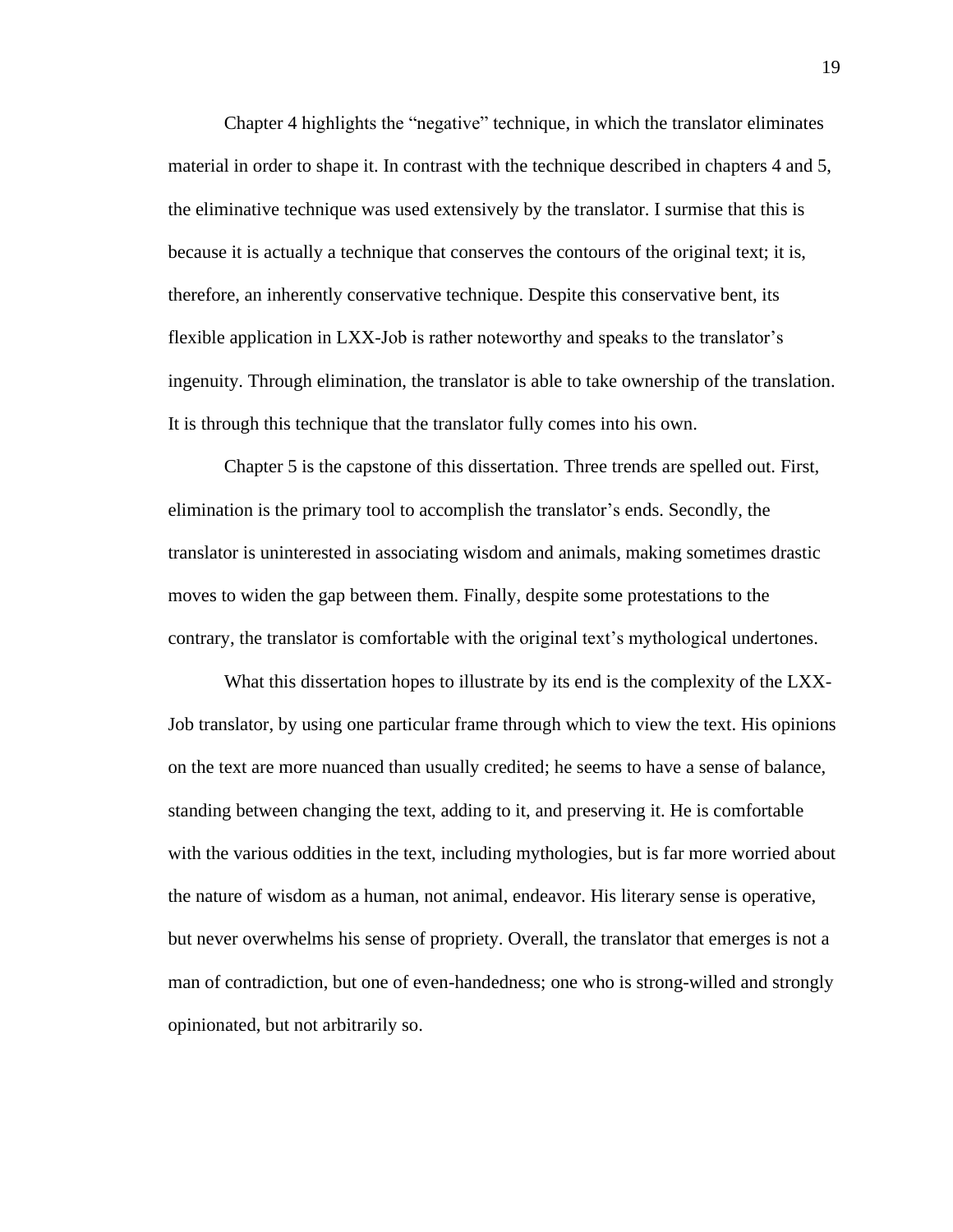#### CHAPTER I: THE HEBREW TEXT

#### A. Introduction

Animals in Job have both literal and symbolic meanings. Literal meanings describe the animal on a surface level. More prominent, however, are the symbolic qualities of the animals. Most are in the poetic section of the book (chs. 3–41). Each speaker in the book uses animal imagery in a different way, presenting different challenges to a potential translator. The narrator presents animals as "facts" in the story, lacking much symbolic valence. Job himself, meanwhile, draws from a bevy of different sources, ranging from his life experience to mythical creatures. The three friends – Eliphaz, Bildad, and Zophar – show more interest in creatures at the beginning than at the end, with the fourth, Elihu, nearly entirely lacking specific details. God, meanwhile, entirely reverses course and demonstrates a pair of speeches that are filled with animals.

This assortment presents several challenges to the LXX translator when approaching the text. Each group of speakers in the book has a character to their use of animals. This character is sometimes easy to see, as in most of the divine speeches at the end of the book, while others are more difficult to discern, especially when they are spread out amongst the arguments made by Job and his three (and eventually, four) friends. In this chapter, I will look at the character of each speaker's use of animals: the narrator, Job, his three friends, Elihu, and finally, God. This sets up the contrast between the goals of the LXX translation and the original author's tendencies.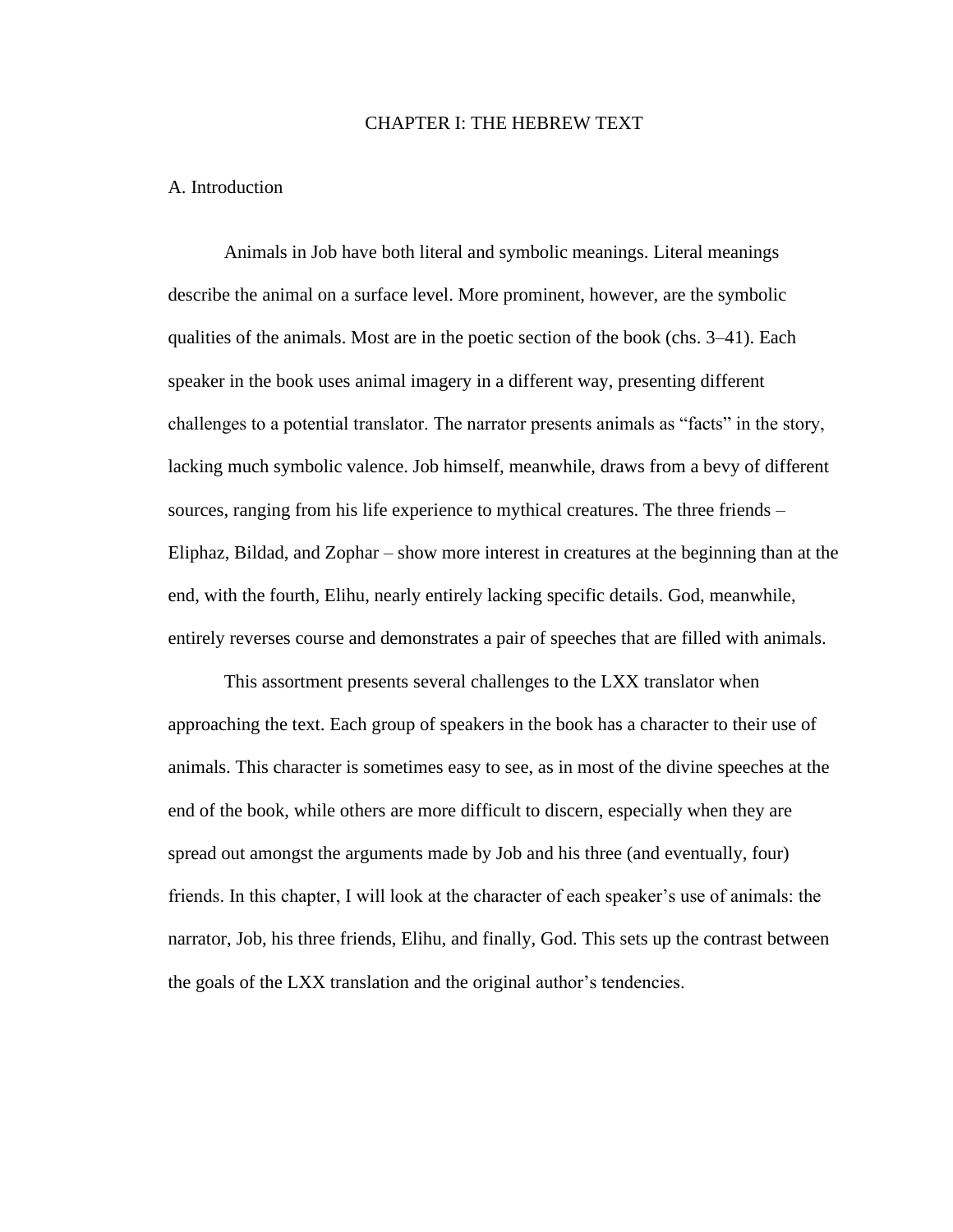#### B. The Narrator

Most of the animal content found in the narrative frame of the book (chapters  $1-2$ , 42) is relatively straightforward. Since much of this is expository material, its purpose is simple. Animals lack multiple layers of symbolism: they appear in the narrative referring to the animals they describe.

Job's holdings at the beginning and end of the book are prime examples: sheep  $t$ (צָּאָן), oxen (בָּקֶר), and she-asses (אֲמוֹן).<sup>71</sup> For instance, Job 1:3 records that Job owned "seven thousand sheep" (שִׁבְעָת אֲלִפָּי־צֹאן). צֹאן can reference flocks collectively, sheep and goats together, or sheep individually.<sup>72</sup> Here, they are clearly individual animals and not flocks, since the list already begins with a collective noun ("possessions," הקנה [1:3]).<sup>73</sup> By way of comparison, Nabal is called "a very great man" (1 Sam 25:2), yet he only owns four thousand sheep and goats together.<sup>74</sup> At Job 1:16, however, a servant reports that he has lost them: "The fire of God fell from heaven and burned up the sheep and the servants, and consumed them; I alone have escaped to tell you''' (אֵשׁ אֱלֹהֶ֫יִם נַַפְלַהֹ מִן־הַשַּׁמַ֫יִם וַתִּבְעֵר בַּצֵּאׁן וּבַנִּעֲרִים וַתֹּאכְלֵם וַאִמַּ֫לְטֵה רַק־אֲנֵי לְבַדֵּי לְהַגִּיִד לֵךְ ), "you

<sup>71</sup> David J.A. Clines, *Job 1–20* (WBC 17; Grand Rapids, MI: Zondervan, 1989), 14. "His possessions were" (וְיָהִי מִקְנָהוּ) begins a list with the number of the animals in Job's possession. Most modern translations of the verse use "possessions" or a similar formulation. Gray and Driver translate the entire phrase as "his cattle came to be..." to indicate Job's growth in possessions from his lowly beginnings to the numbers that follow to demonstrate his divine blessing.

<sup>72</sup> Driver and Gray, *Job*, 5. Nowhere is it used collectively with an exact number, without some other term to accompany it: Gen 29:2, for instance, removes the ambiguity by inserting יְעֵדְ, "flock" alongside אֹצוֹ "As [Jacob] looked, he saw a well in the field and three flocks of sheep [אָילְשָׁה עֲדָרִי־צֹאן] lying there beside it."  $^{73}$  All biblical translations from Hebrew are taken from the NRSV, unless otherwise indicated. Although הֶנ ְק ִׁמ on its own usually indicates bovines, here it introduces the possessions of the indicated person or group, as at Gen 26:14: "He had possessions of flocks (מִקְנָה־צֹאן) and [possessions of] herds (מִקְנֵה בָּקֵר)." <sup>74</sup> Driver and Gray, *Job*, 5.

<sup>75</sup> "Fire of God" (ים ִׁלהֱֹא ש ֵא(, or "great fire," is supernaturally-strong lightning (Robert Alter, *The Wisdom Books: Job, Proverbs, and Ecclesiastes: A Translation with Commentary* [New York: W.W. Norton & Company, 2010]; Edouard Dhorme, *A Commentary on the Book of Job* [trans. Harold Knight; London: Nelson, 1967], 10; Driver and Gray, *Job*, 17). Despite the use of ים ִׁלהֱֹא, there is no implication that God played a direct role in the disaster; rather, אֲלֹהֶים is adjectival and the frame narrative implicates Satan (D. Winton Thomas, "A Consideration of Some Unusual Ways of Expressing the Superlative in Hebrew," *VT* 3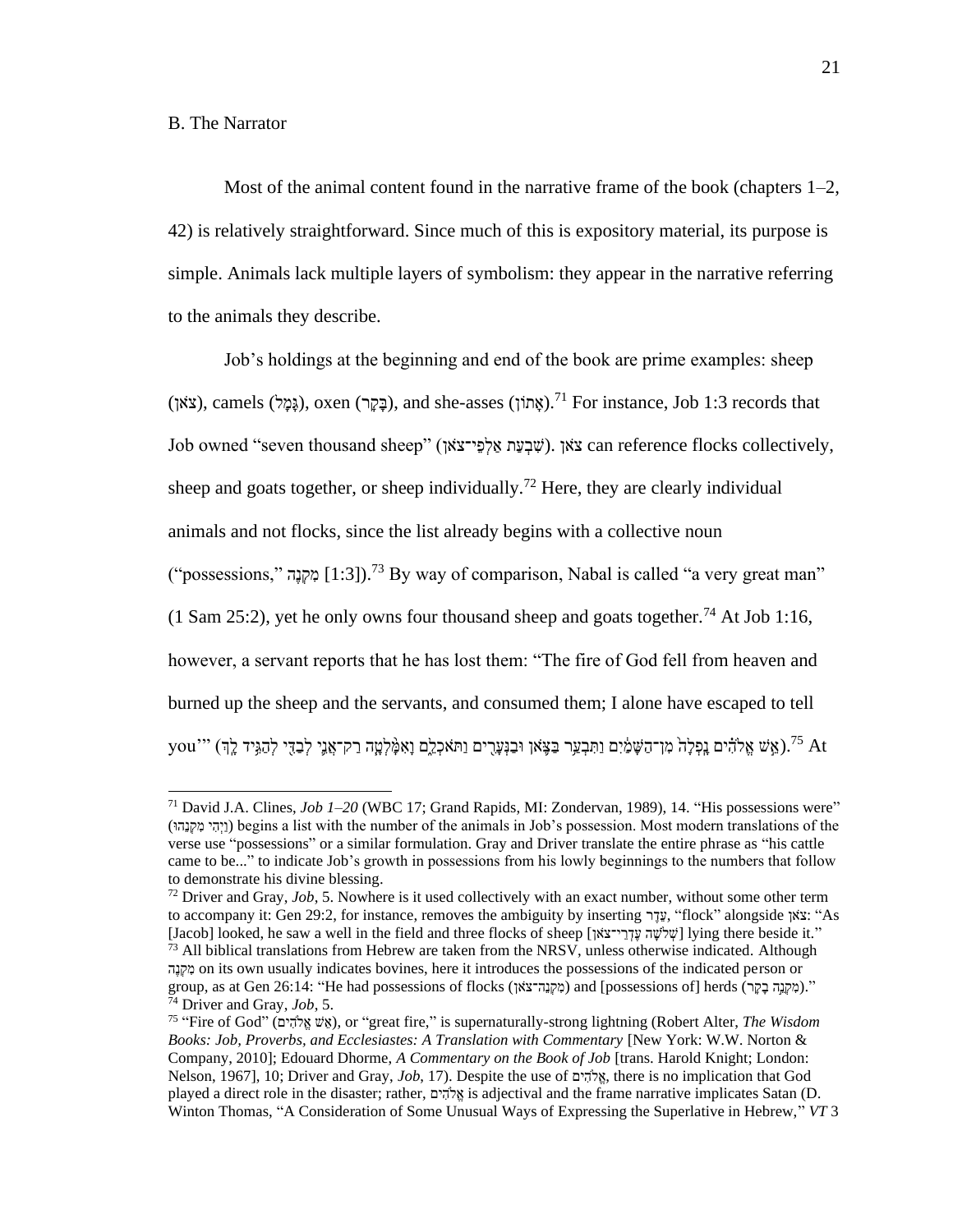,אַרְבַּעַה עַשִׂר אֶלֶף צֹאוֹ) "fourteen thousand sheep" (אַלְף צֹאוֹ, א

42:12), because "the Lord restored the fortunes of Job when he had prayed for his friends; and the Lord gave Job twice as much as he had before" ( בְּעֵק הָהְפַּלְלוּ בְּעֵד ) "before" (בְּעֵק אִיּוֹב רֵ וַ יִּהְוָה אֶת־כַּל־אֲשֵׁר לְאִיִּּוּב לְמִשְׁנֵה, 42:10).

The pattern repeats for his other animals. He owns "three thousand camels"

(ים ִׁל ַמ ְג יֵפְל ַא ת ֶלשֹ ְש, Job 1:3), whose presence indicates the setting is during the time of the

patriarchs.<sup>76</sup> He loses them at Job 1:17 and regains twice the number (six thousand) at

 $42:12.^{77}$  Job owns "five hundred yoke of oxen" at the beginning (חֲמֵשׁ מֵאֹות  $\,$  Job  $\,$ 

1:3) and doubled to "one thousand yoke of oxen" (אֱלֶף־צֶמֶֽד בָּקֵר).<sup>78</sup> Although the list does

not include Job's lands, the oxen, which are draught animals, are a proxy.<sup>79</sup> They perish

in Job  $1:14-15$ .80 "Five hundred she-asses" (הַמֲשׁ מֵאוֹת אֲתֹונֹוֹת, Job 1:3) are the last of Job's

possessions mentioned in the text.<sup>81</sup> Job eventually gets "one thousand she-asses" ( אֲלֶף )

<sup>[</sup>Jul. 1953]: 210; Clines, *Job 1–20*, 32; Driver and Gray, *Job*, 17).

<sup>&</sup>lt;sup>76</sup> A "chief wealth of the nomad," the camel ((ε) (ερε) is especially frequent in the stories of the patriarchs (Dhorme, *Job*, 3; Clines, *Job 1–20*, 14). Half the appearances of the camel in the Hebrew Bible (22 of 54) are in Genesis; the highest concentration is in Gen 24, the meeting and subsequent marriage of Isaac and Rebekah.

<sup>&</sup>lt;sup>77</sup> "The Chaldeans formed three columns, made a raid on the camels and carried them off, and killed the עֹוד זֶה מְדַבֵּר וְזֶה בָּא וַיֹּאמַר כַּשְׂדִּים שָׂמוּ ) "you" (שִׁאמַר כַּשְׂדִּים שָׂמוּ ) אוֹט servants with the edge of the sword; I alone have escaped to tell you נְיִיִּה (1:17 Job ,שְׁלֹשֶׁה רָאשִׁים וַיִּפְשָׁטוּ עַל־הַגְמַלִּים וַיִּקְחוּם וְאֶת־הַנְעֲרִים הָכּוּ לִפְי־חָרֶב וַאִמַּלְטָה רַק־אֲנִי לְבַדִּי לְהָגִּיד לַהְ

<sup>78</sup> רָּקָּב refers to cattle or herds of cows or oxen (HALOT, *s.v.* רָּקָּב(.

<sup>79</sup> Driver and Gray, *Job*, 5

<sup>&</sup>lt;sup>80</sup> "The oxen were ploughing, and the donkeys were feeding beside them and the Sabeans fell on them and carried them off and killed the servants with the edge of the sword; I alone have escaped to tell you" ( רָּקָּבַה וָהָל יִשְׁבָּת הָיִם הָעִּרְ לְהָיִדְ הָהָעֹות הַאֲתֹּות רֹעֹות עַל־יִדֲיהֶם: וַתִּפֹּל שָׁבָא וַתִּקַחֲם וְאֶת־הַנִּעֲרִים הָכּוּ לְפִי־חַרֶב וַאָּמִלְטָה רַק־אֲנִי לְבַדִּי לְהַגִּיד לַדְּוֹ unmodified by "yoke," ד ֶמֶצ, the רָּקָּבַה in this passage are the previously-mentioned "yokes of oxen." The unusual feminine הָהָל וֹהָל (plowing," has led some to indicate that Tema plowed with cows rather than oxen, strengthened by the connection in Job between Sabeans and Tema (Job 6:19) (Marvin H. Pope, *Job* [Garden City, NY: Doubleday & Company, Inc., 1985], 12; Ernst Axel Knauf, "Tema (Place)," in *Anchor Bible Dictionary*, 6:8641–3). Daniel Bertrand prefers "cow" (*vache*) based upon the feminine direct objects ("Le bestiaire de Job," 220). "Oxen" (בְּקֶר), however, can refer to males and females together. Furthermore, the feminine is not uniform, since עֲל־יִדְיהָם "beside them [that is, the oxen]," contains a masculine direct object (Dhorme, *Job*, 9).

<sup>&</sup>lt;sup>81</sup> ו<sup>81</sup> ויה refers to a female donkey, or "she-ass." She-asses are mentioned because a much smaller number of males would be needed for breeding purposes (Pope, *Job*, 7; Clines, *Job 1–20*, 14). Its value lay mostly in its "milk and fecundity," as well as being better for riding purposes (Dhorme, *Job*, 3; Pope, *Job*, 7; Clines, *Job 1–20*, 14).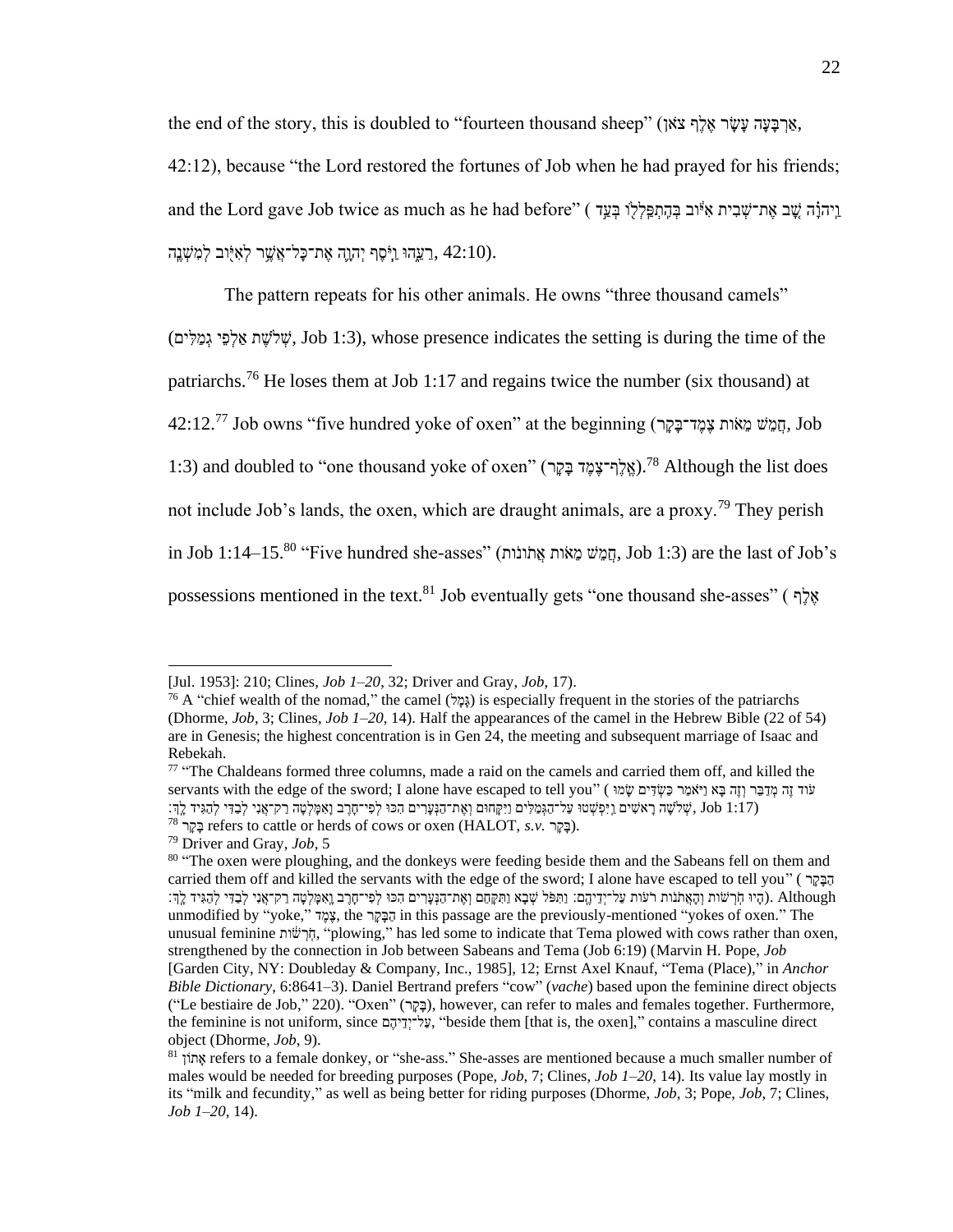ותֹ ָֽונֹתֲא, Job 42:12) after losing them alongside the oxen earlier in the book (Job 1:14–  $15)$ .<sup>82</sup>

These animals, and their numbers, have a clear storytelling function. The focus of the story, shown by the pattern of "number – loss – double gain," is on the amount of his possessions and the reasons he owns such a number, not on the specific species that he owns. All are creatures commonly found in the possession of wealthy nomads in the time he is describing.

C. Job

Once most of the characters begin to speak, however, the story becomes more complicated. Job (the character) uses animals in a much more negative way and produces some unique and fantastical creatures.

Some of his negativity is surface-level. Having been stricken with sores by Satan earlier in the story, he elsewhere gives a graphic description at Job 7:5: "My flesh is  $\epsilon$ elothed with worms and dirt; my skin hardens, then breaks out again" (בְּשֵׁ בְשָׂרֵי רָמֵּה וְגִישׁ  $\tilde{z}$ רְאֲם). He describes his wounds in detail, festering with maggots (רְמֵה) and constantly breaking open.<sup>83</sup> Clearly, there are psychological dimensions to this disease, but these go beyond the term found in the Hebrew Bible.<sup>84</sup>

<sup>&</sup>lt;sup>82</sup> "A messenger came to Job and said, 'The oxen were ploughing and the donkeys were feeding beside them and the Sabeans fell on them and carried them off, and killed the servants with the edge of the sword; ּומַ לְאָּ ְך בָּא אֶ ל־אִׁ יֹוב וַיֹאמַ ר הַבָּקָּר הָּיּו חָֹֽ רְ שֹות וְ הָּאֲתֹנֹות רֹעֹות עַל־יְדֵ יהֶָֽ ם׃ וַתִׁ פֹל שְ בָּא וַתִׁ קָּחֵם ) 'you tell to escaped have alone I .(וְאֶת־הַנְּעֲרִים הָכּוּ לְפִי־חַרֶב וַאָמַּלְטַה רַק־אֲנִי לְבַדִּי לְהַגִּיד לַךְ:

 $83$  HALOT, *s.v.*  $\frac{1}{2}$ ,  $\frac{1}{2}$ , In addition to describing the presence of maggots in dead or rotting material, it may also have been a medical term, by extension from the circumstances in which these creatures would be found, such as a leper or a person suffering from a skin disease.

<sup>84</sup> Pieter van der Zwaan, "Some psychoanalytical meanings of the skin in the book of Job," *Verbum et Ecclesia* 38(1): 3.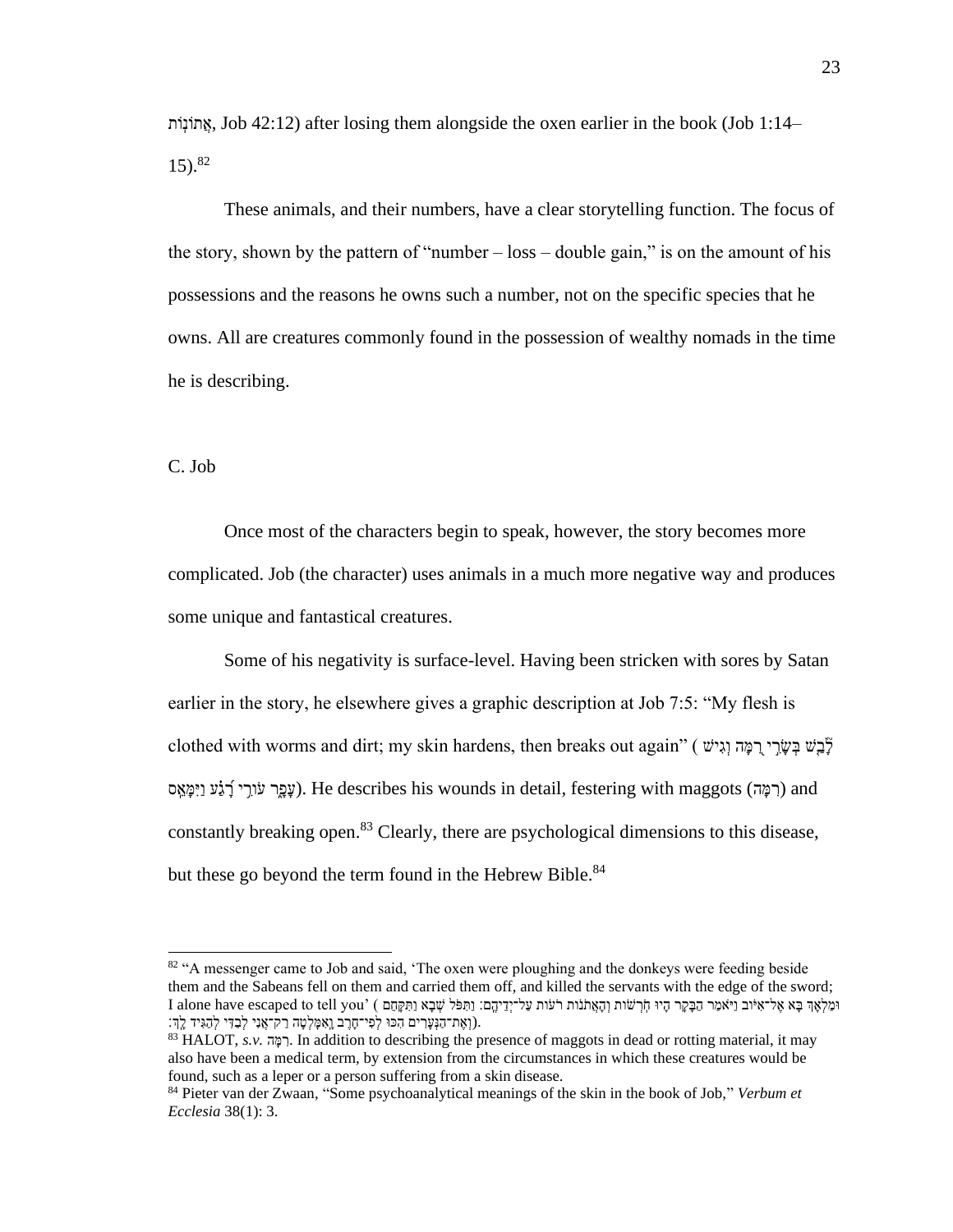Job's dour evaluation of humanity is usually more abstract. He sometimes uses animals to replace human relationships to illustrate his loneliness. At Job 17:14–15, he places himself in the role of being a "son" of a "maggot" (רְמֵּה) to illustrate his despondency: "[I]f I say to the Pit, 'You are my father,' and to the worm, 'My mother,' or 'My sister,' where then is my hope? Who will see my hope?" ("אֲחַת קַרָאתִי אָבִי אָתָּה אִמִּי ) ן,J. This perverted relationship is unique to Job ווּ יִשְׁהֵ הַ הַקְוְתִּי וְתִקְוָתִּי מִי יְשׁוּרֵ֣ נִ which already contains the largest concentration of the word.<sup>85</sup>

A similarly broken relationship appears later in the book. He refers to the jackal (תָּן) and ostrich (בְּנוֹת יַעֲנָה), a common biblical pair, as his only friends at Job 30:29: "I am a brother of jackals and a companion of ostriches" (אָה הַיִיתִי לְחַנִּים וְרֵעֲ לִבְנוֹת יַעֲנָה).  $^{86}$ As Norman Habel points out, the verse underscores the damage to his relationship that these debates have had with his former friends. He is alone with only the sympathies of nature as he calls out fruitlessly to God for a confrontation.<sup>87</sup> Although traditionally translated "ostrich," הָּנֲעַי ותֹנ ְב) lit. "daughter of greed" or "the daughter of the wilderness") is disputed.<sup>88</sup> Instead of the ostrich, the term might refer to the eagle owl, a common desert owl that dwells amongst mountain sides or ruins. The Peshitta translates the same word at Mic 1:8 as *bat yârôrâ* "daughter of the vomiter," which best describes the habits of an owl, vomiting up pellets after meals.<sup>89</sup> As I will demonstrate later, the LXX translator was indeed confused by this bizarre pair—along with most other LXX translators.

 $85$  Hatch and Redpath, *Concordance*, s.v. .

<sup>&</sup>lt;sup>86</sup> "Jackal" (תּוֹן) is occasionally confused with יְחֵנִּין, "sea monster," as in Vg (*frater fui draconum*) and KJV ("I am a brother to dragons").

<sup>87</sup> "'Only the Jackal Is My Friend': On Friends and Redeemers in Job," *Interpretation* 31.3 (1977): 236.

<sup>88</sup> G.R. Driver, "Birds in the Old Testament II: Birds in Life," *PEQ* 87 (1955): 12.

<sup>89</sup> Driver, "Birds in Life," 13.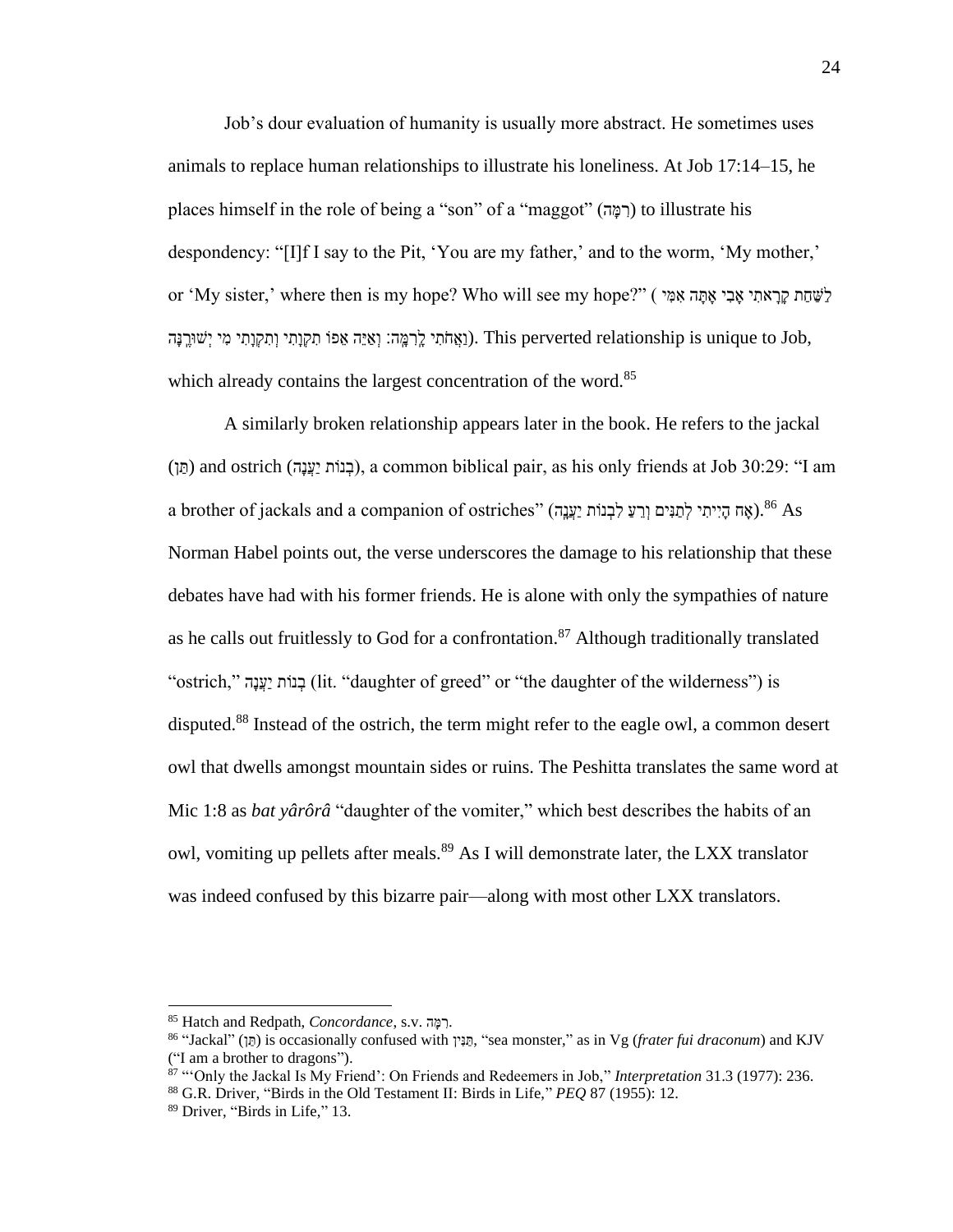Throughout the book, the primary focus of Job's anger is the wicked, which he claims are not only avoiding punishment but reaping rewards. He uses a variety of animals to illustrate this. The maggot, previously used to discuss the lowly state to which he was cast, he recycles to angrily condemn the wicked man's lack of punishment at Job 21:26: "They [both the prosperous and destitute] lie down alike in the dust, and the vorms cover them" (יַחַד עַל־עָּפָר יִשְׁכָּבוּ וְרִמָּה תְּכַסֶּה עֲלֵיהֶם). However, he then reverses the sentiment at 24:20: "The womb forgets them; the worm finds them sweet; they are no יִשְׁכָּחֲהוּ רֶחֶם | מְתַקוֹ רְמֵּה עוֹד לְאֹ־) "longer remembered; so wickedness is broken like a tree יִזָּכֵר וַתִּשָּׁבֵר כָּעֵץ עַוְלָה). Job's unexpected reversal lends credence to the idea that the speech as been confused in its transmission. Some, following the LXX, change all the verbs to jussives.<sup>90</sup> Clines assigns the verses to Zophar.<sup>91</sup> In either case, however, the worm is a shorthand for mortal decay.  $92$ 

Job mockingly highlights the prosperity of the wicked, comparing their fecundity with "sheep" (צֹאֹן) at Job 21:11: "They send out their little ones like a flock, and their children dance around" (יְשֵׁלְחוּ כָצֹאן עֲוִילֵיהֶם וְיַלְדֵיהֶם יְרַקֵּדְוּן). Emphasis on the wicked men's children, especially in comparison to a "flock" (כְצֹאוֹ), plays upon the connection between fecundity and God's blessing, as well as their happiness.  $93$  Here, Job takes an animal that he had owned and uses it as a point of comparison with the proliferation of wicked men. The successful offspring of the bull (פְרָה) and cow (פְרַה), at Job 21:10, emphasizes the

<sup>90</sup> Wolfers, "Speech-Cycles," 386.

<sup>91</sup> David J.A. Clines, *Job 21–37* (WBC 18A; Grand Rapids: Zondervan, 2006), 667.

 $92$  "The worm finds them sweet" (מְתָקוֹ רְמָה) contains some complexity, not merely due to the unusual but not unknown mismatch between the feminine "worm" and the masculine direct object on the verb. Instead, the action ascribed to the worm is unusual and unclear: מֲתָק normally means "to be sweet," not any direct idea of consumption (Clines, *Job 21–37*, 656). KJV combines the implication and the vocabulary and may better represent the duality of the Hebrew: "shall feed sweetly on him."

<sup>93</sup> Clines, *Job 21–37*, 526.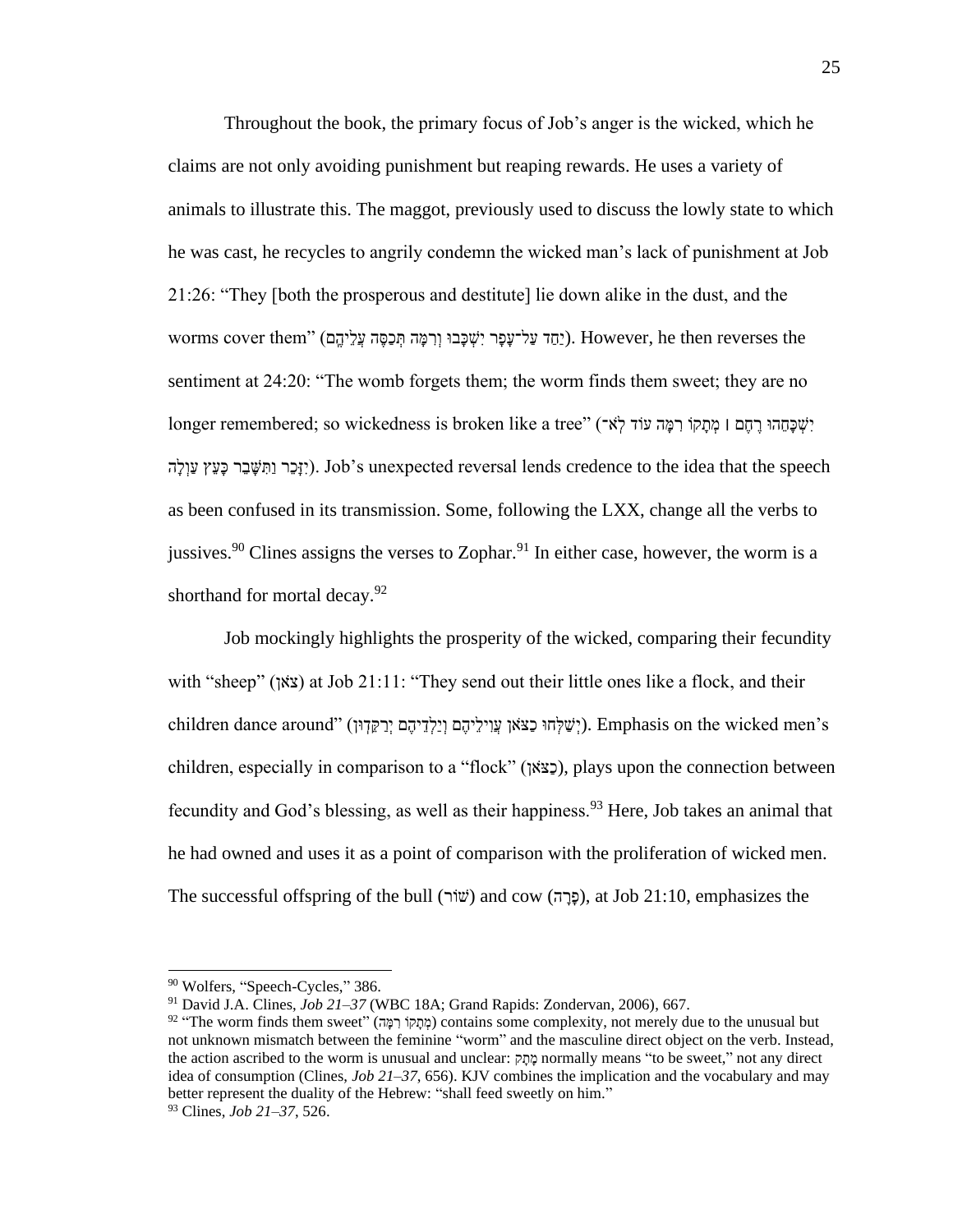same point: "Their bull breeds without fail; their cow calves and never miscarries" ( וֹשׁוֹרָוֹ עָבָּר וְלָא יַגְעֵל תִּפָּלֵּט פַֿרַתֹּוֹ וְלָֹא תִשָּׁכָּל). The wicked, far from experiencing reproof from God, often prosper. ורֹש refers to a bovid, without specific reference to sex, but is more often a male ox than a female cow.  $94$  Even though it does not imply sex, the context makes it clear that it is male here, being set in parallel with הָּנָה, "cow." Male bulls impregnate and cows gives birth. Although neither animal was noted in the opening frame narrative, it is likely that Job would have had experience with both.

He further describes the habits of the wicked, who exploit the orphan (וֹתוֹם) and widow (אֲלְמַנָה), two groups considered particularly vulnerable to exploitation: "They [the wicked] drive away the donkey of the orphan; they take the widow's ox for a pledge" הַמֹּוֹר יִתוֹמִים יִנְהָגוּ יַחִבְּלוּ שׁוֹר אַלְמַנָּה) (Job 24:3).<sup>95</sup> The ass (חֲמוֹר אַלְמַנָּה) in this passage is the male counterpart of the she-ass (וֹאתוֹן) of the frame narrative.<sup>96</sup> Its specification as a he-ass highlights the meagerness of their possession: the male ass cannot produce milk like the female as was therefore less valuable.<sup>97</sup> The wicked men were in a position more like Job, owning large numbers of valuable livestock; taking the livestock of the impoverished is an unnecessarily cruel move.

At Job 30:1, Job expresses that he would not trust his friends' fathers with his sheep dogs (יְכֵּלְבֵי צֹאנִי): "But now they make sport of me, those who are younger than I, whose fathers I would have disdained to set with the dogs of my flock" ( יַעֲתֲה וּ שֵׂחֲקוּ עֲלֵי יצְ יִיִּ יְם מְמֵּנִי לְיָמִים אֲשֶׁר־מֲאֵסָתִּי אֲבוֹתָם לְשִׁית עִם־כַּלְבֵי צֹאנֵי ) in (כֵלֶב) in

<sup>94</sup> HALOT, *s.v.* ורֹש.

<sup>95</sup> F. Charles Fensham, "Widow, Orphan, and the Poor in Ancient Near Eastern Legal and Wisdom Literature," *JNES* 21.2 (1962): 129; Richard D. Patterson, "The Widow, Orphan, and the Poor in the Old Testament and the Extra-Biblical Literature," *Bibliotheca Sacra* 130 (July 1973): 228; Cyril S. Rodd, "The Family in the Old Testament," *The Bible Translator* 18.1 (1967): 26. <sup>96</sup> HALOT, *s.v.* I ורֹמֲח.

<sup>97</sup> Pope, *Job*, 7.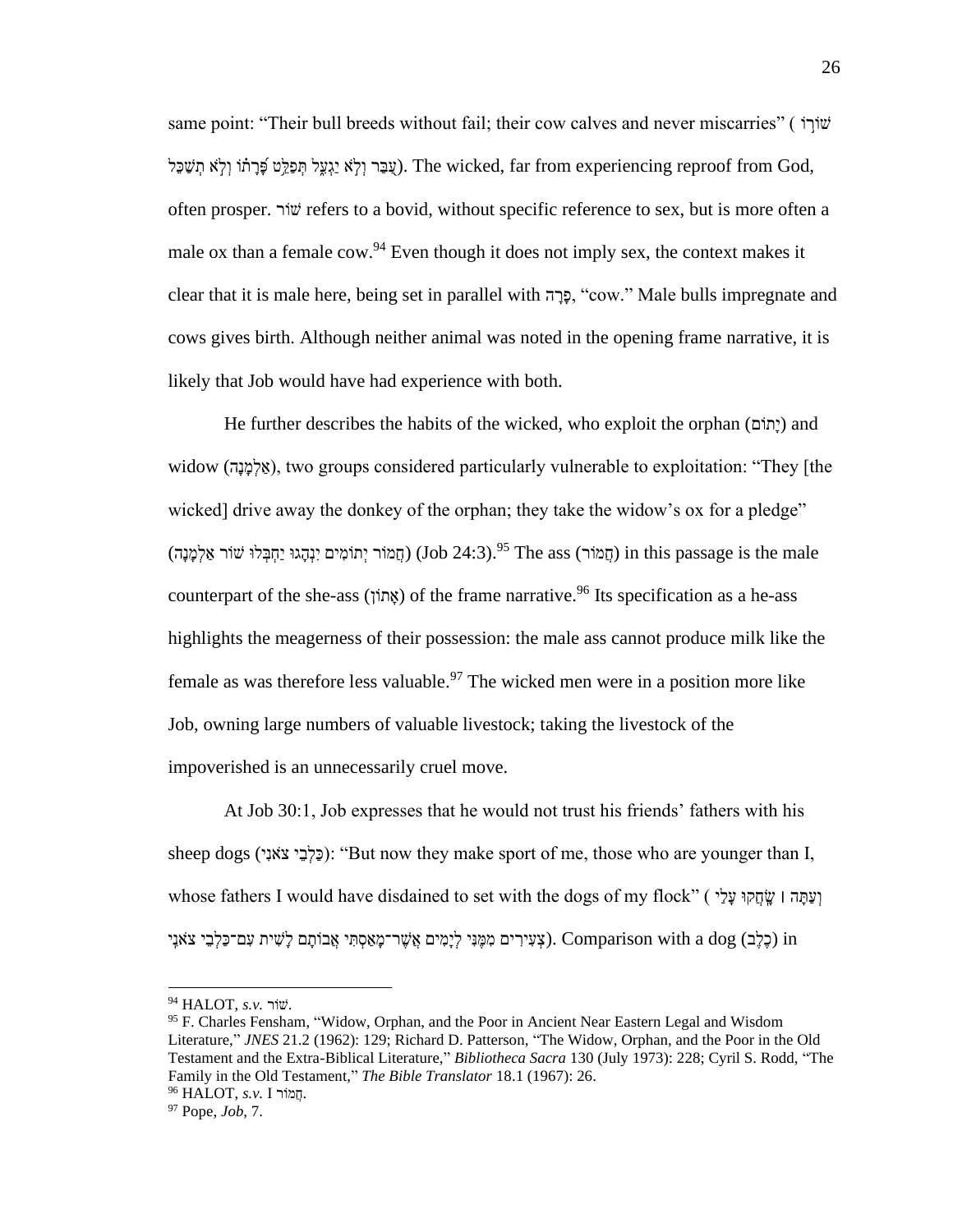many instances was an insult.<sup>98</sup> This usually refers to feral dogs that had no role in the speaker's life.<sup>99</sup> "Sheep dogs" were noteworthy for their loyalty and efficiency, working in pairs to help the shepherd and guide the flock.<sup>100</sup> Herding was impossible without them: they often had to face animals such as wolves, hyenas, wild dogs, and other beasts.<sup>101</sup> Dogs of all sorts, including sheep-dogs, have been buried in a manner that suggests an emotional attachment.<sup>102</sup> However, "it would be extremely difficult to prove such relationships" that transcended their duties.<sup>103</sup> In either case, the comparison of people to dogs—whether Job trusted his dogs more than those men, or whether worse than dogs—is insulting.

Job angrily uses animals as a self-image to highlight what he believes to be God's attitude toward him. The lion appears at Job 10:16, where Job is responding to Bildad's assertions by speaking past his friend to challenge God directly: "Bold as a lion you hunt me; you repeat your exploits against me" (וְיָגְאֶה כַּשֶׁחַל תְּצוּדֵנִי וְתַשֹׁב תִּתְפַּלָּא־בִי). <sup>104</sup> "Hunt" (ודּצ (strongly suggests violence, and the violent imagery illustrates how Job sees his situation. The lion was a commonly-featured animal in ancient Israel and appears throughout Scripture, usually in a metaphorical way.

<sup>98</sup> D. Winton Thomas, "Kelebh 'Dog': Its Origin and Some Usages of It in the Old Testament," *VT* 10, Fasc. 4 (Oct 1960): 427.

<sup>99</sup> Geoffrey David Miller, "Attitudes Toward Dogs in Ancient Israel: A Reassessment," *JSOT* 32.4 (2008): 500.

<sup>100</sup> Miller, "Attitudes Toward Dogs," 489–90; Joshua Schwartz, "Dogs in Jewish Society in the Second Temple Period and in the Time of the Mishnah and Talmud," *JJS* 55.2 (September 2004): 256.

<sup>&</sup>lt;sup>101</sup> Schwartz, "Dogs in Jewish Society," 255.

<sup>&</sup>lt;sup>102</sup> Miller, "Attitudes Toward Dogs," 493.

<sup>103</sup> Schwartz, "Dogs in Jewish Society," 266.

<sup>&</sup>lt;sup>104</sup> Several grammatical issues in the verse prompt proposals to delete: "Not improbably 16a is out of place [...] the presence of which is the cause of an apparent tristich" (Driver and Gray, *Job*, 102). Others emend to first-person ואגאה,)" if) *I* am proud…" Still others, who wish to keep the third-person singular of the verb, make the implied subject "my head," invoking the similar phrase in the previous verse (יא־אַשָּט א לאָ "I shall not lift up my head") (Driver and Gray, *Job*, 102).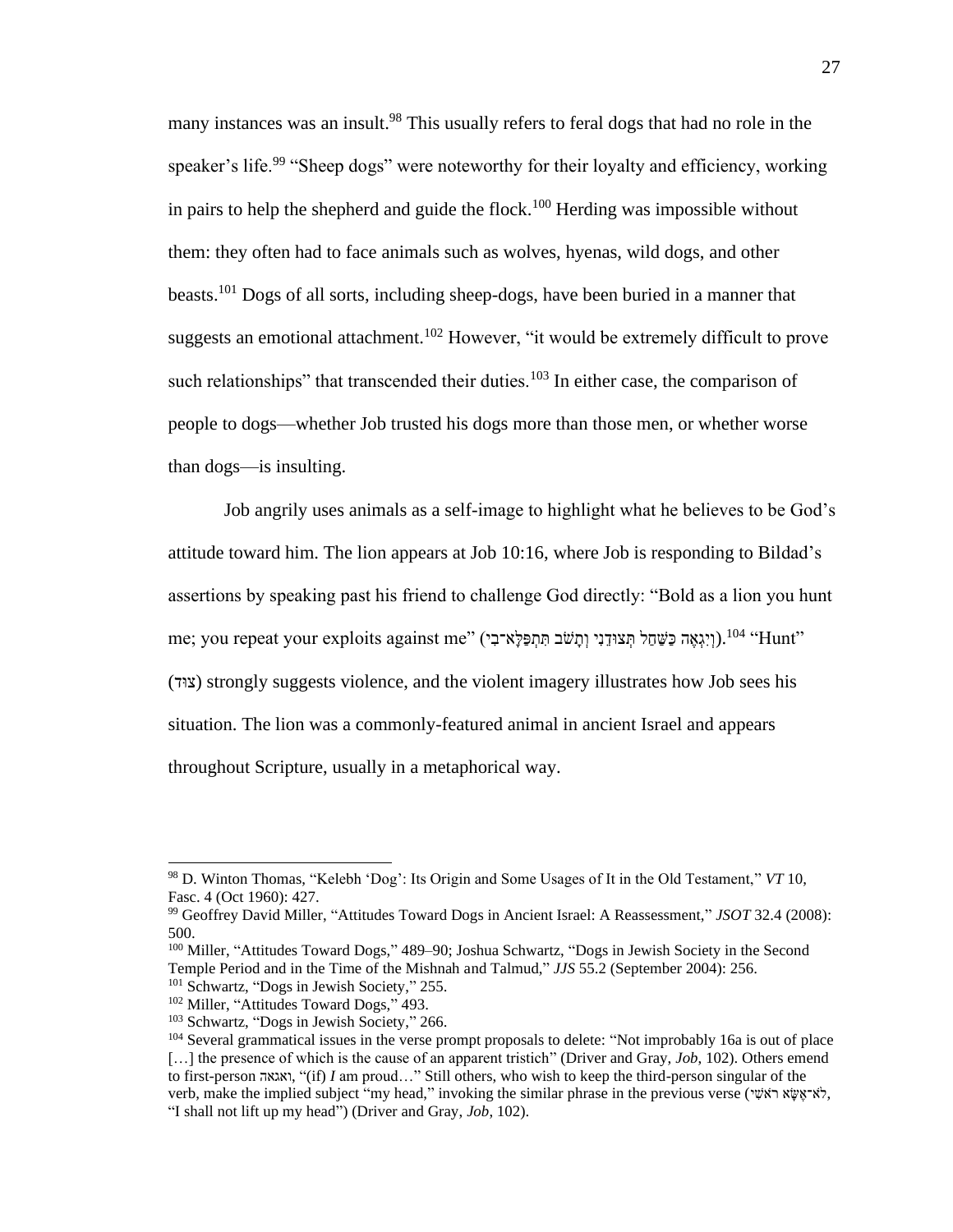The mythological creature "Rahab" (בְהֵב) appears in Job to demonstrate God's primeval power. "Rahab" refers to a mythical creature, but curiously has no parallels in wider Semitic literature.<sup>105</sup> It appears that it was an ancient foe of God's who was either "chopped into pieces" (דַּצָּב, Isa 51:9) or "crushed" (דַּכָּא, Ps 89:11). It is also identified with "the dragon" (הוין, Isa 51:9). Both passages are typical of the *Chaoskampf* motif, either discussing the foundation of the world (Ps 89:11) or the crossing of the sea (Isa  $51:9$ .<sup>106</sup> John Day also notes that some have supposed, though without much evidence, that it is a female monster.<sup>107</sup> At Job 9:13, Job accuses God of stonewalling him and treating him like an agent of chaos: "God will not turn back his anger; the helpers of Rahab bowed beneath him" (אֱלֹוּהַ לֹא־יָּשִׁיב אַפּוֹ תחתו שַׁחֲחוּ עֹזְרֵי רָהָב). One difference between the other biblical passages involving Rahab is that it is destroyed there but here its "helpers" are "bowed down" (שְׁחֲחוּ).<sup>108</sup> Hermann Gunkel theorizes upon the otherwise mysterious helpers, noting that Tiamat is also said to have "helpers" of its own, and described at length in the *Enuma elis*. <sup>109</sup> Likewise, Job describes how God "stilled the Sea" and "struck down Rahab by his understanding" (בָּכֹחֹו רַגֵּע הַיָּם וּבְתוּבְנָתו מֵחַץ רַהָב), Job 26:12). Rahab's presumptive mythological background is further reinforced here, as the content clearly alludes to a primeval event in which God demonstrated the strength of "understanding" and "power" by defeating Rahab. It also therefore illustrates the

<sup>105</sup> K. Spronk, "Rahab" in *Dictionary of Demons and Deities of the Bible* (Pieter Willem van der Horst, Bob Becking, Karel van der Toorn, eds.; 2nd ed.; Grand Rapids, MI: Eerdmans, 1999), 684. Although often identified with Tiamat and Leviathan, Rahab's radically different name suggests separate origins. Medial *h* militates against the possibility that it is an Akkadian loan word and although likely Canaanite, its absence from Ugaritic texts means that it originates from a different time and place.

<sup>&</sup>lt;sup>106</sup> Jeremy M. Hutton, "Isaiah 51:9–11 and the Rhetorical Appropriation and Subversion of Hostile Theologies," *JBL* 126, No. 2 (Summer, 2007): 282–3n50.

<sup>107</sup> John Day, *God's Conflict with the Dragon and the Sea: Echoes of a Canaanite Myth in the Old Testament* (Cambridge: Cambridge University Press, 1985), 6–7.

<sup>108</sup> Hermann Gunkel, *Schöpfung Und Chaos In Urzeit Und Endzeit: Eine Religionsgeschichtliche Untersuchung Über Gen 1 Und Ap Joh 12* (Göttingen: Vanderhoef & Ruprecht, 1895), 38. <sup>109</sup> *Schöpfung Und Chaos*, 38; see also Spronk, "Rahab," 685.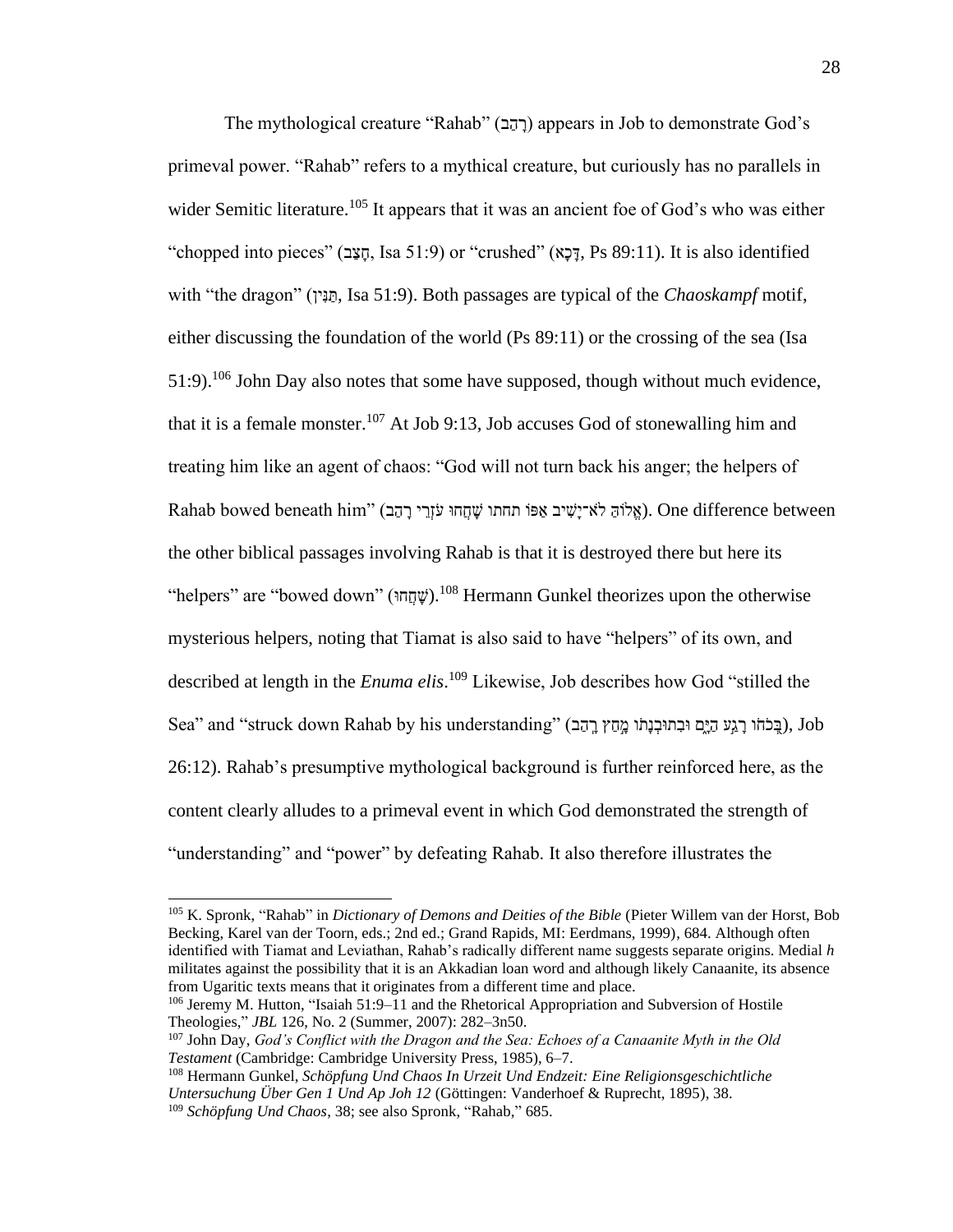subservience of Rahab in relation to God. Rahab's rarity in the Hebrew Bible obscures the precise meaning of the allusion given by Job, but its context provides some general guidance.

One creature placed in parallel with Rahab, which helps later authors puzzle out its original meaning, is the שָּחָּנ," serpent." Job 26:13 talks about the "fleeing serpent" (נַחֲשׁ בַּרִיה): "By his wind the heavens were made fair; his hand pierced the fleeing serpent" (בְּרוּחֹו שָׁמַיִם שִׁפְּרֶה חְלֵלֵה יָדוֹ נָחָשׁ בָּרִיּם).<sup>110</sup> This phrase is found parallel to Leviathan at Isa 27:1, where the Lord "will punish Leviathan the fleeing serpent, Leviathan the twisting serpent" (וְהַחֲזָּקָה עֵל לְוָיַתוֹ בַּרָּחָ וְעַל<sup>יֹ</sup>לְוְיָתֵּ֫ה נָתָשׁ עֲקַלָּתִׂון). The Isaiah parallel indicates that the "twisting serpent" alludes to a preexisting story and has nearly exact verbal parallel to the dragon Lotan in Ugaritic mythology.<sup>111</sup> Most commentators connect the term ברח, "to flee," and translate as they do in Isa 27:1, "the fleeing serpent." Others have extended the term into metaphorical realms as a parallel to "twisted" in Isa 27:1, implying moral twistedness. The use of בְּרָם to accompany בָּחֲשׁ alongside the Isaiah parallel, makes it clear that Bildad is talking about a primeval event that illustrates God's ultimate control over the order of the world from its very foundation. $^{112}$ 

Unlike Rahab, "sea monster" (חֲנִין) has a stronger pedigree in the biblical text, appearing, for instance, in God's creation of the world in Gen 1:21. In the book of Job, it appears at 7:12, where Job is lamenting how he feels "guarded": "Am I the Sea, or the Dragon, that you set a guard over me?" (מַיֲם־אֲנִי אִם־תַּנִּין כִּי־תַשִׂים עָּלֵי מִשְׁמֵּך). הַיָּם־אֵנוּ is set in

<sup>110</sup> HALOT, *s.v.* I שָּחָּנ.

<sup>111</sup> Jakob H. Grønbæk, "Baal's Battle With Yam—a Canaanite Creation Fight," *JSOT* 33 (1985): 31.

<sup>112</sup> Clines, *Job 21–37*, 625.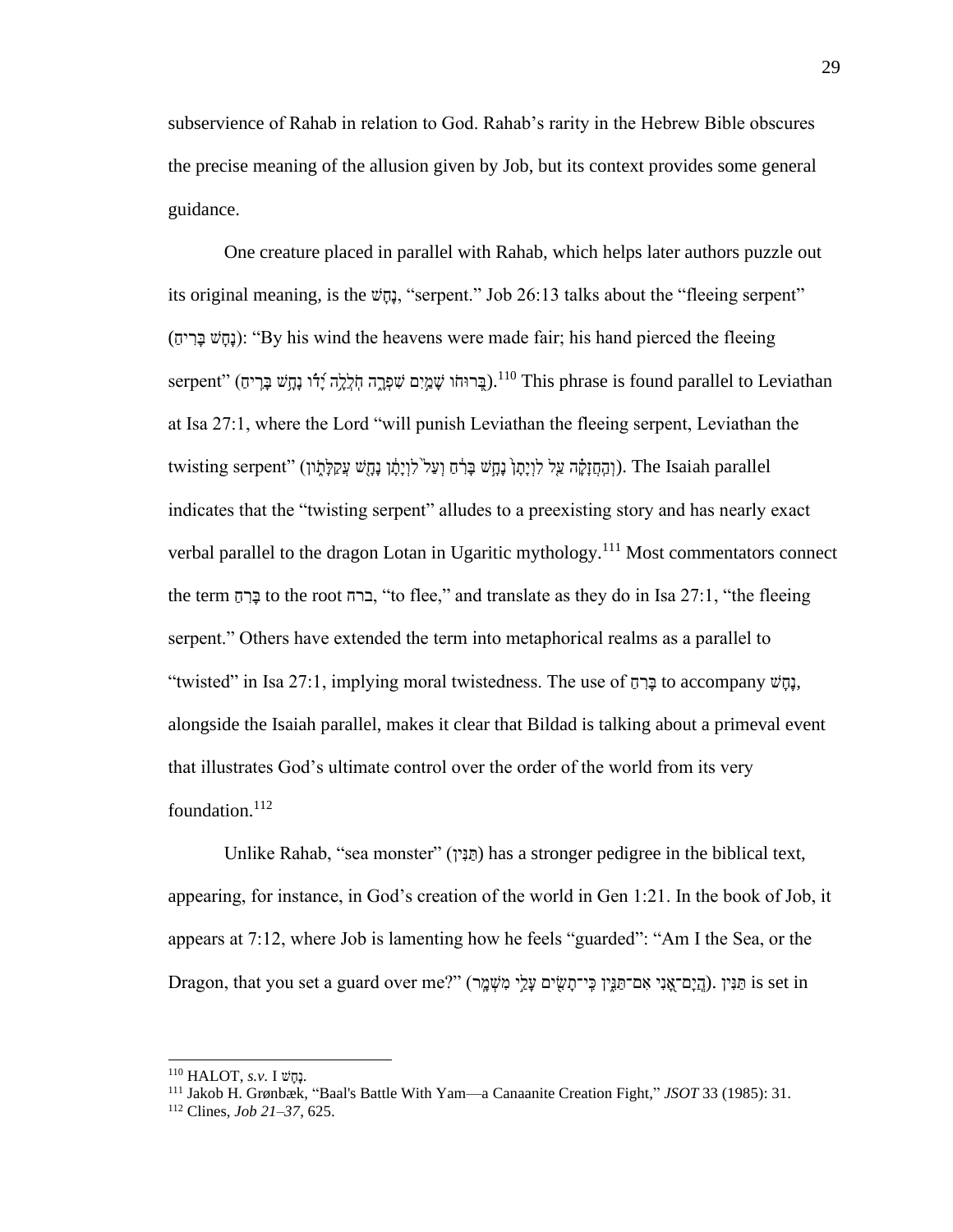parallel with "The Sea" (כַּם), a possible allusion to the dragon Tiamat that was closely aligned with the primeval abyss.<sup>113</sup> Its linguistic origins are disputed, but the primary linguistic avenue of interest to scholars is the Ugaritic corpus. In several instances, the Ugaritic equivalent of *tnn* is used to talk about a primeval battle that was undertaken by Anat or other gods. Its appearance in biblical texts is a combination of demythologized material and historical material.<sup>114</sup>

The evaluation of the natural world and its creatures is not uniformly positive. He does seem to believe that the natural world often fails finding wisdom. "Bird of prey" (עֵיָט) is a generic term that encompasses an entire class of carnivorous birds and is used both generically and specifically to mean individual birds in the category.<sup>115</sup> It appears, along with falcon (אֵיָה), at Job 28:7: "That path no bird of prey knows, and the falcon's eye has not seen it" (בְּתִיב לְאֹ־יְדָעוֹ עָּיִט וְלֹא שְׁזָּפַתּוּ עֵין אַיָּה). In other words, even the sharp-<br>sighted birds of prey fail to find wisdom.

The same issue appears for another set of animals. Explaining the difficulty in finding the path for wisdom, Job asserts (Job 28:8): "The sons of pride have not trodden it; the lion has not passed over it" (אָהַל) "עָהַל) וואָר הִדְרִיכֵהוּ בְנֵי־שֶׁחַץ לְאֹ־עָּדָה עָלֵיו שֶׁחַל parallel with "sons of pride" (בְנֵי־שֶׁתַץ), implying that both are carnivorous.<sup>117</sup> More importantly, both are likely to be land animals, a suspicion further bolstered by the use of "trodden" (דְּבַר) and "passed over" (עֲדָה), which are used referring to land movement.<sup>118</sup>

<sup>113</sup> Driver and Gray, *Job*, 71.

<sup>114</sup> G.C. Heider, "Tannin," in *Dictionary of Demons and Deities in the Bible*, 834–5.

<sup>115</sup> G.R. Driver, "Birds in the Old Testament I: Birds in Law," *PEQ* 87 (1955): 5–6.

<sup>116</sup> NRSV modified.

<sup>&</sup>lt;sup>117</sup> שֶׁחָץ, "pride," only appears in Job (HALOT, *s.v.*  $\psi$ שָׂם,

<sup>&</sup>lt;sup>118</sup> Scott Jones has raised the possibility that  $\tau$ ְבָּי־שֶׁנָּץ are serpents (or serpentine), drawing especially on its appearance at the end of the book (Job 41:34) ("Lions, Serpents, and Lion-Serpents," *JBL* 130.4 (2011): 682). Most evidence establishes that  $\frac{1}{2}$  regularly refers to lions, a fact that Jones himself admits (Jones, "Lions, Serpents, and Lion-Serpents," 686). Furthermore, in this instance, the pattern established by 28:7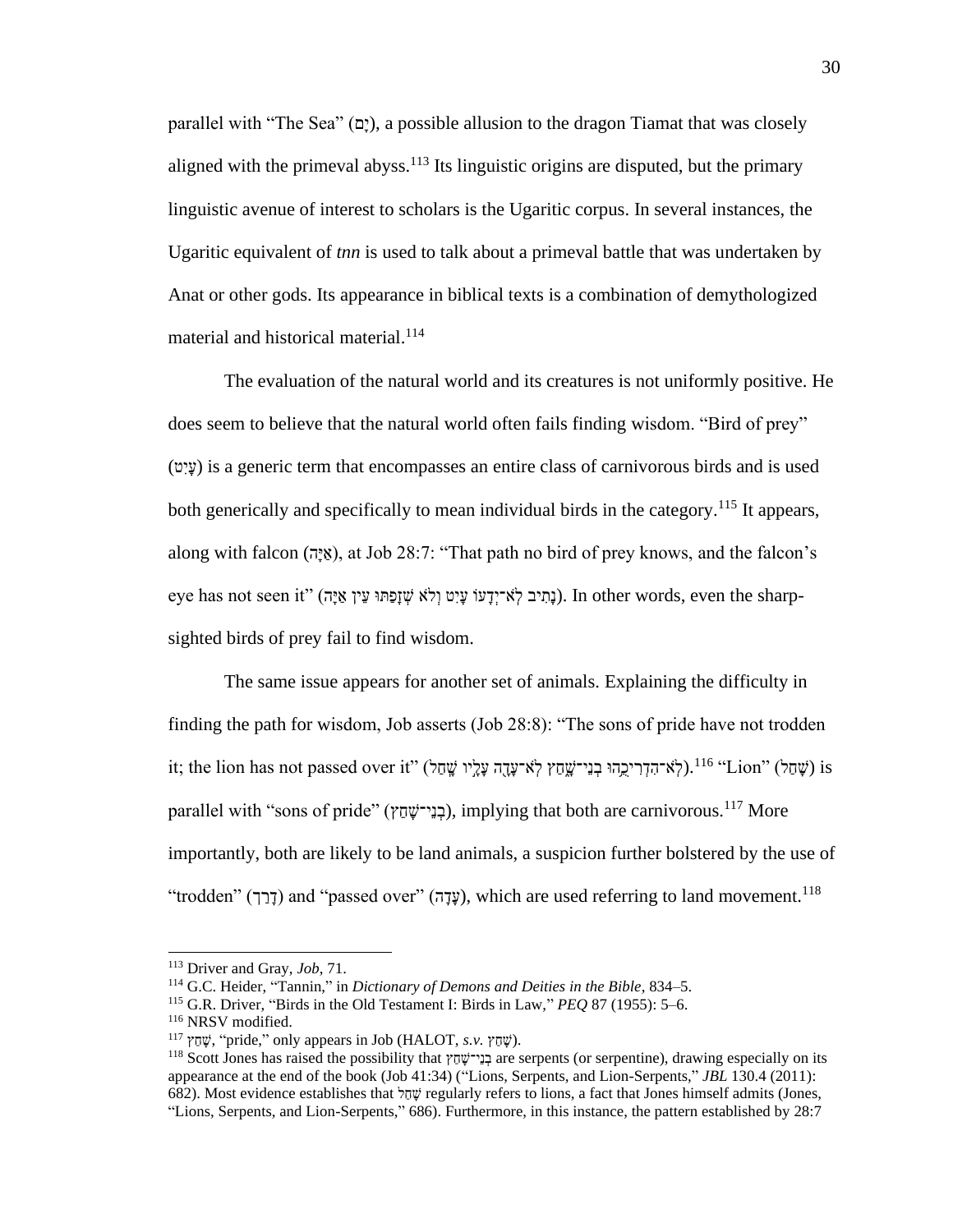Animals have "raw" knowledge, but in this verse, they are not able to obtain true wisdom.<sup>119</sup>

Both sets of animals in this passage are unable to use their natural talents to "get wise." The birds are metonyms for the world of "the heavens," while the lions are metonyms for the land animals, excluding humans. The author points out the limitations of the natural world. Yet, paradoxically, the ignorance of the creatures is still presented as somehow more "inspired" than humankind's own ignorance. The "king" over the "sons of pride" is not humanity, as one might assume, but the monstrous Leviathan (Job  $41:26[34]$ !<sup>120</sup> More starkly, Job 12:7–8 makes clear that humanity must submit to the animals for knowledge: "Ask the animals, and they will teach you; the birds of the air, and they will tell you; ask the plants of the earth, and they will teach you; and the fish of the sea will declare to you" ( וְתֹרֶךָ וְעִוּף הַשָּׁמַ֫יִם וְיַגֶּד־לֵךְּ׃ אֶו שֶׂיחַ לַאֲרֵץ וְתֹרֶךָ "וֹ דְּגֵי הַיָּם). Although the animals have not yet achieved the status of "wise". creatures, Job states that the "hand of the Lord" (הָּהוְד־יַי, 12:8 (is obvious to even the creatures of the world, of the land (ותֹמֵה ְב," cattle"), air (םִׁי ַמ ָּשַה וףֹע," birds of the air"), and  $s$ ea (דְּגֵי הַיָּם, "fish of the sea").

The author also sometimes uses animals to describe human behavior in general. At Job 6:5, Job speaks of his natural need to express his discontent, like an ox (ורֹש (

<sup>(&</sup>quot;That path no bird of prey [עֵיָּט | knows, and the falcon's [אֱהָּה eye has not seen it") militates against this reading. There, the broad category in the first stich— טִׁיָּע, which refers to all birds of prey—is narrowed to a specific species in the second, the falcon. By implication,  $\gamma \overline{w} \overline{w}$  is the general category and  $\gamma \overline{w}$  a specific instance, meaning  $\epsilon$ ָבְנִי־שֶׁחָץ is a category of mammalian predators—not, as Jones purports, "serpents." LXX and Targum both specify water creatures when they reappear at Job 41:26(34) (πάντων τῶν ἐν τοῖς ὕδασιν, כוורי בני(, extrapolating from the perception that Leviathan is aquatic (David J.A. Clines, *Job 38–42* [WBC 18B*;* Grand Rapids: Zondervan, 2017], 1176).

<sup>&</sup>lt;sup>119</sup> At Prov 26:13, the lion (אֲד<sup>ָא</sup> (אֲד<sup>ָא</sup>) is used as an excuse for a lazy man ( $\frac{1}{2}$ ) to avoid working toward Wisdom: "The lazy person says, 'There is a lion in the road! There is a lion in the streets!"" ( אֲמֶר עֲצָל שָׁחַל .(בַדָּ ֵ֑רֶ ְך אֲָ֝ רִִׁ֗ י בֵֵ֣ין הָּרְ חֹבָֹֽ ות

<sup>120</sup> Clines, *Job 38–42*, 1201.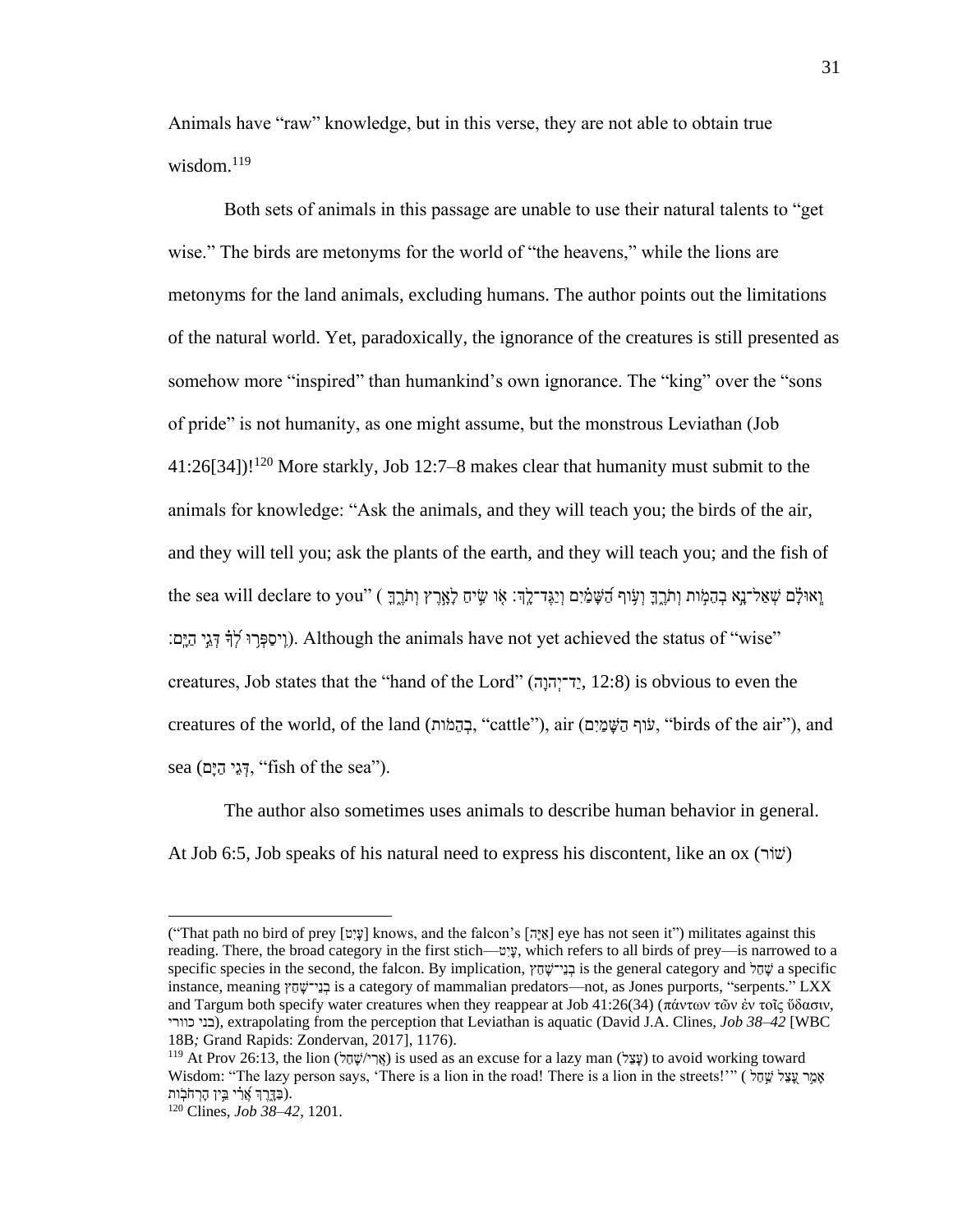"lowing" or a wild ass (א  $\epsilon$ לֵךְ (פָּרָא) "braying": "Does the wild ass bray over its grass, or the ox  $l$ ow over its fodder?" (הֵיִנְהַק־פֶּרֶא עֲלֵי־דֶשֶׁא אִם יִיְגְעֶה־שׁוֹר עַל־בִלְילוֹ). Later, at Job 30:7, Job uses "bray" (נהק) to describe the sounds of indigent people that he had previously ignored, further cementing its use as social commentary on human actions.<sup>121</sup> He also compares the swift passing of a human's life to the movement of an eagle (נָשֶׁר) at Job 9:26: "[My days] go by like skiffs of reed, like an eagle swooping on the prey" ( הלפוּ עָם־אֲנִיּוֹת אֶבֶה כְּנֵשֶׁר יַטוּשׂ עֲלֵי־אֹכֶל). $^{122}$ 

The one exception to Job's uniformly negative understanding of the world is the one time he talks about the good works he used to perform. Specifically, at Job 31:20, he talks about how he "warmed" the poor with the "fleece of [his] sheep" (יִמְגֶּז כְּבָשֵׂי): "Whose loins have not blessed me, and who was not warmed with the fleece of my sheep" ( אָם־לֹא בְּרֵכְוּנֵי חַלְצוּ וּמִגֶּז כְּבִשֵׁי יִתְחַמּם). Giving food to the hungry and clothing to the poor is a common biblical injunction for proper action; making Job heed this call speaks well of his virtue.<sup>123</sup> It also stands in contrast with what he earlier accused the wicked of doing to the poor and the widow (Job 24:3). Like the other creatures mentioned there, it is implied that he is drawing from his own experience.

It is not easy to characterize the diversity of creatures that Job draws upon for his diatribes. Some of them stem from his previous life experience as a wealthy nomad:

<sup>121</sup> Kathryn Schifferdecker, *Out of the Whirlwind: Creation Theology in the Book of Job* (Cambridge, MA: Harvard Theological Studies, 2011), 71.

 $^{122}$  נֵשֶׁר is variously translated as "eagle" or "vulture" depending upon the context. S.R. Driver contends that its primary sense is the vulture, and specifically mentions the griffon-vulture as a possibility (Driver, "Birds in Law I," 8). Its characteristics match well with those of the  $\nu$ ישׁב detailed in Scripture, such as cliffdwelling, tremendous wingspan, bald patch, its habit of attacking soft parts of the body, and tendency to congregate rather than live a solitary life. He admits that the match with a vulture is not absolute and occasionally an eagle is meant, especially those passages that allude to its speed. He derives it from onomatopoeia, "sonant *n* prefixed to a basic *sr* representing a gleaming flash or rushing sound," modeled upon the hunting habits of the bird of prey (Driver, "Birds in Law I," 8).

<sup>123</sup> Clines, *Job 21–37*, 1023. Ezek 18:7; Isa 58:7; Prov 22:9, 25:21.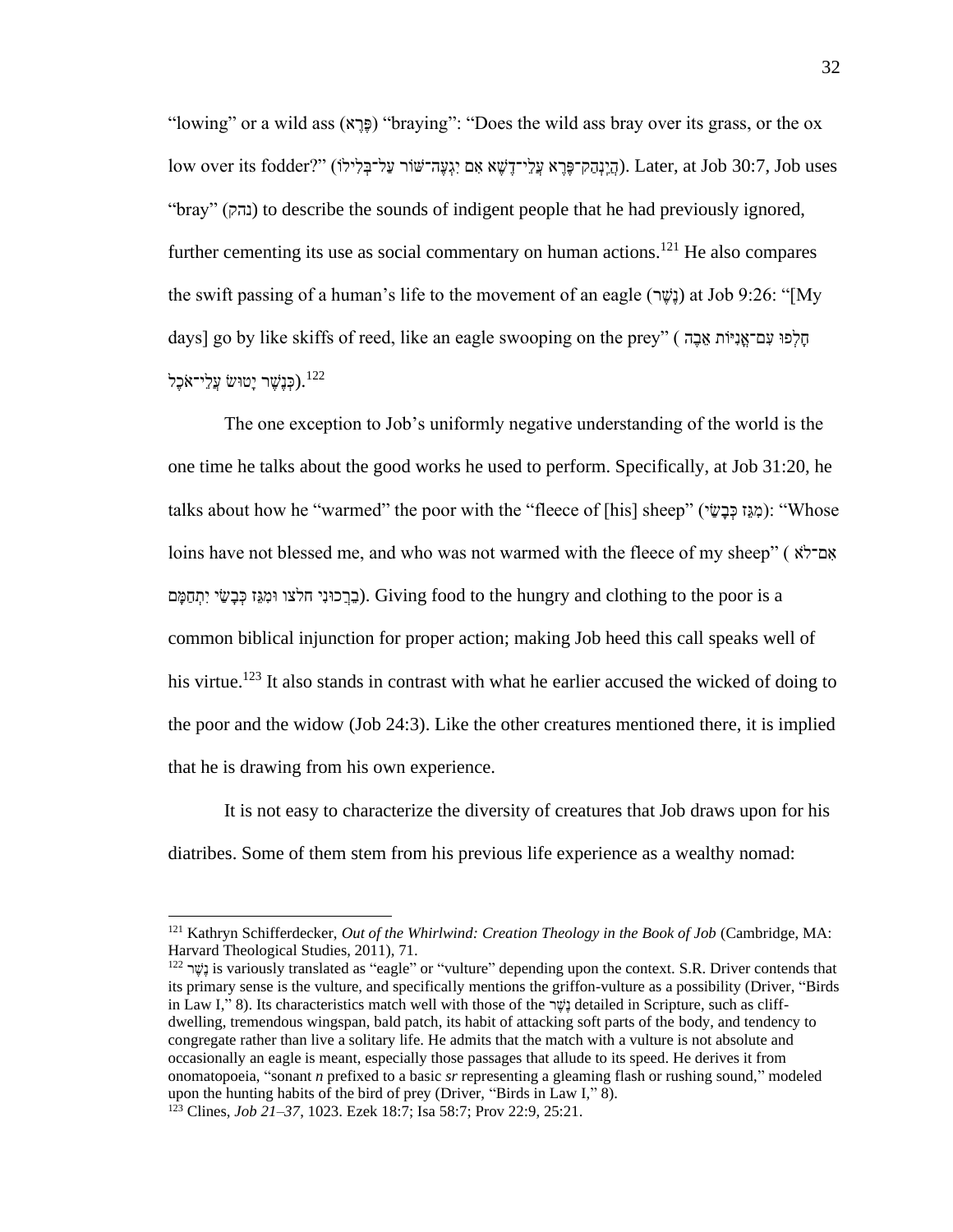sheep (כַּלְבֵי צֹאנִי), oxen (שֹוֹר), cattle (בְהָמֹות), cow (חֲמֹוּר), and sheep dogs (כַּלְבֵי צֹאנִי). These animals are not unusual in the biblical record. He also evokes wild animals, beyond those of his livestock, including "birds of the air" (עִוּף הַשָּׁמַיִם), "fish of the sea" (תַּגֶי הַיָּם), iackal (תֵּיְ), iackal (תֵּיְה), and ostrich (בְּגֵי הַיָּם), falcon (בְּעֵי אוֹ $\rho$ ), iackal (תַּגִי הַיָּם), and ostrich (בְּגֵי הַיָּם) יָצְנָה(. Most of these animals are common in the Hebrew Bible, carrying with them symbolic baggage. So too with the animals for which the nomad was on the lookout for to protect his holdings, both livestock and plants: lions (שְׁחַל) and maggots (הַמָּה). Both of these creatures are mostly found in Job and are a blend of symbolic animals and real-life threats. The most unique creatures that he mentions, however, are the mythological ones: Leviathan (רָהָבּ), Rahab (רָהָבּ), the sea monster (תַּתִּין), and "the fleeing serpent" (רָחֵטּ). These are primeval creatures, and rare in the wider biblical corpus. For a translator, they present a challenge.

#### D. Eliphaz

Eliphaz, the elder of the Three Friends, speaks three times in the book: Job 4–5, 15, and 22. Humans only last for a brief period on the earth, and his existence during that time is fragile and lowly. The moth  $(\psi \psi)$  comments on man's fragility. At Job 4:19, the comparison is explicit: "How much more [than his angels can he trust] those who live in houses of clay, whose foundation is in the dust, who are crushed like a moth" ( אֲף שֹׁכָנ יֹבְמֵי־חֹמֶר אֲשֶׁר־בֶעָפֶר יְסֹודָם יְדַכְאוּם לִפְנֵי־עָשׁ ("before," but here translated") לִפְנֵי בָּוֹ $\frac{1}{2}$ ). The presence of לְפְנֵי־עָּשׁ "like") has caused consternation amongst commentators. James Rimbach argues that if translated "before" as  $\forall$ פְנֵי warrants, then the interpretation is that "the man is destroyed"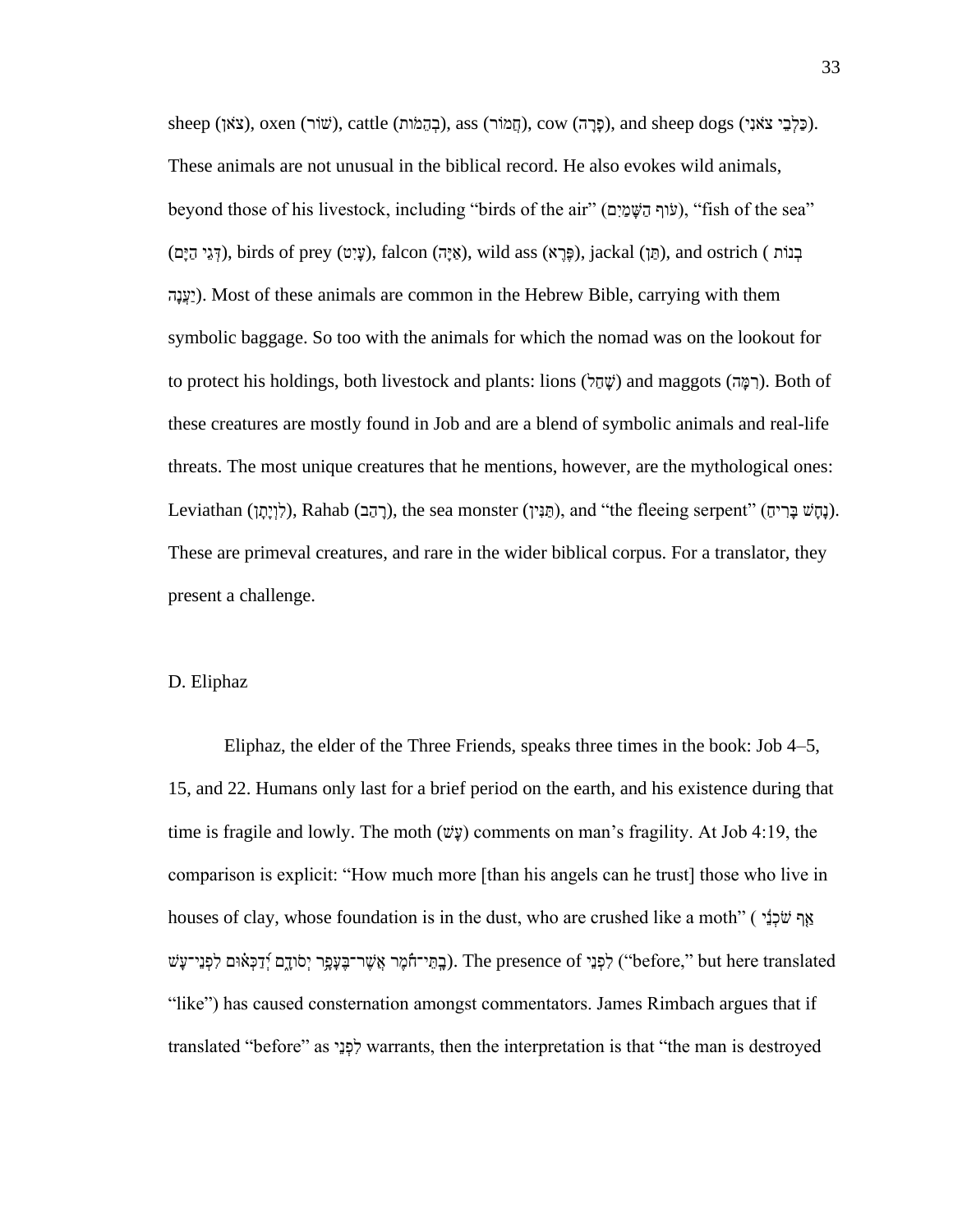by the onslaught of the moth."<sup>124</sup> N. Herz changes the verse to read "they are crushed from before their Maker" (ידכאו מלפני עשם), drawing the concluding ם from the end of the following verse.<sup>125</sup> Rimbach reaches the same conclusion by a different route, focusing on the verse's disproportionate scansion.<sup>126</sup>

While these arguments are strong, concluding the meaninglessness of the original text is unconvincing. לְפָּנֵי does occasionally have a comparative sense, as at Job 3:24 ("For like my food [יֹפְנֵי לַחְמִי ] is my sighing").<sup>127</sup> Furthermore, the moth elsewhere describes the frailty of man (Isa 50:9,51:8, Job 13:28). Its hyperbolic nature is proper for Eliphaz's speech, explaining how the fragile state of humankind can lead to "being crushed like a moth."<sup>128</sup> Although translating לְפָנֵי־עָשׁ as "like a moth" is unusual, it would be incorrect to argue that the moth is inappropriate for Eliphaz's metaphor. Job, the character, makes the same comparison at 13:28: "One wastes away like a rotten thing, like a garment that is moth-eaten" (וְהוּא כְּרָקֶב יִבְלֶה כְּבָגֶד אֲכָלוֹ עָּשׁ).<sup>129</sup> Clines notes the parallel between Job 13:23–25 and Job 13:26–28: "The former strophe means 'Why do you think I am your enemy when I am something so weak?'; the second, 'Why do you take such close note of me when I am something so worn out and worthless?"<sup>130</sup> Job also uses moths to attack the fragility of humankind's works at 27:18: "They build their houses like a moth, like moths made by sentinels of the vineyard" (בְּנָה כָעָשׁ בֵּיתוֹ וּכִסְכָּה ,

<sup>124</sup> James Rimbach, "'Crushed Before the Moth' (Job 4:19)," *JBL* 100 (1981): 244–5.

<sup>125</sup> N. Herz, "Some Difficult Passages in Job," *ZAW* 20 (1900): 160.

<sup>126</sup> Rimbach, "Crushed Before the Moth," 244.

<sup>127</sup> Clines, *Job 1–20*, 135.

<sup>128</sup> Clines, *Job 1–20*, 135.

<sup>129</sup> While its grammar is not under dispute, its position in the chapter is questioned (Driver and Gray, *Job*, 126). Its logical connection with the preceding material is unclear. Job had been praying to God, using primarily second- and first-person pronouns (Job 13:24: "Why do you hide your face, and count me as your enemy?"). However, this verse begins with "And he..." (וְהוּא). Some move the verse to Job 14:2, whether after the first stich or the second, since both refer to the subject "man," אֲדָם, in 14:1. <sup>130</sup> Clines, *Job 1–20*, 323.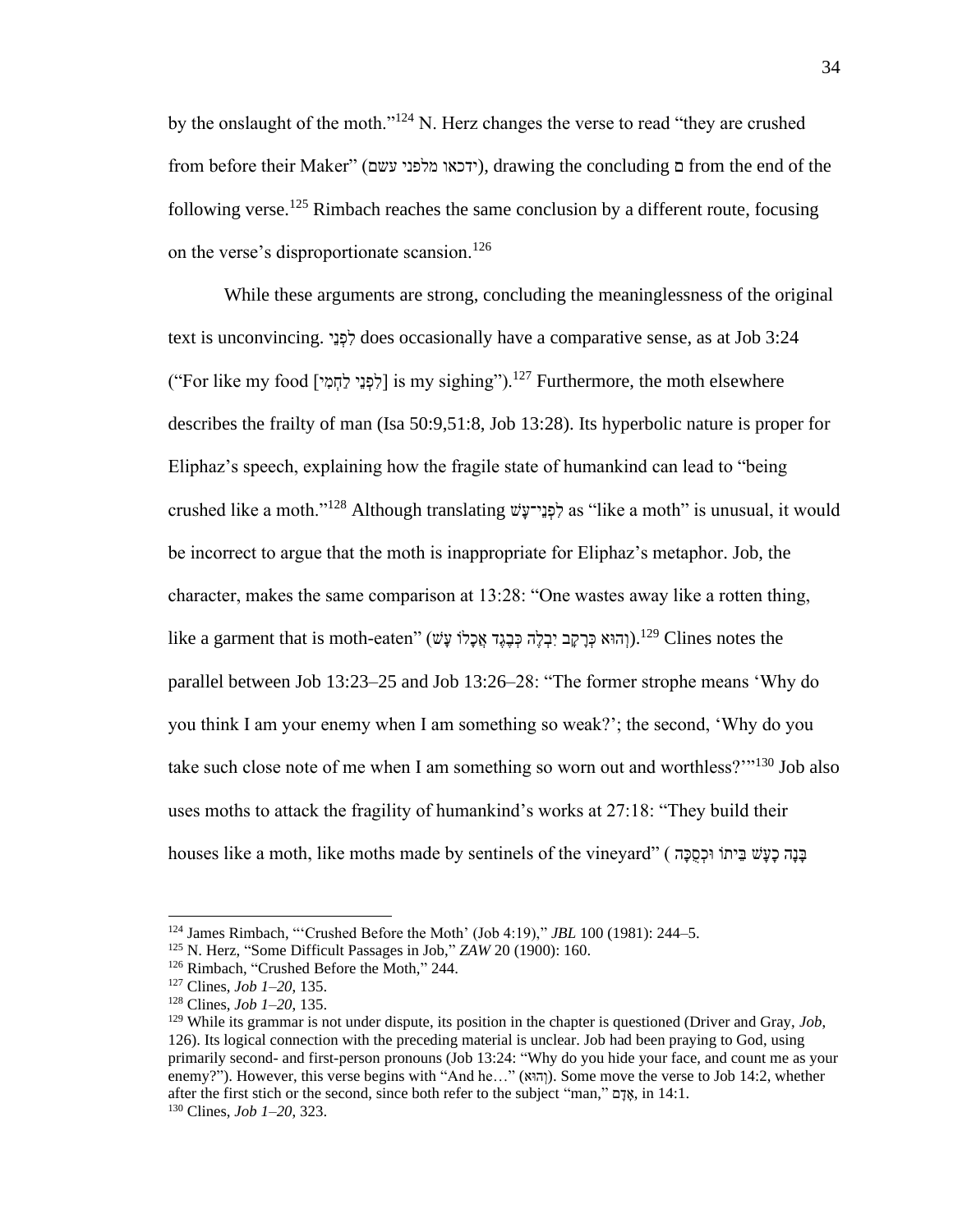רַצֹּעָה נֹצֵר). "Like a moth" (כעיש) is the source of controversy. Aron Pinker, in his study of this verse, lays out the difficulty: "It is difficult to see the logic in these metaphors and identify the objects of comparison or reference. Obviously, the moth is not a house builder, and the parallelism of 'moth' with 'booth' is rather strange."<sup>131</sup> Moths are not known for "building." Because of the incongruity, other suggestions have been proposed, the most noteworthy of which is that שָּע is a bird's nest.<sup>132</sup> Driver and Gray provide another option, assuming *עֹצֶ* is the result of  $\psi$ יָפֶּבָל, "spider" losing its central letters (כב): "He builds his house as the spider (עֲכָּבִישׁ)."<sup>133</sup> This would be consonant with the LXX and Peshitta.<sup>134</sup> Pinker, however, presents a solution that retains the present text. He emphasizes that moths deposit their larvae in various crevices, from which the larvae watch for passing prey.<sup>135</sup> Applying this behavior to the metaphor, the wicked wait in ambush for those who are righteous and just, but they fail (v. 19).

Certain creatures also illustrate God's sovereign rule over the animals. At Job 4:10–11, Eliphaz emphasizes God's kingship over animals with a litany of diverse lion terms: "The roar of the lion (אֲרְיֶה), the voice of the fierce lion (שָׁחֲל), and the teeth of the young lions (כְפִירִים) are broken. The strong lion (לֵישׁ) perishes for lack of prey, and the whelps of the lioness (בְנֵי לְבִיא) are scattered." Each of these lion terms describes a different type of lion.<sup>136</sup> More important than the different nuances of the terms is the

<sup>131</sup> Aron Pinker, "The Wicked in Ambush (Job 27:18–19)," *BBR* 25.3 (2015): 295. See also Clines, *Job 21– 37*, 659.

<sup>&</sup>lt;sup>132</sup> Pinker, "The Wicked in Ambush," 296.

<sup>133</sup> Driver and Gray, *Job*, 230.

<sup>&</sup>lt;sup>134</sup> Pinker, "The Wicked in Ambush," 300.

<sup>&</sup>lt;sup>135</sup> Pinker, "The Wicked in Ambush," 308.

<sup>136</sup> Brent A. Strawn, *What is Stronger Than a Lion?: Leonine Image and Metaphor in the Hebrew Bible and the Ancient Near East* (Fribourg: Academic Press, 2005), 300.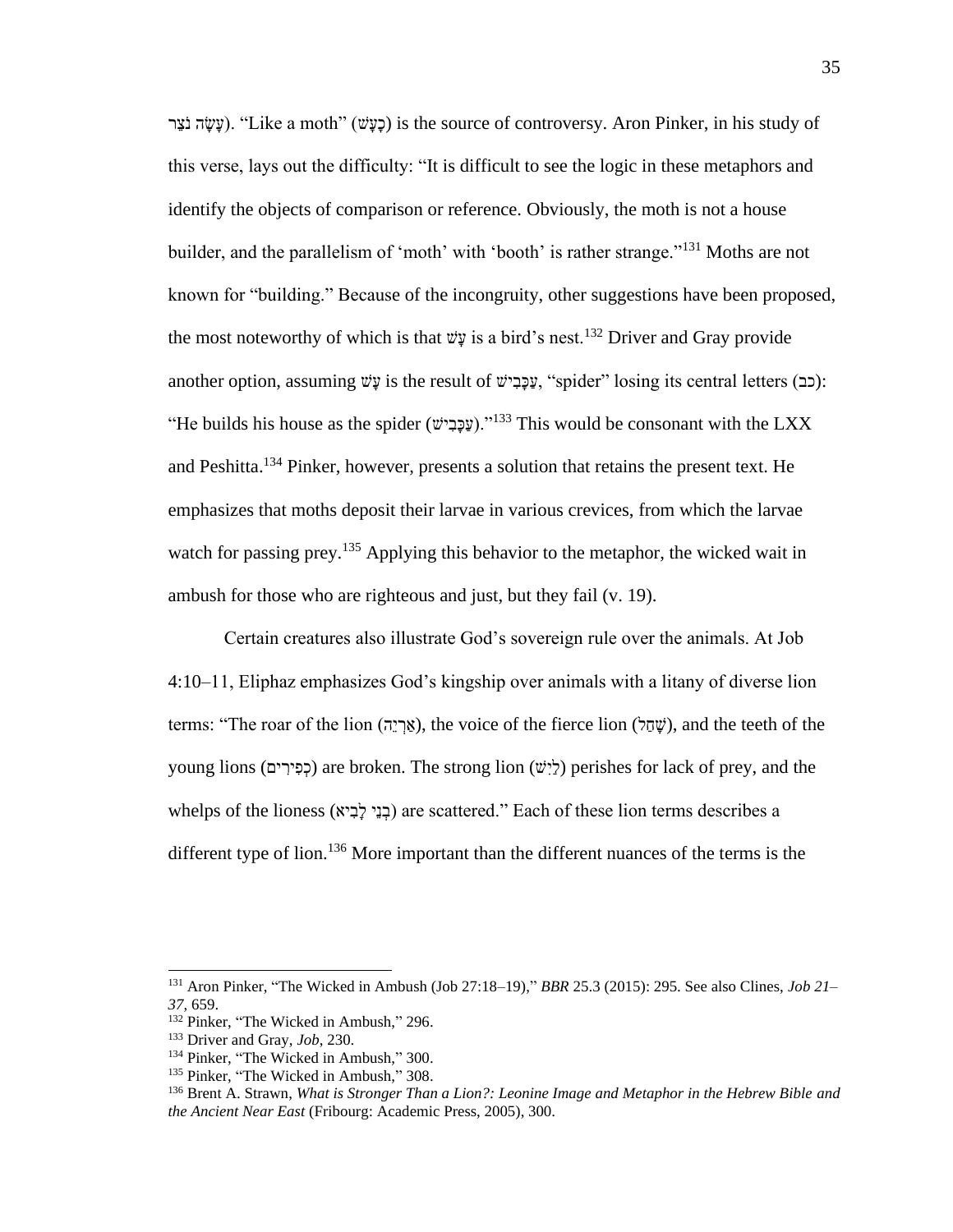overall impression of the verses, which illustrate God's absolute power over the fiercest members of the natural world.

Eliphaz speaks about the natural world in a number of different ways, usually aligning with rhetorical points. The most prominent example is Job 4:10–11, whose diversity of lion terms is a rhetorical flourish. The difficulties of this passage will be dealt with in chapter 5, alongside the LXX translator's creative solutions. Likewise too Job 5:22–23, which talks how the speaker will be at peace with "wild animals of the earth" הַיָּת הָאָרֶץ) and "wild animals of the field" (חַיַּת הַשֶּׂדֶה). This verse is handled somewhat differently by the LXX translator than the original author. He also mentions the moth  $(v\ddot{v})$ , another passage adjusted by the LXX translator. The high concentration of passages that are rhetorical flourishes in his first speech demonstrates the challenges presented by the author.

## E. Bildad

Bildad, who speaks in Job 8, 18, and 25, uses comparatively few animal images in his speeches. He uses a maggot (תּוֹלָעֲה) to emphasize the lowliness of humankind at Job 25:6: "How much less a mortal, who is a maggot, and a human being, who is a worm!" (אֵף כֵּי־אֱנוֹשׁ רִמֶּה וּבֵן־אַדָּם תּוֹלֵעֲה). It alludes to Ps 8:5: "What are human beings [אֲנוֹשׁ דָּ הַ you are mindful of them, mortals [בן־אדם] that you care for them?" Bildad presumptuously frames this from the perspective of God, not from his own. Instead of having a proper sense of humility, he aggrandizes himself by "step[ping] outside the frame" and identifying himself with God. He takes the perspective of the only character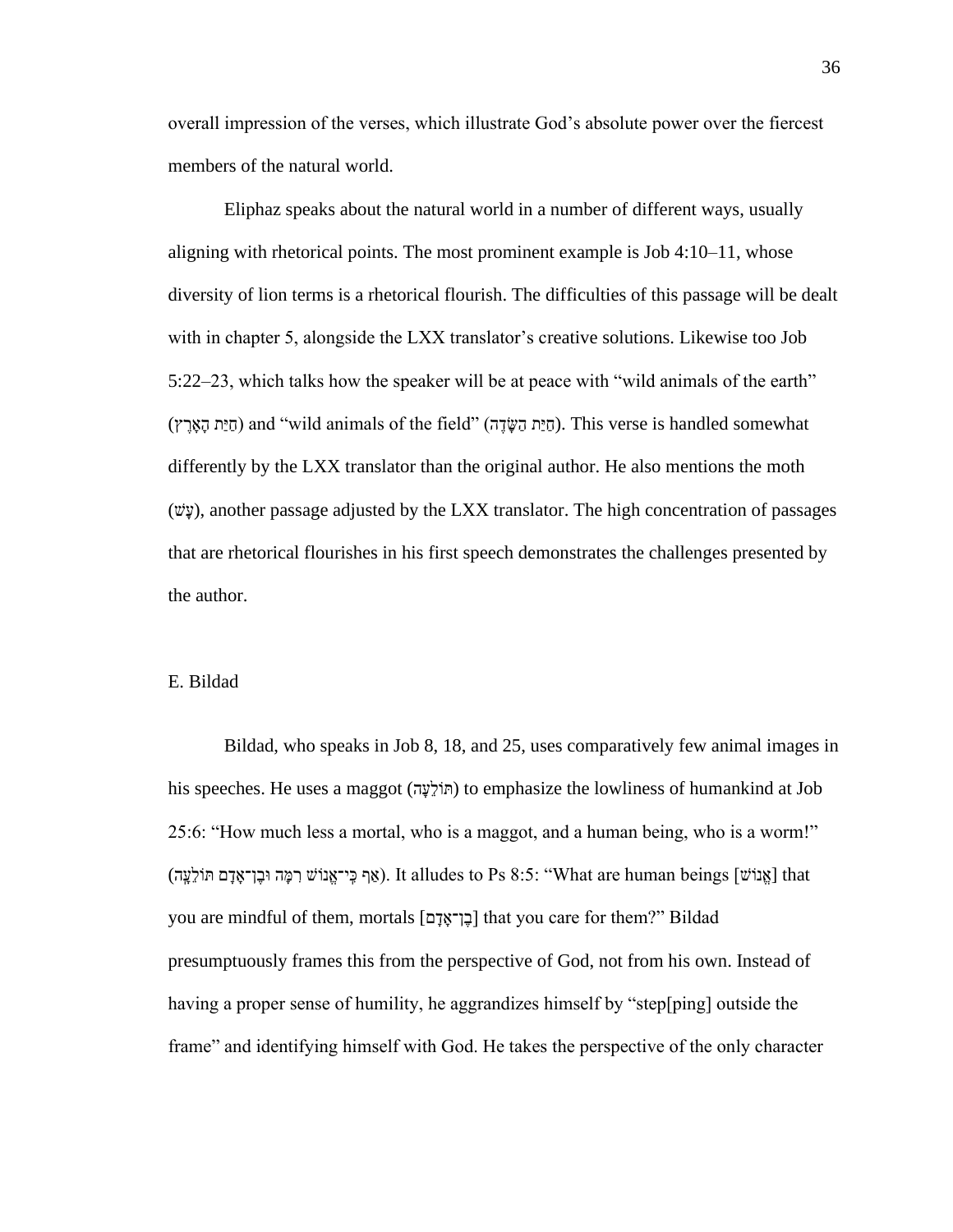who could potentially identify the problems at the core of the narrative—without seeing how he himself fits into the picture.<sup>137</sup>

He also indignantly illustrates Job's apparent unwillingness to submit to the arguments of his friends, like cattle (בְּהֶמֵה). According to Bildad, Job is pretending that his friends are as dull as cattle at Job 18:3: "Why are we counted as cattle? Why are we stupid in your sight?" (מַדּוּעַ נֵחְשֵׁבְנוּ כַבְּהֶמָּה נִטְמְינוּ בְעֵינֵיכֶם). Bildad is increasingly aggravated by Job's unwillingness to answer his assertions. He thinks that Job is placing them into a sub-intellectual category, presenting arguments that are not worth considering. Although the term נִוּטְמִינוּ is ambiguous, the most common option ("to be considered dumb/stupid") is the most logical, especially with manuscript, consonantal, and contextual support.<sup>138</sup>

In Job 8:14, Bildad makes a comparison between the hope of a man who has abandoned God and a spider's web (בֵית עַכָּבִישׁ). The LXX translator adjusts this reference to better fit the context, so it will be discussed in chapter 6.

Bildad's use of animal imagery is small, but two of those three involve small "creepers," the maggot and spider (עַכָּבִישׁ and  $y$ וֹלֵעָה) and the third is a generic animal (ה ָּמֵה ְב," cattle"). His language does not present much difficulty, with all the terms referring to commonly-referenced animals in the bible.

<sup>137</sup> Stuart Lasine, "Bird's-Eye and Worm's-Eye Views of Justice in the Book of Job," *JSOT* 42 (1988): 32– 3.

<sup>138</sup> וּינ ִׁמ ְטִׁנ is an ambiguous term, translated "we are considered stupid," shrouds the meaning of the verse. LXX renders σεσιωπήκαμην ("we have kept silent"), reading נדמינו. Joseph Reider sees וּינ ִׁמ ְטִׁנ as a metathesis of נמטינו and connects to Arabic "to urge a beast," translating as "to consider a nag" ("Some Notes to the Text of the Scriptures," *HUCA* 3 [1926]: 113–4). Clines offers א ֵמ ָּט," be unclean." Dhorme argues also that the original verb is הָמָה, "to be compared with." (Clines, *Job 1–20*, 404–5) Most other commentators connect it to Talmudic טמטם and read "we are stupid," a reading that has support in three manuscripts (Reider, "Some Notes," 113).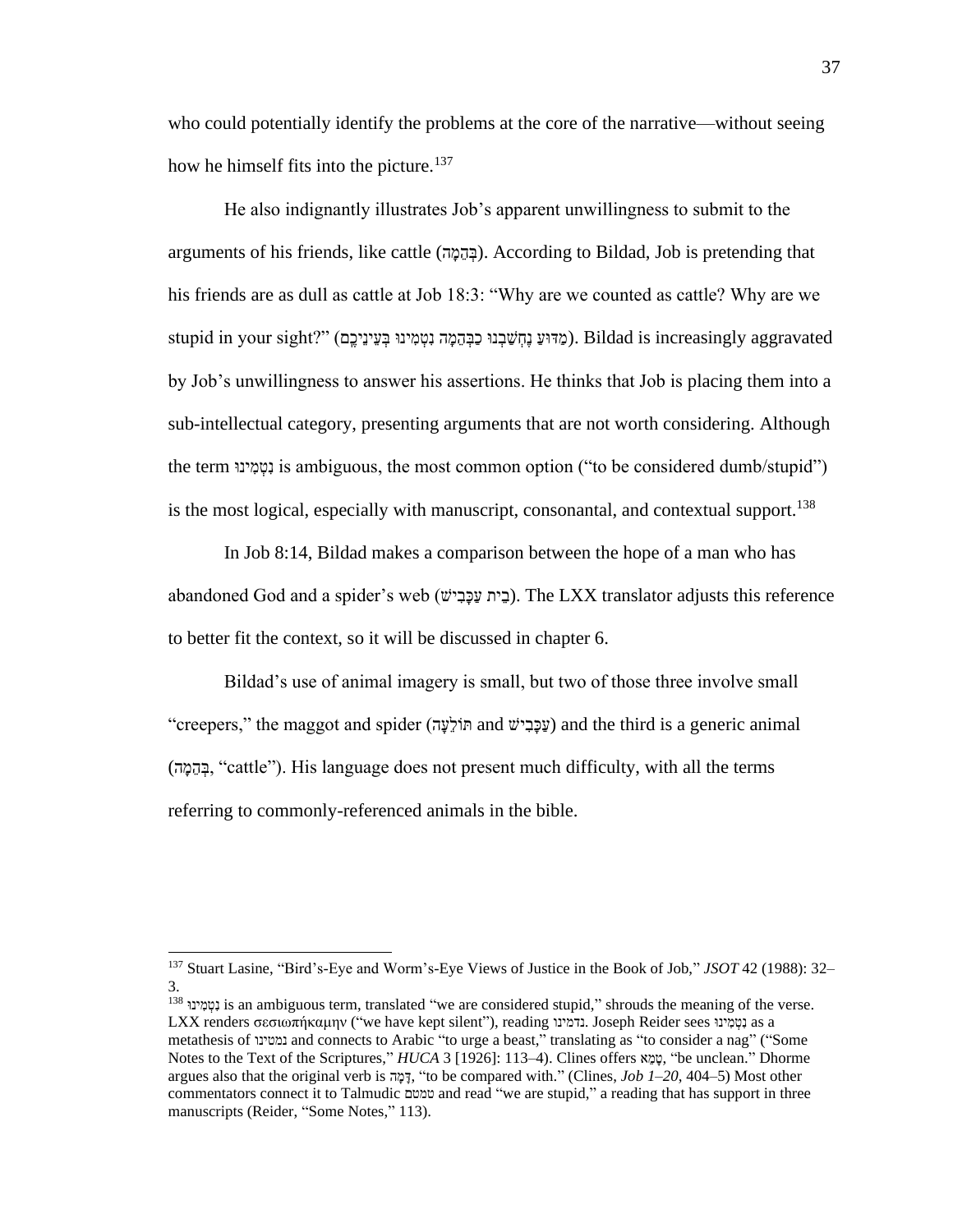# F. Zophar

Unlike his friends, Zophar only makes two speeches, at Job 11 and 20. At Job 11:12, Zophar uses an "ass" (עֵיִר) and "wild ass" (פֵּרֵא) indicate the unbridgeable gap between human stupidity and true wisdom: "But a stupid person will get understanding,  $\kappa$ וְ יִוּלֵד). Zophar does not think .(וְאִישׁ נַבוּב יִלָּבֶב וְעַיִר פֶּרֶא אָדָּם יִוַּלֵד). Tophar does not think highly of the intellectual gifts of humankind.

The metaphor does require unpacking. Problematic is the relationship between רִׁיַע ("ass") and א הָיָא ("wild ass"). The most obvious parallel is the description of Ishmael in Gen 16:12 as "wild ass of a man" (אָדָם כֶּרֶא). This would be incongruous here. As Clines points out, the traditional translation for the phrase is also grammatically suspect: "[T]he phrase usually translated "a wild ass's colt" (וְעֵיִר פֵּרֵא) can mean no such thing, since עֵיר is always used for the domesticated ass (e.g. Gen 32:15; Judg 10:4; Zech 9:9) and does not indicate the *young* animal while א ֶרֶפ is always used for the wild ass (e.g., Job 24:5; Isa  $32:14$ ; Jer 2:24)."<sup>139</sup> He proposes reading  $\alpha$  as  $\alpha$ דמה as  $\alpha$ יי ground," and thus reading the resulting phrase as "wild ass of the steppe." Mitchell Dahood argues that ם ָּד ָּא is a masculine substantiative for אֲדָּמָה<sup>140</sup> What Dahood and Clines gain in grammatical clarity they lose in hyperbole: a "wild ass of the steppe" (readingה ָּמ ָּדֲא א ֶרֶפ with Clines) being born a "domesticated ass" (יציר) is surely less striking than one being born human (אדם)! However, the parallel stiches support this reading. In the first stich, the comparison is between a "stupid man" (אִישׁ נַבוּב) and the result of his "gain[ing] understanding" (יַלְבָּב): a

<sup>139</sup> Clines, *Job 1–20*, 266

<sup>140</sup> Mitchell Dahood, "Zacharia 9,1, 'en ' adam," *CBQ* 25, No. 2 (April 1963): 124.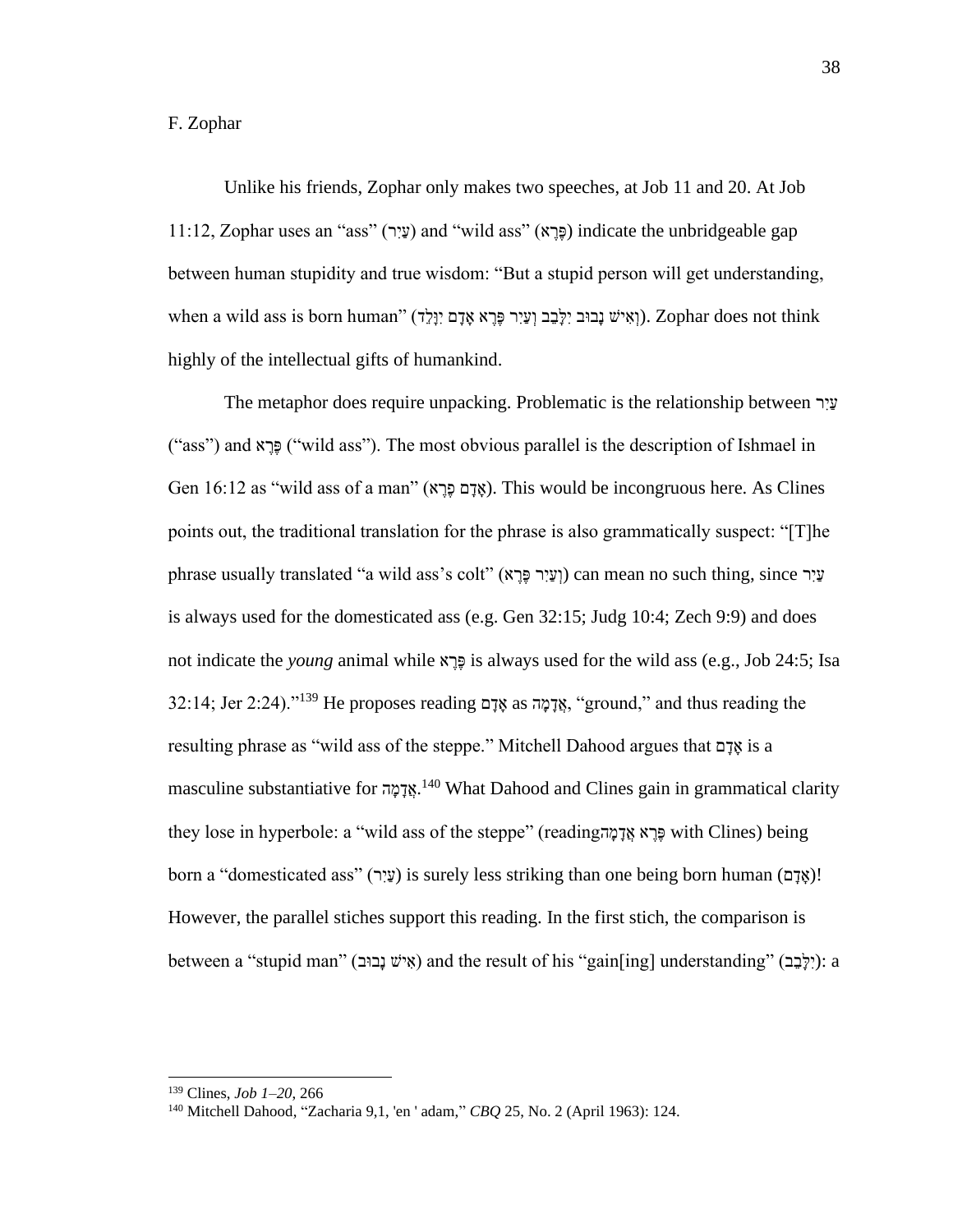"wise man." Its category stays the same while its qualities differ. So too would the comparison between a tame and a wild version of the same creatures.

The viper (פֶּתֵן) and asp (אֶפְעֲה) appear in Zophar's fiery condemnation of the wicked and God's punishment of them: "Yet their food [of the wicked] is turned in their stomachs; it is the venom of vipers (פְּחֵן) within them. They swallow down riches and vomit them up again; God casts them out of their bellies. They will suck the poison of לַחְמֹוּ בִּמְעֵיו נֶהְפָּךְ מְרוֹרַת פְּתַּנִים בְּקִרְבָּוֹ: ) will kill them" ( פֶתֶּוּ בְּמֵעָּיו נֶהְפָּך מְרוֹרַת פְתַּנִים בְּקַרְבָּוֹ: ) will kill them" ("פְתֵוּ בְּמֵעֵּיו נָהְפָּך מִרוֹרַת פִתְּנִים בְּקַרְבָּו is used adjectivally in פֶּתֵן <sup>141</sup>.(חַיִּל בַּלַע וַיִּקְאֶנּוּ מִבְּטְנוֹ יוֹרְשֶׁנּוּ אֱל: רֹאש־פְּתַנִים יִינַק תַּהַרְגֵהוּ לְשׁוֹן אֶפְעֱה: both cases to describe the poison.<sup>142</sup> In the first part, Zophar contrasts the pleasure experienced by the wicked in committing their misdeeds ("wickedness is sweet in their mouth" [20:12]) with the effect of those actions, which turn into a fatal poison, the "venom of vipers" (מְרוֹרַת פְּתַנִים). As David Clines points out, this is a common biblical motif where the sweetness of the initial encounter turns bitter.<sup>143</sup>

Zophar uses imagery that is much more condemnatory of humanity. His metaphors contain multiple animals in close proximity, arranged in unique and rich ways.

#### G. Elihu

Despite the fact that Elihu speaks for six chapters straight (Job 32–37), he mentions a comparatively low number of animals in his speech. In a probable allusion to Job's own statement at Job 12:7–8, at Job 35:11 Elihu states: "Who teaches us more than

<sup>.</sup>פֶתֶ ן *.v.s* HALOT <sup>141</sup>

<sup>&</sup>lt;sup>142</sup> A detailed overview of its etymological origins is in Leonid Kogan, "Animal Names of Biblical Hebrew: An Etymological Survey," in *Babel und Bibel 3: Annual of Ancient Near Eastern, Old Testament and Semitic Studies*, eds. Leonid Kogan, et al. (University Park, PA: Eisenbrauns, 2007), 295–6. <sup>143</sup> Clines, *Job 1–20*, 489.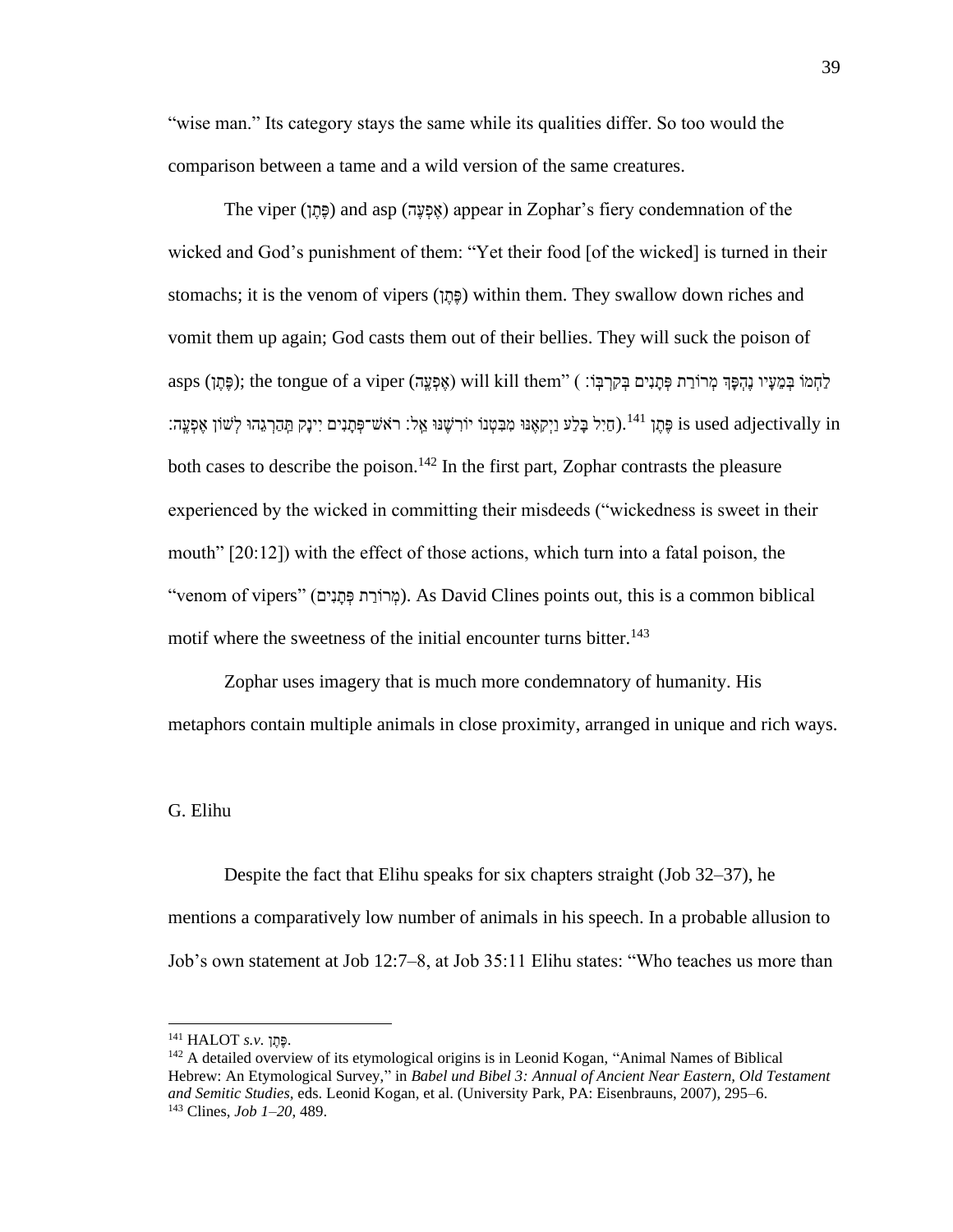the animals of the earth, and makes us wiser than the birds of the air?" ( אֲרֵץ יָא וּמִכְּהֲמוֹת אֲרֵץ וּמֵעּוֹת אֵרֵץ The term הַמָּמֹות אַרֶץ). The term הַמֹּוֹת אֵרֶץ ('beasts of the earth,'' refers to a group of animals that neither flies nor swims. So too עוֹף הַשֵּׁמַיִם, "birds of the heavens." This term is a catch-all term for any animal that flies, without any specific referent. Elihu is not invoking any single animal but contrasting humankind's superiority over the other domains. He emphasizes the special providence he sees God having for humans, as endowing them with a special wisdom (וֹכָּמֲנוּ) and teaching them (לְפָנוּ). In contrast to the idea of nature as a pitiless world with its own intelligence and abilities as Job has been arguing, Elihu returns to the status quo that the three friends had been arguing: humankind is protected and preserved by God.

At Job 37:8 he uses הָּיַח," living thing," which refers to living creatures in general: "Then the wild animals go into their lairs and remain in their dens" ( בְּחֹבָא הָיה בְּמוֹ־אֹרֶב וּבְמְעוֹנֹתֶיהָ תִשְׁכֹּן). The use of "lair" (אֶרֶב) and "den" (מְעֹנָה) suggests wild animals.

Other than those two generic passages, Elihu does not depend upon animal terms to make his various points. Their vocabulary and formulation are generic and in line with other biblical passages. This fits with the general nature of Elihu's speech, which is a reiteration of normal biblical wisdom.

#### H. God

Outside of the dialogue in the frame narrative at the beginning and end of the book, God's speeches begin in Job 38 and continue until the end of Job 41. In that stretch of chapters – two speeches with a brief interlude at  $40:1-5$  – a plethora of creatures are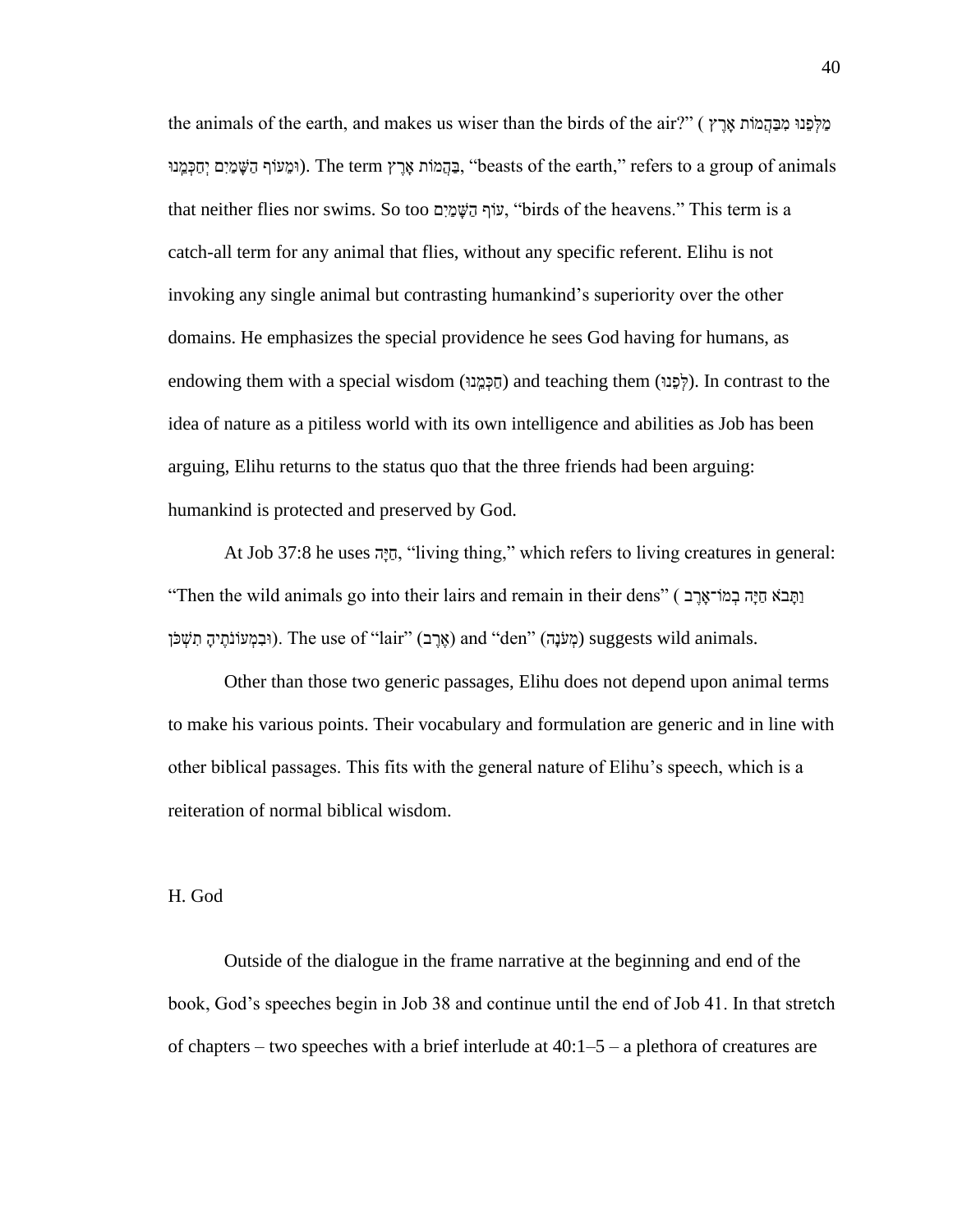presented, beginning at 38:39. These creatures are uniquely described and serve a distinct narrative purpose: to illustrate the features of the natural world that Job himself lacks.

In Job 38:39b, God asks whether Job can "satisfy the appetite of the young lions" וֹתֵיַת כִּפִּירִים תְּמֵלֵא) pericope, Job 38:27–30, emphasizes God's ability to provide for the eagle and its offspring.<sup>144</sup> The same is said of the raven (עֹרָב) at 38:41: "Who provides for the raven its prey, when its young ones cry to God, and wander about  $\alpha$ וֹ יָּכֵּי יָלְנִי ב אֲידוֹ כֵּי־ יְלָדֵּיו אֱל־אֶל יְשָׁוֵעוּ יְתְעוּ לְבְלִי־אֹכֶל). Some commentators eliminate the bird entirely. Duhm supposes the term might be read as "evening" (עֶרֶב ) and folded into the preceding verse.<sup>145</sup> The argument depends on the use of וֹידֵצ," its prey," whose root צוד appears in the earlier verse, referring to the action of the lion. To Duhm, ודּצ refers to game animals caught for food, while ravens are not "hunters" (they consume carrion). Hence, by eliminating the bird, the thought would read: "…who provides its [that is, the young lion] prey in the evening...?"<sup>146</sup>

However, there are issues with Duhm's reading of the verse.<sup>147</sup> First, דִׁיַצ is not used only of game, but of provisions in general (Neh. 13:15, Josh 9:5,14, etc.). Secondly, the opening of the verse ( $\gamma$ , "who...?") connects to the structural technique adopted by the author for the entire pericope, as at 38:39, 39:1,5,9, etc. Thirdly, although a scavenger, the raven's meat-eating habits are "hunting" in an analogous sense. Finally, this change would be gratuitous, since "raven" makes sense in the context.

<sup>144</sup> G.R. Driver interprets י ִׁכ as not a conjunctive but the *ky-*bird, drawing upon Arabic *kuy* ("ibis, bustard, pelican"); the habits are wrong, by his own admission, but "clearly" was a kind of raptor ("Job 39:27–28: The *ky*-bird," *PEQ* 104 [1974]: 65). He also notes metrical difficulties. But the lexical evidence for this is scant.

<sup>145</sup> Bernhard Duhm, *Das Buch Iob erklärt* (KHC XVI; Freiburg im Breisgau: J.C.B. Mohr, 1897), 183–4, 188.

<sup>146</sup> Duhm, *Das Buch Iob*, 188.

<sup>147</sup> Clines, *Job 38–42*, 1068.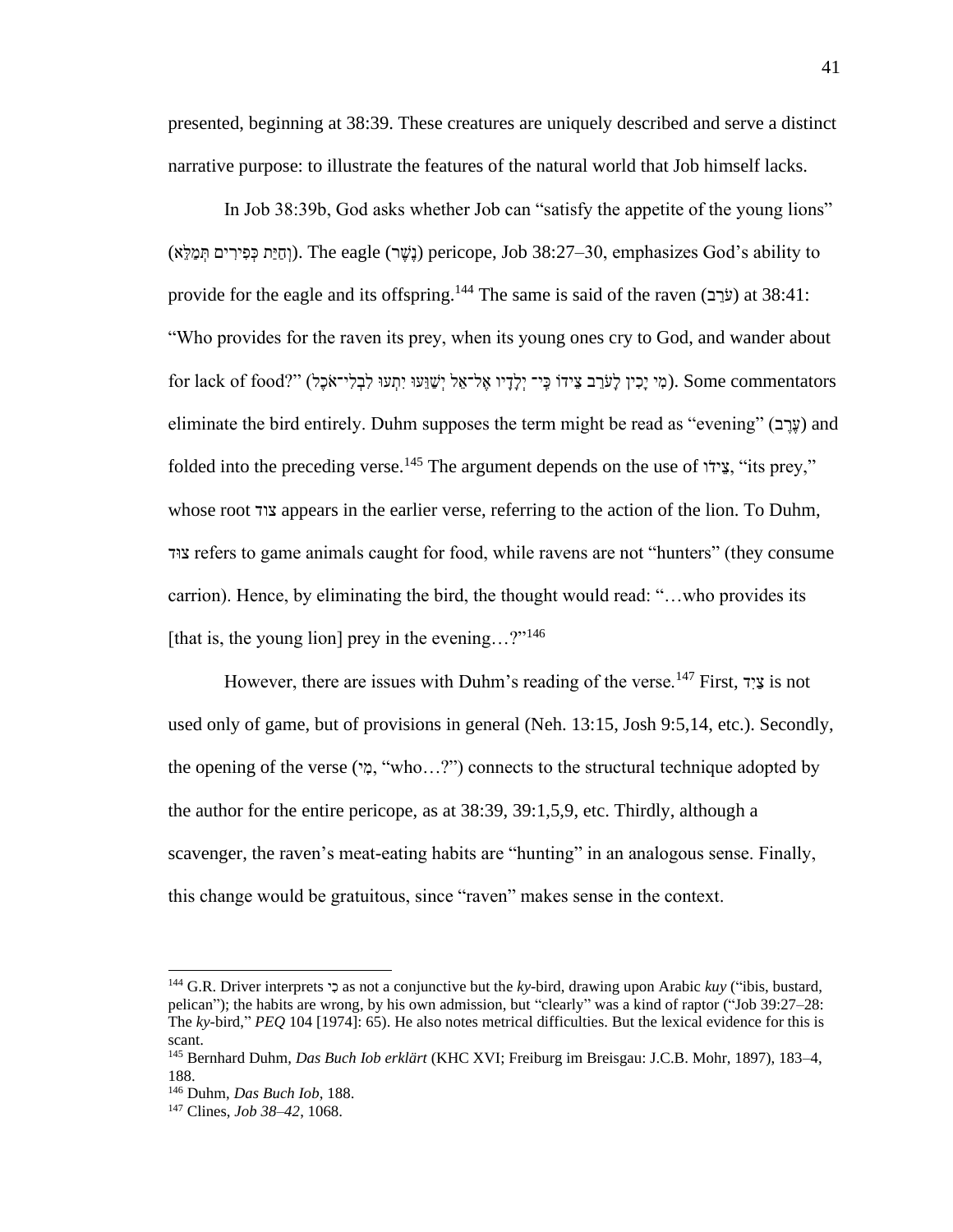The stich in the middle of the verse "when its young cry out to God" (לֹדוֹ אֱלֹי יִי אָל יִשָּׁוַעוּ), further reinforces the overall message taken by the author about the relationship between God and his Creation.<sup>148</sup> עֲוֹע<sup>048</sup>, "to cry out," is never used elsewhere to describe animal behavior in Scripture; when used with 'אֱל, "to," as here, the object is nearly always God.<sup>149</sup> Job himself uses it several times throughout, referring to his own requests of God.<sup>150</sup> Because of the prevalence of the term for Job's own action, the appearance here is undoubtedly an ironic reversal: the young ravens cry out  $(\mathcal{V}, \mathcal{V})$  to me and I take care of them; you cry out to me  $(y\psi)$  and I am finally answering you now. God takes more speedy care of the natural world than Job, perhaps because he knows that Job will survive and needs less "help." The young birds, lacking food, wander around (יְתִעוּ), trying to fend for themselves, before God gives them food. The comparison is denigrating: ravens are unclean animals (Lev 11:15 and Deut 14:14).

Why the raven is paired with the lion is not clear. The closest parallel, both verbal and conceptual, is Ps 147:9: "He gives to the animals their food (לְבְהֶמֵה  $\gamma$ ), and to the young ravens when they cry (בְרֵאֵי עֹרֵב אֲשֶׁר יִקְרֵאוּ) "Usually "beast" (בְהֶמֵּה) refers to cattle, but Prov 30:30 calls "the lion ( $\forall$ לִיש)...the mightiest of the beasts (בְּהֵמָה)." The raven and the lion may be synecdoche for the entirety of the animal kingdom, with the large lion as a representative of the land animals—הֲהֲמָה, "beast"—with the shorthand for the flying animals, the raven.<sup>151</sup> The author makes clear the thrust of the comparison, both parts use צוד $^{\prime\prime}$ to hunt").

<sup>&</sup>lt;sup>148</sup> The passage looks like a gloss, since it turns a comprehensible bicolon into a tricolon, or could indicate a missing fourth stich.

<sup>&</sup>lt;sup>149</sup> Ps 28:2, 30:2, 31:22, 88:13, etc.

<sup>150</sup> Job 19:7, 24:12, 29:12, 30:20,28, 35:9, 36:13.

<sup>151</sup> ב ֵרֹע can cover two related birds, the common raven (*Corvus corax*) or the hooded crow (*Corvus cornix*). In Scripture, it can both refer to a specific animal and a class of animals (Richard Whitekettle, "The Raven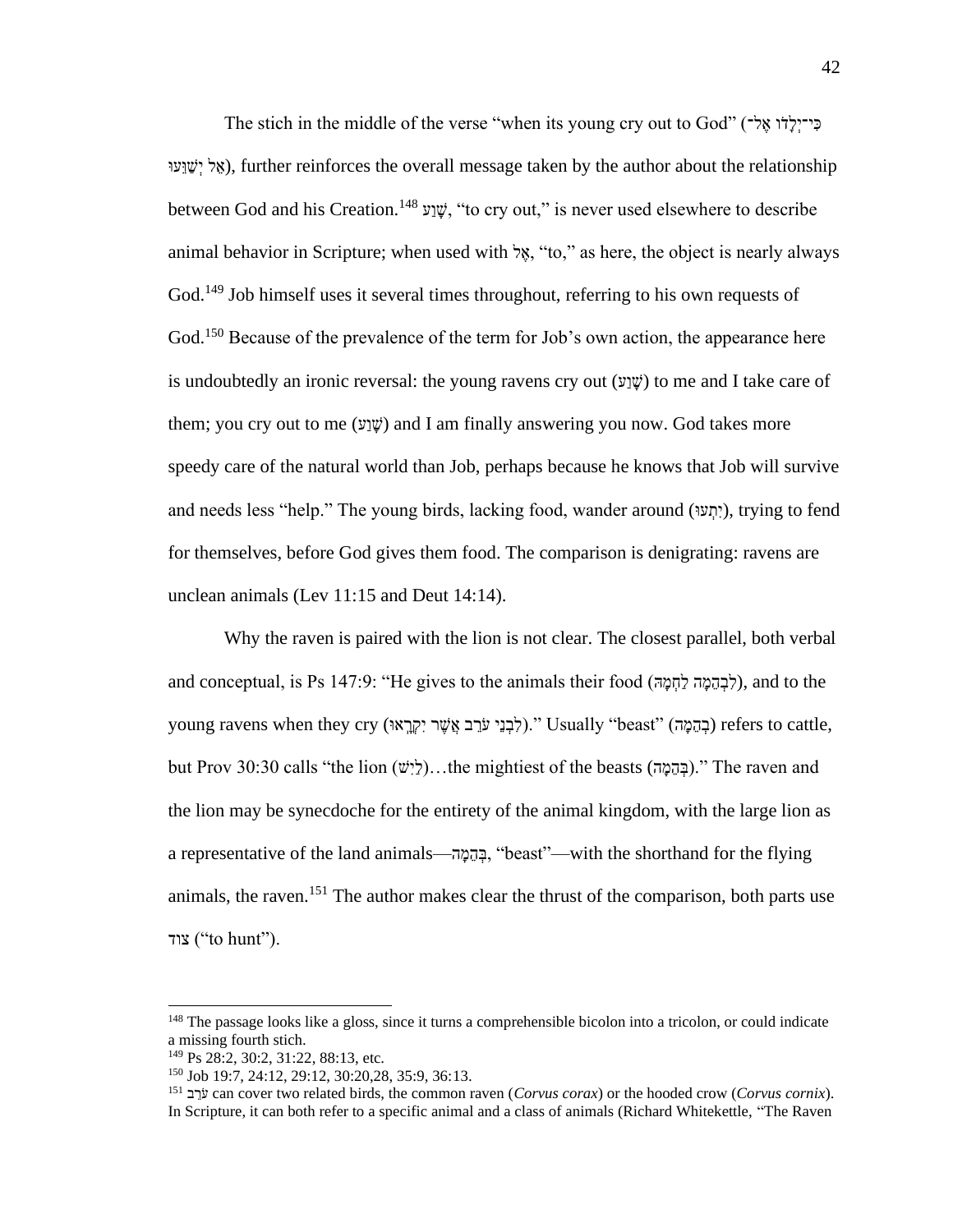The mountain goat (אֲיָלָי־סָלָע) and deer (אֵילָה) appear together in the same pericope in Job 39:1–4, in which God asks whether Job is aware of the times and seasons of their lifecycle.<sup>152</sup> The focus of much of this pericope is related to time, with God asking Job whether he knows "when" (עֲת) the mountain goat gives birth (39:1), "number" (הִסְפֹּר) their months, and know the time they give birth (39:2). At the end, the young animals grow up and "go forth" (וּא ְצָּי(. This is the tenderest description of the הָּלָּי ַא/לָּי ַא, which is usually a shorthand for God's relationship with a faithful individual and the gifts that such a relationship brings.<sup>153</sup> This is the most extended biblical description of the deer, which otherwise is only mentioned in terms of its cleanliness (and once to describe Solomon's possessions).<sup>154</sup> The description is tender, almost caring, and illustrates well the overall focus on God's providential care the passage wishes to illustrate.

Many pericopes illustrate God's providential care for the animals of the wild and, as a result, their virtues. An entire pericope describes the wild ass  $(\mathbb{R}, \mathbb{R})$ , Job 39:5–8). It contrasts Job's troubled life with the unrestrained, free-roaming animal. It lives unconcerned with haranguing and civilization, while Job has been troubled by his friends and with the concerns of the world.<sup>155</sup> Alongside the נְכֵא is the עֲרוֹד ("wild ass"), which are functionally equivalent to one another. This passage gives a substantial explication of the author's understanding of the habits and habitat of the א ֶרֶפ. First, it is said to live in

as Kind and Kinds of Ravens: A Study in the Zoological Nomenclature of Leviticus 11,2–23," *ZAW* 117.4 [January 2006]: 513–4).

<sup>&</sup>lt;sup>152</sup> "Do you know when the mountain goats give birth? Do you observe the calving of the deer? Can you number the months that they fulfil, and do you know the time when they give birth, when they crouch to give birth to their offspring, and are delivered of their young? Their young ones become strong, they grow up in the open; they go forth, and do not return to them."

<sup>153</sup> Ps 18:33, 42:1, Isa 35:6, Hab 3:19.

<sup>154</sup> Deut 12:15, 12:22, 14:5, 15:22; 1 Kings 4:23.

<sup>&</sup>lt;sup>155</sup> "Who has let the wild ass go free? Who has loosed the bonds of the swift ass, to which I have given the steppe for its home, the salt land for its dwelling-place? It scorns the tumult of the city; it does not hear the shouts of the driver. It ranges the mountains as its pasture, and it searches after every green thing."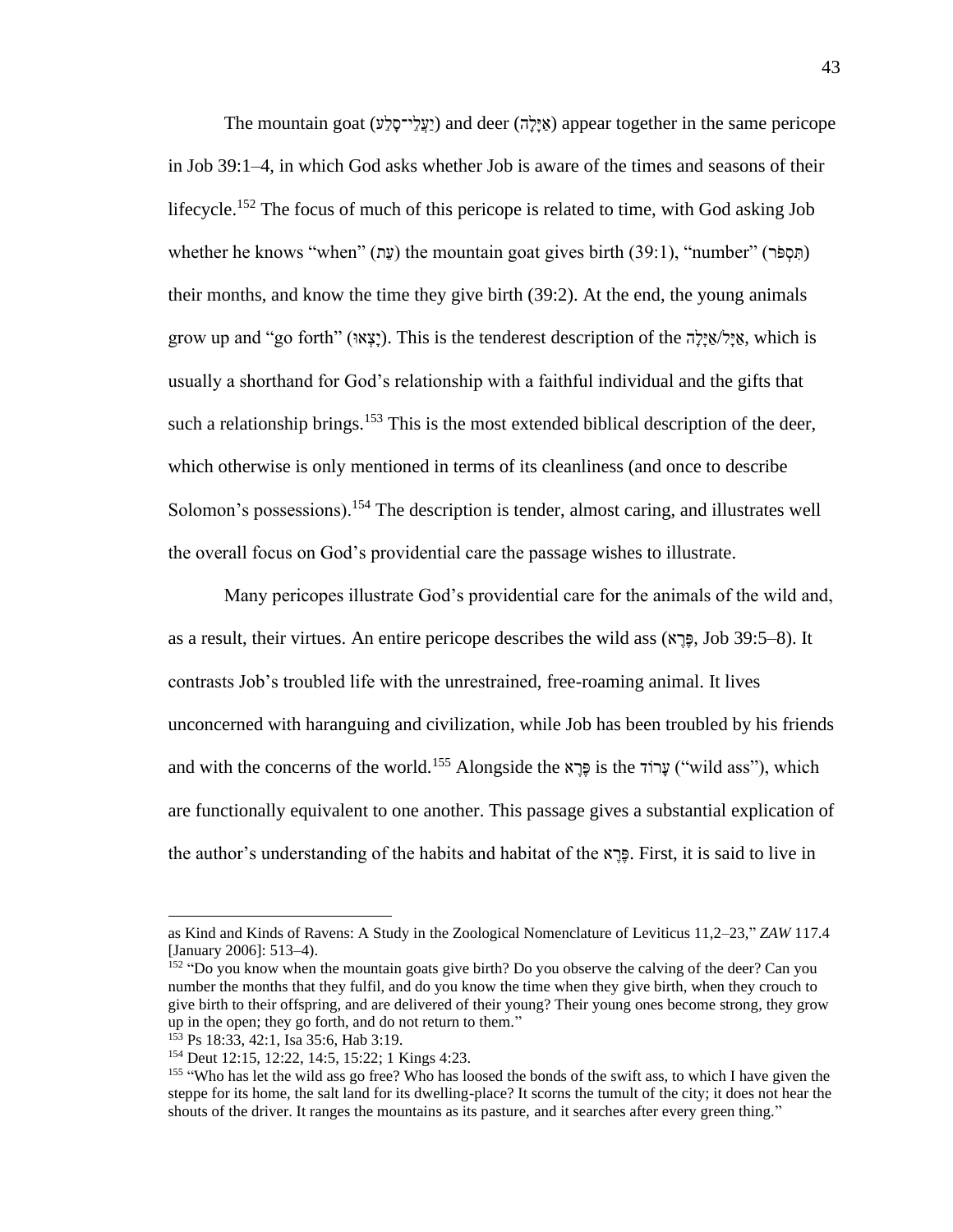the "steppe" (מִלְחָה) that is, the desert land—set in parallel to the "salt land" (מִלְחָה), both of which are useless for farming or living, in Job 39:6. It also mentions the "mountains" (ים ִׁרָּה (in 39:8 as a place where it "ranges" (ורּתְי (but does not live, in order to "search after every green thing [to eat]" (אֲחֵר כַּל־יַרוֹק יִדְרוֹשׁ ). Steppe and "salt land" emphasize the hardiness of the wild ass, while the mountains tell how it roams for food. Secondly, the passage emphasizes the isolation of the יְשָׂהַק, "scorn[ing] the tumult of the city" ( יָשׂהַק מֹהָ (תִּשְׁאוֹת נוֹגֵשׁ לֹא יִשְׁמֵע) (Job 39:7). (Tob 39:7) הַשְּׁאוֹת נוֹגֵשׁ לֹא יִשְׁמֵע) (Job 39:7). Finally, the pericope emphasizes the absolute freedom of the א ֶרֶפ, as the opening lines discuss how God has "let [it] go free" (ישָׁלָה...חַפְשָׁי).

The auroch (רֵים) is a difficult-to-tame animal that appears in Job 39:9–12.<sup>156</sup> The identification with the wild ox is generally accepted, specifically the auroch, a nowextinct species of bull with long, curved horns (mentioned at Num 23:22 and Deut  $33:17$ ).<sup>157</sup> It was largely considered untamable, excluding the more approachable antelope.<sup>158</sup> According to Norman Habel, this pericope presents a challenge to Genesis's "mandate to dominate."<sup>159</sup> The contradiction in the pericope is between the "mandate" in Genesis and the obvious fact that humankind does not control wild animals. God taunts Job to tame the ox.

<sup>&</sup>lt;sup>156</sup> "Is the wild ox willing to serve you? Will it spend the night at your crib? Can you tie it in the furrow with ropes, or will it harrow the valleys after you? Will you depend on it because its strength is great, and will you hand over your labor to it? Do you have faith in it that it will return, and bring your grain to your threshing-floor?"

<sup>157</sup> Paul Haunt, "The Mountain-Bull," *JBL* 36 (1917): 249.

<sup>158</sup> United Bible Societies, *Fauna and Flora of the Bible* (London: United Bible Societies, 1980), 63.

<sup>159</sup> Norman C. Habel, "'Is the Wild Ox Willing to Serve You?' Challenging the Mandate to Dominate," in *The Earth Story in Wisdom Traditions* (ed. Norman C. Habel; Sheffield: Sheffield Academic Press, 2001), 187.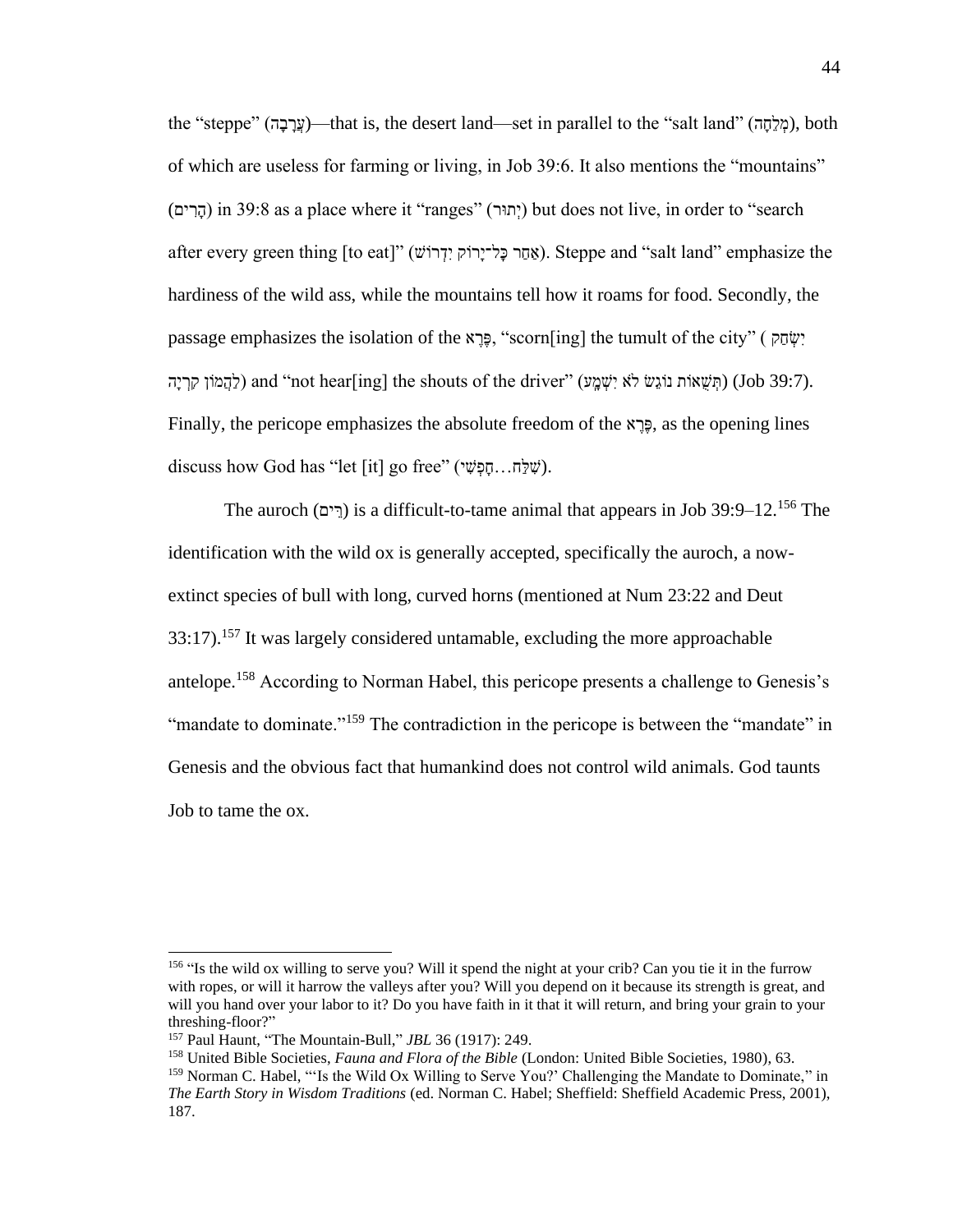One animal acts as an example whose lack of wisdom is evident, and yet seems to be favored (and protected) by God: the ostrich (רְנַנִּים) at Job 39:13–18.<sup>160</sup> No other animal passage in the divine speeches of the book of Job has occasioned more skeptical discussion. The first difficulty is the term used here for "ostrich" (יםִׁנָּנ ְר(. Etymologically, it derives from רנן," to cry out." As S.R. Driver writes:

The Heb. *renânîm* "cries of joy" is another name for the ostrich (Vulg.), probably the female ostrich, like the Arab. *na'âmu(n)* "ostriches; desert" and *na'âmatu(n)* "joy; ostrich," given to it perhaps on the principle of *lucus a non lucendo* as reflecting its hard desert life or perhaps directly in consequence of its carefree exultation in its speed, which is described in the only passage in which the word occurs.<sup>161</sup>

Against the position of the identification of this animal with the ostrich are the arguments given by Hans-Peter Müller.<sup>162</sup> Broadly put, they boil down to four primary pieces of evidence: (1) the root רנן elsewhere — even in Job, such as 3:7 and 20:9 — is only used to talk of "exultation" or "joy"; (2) there are other terms for ostrich used throughout Scripture (יעֲנִים and יעֲנָים) that are more solidly identified; (3) the zoological features found in Job 39:13–18 cannot be accurately applied to the ostrich; and (4) the first translation to make the identification was Jerome and thus may be influenced unduly by Christian literature.<sup>163</sup>

These concerns are not to be taken lightly. Of the arguments he rallies, the weakest is the third, for the imperfect match between poetic description and animal

<sup>&</sup>lt;sup>160</sup> "The ostrich's wings flap wildly, though its pinions lack plumage. For it leaves its eggs to the earth, and lets them be warmed on the ground, forgetting that a foot may crush them, and that a wild animal may trample them. It deals cruelly with its young, as if they were not its own; though its labour should be in vain, yet it has no fear; because God has made it forget wisdom, and given it no share in understanding. When it spreads its plumes aloft, it laughs at the horse and its rider."

<sup>&</sup>lt;sup>161</sup> Driver, "Birds in Life," 138.

<sup>162</sup> Hans-Peter Müller, "Die sogenannte Straussenperikope in den Gottesreden," *ZAW* 100, no. 1 (1988): 90–105.

<sup>&</sup>lt;sup>163</sup> Müller, "Die sogenannte Straussenperikope," 91.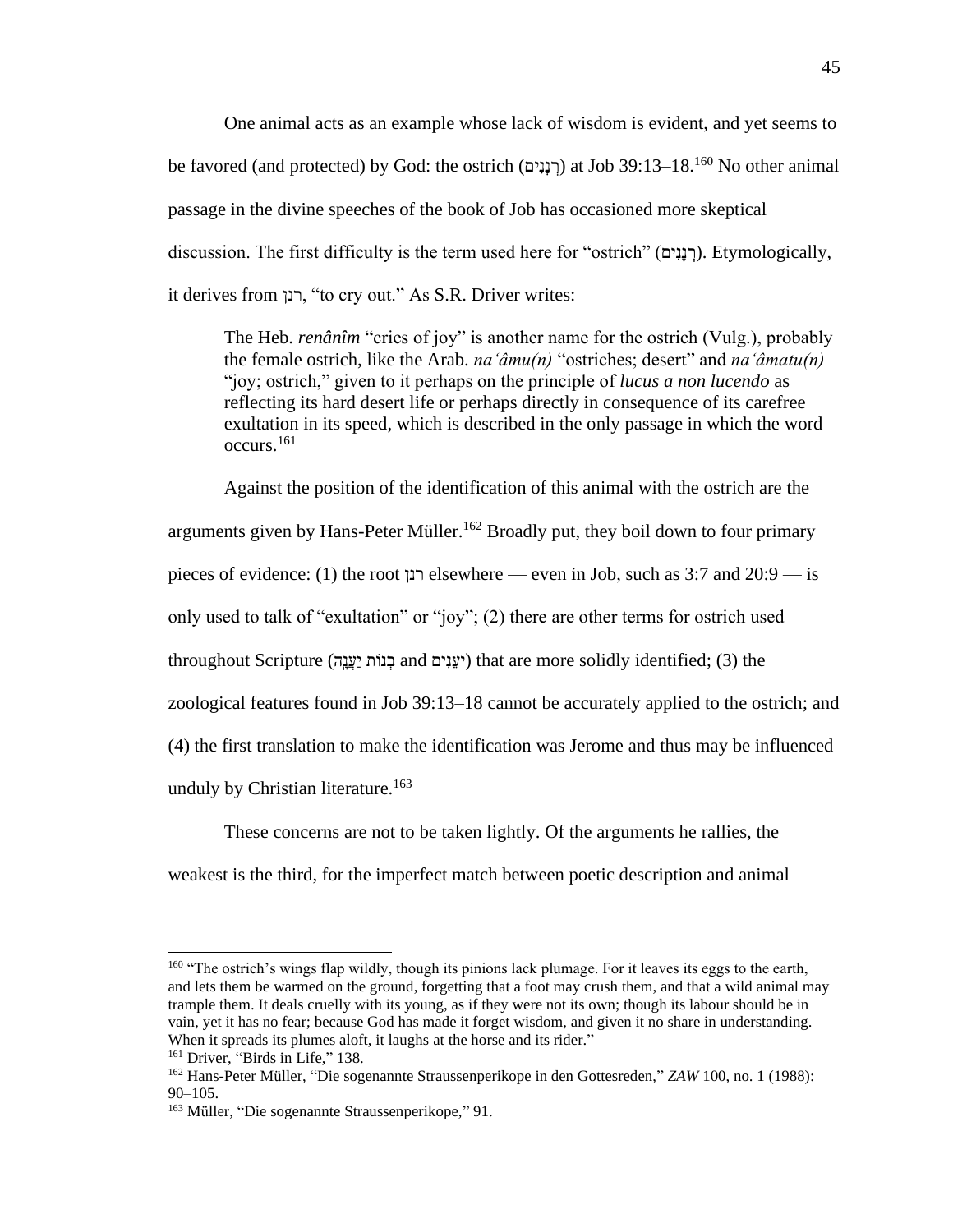should not be dispositive. Theory number one is stronger, but still fails, since the context of these occurrences are fundamentally different from the root's occurrence here, implying a difference in meaning. Trying to discern the meaning behind the Job-author's use of this term instead of others is not insignificant but does not seem to be easy to do.

The fourth theory posits that the Greek translations found in the Hexapla propose abstract nouns based on the root רנן) τερπομένων [θ], αἰνούντων [α], and άγλαίσμοῦ  $\lceil \sigma \rceil$ ).<sup>164</sup> The Peshitta likewise uses  $w$ , "praise," and the Targum uses "grouse" (תרנגול).<sup>165</sup> The confusion amongst the ancient translations is understandable, but the evidence can only take us so far: translations based on abstract nouns are self-evidently incorrect, considering the context in Job — and it goes on to describe an animal — and the author reconstructs that the Targum translation is based upon metathesis.<sup>166</sup> Identifying the animal with an ostrich specifically does find its earliest written attestation in Jerome, who he claims may have been influenced by "an ancient Christian cycle of edifying descriptions of nature, to which a section περί άσίδος καί στροθοκαμήλου [the stork and the ostrich] was added later."<sup>167</sup> He plausibly posits that the stork and the ostrich were confused with each other based upon the appearance of the ἀσιδὰ (stork) in both Jer 6,7 and Job 39:13b and importing phrases from Job 39 into the chapter; from here, the stork and the ostrich were associated with one another and from there, Jerome made his terminological choice.<sup>168</sup> However, this does not rule out that it is correct, only that its origin is specious.

<sup>164</sup> Müller, "Die sogenannte Straussenperikope," 92.

<sup>165</sup> Müller, "Die sogenannte Straussenperikope," 93.

<sup>166</sup> Müller, "Die sogenannte Straussenperikope," 93.

<sup>&</sup>lt;sup>167</sup> Müller, "Die sogenannte Straussenperikope," 94.

<sup>168</sup> Müller, "Die sogenannte Straussenperikope," 95.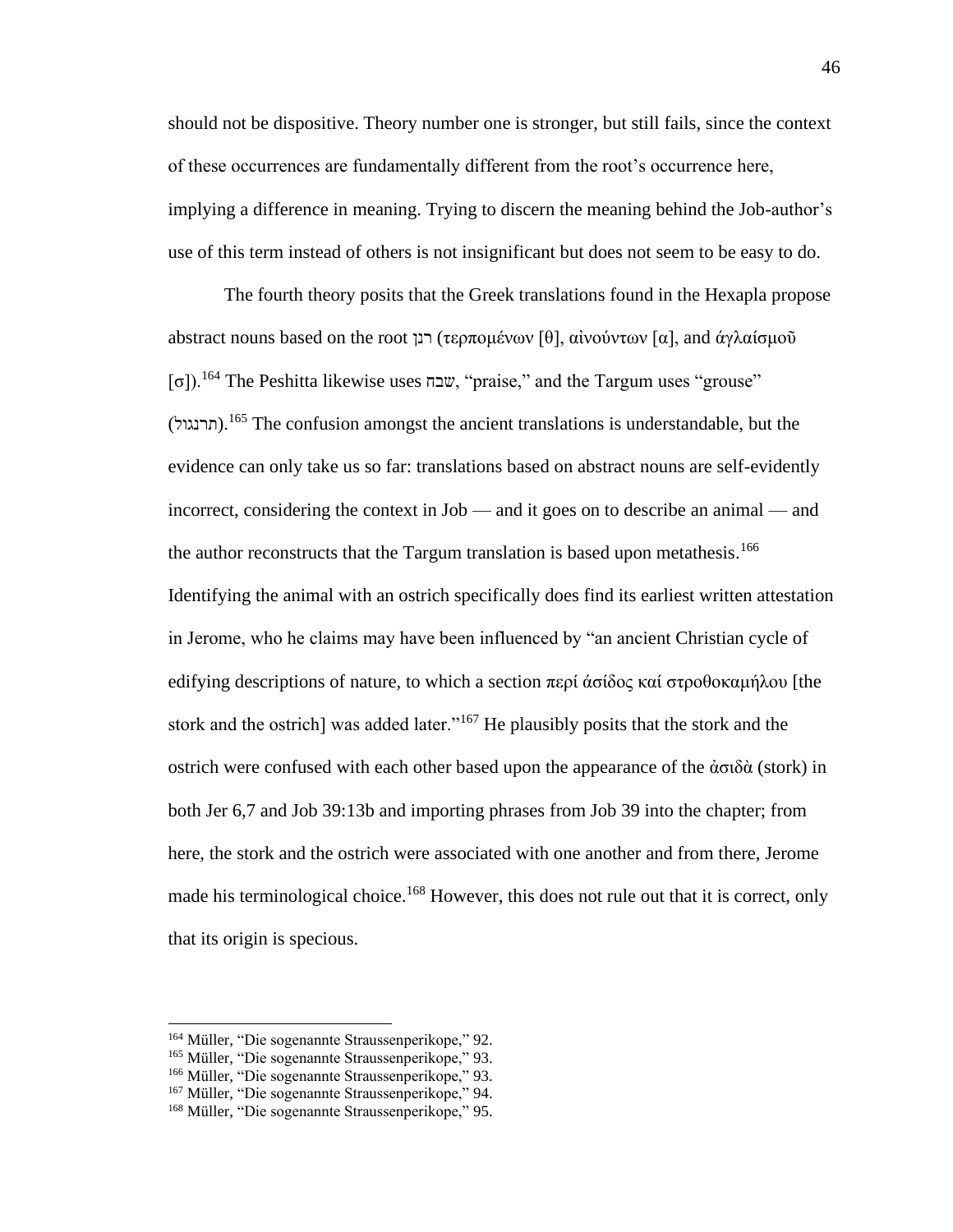Arthur Walker-Jones posits that the animal described is not an ostrich but instead is a sand-grouse. His strongest argument is Job 39:15. Some translations, such as the NRSV, see the subject of 39:15 as the eggs, collectively referred to by the singular feminine suffix, which are in danger of being stepped on, as a result of 39:14: "For it leaves (תַעֲזֹב) its eggs on the earth (לְאֵרֵץ), and lets them be warmed on the ground (תַעֲזֹב)" (NRSV). Walker-Jones, however, argues that the feminine suffix refers to the bird, and not the eggs: "She forgets that a foot might crush her ( ָּה ֶורּז ְת(, a wild animal trample her (תְּדוֹשֵׁה)."<sup>169</sup> With that assumption, the bird would be a small one. The ostrich, by contrast, is an extremely large bird, not in danger of being trampled by any other animal.

While the grammatical argument rallied by Walker-Jones is strong, the context weakens it. The first stich of Job 39:14 describes how she "leaves" (בֹזֲע ַת (her eggs on the ground, which Walker-Jones merely translates as "lays." He defends his choice by pointing to its range of meanings and, since it is in parallel with "broods," can mean "lay."<sup>170</sup> However, <u>יו</u>ב, "leaves," although it has a range of meaning, the overwhelming majority of them are negative, leaning more toward abandonment. Hence, the sense of the verse is that the ostrich leaves the eggs alone (39:14), at which point they are vulnerable  $(39:15)$  – a reasonable progression that does not necessitate his re-reading of 39:15 as a small animal. Ultimately, though the specifics of the animal discussed in this pericope are not zoologically-precise, the traditional association with the ostrich is adequate for our purposes.

<sup>169</sup> Arthur Walker-Jones, "The So-called Ostrich in the God Speeches of the Book of Job (Job 39,13–18)," *Biblica* Vol. 86, No. 4 (2005): 495.

<sup>170</sup> Walker-Jones, "Ostrich," 504.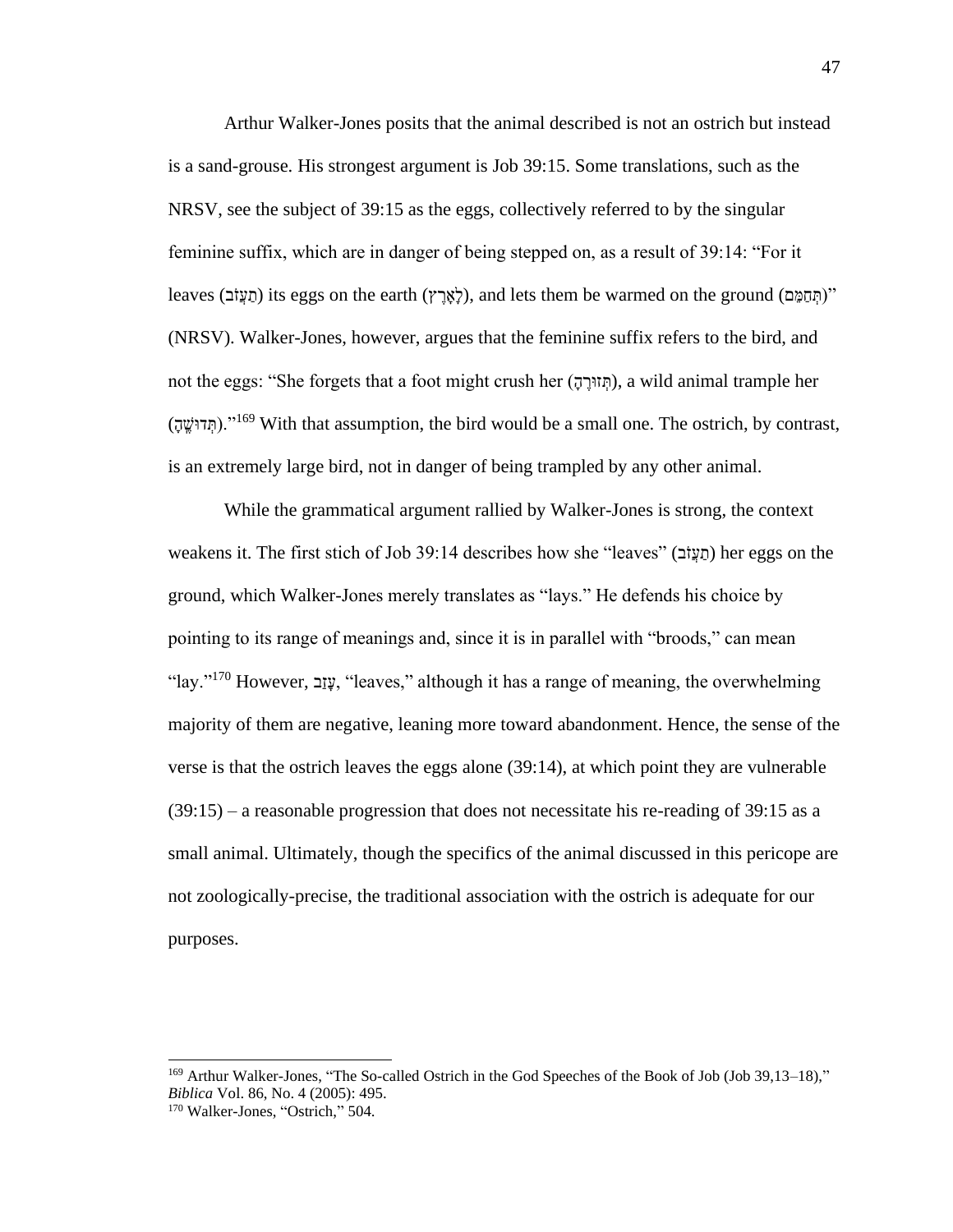The author includes details that emphasize its teaching value. Job 39:16a discusses the temperament of the bird: "It deals cruelly with its young, as if they were not its own" (הִקְשִׁים בָּנֶיהָ לְלֹא־לֶה). This description is negative and provides an immediate distinction from human behavior (which generally cares for its young). It also sums up the ignorance described when it leaves its eggs unattended. The stich that follows – "though its labor should be in vain, yet it has no fear" (דְיִיק יְגִיעֱהּ בְּלִי־פָּחֲד), 39:16b) – can be understood in two ways.<sup>171</sup> The first is that she is fearless in every situation because she is ignorant (i.e. "she is fearless despite her vain work"); the second is that she is does not worry that her work is useless.<sup>172</sup> In either case, the negative trait of the first stich is balanced with a statement about its natural gifts, or lack thereof. Other natural gifts described are its laughing call, which sounds like carefree and worry-free existence, and its plumage. $173$ 

The reason for its inclusion in this speech, and its "lesson value" to Job, becomes clear by Job 39:17: "God has made it forget wisdom, and given it no share in understanding" (כֵּי־הָשָּׁהּ אֱלְוּהַ חָכְמֱה וְלֹא־חֲלִק לָּהּ בַּבִּינֵה). Wisdom and understanding would

<sup>171</sup> Clines, *Job 38–42*, 1077

<sup>172</sup> Clines, *Job 38–42*, 1077.

<sup>173</sup> The final line in the pericope (39:18) is a source of much debate. The verb המריא has been translated as "flap," "strike," "strut," "rebel," "go aloft," or "to spread plumage," the latter of which is adopted by the NRSV (reflected above) and others. Considering the creature that is being described, options are limited, especially since the associated term ("aloft," בַּמֵּרוֹם) cannot refer to flight, as ostriches are flightless. Therefore, either its body or its feathers "go up." If its body "goes up," she goes from sitting to standing; if the latter, "its feathers," the bird could either be preparing herself to run or just showing off. A synthesis is possible, which is the most appealing option: "The only time an ostrich is high is when it is not sitting on the ground, so we may suspect that the image is of the female bird rising from her nest, spreading her feathers, and running off at great speed" (Clines, *Job 38–42*, 1078). The ostrich's "laughing" (קַחָּשֶׂהָ) at the horse and its rider probably reflects the fact that the call of the ostrich sounds like laughing. As with the earlier description of a "lack of fear," however, this doubles not only as a natural observation but also underscores the carefree nature of the ostrich, "laughing" at the oncoming danger. Carol Newsom observes: "That the ostrich laughs at the pursuit of horse and rider is of particular significance, since it evokes the scene of the hunt, that symbolic enactment of the opposition between culture and nature and the defense of human order against the chaotic" (*The Book of Job: A Contest of Moral Imaginations* [Oxford: Oxford University Press, 2003], 247).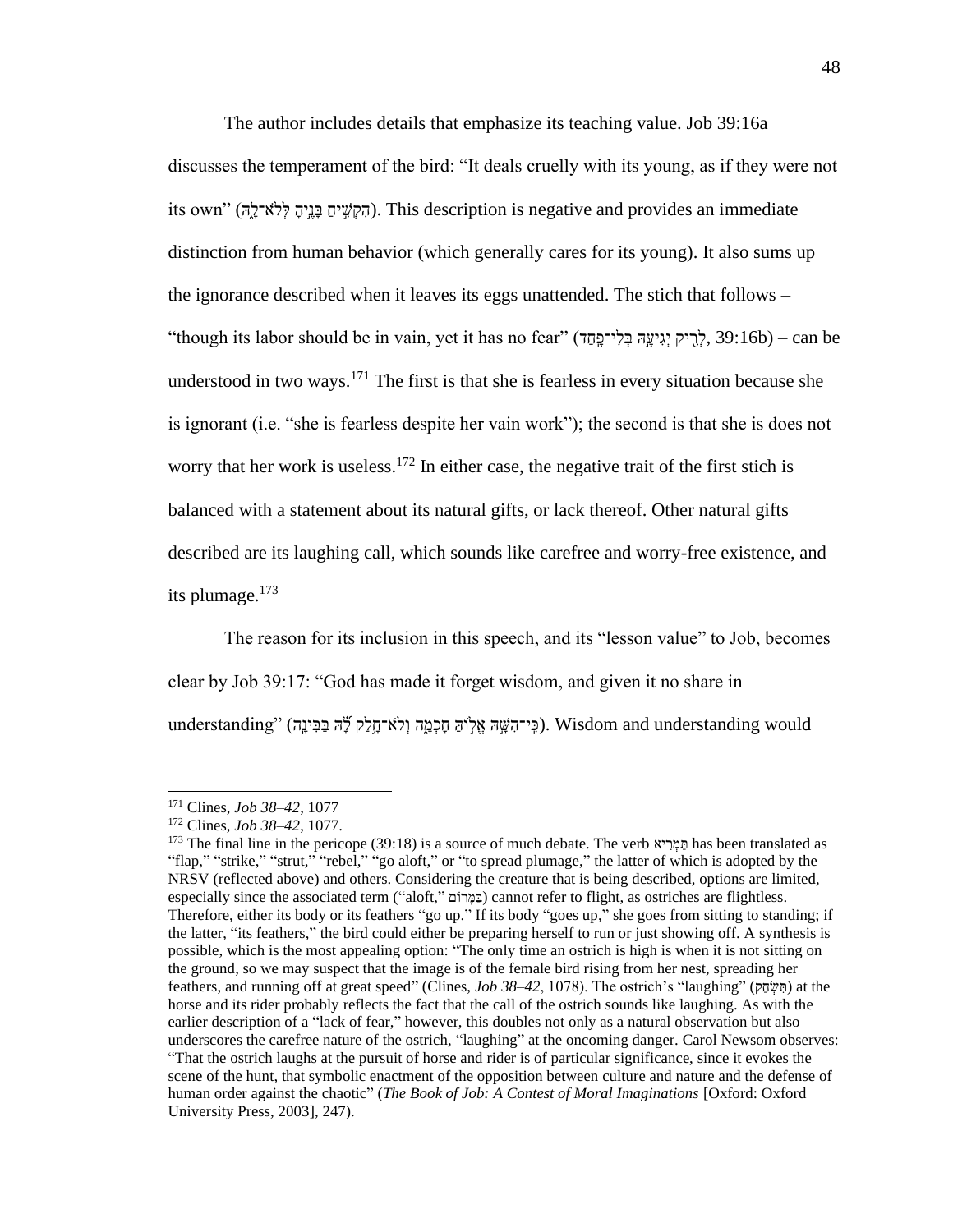have provided a bulwark against the rashness of the abandonment of its young and the overall stupidity with which it deals with the world. This also recapitulates the theme of Job 28:7–8: true wisdom cannot be found by animals but is entirely at the mercy of God's desire to grant or withhold it.

This unusual bird, lacking intelligence but possessing bravery, is a contradiction for Job's edification. Because the animal lacks sense, God implies that he must constantly keep watch over it. This analogy is extended to humanity, whom God also protects and watches. However, unlike the animals, Job and other humans ask questions. On the other hand, the animal has virtues that Job seems to lack. It is an unsubtle comment on Job while God also boasts about his creation.

At Job 39:19–25, the war-horse (סוּס) is given a lengthy, lavish, and admiring description, admired for its own traits.<sup>174</sup> This animal is described as anticipating a battle: Job 39:21–23 describe its potential for a future battle, not his participation in a current one.<sup>175</sup> It is brave ("going out to meet the weapons" [39:21], "laughing at fear" and "not turning back from the sword" [39:22]) and its rider is well-prepared ("Upon it rattle the quiver, the flashing spear, and the javelin" [39:23]). Yet it is also eager and hard to control: "It paws violently, exults mightily" (39:21) and "it swallows the ground" (39:24). No humans are in view; the attributes of the horse are the sole focus of the passage.

<sup>&</sup>lt;sup>174</sup> "Do you give the horse its might? Do you clothe its neck with mane? Do you make it leap like the locust? Its majestic snorting is terrible. It paws violently, exults mightily; it goes out to meet the weapons. It laughs at fear and is not dismayed; it does not turn back from the sword. Upon it rattle the quiver, the flashing spear, and the javelin. With fierceness and rage it swallows the ground; it cannot stand still at the sound of the trumpet. When the trumpet sounds, it says 'Aha!' From a distance it smells the battle, the thunder of the captains, and the shouting."

<sup>175</sup> David Odell, "Images of Violence in the Horse in Job 39:18–25," *Prooftexts* 13.2 (May 1993): 166.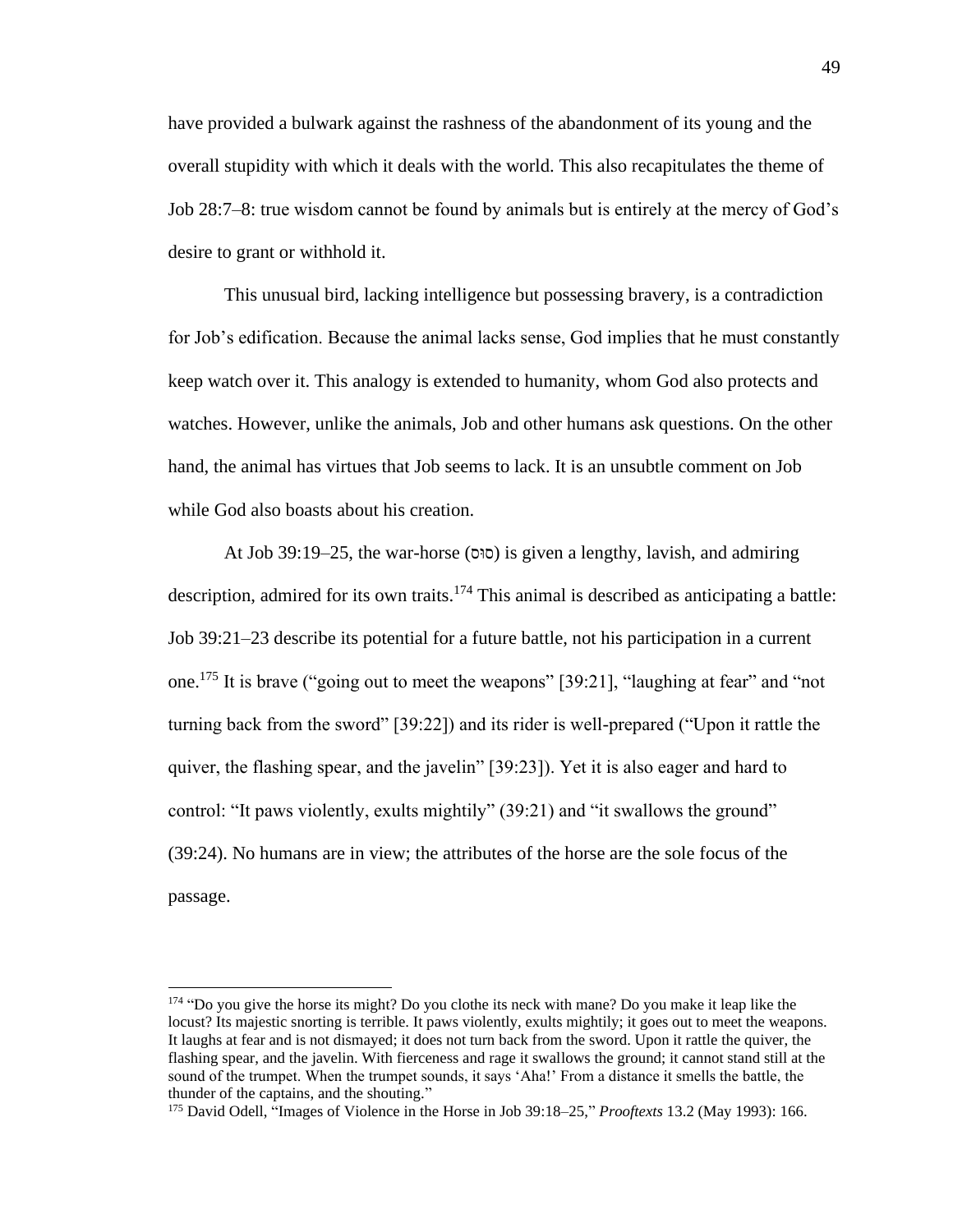At the lengthy pericope at the end of the book (40:15–41:26[34]), two mythological creatures appear: "Behemoth" (בְהֶמוֹת) and "Leviathan" (לְוְיָתֵן).<sup>176</sup> The closing pericope is an intensified version of the other animal pericopes in that it highlights God's might and the qualities of his creation. The Behemoth part of the pericope spans from  $40:15-24$ <sup>177</sup> Samuel Bochart, in the seventeenth century, argued that it was a hippopotamus, a suggestion followed by some modern interpreters: "Job xl.10, בהמות, *Behemoth*: not an elephant, as supposed, but a hippopotamus."<sup>178</sup> Clines summarizes the qualities of the hippo that seem to be found in Job: "They are both herbivorous (v. 15), amphibious (vv. 22–23), remarkable for the strength of their body (v. 16), with solid bones (v. 18); they live in swamps, among reeds, and seek shade (vv. 21– 22)…The male hippopotamus weighs up to 7000 pounds, and stands about 5 feet high (the female weighs up to 5000 pounds, and is almost as tall). $1^{179}$ 

The hippopotamus is not the only suggestion that has been made. In the thirteenth century, Thomas Aquinas identified the animal as an elephant: "Among all land animals, the elephant excels in size and strength… Thus the name Behemoth, which means 'animal', is referred to the elephant, which among other land animals, who are more

<sup>176</sup> The term ותֹמֵה ְב is simply a plural of ה ָּמֵה ְב," cattle," but is used in a singular way here (and Ps 73:22). <sup>177</sup> "Look at Behemoth, which I made just as I made you; it eats grass like an ox. Its strength is in its loins, and its power in the muscles of its belly. It makes its tail stiff like a cedar; the sinews of its thighs are knit together. Its bones are tubes of bronze, its limbs like bars of iron. It is the first of the great acts of God only its Maker can approach it with the sword. For the mountains yield food for it where all the wild animals play. Under the lotus plants it lies, in the covert of the reeds and in the marsh. The lotus trees cover it for shade; the willows of the wadi surround it. Even if the river is turbulent, it is not frightened; it is confident though Jordan rushes against its mouth. Can one take it with hooks or pierce its nose with a snare?"

<sup>178</sup> Samuel Bochart, *Hierozoicon, sive Bipertitum opus de animalibus sacrae scripturæ* (London: Excudebat Tho. Roycroft, impensis Jo. Martyn & Jac. Allestry, 1663), 2:753–69.

<sup>179</sup> Clines, *Job 38–42*, 1186. See also: Michael V. Fox, "Behemoth and Leviathan," *Biblica*, 92 vol. 2 (2012): 261; Eberhard Ruprecht "Das Nilpferd im Hiobbuch: Beobachtungen zu der Sogenannten Zweiten Gottesrede," *VT* 21 vol. 2 (1971): 211.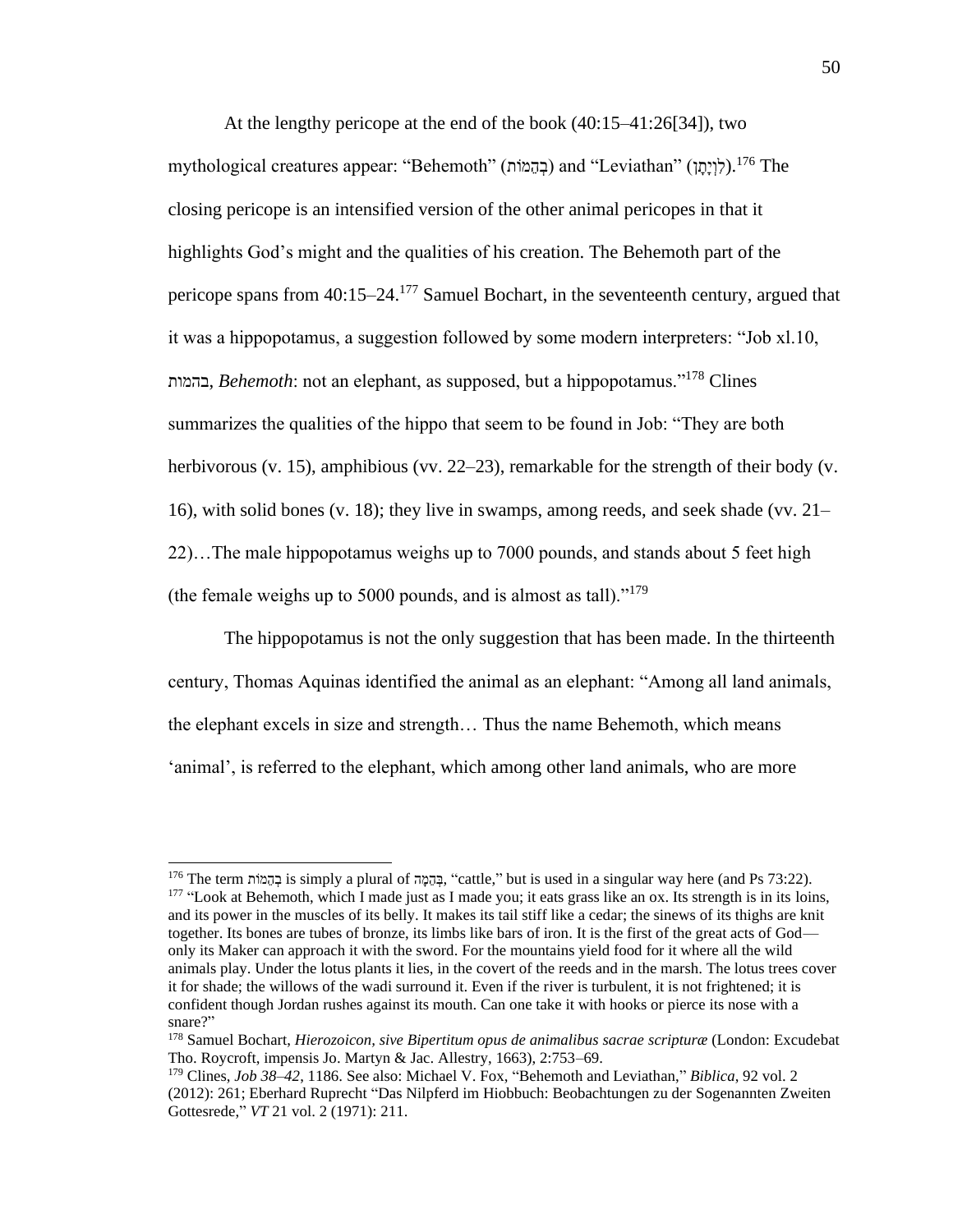commonly called animals, has a certain preeminence because of the size of his body."<sup>180</sup> Reading the book through a symbolic lens, Aquinas saw Behemoth as representing Satan.<sup>181</sup> In the mid-twentieth century, B. Courover advocated the view that the animal was actually a water buffalo. According to Couroyer, the term includes hooved animals (which the hippopotamus is not) that are grazing ruminants (eating grass like oxen). Unlike the hippopotamus, the description of the beast's tail seems to describe the tail of the water buffalo. Some of the water-related behavior seems more reminiscent of the water buffalo than the hippo as well.<sup>182</sup> This suggestion has not gathered much in the way of followers, and O. Keel's criticisms of the thesis inflict critical damage that even his follow-up article is unable to overcome.<sup>183</sup>

Although Behemoth is clearly a non-human beast, the author draws parallels with Job. The opening of the speech (40:15) compares the two: "Behold Behemoth, whom I made with you" (הָנֵה־נָא בְהֵמֹות אֲשֶׁר־עַּשָׂיתִי עִמֲךְּ). Whether referencing the time of creation ("at the same time as you") or manner ("as I made you"), the creature is a lesson directed to Job. Behemoth is meant to show God's love of his creation, in direct contrast to his love of humanity. Its "strength is in its loins" (כֹחוֹ בְמַתְנֵיו, 40:16a), which may echo God's call to Job to "gird his loins like a man" at the beginning of the speech (40:7), as "loins" relate to male combat ability.<sup>184</sup> Behemoth's physical features are prominent and help to provide an outline of this creature. Job 40:17 describes its tail (וַנֵּב) like a cedar (אֶׂרֶז) and

<sup>180</sup> Thomas Aquinas, *Commentary on the Book of Job* (trans. Brian Mulladay; Lander, WY: The Aquinas Institute, 2016), 405.

<sup>181</sup> Aquinas, *Commentary on Job*, 405.

<sup>182</sup> B. Couroyer, "Qui est Béhémoth: Job 40:15–24?" *RB* 82, no. 3 (1975): 418–43.

<sup>183</sup> For Keel, see: *Jahwes Entgegnung an Ijob: Eine Deutung von Ijob 38–41 vor dem Hintergrund der zeitgenössischen Bildkunst* (FRLANT 121; Vandenhoeck und Ruprecht: Göttingen, 1978), 127–31. For Couroyer's response: "Béhémoth = Hippopotame ou Buffle?" *RB* 94 (1987): 214–21.

<sup>&</sup>lt;sup>184</sup> Clines, *Job 38–42*, 1052. In a parallel phrase of 40:16b, its "strength" (וֹאוֹ) is found in its belly (וֹא specifically, the muscle (יֹשֶׁרִיר), although  $\ddot{\psi}$  is a *hapax* (Clines, *Job 38–42*, 1150).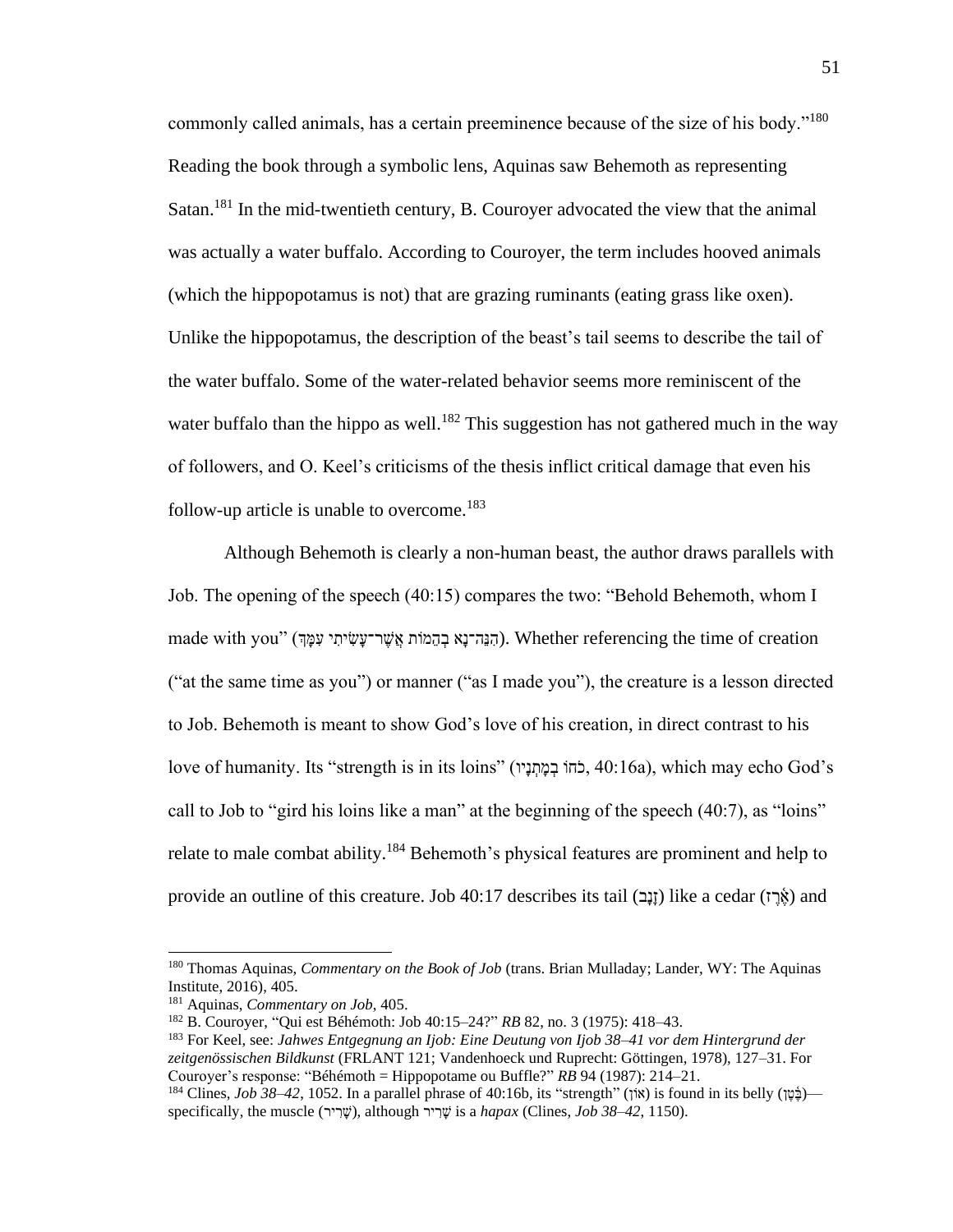the "sinews of its thighs" (גִידֵי פַחֲדַיו) as "intertwined" (שָׂבָג).<sup>185</sup> Job 40:18 describes its bones as "tubes of bronze" and its "limbs" as "bars of iron."<sup>186</sup> Its size is indirectly suggested at Job  $40:21-22$ <sup>187</sup> Finally, the passage (40:23-24) gives a description of the creature's disposition, unperturbable and unrestrainable: "Even if the river is turbulent, it is not frightened; it is confident though Jordan rushes against its mouth. Can one take it הֵן יַעֲשׂק נָהָר לֹא יַחְפּוֹז יִבְטַח | כִּי־יָגִיהַ יַרְדֵּן אֶל־פִּיהוּ: ) ("sith hooks or pierce its nose with a snare בְעֵינָיו יִקְחֶנּוּ בְּמְוֹקְשִׁים יִנְקָב־אָ**ף).** 

In contrast with the ambiguous status of Behemoth, Leviathan's (לוַיָּתַן) mythological pedigree is unquestionable. It appears twice in the book, briefly at 3:8 and more fulsomely at  $40:25(41:1)$ –41:26(34). Its appearance at 3:8 is couched in much more symbolic language, since Job specifically invokes the name to "undo" the day of his birth: "Let those curse it who curse the Sea, those who are skilled to rouse up Leviathan" וֹחֵ (יִקְּבָהוּ אֹרְרֵי־יֹוֹם הָעֲתִידִים עֹרֵר לִוְיָהָן). "Day-cursers" and "Leviathan-rousers" are placed in parallel with each other. I must therefore disagree with Clines's suggestion that "rousing Leviathan is a second skill that Job would have wished employed" because of his lament (Clines, *Job 1–20*, 87). The passage is subject to normal rules of Hebrew parallelism. The day/sea-cursers and the Leviathan-rousers are the same group. We must begin with the idea that each clause conveys roughly the same idea, strengthened by the distribution of

<sup>&</sup>lt;sup>185</sup> The action the tail is said to take (חַפָּץ) is not entirely clear, but usually translated as "stiffens," whose sexual undertones are obvious (Clines, *Job 38–42*, 1151). If the tail is "like a cedar," advocates of a real creature such as the hippopotamus are left perplexed, as the hippo's tail is hardly worth noticing—but they also note that ancients also had the same view of the hippopotamus (Fox, "Behemoth and Leviathan," 261– 2). The intertwining of its sinews indicates a mass of muscles (Driver and Gray, *Job*, 355).

עֲצָמָיו אֲפִיקֵי נְחוּשָׁה גְּרָמָיו כִּמְטִיל בַּרְזֶל). Though יונעשָמָי הוּ הַמְטִיל (עֲצָמָיו אֲפִיקֵי נִ here rendered "limb," הֲרָם more properly means "bone" (Driver and Gray, *Job*, 356).

<sup>&</sup>lt;sup>187</sup> "Under the lotus plants it lies, in the covert of the reeds and in the marsh. The lotus trees cover it for shade; the willows of the wadi surround it" (בְּחַת־צָאֱלִים יִשְׁבֵּב בְּסֶתֶר קָנֶה וּבִצֶּה: יְסֻכֶּהוּ צָאֱלִים צָאֱלִִים צִֽאֲלֵֽוּ וֹיָ Three plants are mentioned: lotus (קֶנֶה), reed (קֶנֶה), and the "willows of the wadi" (עֲרְבִי־נָקל).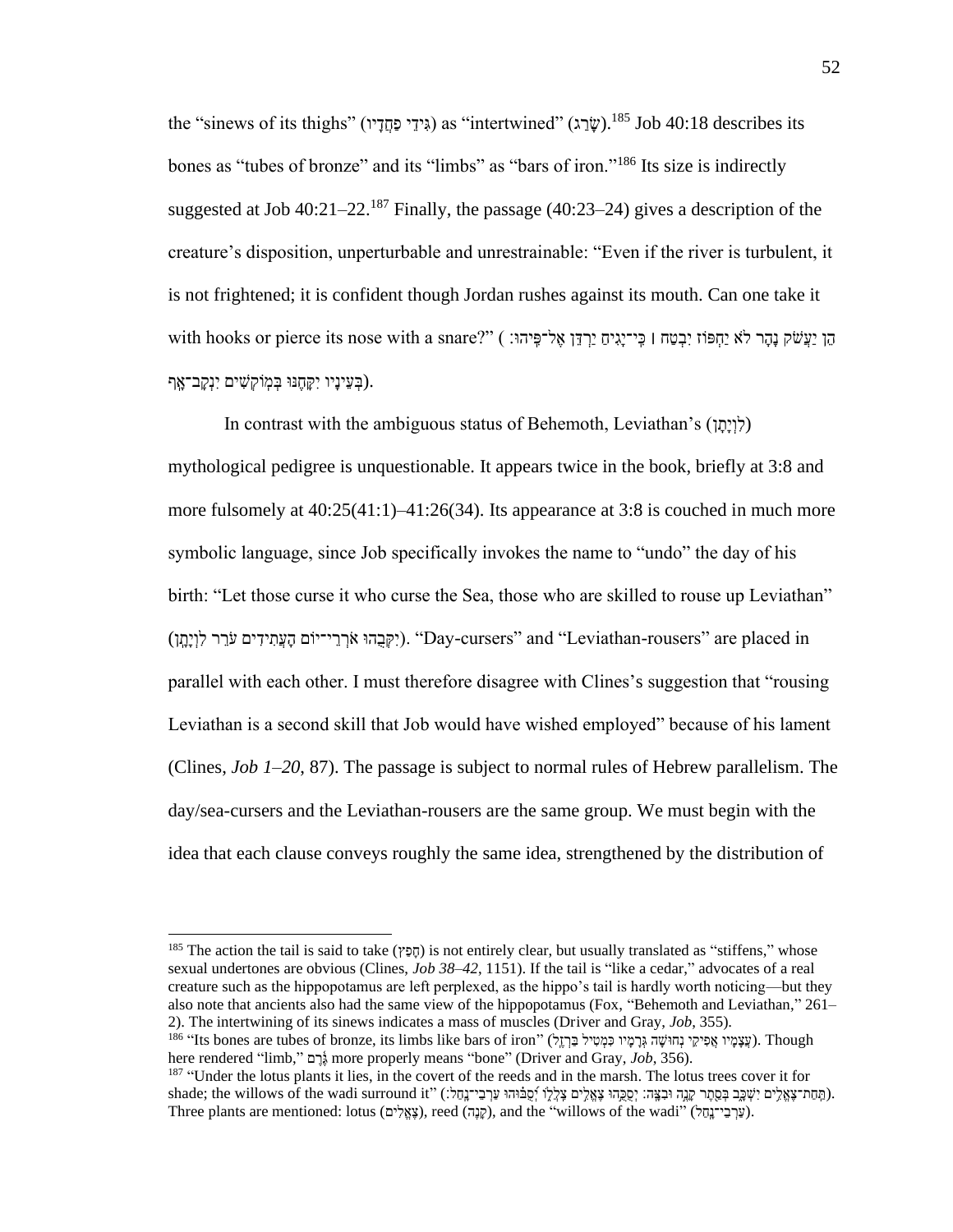the verb ("curse") to both stiches. The passage heightens Job's angst, describing him calling upon a powerful sorcerer (powerful enough to summon Leviathan, whether to bind him or defeat him) to erase him from the world.

More important is the appearance of the creature at the end of the book. For a series of thirty-four verses, Leviathan gets an extensive description.<sup>188</sup> God makes the reason behind this pericope clear at the beginning of the passage at 41:4(12): "I will not keep silence concerning its limbs, or its mighty strength, or its splendid frame" (  $\gamma$ רֹאַחֲרִישׁ נַדָּיו וּדְבַר־גְבוּרוֹת וְחִין עֶרְכָּוֹ . Congruent with this stated purpose, the author mostly focuses on its face and its outer covering, often providing poetic descriptions. Its teeth are described at 41:6[14], colorfully explained to have "terror" (אֵימַה) around them. Job 41:7–  $9(15–17)$  covers in detail the outer covering of the animal. The text reads "pride" (גַּאֲיָה), but most emend to "back" (גוֹה), which better matches the context, though "its rows of shields  $[i.e.$  its scales] are its pride" can be said to make sense.<sup>189</sup>

<sup>&</sup>lt;sup>188</sup> "Can you draw out Leviathan with a fish-hook, or press down its tongue with a cord? Can you put a rope in its nose, or pierce its jaw with a hook? Will it make many supplications to you? Will it speak soft words to you? Will it make a covenant with you to be taken as your servant for ever? Will you play with it as with a bird, or will you put it on a leash for your girls? Will traders bargain over it? Will they divide it up among the merchants? Can you fill its skin with harpoons, or its head with fishing-spears? Lay hands on it; think of the battle; you will not do it again! Any hope of capturing it will be disappointed; were not even the gods overwhelmed at the sight of it? No one is so fierce as to dare to stir it up. Who can stand before it? Who can confront it and be safe?—under the whole heaven, who? I will not keep silence concerning its limbs, or its mighty strength, or its splendid frame. Who can strip off its outer garment? Who can penetrate its double coat of mail? Who can open the doors of its face? There is terror all around its teeth. Its back is made of shields in rows, shut up closely as with a seal. One is so near to another that no air can come between them. They are joined one to another; they clasp each other and cannot be separated. Its sneezes flash forth light, and its eyes are like the eyelids of the dawn. From its mouth go flaming torches; sparks of fire leap out. Out of its nostrils comes smoke, as from a boiling pot and burning rushes. Its breath kindles coals, and a flame comes out of its mouth. In its neck abides strength, and terror dances before it. The folds of its flesh cling together; it is firmly cast and immovable. Its heart is as hard as stone, as hard as the lower millstone. When it raises itself up the gods are afraid; at the crashing they are beside themselves. Though the sword reaches it, it does not avail, nor does the spear, the dart, or the javelin. It counts iron as straw, and bronze as rotten wood. The arrow cannot make it flee; slingstones, for it, are turned to chaff. Clubs are counted as chaff; it laughs at the rattle of javelins. Its underparts are like sharp potsherds; it spreads itself like a threshingsledge on the mire. It makes the deep boil like a pot; it makes the sea like a pot of ointment. It leaves a shining wake behind it; one would think the deep to be white-haired. On earth it has no equal, a creature without fear. It surveys everything that is lofty; it is king over all that are proud." <sup>189</sup> *Pace* Clines, *Job 38–42*, 1164.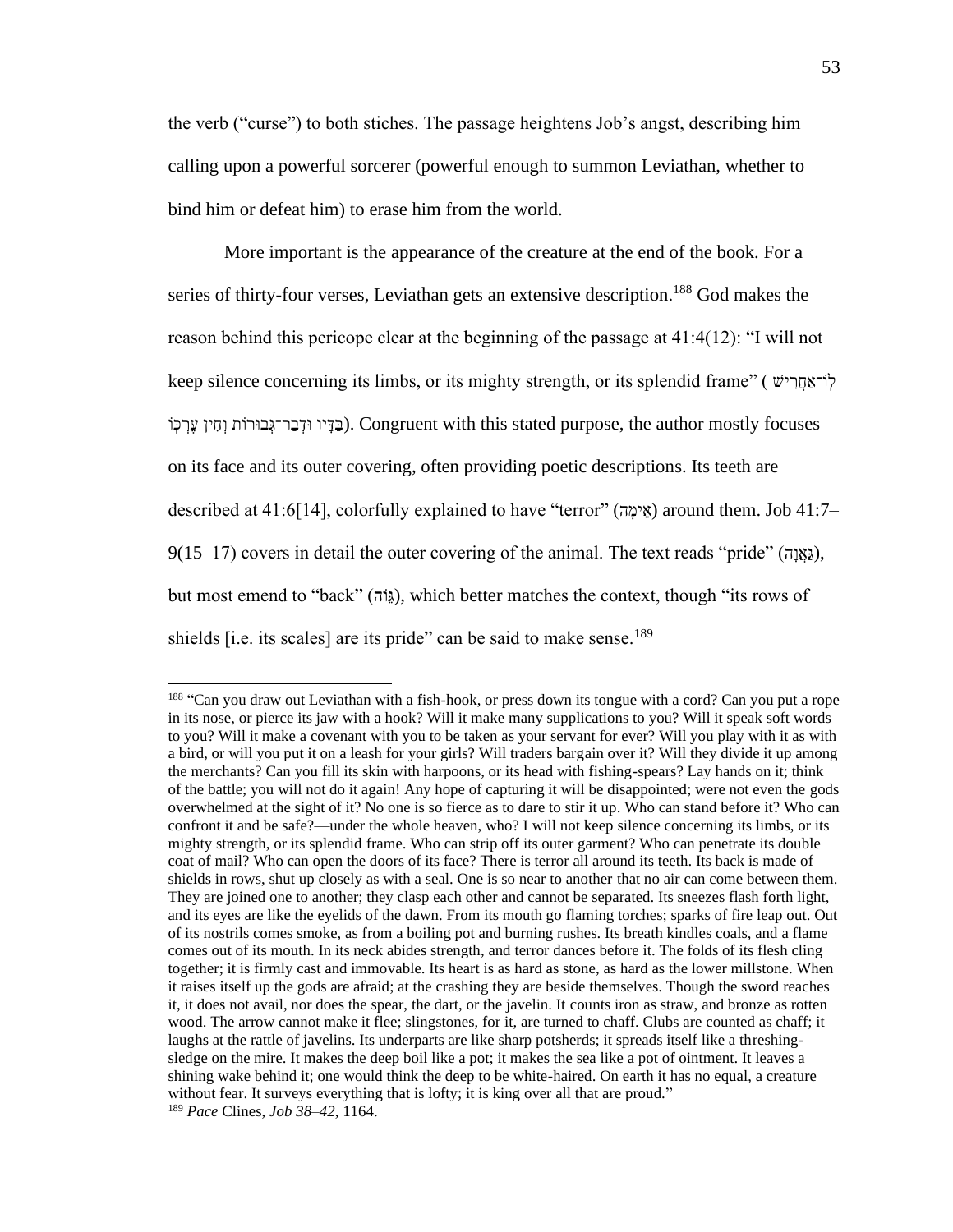These various features are reinforced by its opening and closing descriptions, which provide visuals of its perceptions and attitude. Job  $40:25-41:3(41:1-11)$  is composed of a series of rhetorical question, all of which have the implicit answer of "no." This is followed by descriptions of how hard it would be to capture (40:25b–26[41:1b– 2]), and if captured, would not be tamed (40:27–30[41:3–5]). Other verses underscore the incredible danger Leviathan presents to Job.<sup>190</sup> No one "under the whole heaven" ( תַּחַת ַת פֵל־הָשֵׁמֵיִם) can meet (קַדָּם) him. The closing of the pericope draws the same sorts of conclusions. Job 41:25–26(33–34) states that "On earth it has no equal," that it is "without fear" and "king over all that are proud."

What is the purpose of showing Job this terrifying creature? Most of the preceding animals either demonstrated cunning or skill (such as the birds of prey or the war-horse) or demonstrated the need for God to care directly for them (ostrich, raven, lion). God's speech clearly heightens the profile of this mythical creature, so has more in common with the war-horse pericope than the others. The further implication, with the salvo of rhetorical questions at the beginning of its description, is that God is the only one capable of restraining Leviathan. Indeed, Leviathan is implied to be more powerful than Job, and perhaps more important to God, considering the lavish descriptions. Those descriptions, too, are mythical and implicate that Leviathan is not merely a crocodile but a *sui generis* creature that lives in the deep sea, is covered in impenetrable armor, and at whose mere presence any other creature ought to show terror. God does not "nickname"

<sup>&</sup>lt;sup>190</sup> "Any hope of capturing it will be disappointed; were not even the gods overwhelmed at the sight of it? No one is so fierce as to dare to stir it up. Who can stand before it? Who can confront it and be safe? under the whole heaven, who?"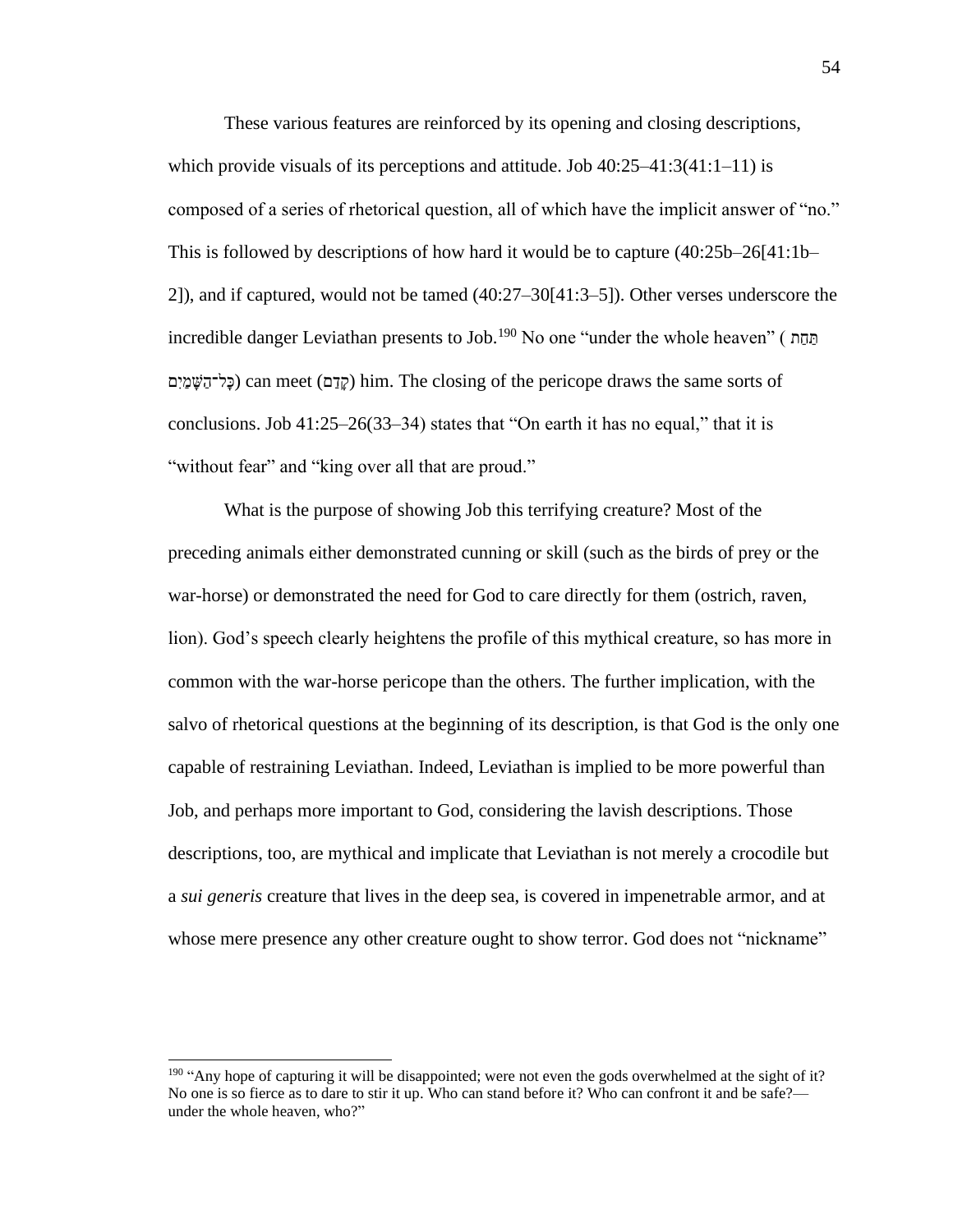other animals as Behemoth and Leviathan—any parallels with real animals are by comparison, not by exact description.

At the end of the book, at Job 42:8, God instructs Job's friends to sacrifice seven bulls and seven rams in contrition.<sup>191</sup> רָּב<sup>, "bull," mostly appears in sacrificial contexts</sup> referring to a bull, as does the ram  $(Y_{\alpha})$ <sup>192</sup>. This number of seven bulls and seven rams has sacrificial parallels elsewhere.<sup>193</sup>

To be expected, the speeches of God contain the highest number, and most dense, descriptions of animals. Furthermore, although the other speakers in the book sometimes depend upon animals for illustration, the animals in God's speeches are integral to their message. The overwhelming number of animals is unparalleled elsewhere in the Hebrew Bible, and their unique vocabulary and details further raises them to prominence.

# I. Conclusion

Out of all the various speakers in the book of Job, God uses animals in the most complex and detailed way. He often points out direct parallels to features that Job and others seem to ignore in animals or downplay. Job is the second most-likely to use his animals, but is the most eclectic in his sources, ranging from normal pastoral life to

<sup>&</sup>lt;sup>191</sup> "Now therefore take seven bulls and seven rams, and go to my servant Job, and offer up for yourselves a burnt-offering; and my servant Job shall pray for you, for I will accept his prayer not to deal with you according to your folly; for you have not spoken of me what is right, as my servant Job has done" (וַעֲתֲּה קְהָוּ־ לָכֶם שִׁבְעֶה־פָרִים וְשִׁבְעָּה אֵילִים וּלְכָוּ ו אֶל־עַבְדֶי אִיּּוֹב וְהַעֲלִיהֶם עוֹלָה בְּעַדְבֶם וְאִיּוֹב עַבְדִּי יִתְפַלֵּל עֲלִיכֶם כִּי אִם־פָּנֶיו אֶשָּׂא לְבִלְתִּי (עֲשָׂוֹת עִמָּכֶם נְבָלָׂה כִּי לְא דִּבַּרְתֶּם אֵלֵי נְכוֹנֶה כְּעַבְדֵי אִיְּוֹב).

<sup>192</sup> HALOT, *s.v.* רַפ.

<sup>193</sup> Ezek 45:23 (describing Passover sacrifices); Num 23:1,29 (Balaam's orders to Balak); 1 Chr 15:26 (the ark's installation); 2 Chr 29:21 (Hezekiah's temple cleansing) (Clines, *Job 38–42*, 1232; Driver and Gray, *Job*, 374; Dhorme, *Job*, 648). Most of these examples are communal penances, not individual, meaning that the expiation demanded here is high for a small group of three, underscoring the egregiousness of their sin. It is "no mere trivial verbal fault, but a fundamental wrong, which needs the most strenuous sacrificial effort to expunge" (Driver and Gray, *Job*, 374; Clines, *Job 38–42*, 1232).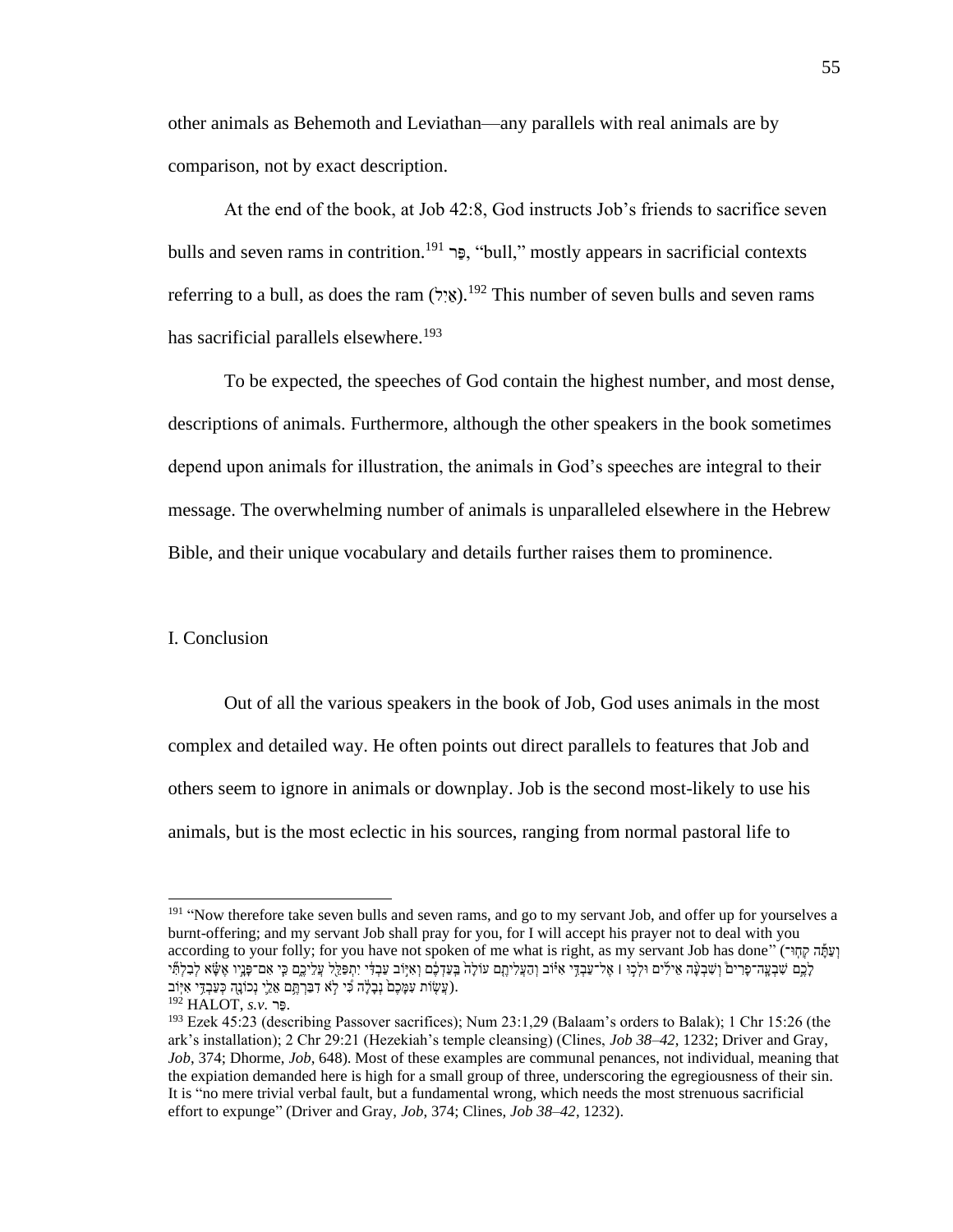primeval, foundational legends. His three friends – Eliphaz, Bildad, and Zophar – are often more conventional in their use of animals. Elihu, by contrast, rarely draws on animals to illustrate his point. Each speaker tailors their use of particular animals. From mundane creatures to world-destroyers, the book's animals are intriguingly diverse.

When approaching these animals, as we will see, the translator had different methods for unpacking their symbolism. Sometimes it is translated in a straight, literal way; other times, it is excised; still others are translated using new symbols. It is clear that the author's use of the animal kingdom was a challenge for the translator, but one that he was well able to meet.

Each of these groups of speakers has a different agenda in their use of animal imagery. They present different levels of challenge to the translator, especially since, along with his primary goal of translating the text, he can also translate the "sense" of the passage, via more creative means. In other words, the character of the passage is often only properly translated by using a different means than word-for-word translation. Elihu's passages, considering the dearth of animals in them, present the lowest hurdle. The narrative portions, whose animals correspond to the story's figures, also offer little impediment to the translation of the book. However, the remaining figures provide unique challenges, either due to the complexity of the metaphors employed or the animal itself. As we will see in the upcoming chapters, his approach to these diverse issues was often contextually-sensitive and creative.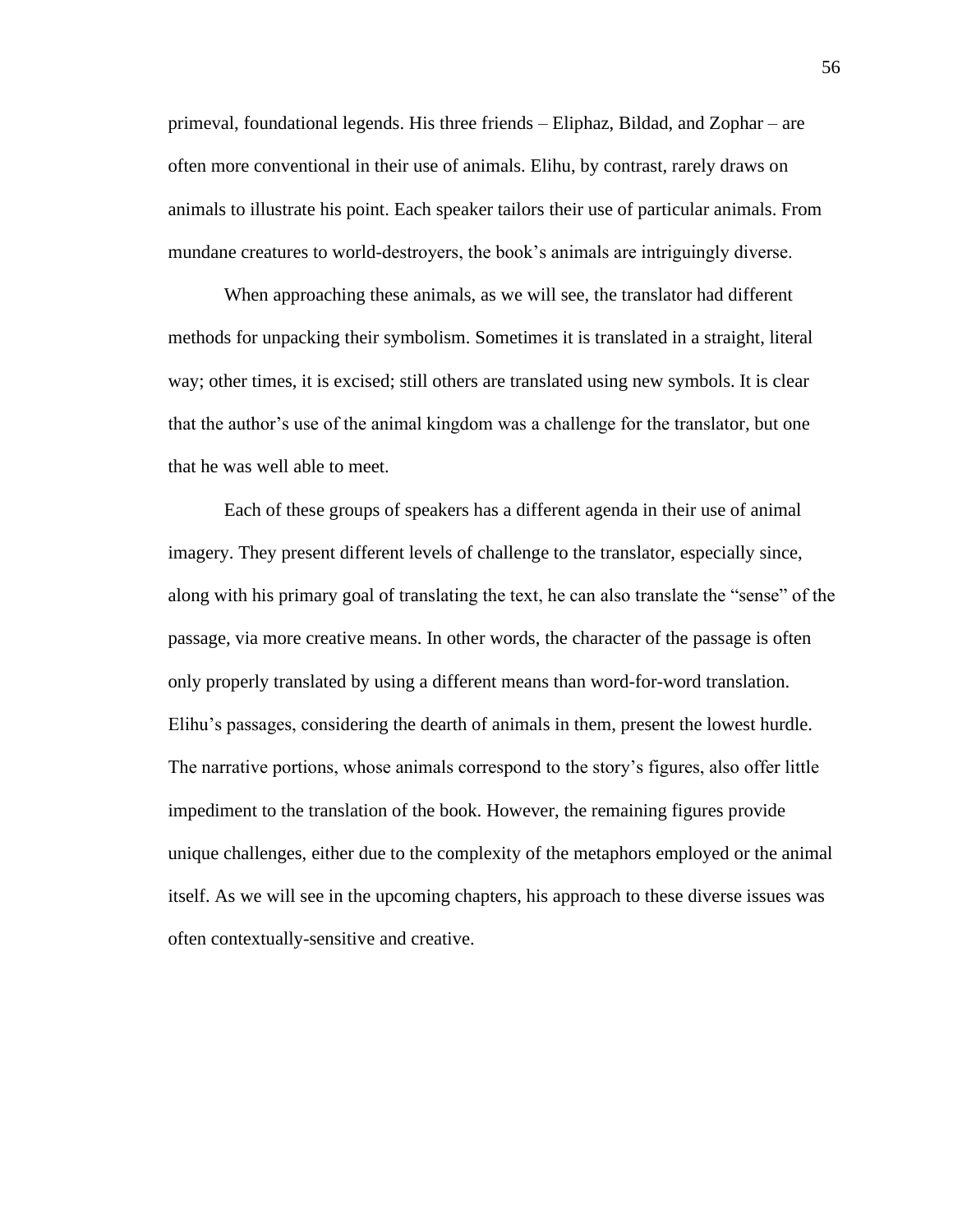# CHAPTER II: LXX-JOB'S "POSITIVE" TECHNIQUE I: VOCABULARY-LEVEL

# A. Introduction

Evaluating the LXX-Job translator involves understanding the difference between when he adds material, and when he eliminates it. In some cases, he adds new material to adjust or fill verses. When he does, he often demonstrates reliance upon two sources for his translation: previous Greek biblical translations and secular Greek literature. He uses both sources in similar, albeit limited, ways. In contrast to his infrequent use of supplementary new material, he quite frequently uses abridgment and omission. These two sets of techniques work in concert with each other. Omissions are a "negative" technique, since they remove material, while the use of other Greek material and biblical material is a "positive" technique. He uses the negative technique more than the positive, especially for the animal passages under analysis.

Together, these two techniques demonstrate a translator who: (a) perceives that omission is not as obtrusive to the message and purpose of the book, especially the divine speeches at the end of the book; (b) sees additive and expansive material as disruptive and therefore to be employed with care; and (c) understands that there is some information that needs updating or clarification referencing more recent material. The translator's imperfection, when he is grappling with a difficult text or misreading the material, nonetheless indicates that he (d) tries to make a coherent text even when it does not seem to make sense to him, indicating that this is a motivation for the wider text.

The next two chapters will explore the positive technique. I will start by exploring the gaps between the Hebrew vocabulary and the Greek vocabulary, move to larger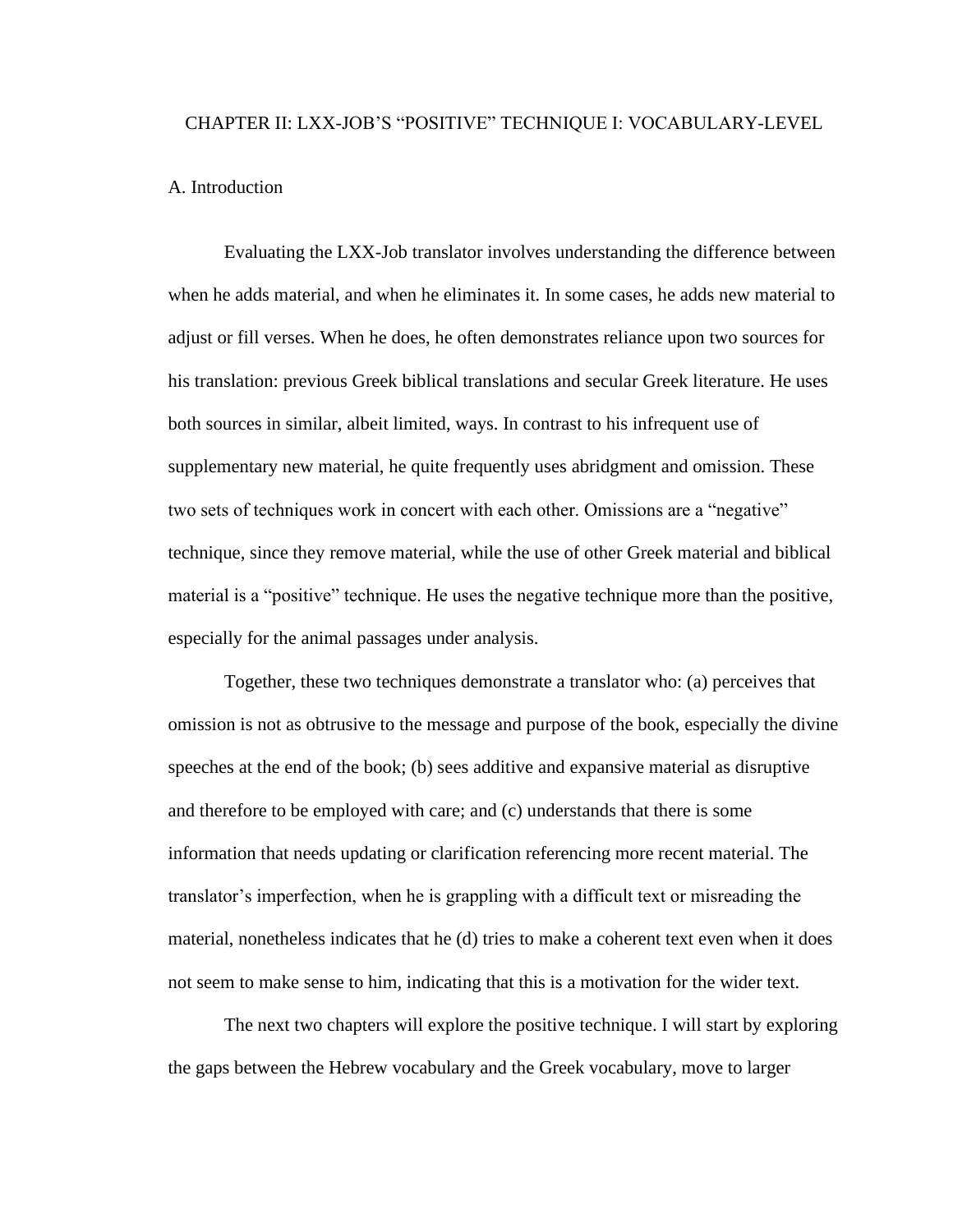semantic units, of sentences and phrases, then to broader translational patterns throughout the entire translation. This movement from fundamental units of vocabulary to larger units of thought allows for a careful movement upward to larger abstractions. This chapter will discuss the translator's vocabulary-level changes, while the next one will discuss larger semantic units, like sentences and phrases. After discussing this positive technique, the chapter after that tackles the thorny question of his frequent abridgment, which is meant to shape the text, closing with an analysis of his mistakes as a translator.

# B. Literal translations

Typically, translations are expected to deliver direct, word-for-word correspondence. However, describing these "formal" moments says little about the translator's understanding of the text, since they primarily identify the features of the original text.<sup>194</sup>

Take as an example Job's livestock (מִקְנָה), listed at Job 1:3: "Seven thousand sheep, three thousand camels, five hundred yoke of oxen, and five hundred donkeys" (שֵׁבְעָּ֫ת אַלְפֵי־צִׂאוָ וּשָׁלִשֵׁת אַלְפֵי גִמַלִּים וַחֲמֵ֥שׁ מֵאָּוֹת אֲתוֹנֹוּת (שֵׁמֵ֣י מֵאִ֣וּת אֲתֹונֹוּת). The original Hebrew writer chose his numbers carefully to reinforce Job's prosperity and connect to the symbolic use of three, five, seven, and ten.<sup>195</sup> There is also balance in Job's loss thereof

<sup>194</sup> "The purpose of an F-C translation is to enable the receptor to identify and to appreciate those linguistic features by which the cognitive content or the emotive response of the original text was communicated" (Eugene Nida, "The Nature of Dynamic Equivalence in Translating," *Babel* 23:3 [1977]: 103).

<sup>195</sup> Yair Hoffman, *A Blemished Perfection: The Book of Job in Context* (JSOT 213; Sheffield, England: Sheffield Academic Press, 1996), 47; Paul Kang-Kul Cho, "The Integrity of Job 1 and 42:11–17," *The CBQ* 76.2 (April 2014): 233.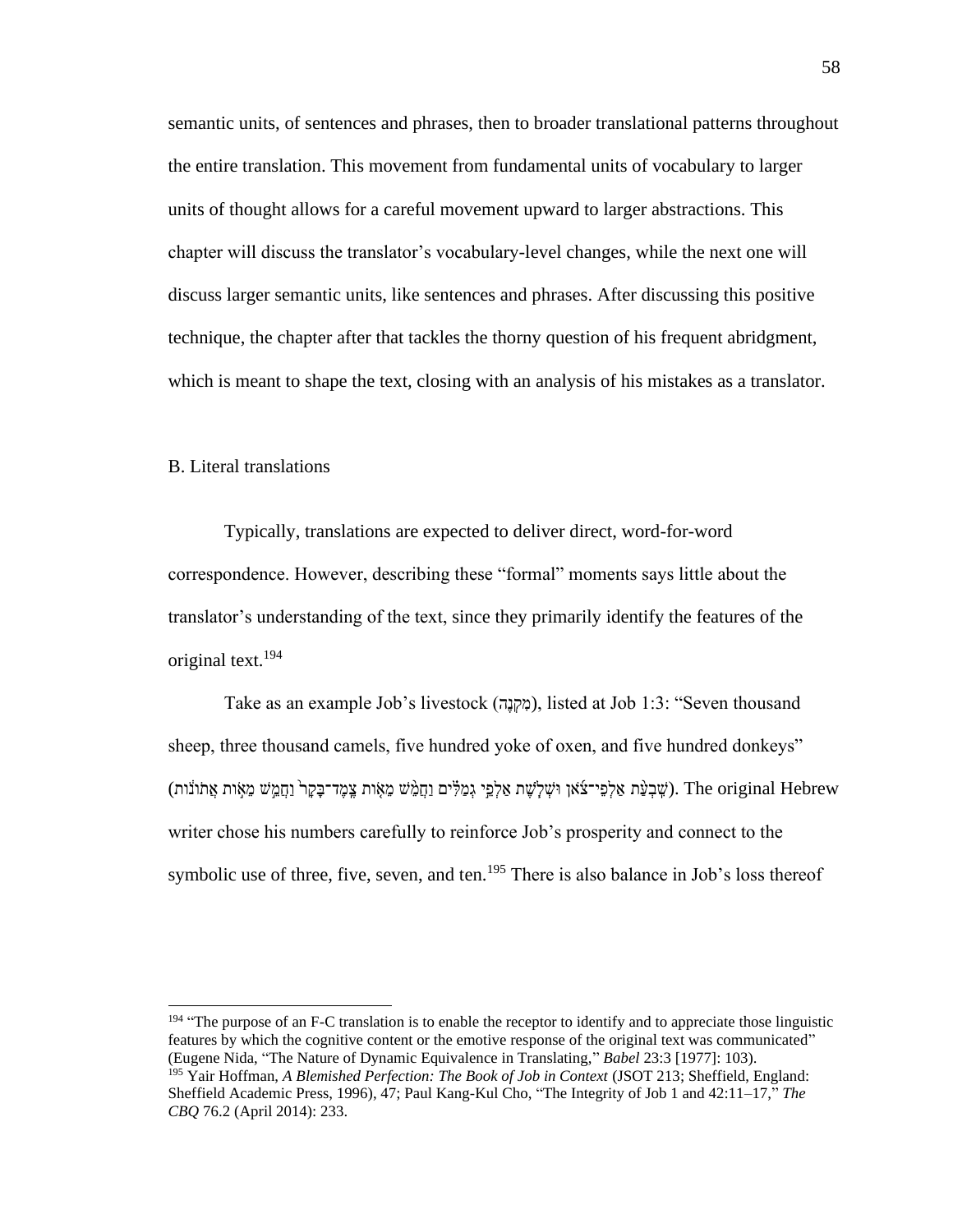(Job 1:13–19), in both pairs of two and a pattern of three plus one.<sup>196</sup> The exact doubling at the end of the book (42:12) further speaks of this literary instinct.

In addition to their amounts, these animals are also significant to the original author because of his cultural context. Camels (גַּמֵּל) are the "chief wealth of the nomad," useful for load-carrying and riding, and are especially frequent in the stories of the patriarchs, an association known by the author of Job.<sup>197</sup> She-asses (אתוֹן) are mentioned because a much smaller number of males would be needed for breeding purposes.<sup>198</sup> Their value lay mostly in "milk and fecundity" and they were better for riding.<sup>199</sup> The same could be said of the remaining animals.

However, the choices made by the original author have no bearing on the words chosen by the translator. "Sheep" (אןֹצ (was translated as πρόβατα, "sheep," not for literary reasons but because they refer to the same animal.<sup>200</sup> So too with ξερί and κάμηλος ("camel").<sup>201</sup> The unity between the LXX and the Hebrew text at these points comes from their referent (the original animal). This is the case for some of the individual animals throughout the book.

<sup>196</sup> Jan P. Fokkelman, *The Book of Job in Form: A Literary Translation with Commentary* (Leiden: Brill, 2012), 200.

<sup>197</sup> Dhorme, *Job*, 3; Clines, *Job 1–20*, 14. Half the appearances in the Hebrew Bible (22 of 54) are in Genesis; the highest concentration is in Gen 24, the meeting and subsequent marriage of Isaac and Rebekah. The -αι ending on the adjective τρισχίλιαι ("three thousand") at 1:3 seems to indicate that these particular camels are female, despite the ostensibly masculine ending of the noun (κάμηλοι). Codex Alexandrinus (A) draws the same conclusions and reads τρισχίλιοι instead.

<sup>198</sup> Pope, *Job*, 7; Clines, *Job 1–20*, 14.

<sup>199</sup> Dhorme, *Job*, 3; Pope, *Job*, 7; Clines, *Job 1–20*, 14.

<sup>&</sup>lt;sup>200</sup> Though sometimes πρόβατα can refer to flocks rather than individual sheep, there is no indication that this is the case. It can refer to a mixed group of sheep and goats; later biblical usage (mostly NT) restricts it to "sheep" alone (Lucy Lincoln, "Translating Hebrew and Greek Terms for Sheep and Goats," *The Bible Translator (Ja, Jl Technical Papers)* 47, no. 3 [1996]: 323).

<sup>&</sup>lt;sup>201</sup> הַיֵּה and λέων ("lion"), κόραξ ("crow") and עוֹרָב also reflect this same 1:1 comparison.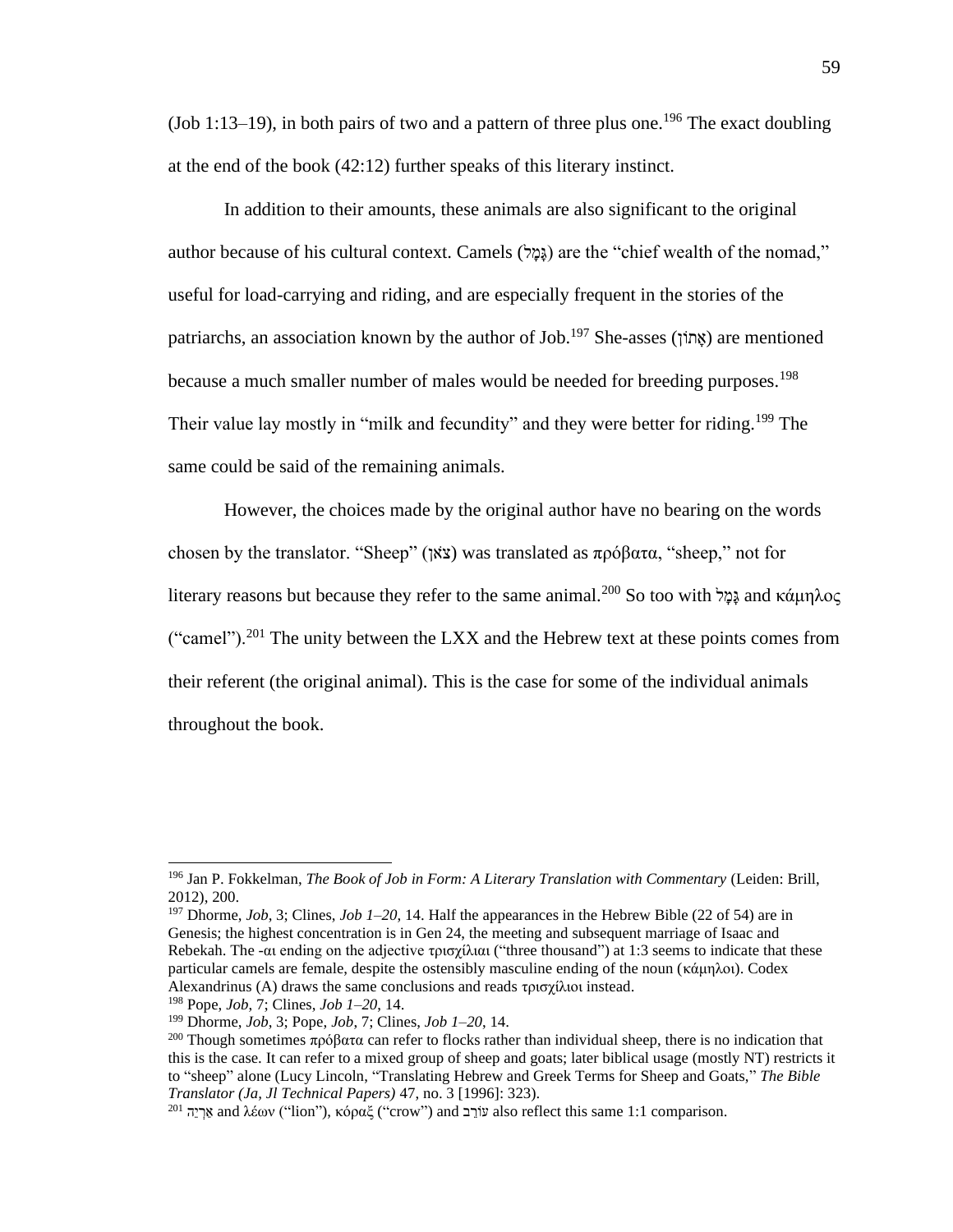## C. Grammatical adjustment

Occasionally, the translator makes slight adjustments, either for grammar or consistency. Technically, these are "changes" to the original text, but the material effect is minimal. For instance, throughout the opening chapters, the LXX uses ζεύγη βοῶν consistently to translate רָּקָּד־ב ֶמֶצ," yoke of oxen." At Job 1:4, the Hebrew text only reads "the oxen" (הַבַּקֵר), but the LXX harmonizes the passage with LXX-Job 1:3, reading τὰ ζεύγη τῶν βοῶν, "the yoke of oxen."<sup>202</sup>

Clarification of gender when the original text contains ambiguity is another small adjustment. In the LXX, אֲתוֹן, "ass," is usually translated as ὄνος ("ass").<sup>203</sup> However, in their appearance in the "narrative" portions of LXX-Job (1:3,14; 42:12), it is given the adjective θῆλυς ("female"). The term is used exclusively to indicate domesticated asses. Within the body of the story, by contrast, the term is paired with other adjectives (ἄγριος, "field" / ἐν ἀγρῷ, "in the field" / ἐρημίτης "desert") to differentiate them as onagers, or wild asses. Once again, while  $\theta\tilde{n}\lambda v\zeta$  is an "addition," the difference it makes is minimal, and draws an implicit contrast with the animals that appear elsewhere. Nor is the clarification entirely excluded by the term itself.

# D. Creative substitutions and near equivalents

Translators are rarely faced with clean equivalences. Sometimes the LXX-Job translator lacks the precision of the source language, forcing him to classify the terminology into imprecise categories. He deals with these imprecisions in two ways,

<sup>202</sup> Heater, *Translation Technique*, 17–8.

<sup>203</sup> Hatch and Redpath, Concordance, *s.v.* "ὄνος."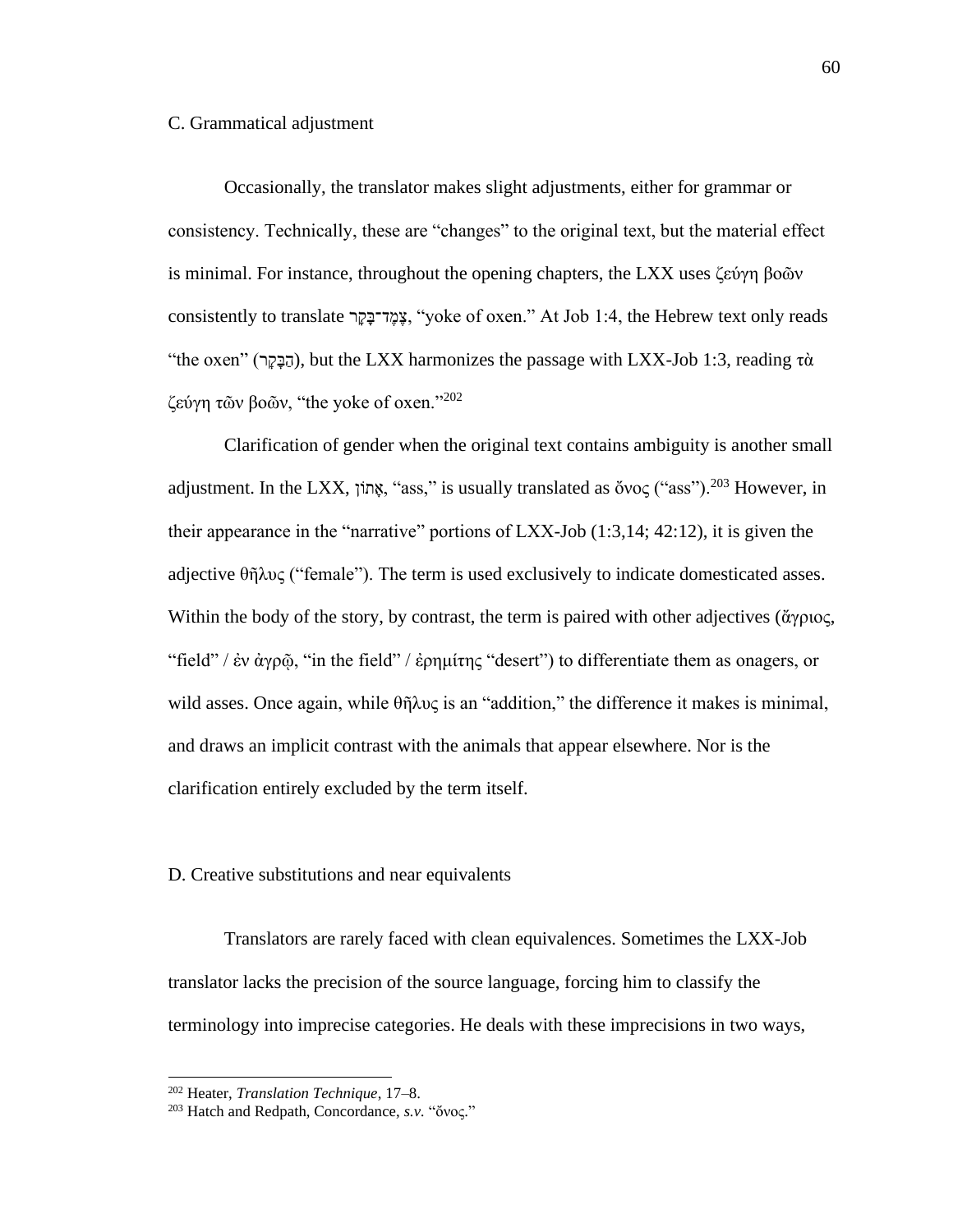which will be discussed for the remainder of this chapter: near-equivalent terms and creative substitutions. "Near equivalents" are words that fall into the same semantic sphere with minor adjustments. "Creative substitutions" are words that do not, on the surface, seem to reflect the term that they are translating. These translate the effect of the passage without translating its content, what is sometimes termed "dynamic equivalence."<sup>204</sup>

One of the densest passages illustrating this conundrum for the translator is Job 4:10–11. The passage, occurring in Eliphaz's opening speech, makes a sweeping statement about divine providence. Eliphaz uses five different lion terms:

: שַׁאֲגַת אַרְיֵה וְקָול שֶׁםל וְשָׁנֵּי כְפִירִים נִתֲּעוּ ן בְיִ<sup>יָּ</sup>שׁ אֹבֵד מִבְּלִי־טַּרֵף וּבְנֵי לַבְ֫יִא יִתְפַּרֵדוּ: 10 The roar of the lion (אֲרָיָה), the voice of the fierce lion (שְׁחָל), and the teeth of the young lions (כפירים) are broken. 11 The strong lion  $(\psi)$ ) perishes for lack of prey, and the whelps of the lioness (וּבְנֵי לִבְיא) are scattered.

The translator, however, faced a problem: Greek does not have the same number

of lion terms that are present in Hebrew. Even modern translators are unclear about the

distinctions between the various terms.<sup>205</sup> What resulted from the translator is a mixture

of exact and inexact terminology:

10 σθένος λέοντος, φωνὴ δὲ λεαίνης, γαυρίαμα δὲ δρακόντων ἐσβέσθη· 11 μυρμηκολέων ὤλετο παρὰ τὸ μὴ ἔχειν βοράν, σκύμνοι δὲ λεόντων ἔλιπον ἀλλήλους.

10 The strength of the lion (λέων) and the voice of the lioness (λέαινα) and the pride of dragons (δράκων) was extinguished, 11 the ant lion (μυρμηκολέων) perished for lack of food, and lions' whelps (σκύμνοι λεόντων) abandoned one another.

<sup>&</sup>lt;sup>204</sup> "The purpose of the D-E translation with integral time-space elements is to enable the receptor to understand how the original receptors must have perceived the message. The purpose of D-E translation of a text lacking integral time-space elements is to enable the receptors to understand the implications of the cognitive content for themselves or to make a corresponding emotive response to the text, all without relation to the original communication" (Nida, "Dynamic Equivalence," 103).

<sup>205</sup> Alter, *The Wisdom Books*, 24n10.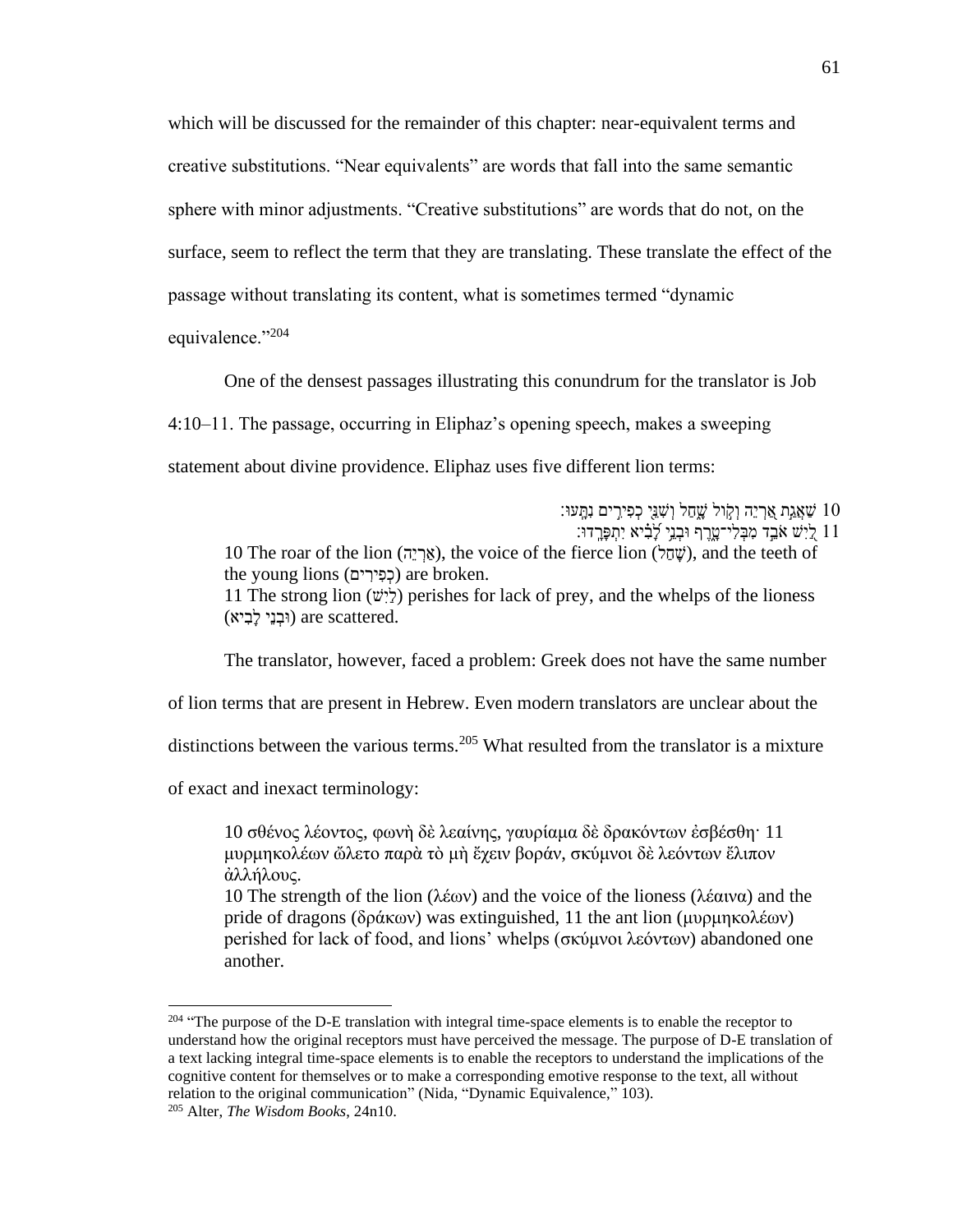Only two terms in this passage arguably connect to the same referent as the Hebrew term they translate: λέων and אֲרָיֶה, "lion," and σκύμνοι λεόντων, "lion's whelps," for "פְּנֵי לְבִיא, "sons of the lion."<sup>206</sup> The remaining terms, μυρμηκολέων, "ant-lion," and δράκων, "dragon," have some degree of difference from the Hebrew text.

The translator used a near-equivalent term and a creative substitution. First, after using the translation λέων for <sub>δε</sub> *κες*, he uses a near-equivalent λέαινα, "lioness," for  $\psi$ , "lion." Λέαινα still describes what even a modern reader would identify as a lion, even if it inappropriately genders the term. The remaining two terms (μυρμηκολέων and δράκων), however, are unexpected because they do not read as lions. Instead, they are creative substitutions that imperfectly translate the diverse Hebrew terms because of limitations present in the target language.

E. The Sources of LXX-Job's Vocabulary

Both of these methods require asking the further question of the vocabulary's source. The sources can tell what material he read to "fill" the translation. It comes largely from two places: other LXX passages and secular Greek literature.

<sup>206</sup> Strawn, *What is Stronger Than a Lion?* 300, 318. Out of the lions in the Hebrew Bible, יא ִׁבָּל has the least fixed definition. An association with female lions (i.e. lioness) probably arose as a result of the Vulgate rendering *leæna*. Modern evidence is mixed: "The grammatical, syntactical, and comparative evidence is clearly *against* such an interpretation," including as it does evidence that it derives from a Semitic root that covered both genders, including feminine and masculine forms that appear elsewhere" (318).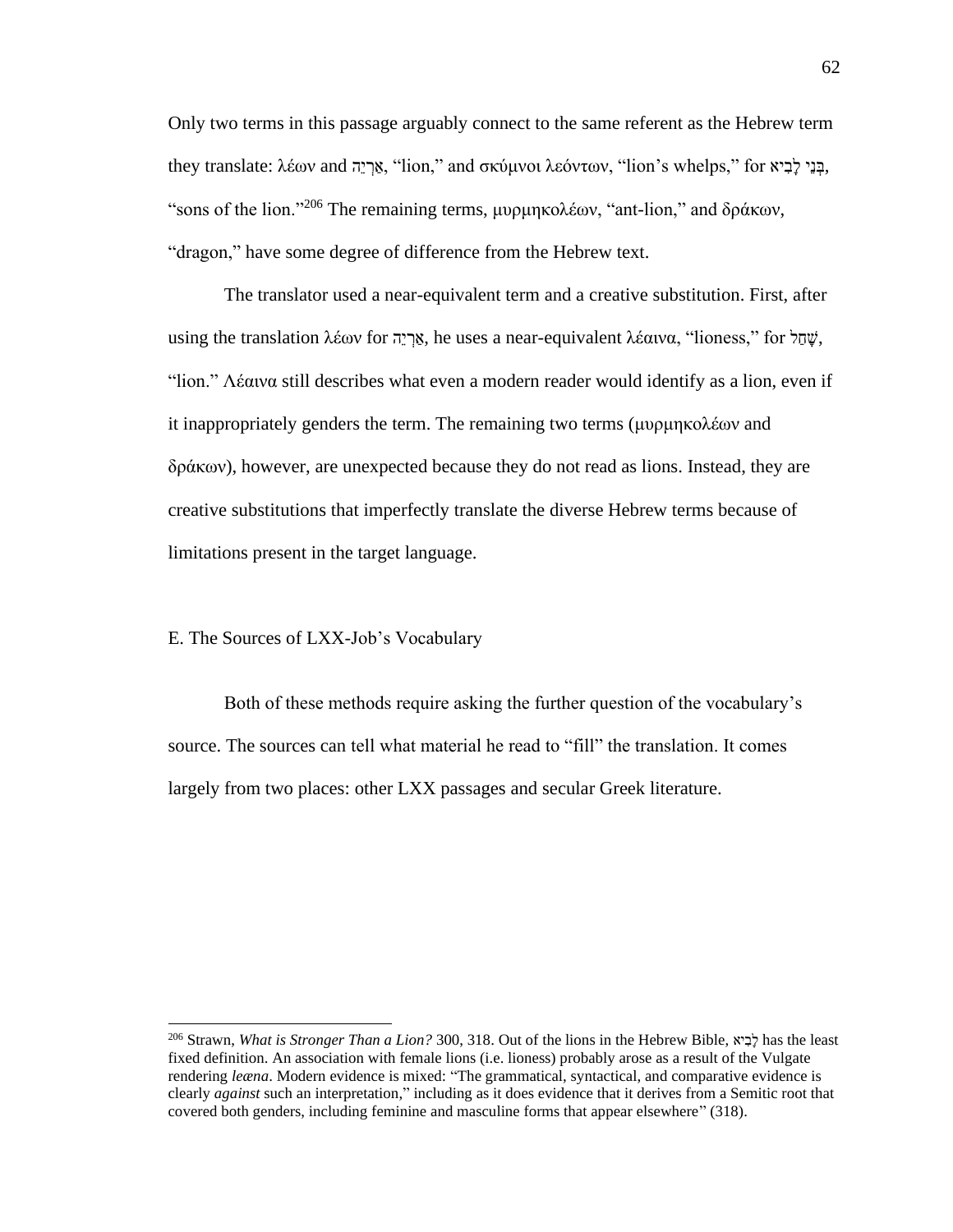# 1. LXX sources

Some animals are clearly influenced by other Greek biblical passages. In LXX-Job, this applies to the unicorn (μονόκερως), the siren (σειρήν) and ostrich (στρουθός), the bull-calf (μόσχος), and the lamb (άμνάς).

Μονόκερως, "unicorn," appears at LXX-Job 39:9–12 and translates ם ֵא ְר,) which probably refers to an auroch or wild ox).<sup>207</sup> It is a unique LXX term, and an instance of "translation Greek," being a mixture of classical and biblical models.<sup>208</sup> This term is rarely used to describe the single-horned equine that the English term "unicorn" evokes. In his study on the messianic symbolism of the unicorn in the Greek Bible, J.L.W. Schaper argues that the μονόκερως "acts as a reference to the benevolent power of God and to the might of kings."<sup>209</sup> But even he admits that the appearance in LXX-Job does not seem to share in that network of texts and allusion.<sup>210</sup> Also, in no classical authors is this creature given the proper name "unicorn."<sup>211</sup> Aristotle uses the related term

 $^{207}$  HALOT, s.v., "ראם."

<sup>208</sup> Hatch and Redpath, *Concordance*, s.v. "μονόκερως"; G.B Caird, "Towards a Lexicon of the Septuagint. II," *JTS* 20.1 (April 1969): 22–3. Also variously spelled רֵאֵים and יֵרְאֵם **And י**ִהְאֵם <sup>20.1</sup> (April 1969): 22–3. Also variously spelled רֵאֵים and יִ derives from the Latin calque on the Greek term (μονό = *uni* + κερως = *cornus*). Sometimes, "unicorn" (i.e. *Posterior Analytics* 92b8 or *Prior Analytics* 49a25) is the τραγέλαφος, the "goat-deer," an animal he explicitly refers to as imaginary. Aristotle uses the related adjective μονοκέρατος, "single-horned," to describe two animals, the Indian ass and the oryx (*Hist. an.* 499b18–9; *Part. an.* 663a23–5). Pliny the Elder, writing in the first century, echoes the same description in his *Nat.* XI.xlv.128, *asino Indico qui uno armatus est cornu*. In the LXX, the μονόκερως "acts as a reference to the benevolent power of God and to the might of kings," frequently in a messianic context. Their horns are a "positive symbol of God's saving power," and applied to "an individual or tribe as coming from God" and "praising the splendor and majesty of Zion" (J.L.W Schaper, "The Unicorn in the Messianic Imagery of the Greek Bible," *JTS* 45.1 [April 1994]: 136). Ctesias (fl. 5<sup>th</sup> c. BCE) describes how the "wild ass" possesses a single, giant horn and a nasty temperament that may have bled into the LXX understanding of the unicorn (excerpts found in Phot. *Bibl*. 72, 45a21–50a4). These creatures, "the size of horses and even bigger," possessed a striking appearance: "They have a white body, crimson head, and deep blue eyes" (Ctesias, *On India* 45 [trans. Andrew Nichols; London: A&C Black, 2013], 56).

<sup>209</sup> "The Unicorn in the Messianic Imagery of the Greek Bible," *JTS New Series* 45 No. 1 (April 1994): 136.

<sup>210</sup> Schaper, "The Unicorn," 131.

<sup>211</sup> Sometimes what is translated "unicorn" (i.e. *Posterior Analytics* 92b8 or *Prior Analytics* 49a25) is the τραγέλαφος, the "goat-deer," an animal he explicitly refers to as imaginary.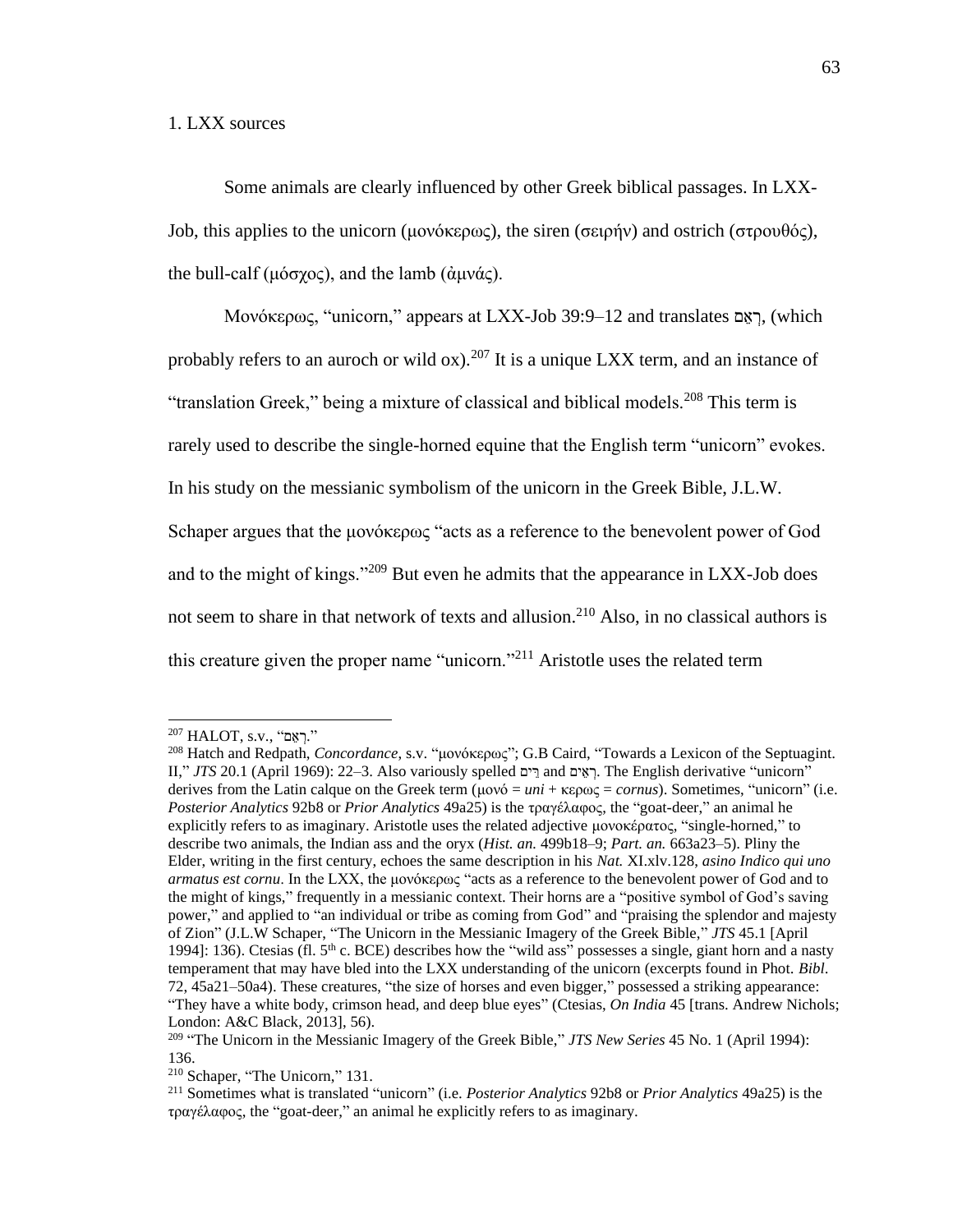"μονοκέρατος" ("single-horned") as an adjective, not as a substantial noun, to describe two different animals, the Indian ass and the oryx.<sup>212</sup> He echoes a lengthy section from Ctesias' description of a wild ass, from his 5th c. BCE Ἰνδικά (On India).<sup>213</sup>

Similarly, the siren (σειρήν) and ostrich (στρουθός) translate  $\gamma$  ("ostrich") and ["jackal") at LXX-Job 30:29: "I have become a brother of sirens and a companion of ostriches" (ἀδελφὸς γέγονα σειρήνων, ἑταῖρος δὲ στρουθῶν).<sup>214</sup> By the time of the LXX, this pair was nearly inseparable in translation and interchangeably translated either "jackal" or "ostrich."<sup>215</sup> One proposal argues that the transition happened in several stages. The first passage to make the association was LXX-Isa  $34:13-14$ <sup>216</sup> From that original pairing, the other passages of the LXX were revised or read with that pairing, leading to the confusion as to whether "siren" translates "jackal" or "ostrich."<sup>217</sup> The

<sup>212</sup> Aristotle, *Hist. an.* 499b18. This description is repeated in *Part an.* 663a.23–5. Pliny the Elder, writing in the first century, echoes the same description in his *Nat*. XI.xlv.128, *asino Indico qui uno armatus est cornu*.

<sup>213</sup> *Ctesias: On India, and Fragments of His Minor Works* (trans. Andrew Nichols; New York: Bloomberg, 2011), 56–7.

<sup>214</sup> Homer's *Odyssey* is the earliest source mentioning σειρήν, bewitching creatures whose songs lure sailors to their death (Gerald K. Gresseth, "The Homeric Sirens," *Transactions and Proceedings of the American Philological Association* 101 [1970]: 205; Homer, *Odyssey* XII.39–46). Noteworthy in Homer is the lack avian characteristics that would come to be associated with them The first writer to mention the Sirens' ornithological features is possibly Euripides ( $5<sup>th</sup>$  c. BCE), but their bird-like nature is remarkably consistent across its visual and literary appearances (Gresseth, "The Homeric Sirens," 211, 213–4; Eugenio Luján and Juan-Pablo Vita, "The etymology of Greek σειρήν revisited," *Glotta* 94 [2018], 234). Στρουθός refers to the ostrich but can also paradoxically refer to a small songbird. Clarifying adjectives like μεγάλη, "great," often accompany στρουθός to differentiate it from the smaller bird (Geoffrey Arnott, *Birds in the Ancient World from A to Z* [The Ancient World from A to Z; New York: Routledge, 2007], 333). Hatch and Redpath, *Concordance*, *s.v.* "σειρήν."

<sup>&</sup>lt;sup>215</sup> Manolis Papoutsakis proposes the association happened in several stages, beginning with LXX-Isa 34:13–4 ("Ostriches Into Sirens: Towards an Understanding of a Septuagint Crux," *JJS* 55.1 [2004]: 32). Other passages of the LXX were conformed to this pair, causing confusion as to whether "siren" translates "jackal" or "ostrich": "Not without oddity, the Hebrew name of the jackal is even translated twice as 'ostrich' (Jeremiah 10, 22; 49, 33 [30, 28]), while that of the ostrich is rendered three more times by "siren" (Isaiah 13, 21; Jeremiah 50 [27], 39; Micah 1: 8): clues that these animal names are sometimes interchangeable, especially in the literary evocation of scenes of desolation" ("Le bestiaire de Job," 236). <sup>216</sup> Papoutsakis, "Ostriches into Sirens," 32.

<sup>&</sup>lt;sup>217</sup> "Not without oddity, the Hebrew name of the jackal is even translated twice as 'ostrich' (Jeremiah 10, 22; 49, 33 [30, 28]), while that of the ostrich is rendered three more times by "siren" (Isaiah 13, 21; Jeremiah 50 [27], 39; Micah 1: 8): clues that these animal names are sometimes interchangeable, especially in the literary evocation of scenes of desolation" (Bertrand, "Le bestiare de Job," 236).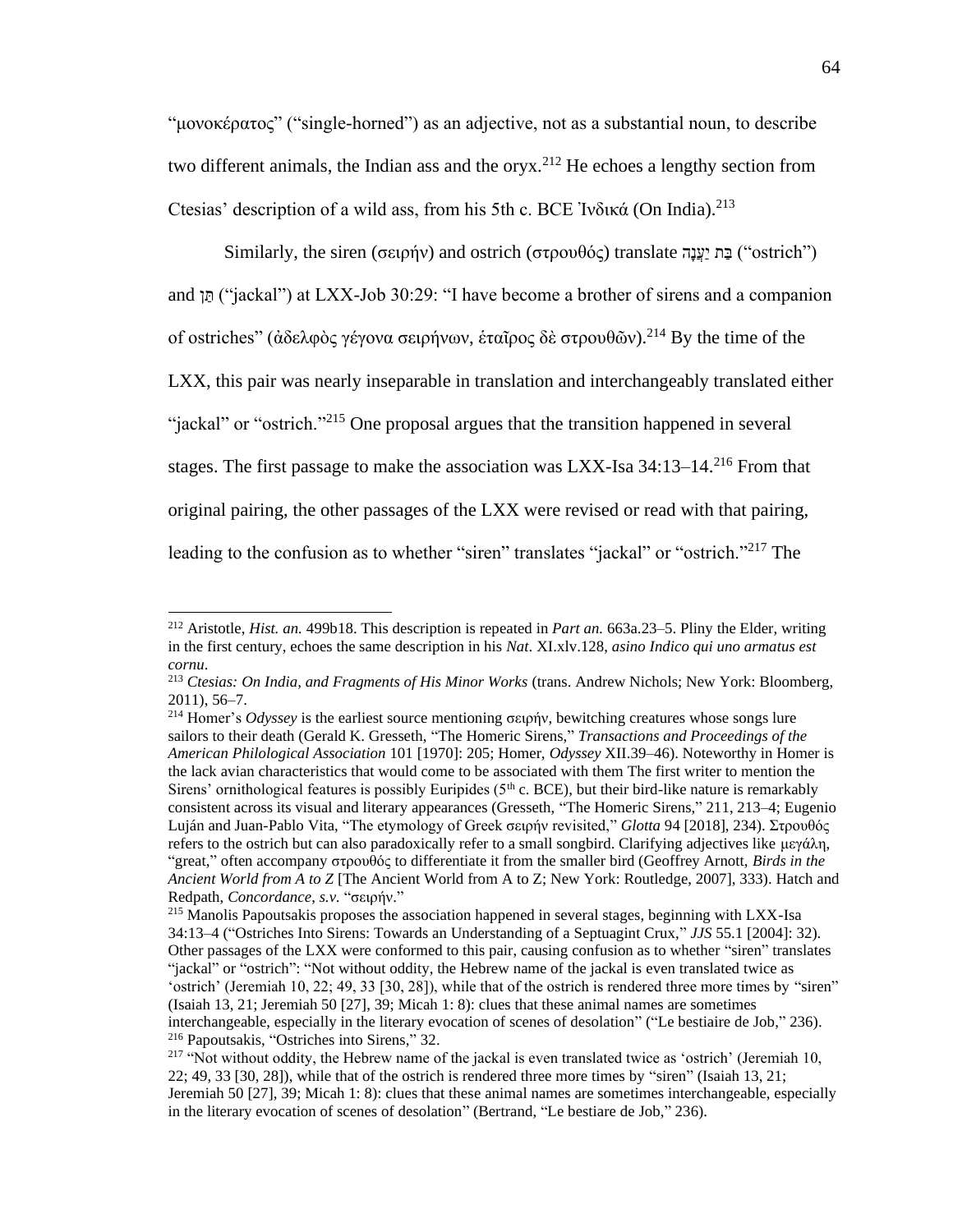LXX-Job translator was heir to this LXX tradition; his use of this pair does not come from his independent understanding of the mythological background of the siren and the ostrich.

Ἀμνάς, "lamb," also reflects a frozen LXX lexical meaning. At Job 42:11, Job's brothers and sisters give him gifts to console him. In the Hebrew, they bring him "a piece of silver and a gold ring" (אִישׁ נָזֶם זָהָב אֶחָד); in the LXX, קִשִּׂיטָה (a monetary unit) is translated instead as ἀμνάς. While it might seem a surprise, ה ָּיט ִׁש ְק is a rare monetary term, obscure in its precise meaning, that is always translated as ἀμνάς in the LXX.<sup>218</sup> Despite the unusual appearance of the "lamb" in LXX-Job, it is driven by LXXcentered consistency rather than the Job translator's own idiosyncrasies.

Likewise, the translator's use of μόσχος ("bull calf") reflects Old Testament usage in order to make Job more righteous, making him follow prescribed Levitical laws.<sup>219</sup> In LXX-Lev and LXX-Num,  $\exists$  is also often translated as μόσχος.<sup>220</sup> At the beginning of Job, Job presents burnt offerings (ותֹלֹע (daily to correct the potential sins of his children (Job 1:5), which appears in LXX-Job 1:5 as "one bull calf" (μόσχος ἕνα).<sup>221</sup> Likewise, at the end of the book (Job 42:8), Job sacrifices seven bulls ( $e^{\pi}$ ), which LXX-Job translates using the same term (έπτὰ μόσχους, "seven bull calves").<sup>222</sup> The most apparent reason is also the most likely: considering his allusive translation technique, LXX-Num and LXX-Lev are the sources for these details. $223$ 

<sup>218</sup> Hatch and Redpath, *Concordance*, *s.v.* "ἀμνάς."

<sup>219</sup> *Hist. an.* 545a19; Hatch and Redpath, *Concordance*, *s.v.* "μόσχος."

<sup>220</sup> Hatch and Redpath, *Concordance*, *s.v.* "μόσχος."

<sup>221</sup> G.B. Gray suggests that this addition may reflect a now-lost original *Vorlage* ("The Additions in the Ancient Greek Version of Job," *The Expositor* 19 [1920]: 428n1). Edouard Dhorme argues that this addition is a gloss that "imputes to the children of Job a fault which is hypothetical only," but it is difficult to see how the verse is "hypothetical." (*Job*, 4).

<sup>222</sup> HALOT, *s.v.* רַפ.

<sup>223</sup> Heater, *Translation Technique*, 14, 16.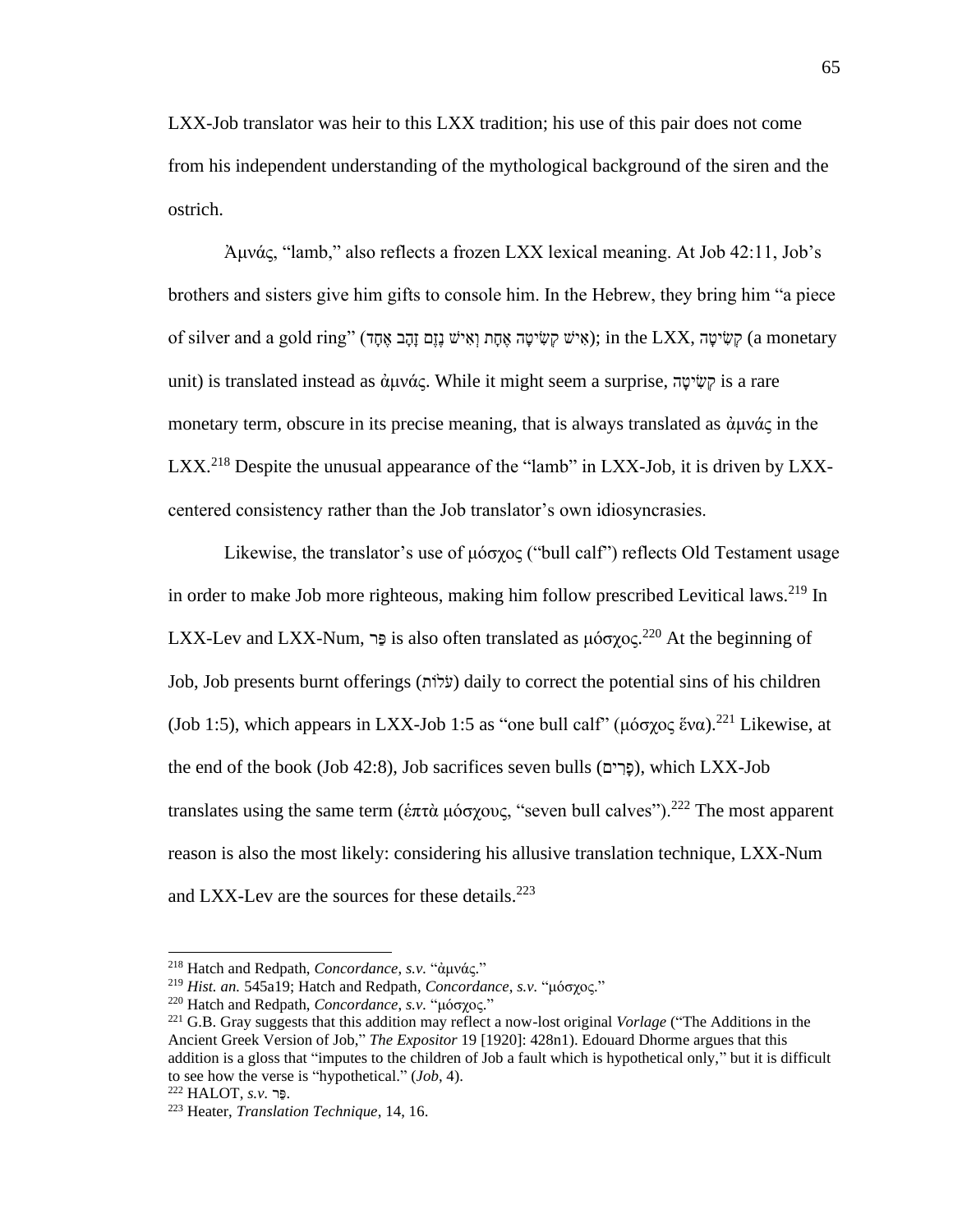This use of LXX-allusive terminology is a natural consequence of the translator's choice to contribute a Greek translation of biblical literature. Some words, such as  $\frac{1}{\sqrt{2}}$ ἀμνάς, lost their original meanings and had become clear equivalents. Others, like ם ֵא ְר /μονόκερως, are a translational pair that referred to similar animals. Still others ( $\exists$ <sup>2</sup>μόσχος) are meant to highlight a character feature of the central character, serving a literary purpose.

## 2. Secular Greek literature

The other source of the translator's vocabulary is secular Greek literature, including the ant-lion (μυρμηκολέων), the vulture (γύψ), and maggot (σκώληξ), as well as unusual details associated with the lion (λέων) and the dragon (δράκων)

The classical precedent that is most noteworthy is the "ant-lion" (μυρμηκολέων), which translates  $\psi$ , "lion," at LXX-Job 4:11.<sup>224</sup> He seems to have understood the μυρμηκολέων as a type of lion because it is surrounded by other lion terms.<sup>225</sup> The literary inspiration for the μυρμηκολέων (the μύρμηξ, "ant") is different from the modern "ant-lion." Agatharchides (2nd c. BCE), in his *On the Erythraean Sea*, describes "those [lions] called 'ants'" (τῶν καλουμένων μυρμήκων) after a section on Arabian lions: "For the most part they do not differ from the notion of the other [lions]; they, however, have

<sup>&</sup>lt;sup>224</sup>  $\forall$  is a rare term for "lion" (HALOT, *s.v.*  $\forall$ ).

<sup>&</sup>lt;sup>225</sup> Mia Gerhardt, "The Ant-lion: Nature Study and the Interpretation of a Biblical Text, from the Physiologus to Albert the Great," *Vivarium* 3 (1965): 2. Fitting the LXX tendency to develop animal hybrids, it is probably an LXX neologism combining "ant" (μύρμηξ) and "lion" (λέων) (Anna Angelini, "Biblical Translations and Cross-Cultural Communication: A Focus on the Animal Imagery," *Semitica et Classica* 8 [2015]: 35).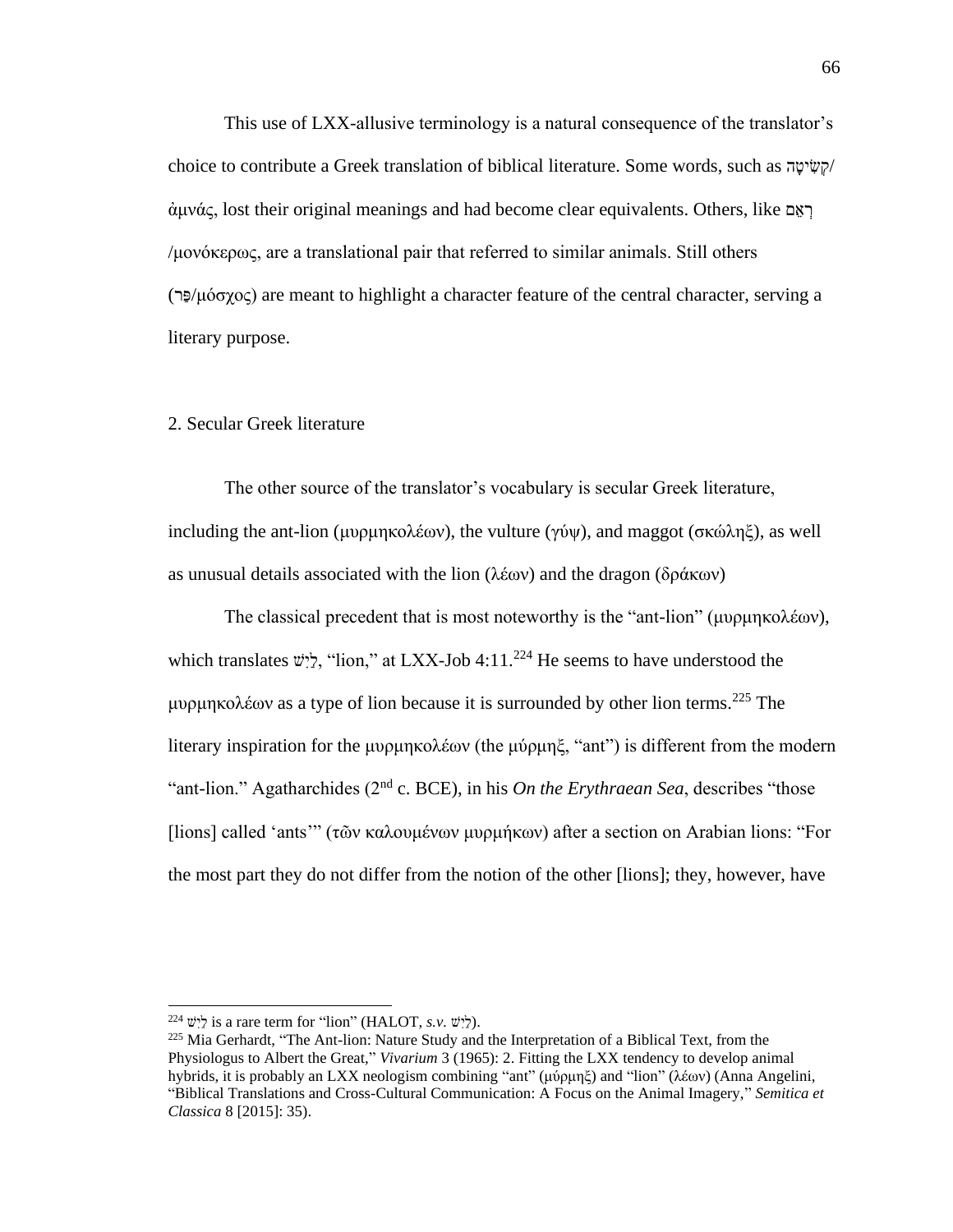reversed genitalia, one opposite the other."<sup>226</sup> Strabo and Aelian repeat this tradition.<sup>227</sup> Other authors describe these "ants."<sup>228</sup> Herodotus (fl. 5th c. BCE) writes about "a desert in which ants abound in size somewhat less than dogs but larger than foxes," digging up sand possessing gold.<sup>229</sup> Nearchus compares the ant-skins to leopard-skins and Megasthenes describes how the ants zealously guard their gold to the point of killing any intruder.<sup>230</sup> George Druce argues the translator relies on a tradition that the ant-lion could eat neither meat nor herbs, therefore dying of starvation.<sup>231</sup> As Mia Gerhardt points out, however, those stories emerge from exeges is of LXX-Job 4:11.<sup>232</sup> Even without an exact verbal parallel, the classical model's influence can be clearly seen on the translator's choices.

Some Greek textbooks helped the translator make a general term more specific. Job 5:7 expresses the somewhat vague idea that "sparks" (or "sons of Resheph") "fly[] upward" (עוּף יַגְבִּיהוּ בְנֵי־רֶשֶׁף). The LXX translator produces a sensible translation of the passage: "a human being is born to hardship, whereas the vulture's young soar on high" (ἀλλὰ ἄνθρωπος γεννᾶται κόπω, νεοσσοὶ δὲ γυπὸς τὰ ὑψηλὰ πέτονται).<sup>233</sup> The sense of the passage seems to be that humankind cannot escape hardship, but the natural world is

<sup>226</sup> οἱ μὲν πλεῖστοι κατὰ τὴν ἰδέαν τῶν λοιπῶν οὐδὲν παραλλάτουσι, τὴν δὲ τῶν αἰδοίων φύσιν ἀπεστραμμένην ἔχουσιν, ἐναντίαν τοῖς ἀλλοῖς (Agatharchides, *De Mari Eurythraeo* XXXIV.lxix.5–8). Translation mine.

<sup>227</sup> Strabo, *Geographica* XVI.15; Aelianus, *De Natura Animalium* VII.47, XVII.42.

<sup>228</sup> D. Newbold, "The Ethiopian Ant-lion," *Sudan Notes and Records* 7 (July 1924): 134; George Druce, "An Account of the Μυρμηκολέων or Ant-lion," *The Antiquaries Journal* III.4 (October 1923): 360–1.

<sup>229</sup> Herodotus, *Histories*, III.102. Druce, "An Account of the Μυρμηκολέων," 354.

<sup>230</sup> Strabo, *Geographica* XV.i.44. Druce, "An Account of the Μυρμηκολέων," 355.

<sup>&</sup>lt;sup>231</sup> Because the verse states that "the ant-lion perished for lack of food" (μυρμηκολέων ὤλετο παρὰ τὸ μὴ ἔχειν βοράν) (Druce, "An Account of the Μυρμηκολέων," 361).

 $232$  Gerhardt, "The Ant-Lion," 3.

<sup>&</sup>lt;sup>233</sup> The translator shows a logical pattern in his rendering. בְנֵי, "sons of," is rendered with νεοσσός, "offspring" or "young"; τὰ ὑψηλὰ, "high," maps to "(יָגְבֵּיה "upward."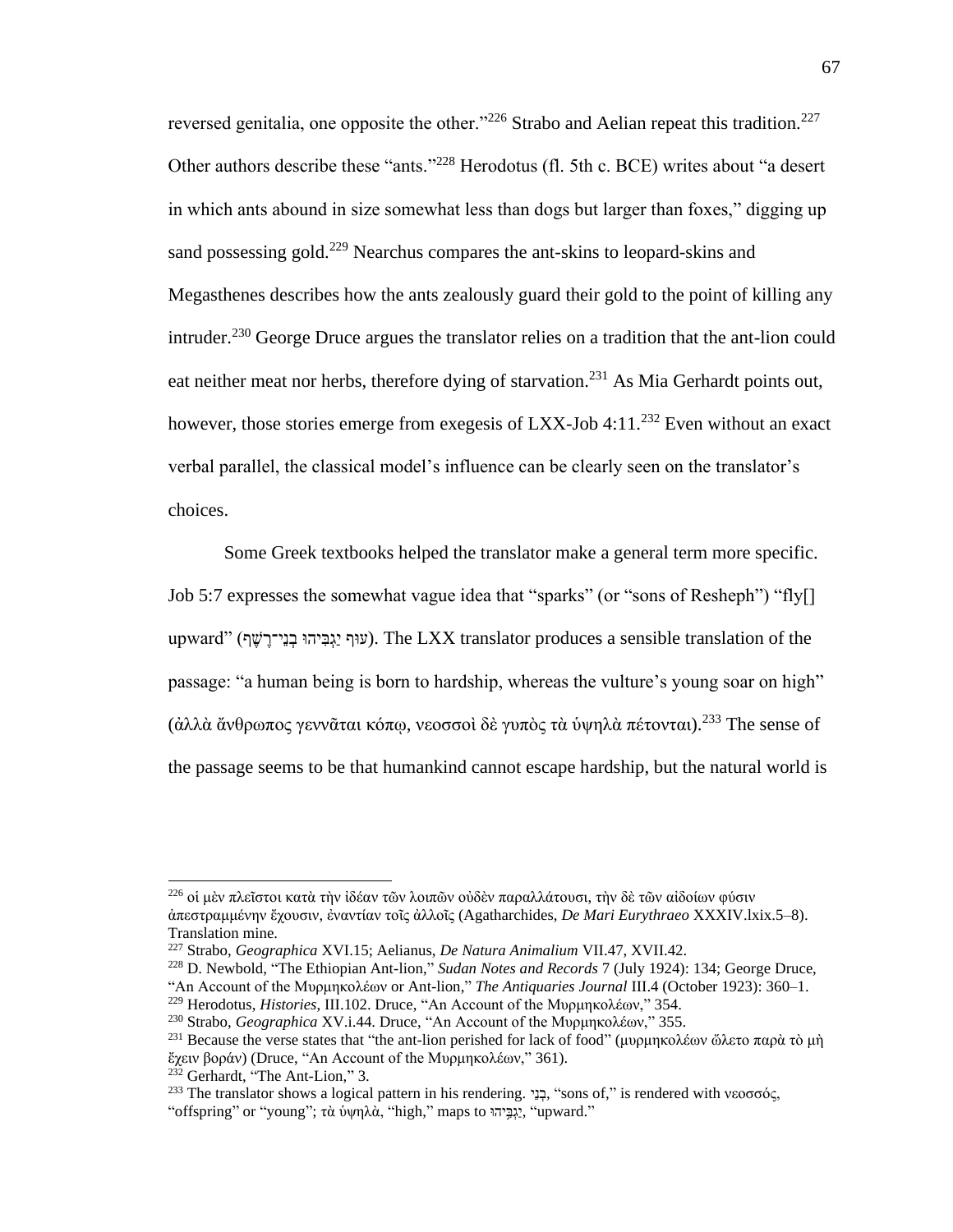born removed from it. Γύψ, "vulture," however, uniquely corresponds with יֲרָשֶׁךְ 234 Faced with a phrase that includes "sons of" and "flying upward," it is understandable why the translator decided to choose a bird, but it is not a stock animal for the Greek translators, as γύψ is a rare LXX term.

The first question is whether LXX-Job's translator is referencing its double

appearance in LXX-Leviticus, considering his penchant for associative translation.

However, the LXX-Leviticus passage only provides the barest distinctions. Not only does

LXX-Lev use γύψ twice in the same verse, translating two different terms (דָאָה and הָיָם),

but it does not provide any further details about them.<sup>235</sup> More common is the generic

term ἀετός, applied to all flying birds of prey. The vulture's major distinguishing feature

was its carrion consumption, not apparent when the bird is merely flying in the air.<sup>236</sup>

In contrast, Aristotle provides the following information about the vulture:

The vulture builds (Ο δὲ γὺψ νεοττεύει) on inaccessible rocky cliffs; hence one seldom sees either its nest or its young. And hence Herodorus, father of Bryson the sophist, says that vultures come from some other country unknown to us, citing as evidence that no one has ever seen a vulture's nest, and that vultures suddenly appear in large numbers in the wake of armies. It is certainly difficult to get a sight  $\langle$  of the nest $\rangle$ , but still it has been seen.<sup>237</sup>

He repeats this information later in the book.<sup>238</sup> The LXX-Job passage contrasts the

proximity of humans to trouble with the distance obtained by the vulture's young.

Likewise, Aristotle emphasizes that the bird and its offspring originate and live in areas

well-removed from where humans live.

<sup>&</sup>lt;sup>234</sup> However, as John Burnight notes, "the 'bird' interpretation is found also in [the LXX] rendering of Deut 32:34, where יְחָמֵי רֵשׁׁף ['devoured by pestilence'] is rendered βρώσει ὀρνέων ('devouring birds')" ("Job 5:7 as Eliphaz's Response to Job's 'Malediction' (3:3–10)," *JBL* 133.1 (Spring 2014): 78n4.

<sup>&</sup>lt;sup>235</sup> "And they shall not be eaten; they are an abomination: the eagle and the vulture and the osprey and the vulture" (τὸν ἀετὸν καὶ τὸν γρύπα καὶ τὸν ἀλιαίετον, καὶ τὸν γύπα καὶ ἰκτῖνα καὶ τὰ ὅμοια αὐτῷ).

<sup>236</sup> L. J. Topel, "What Kind of a Sign are Vultures? Luke 17,37b" *Biblica* 84 (2003): 404–5.

<sup>237</sup> *Hist. an.* 563a5–12.

<sup>238</sup> *Hist. an.* 615a9–15.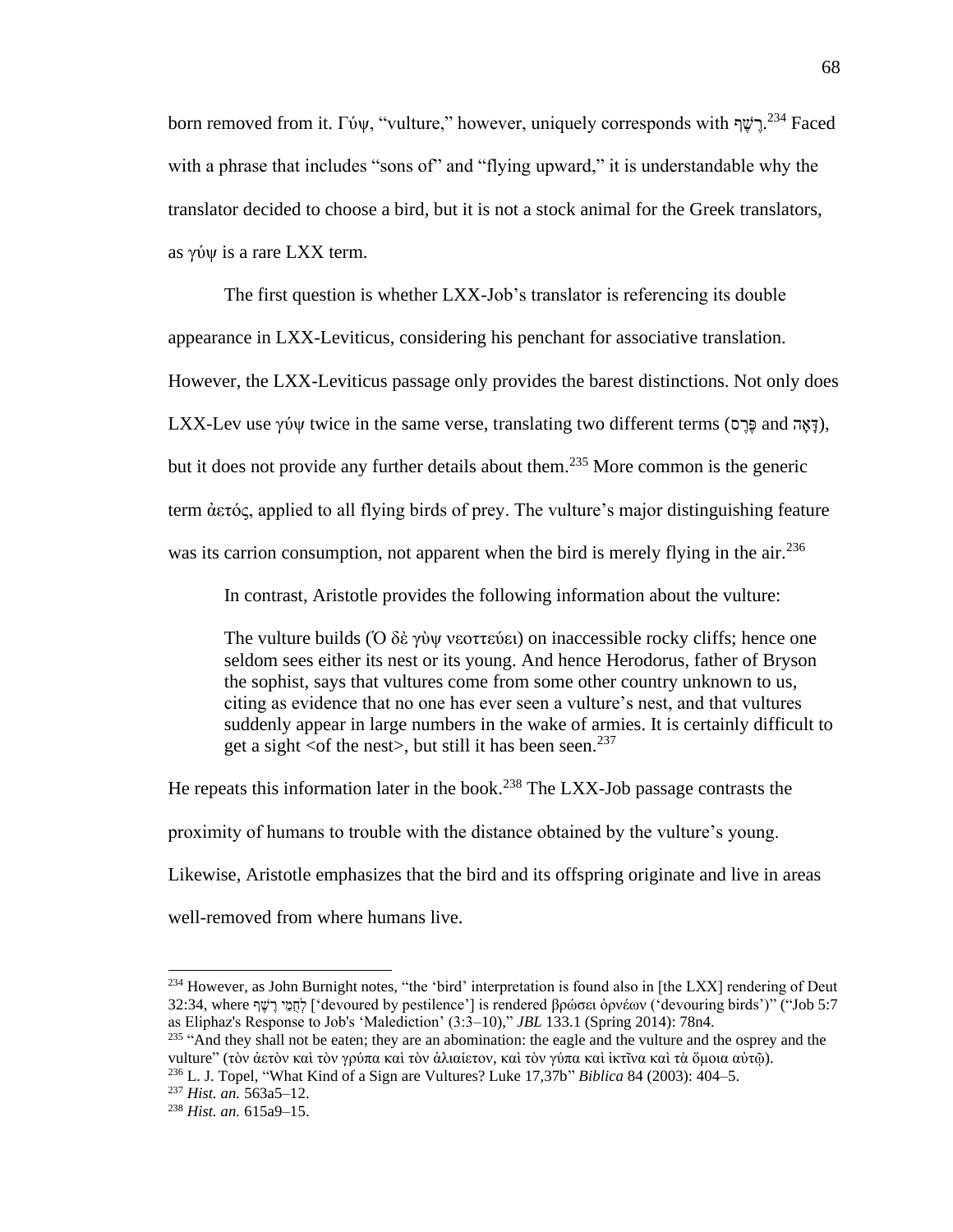Other elements of the Job passage provide a further satellite of terminology that may have encouraged the translator's use of "vulture" here. Aristotle's offhand comment about the habit of following armies was later interpreted as being connected to the corpses that often followed clashes.<sup>239</sup> Similarly, in LXX-Job, several verses preceding the translator's mention of the vulture dwell on the fate of wicked individuals: that their "way of living" would be "devoured" and that their children would be far from safety. Furthermore, the verse immediately before the mention of the vulture mentions how trouble does not come from the "mountains," which is where the vultures were rumored to live, far from the troubles of humankind.

In conclusion, Eliphaz's unusual use of the term עֲרֹשֶׁר at Job 5:7 forced the LXX translator to look at the wider context of the verse, draw his own conclusions. It is likely that the context put him in mind of something that flies; the term  $\overline{z}$  ("son") drew his mind to offspring; and the contrast with the troubled life of the human made him think of an animal usually described in contrast. Eliphaz's overall tone of death and destruction, to which the γύψ was generally connected, narrowed his choice from the more generic ἀετός. The biology textbooks, especially Aristotle, provided our translator with the tools to make a distinction that other biblical translators seem uninterested or unable to make.

Certain other passages are slightly adjusted in ways that conform to Aristotle. Near the end of the prologue, there is an additional creature that the Hebrew lacks. In the middle of the first of two major additions at LXX-Job 2:9, Job's wife disgustedly describes how he sits outside "in the refuse of maggots (σκώληξ)" (ἐν σαπρίᾳ σκωλήκων κάθησαι, 2:9h). LXX-Job 2:9c only refers to σαπρία ("refuse"), but an earlier verse

<sup>239</sup> Arnott, *Birds in the Ancient World*, 91.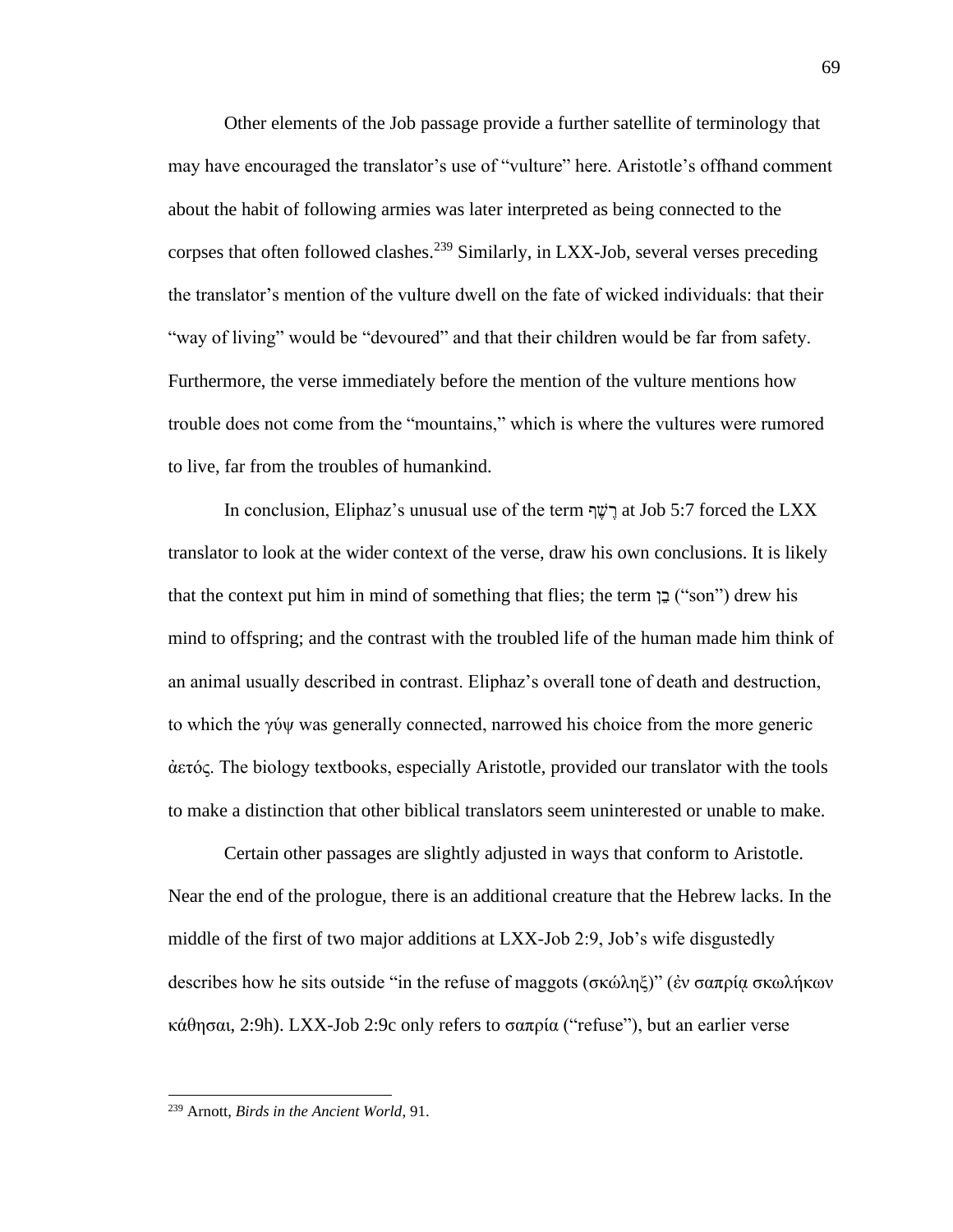(LXX-Job 2:8) refers to Job sitting "upon the *dung-heap* outside of the city," (ἐπὶ τῆς κοπρίας ἔξω τῆς πόλεως).<sup>240</sup> On this basis, Timothy Johnson argues that 2:9c describes the same dung-heap, not just a "pile of refuse."<sup>241</sup> This would also conform to Aristotle's understanding of the σκώληξ. He describes how "flies come out of the larvae (ἐκ τῶν σκωλήκων) found in dung (ἐν τῇ κόπρῳ)," referring to larvae like maggots, not merely "worms."<sup>242</sup> His language seems more overtly scatological. The LXX-Job passage better reflects the Aristotelian view of the origin of the σκώληξ (from manure).

Aristotelian writings also explain an unusual addition to Job 6:5. The Greek translator takes several liberties with the text: "So my life cannot cease, for I loathe my food like the smell of a lion" (οὐ δύναται γὰρ παύσασθαί μου ἡ ψυχή· βρόμον γὰρ ὁρῶ τὰ σῖτά μου ὥσπερ ὀσμὴν λέοντος). Various elements can be traced back to the underlying Hebrew, at least for the first clause.<sup>243</sup> The second stich, βρόμον γὰρ ὁρῶ τὰ σῖτά μου, literally translated "I perceive my food to be foul," follows Hebrew's  $\overline{g}$  הָמֵה כְּדָוֵי לֶחְמִי, "they are like food that is loathsome to me," in broad strokes. However, the end of the verse as it appears in the LXX, ὥσπερ ὀσμὴν λέοντος, "like the smell of the lion," does not correspond with any element of the Hebrew. Nothing that could be construed as a comparison, nor a lion, is found in the MT.

What better describes its origin is Aristotelian literature. Aristotle states: "[The lion] also imparts a heavy smell (ὀσμὴν βαρεῖαν) to what it is eating, by breathing on it

<sup>240</sup> The Brill Dictionary of Ancient Greek, *s.v.* "κοπριά."

<sup>241</sup> Timothy J. Johnson, "Critical Note on Job 2:8: Ash-Heap or Dung-Heap?," *BIOSCS* 36 (2003): 88.

<sup>242</sup> *Hist. an.* 552a20–21.

<sup>&</sup>lt;sup>243</sup> The main verb of the Hebrew, הָּצָּנָה ("[it] refuses") is translated as οὐ δύναται, "to be unable." Μου ή ψυχή corresponds with י ִׁש ְפַנ, which here seems to mean something closer to "appetite" rather than "life." LXX-Job's "cease" (παύσασθαί), however, does not seem to come from the Hebrew, translating ַועֹג ְנִׁל," to touch." Part of this seems dictated by the translator's choice to start the sentence as "my life cannot…," for which "touch" would be an inappropriate term.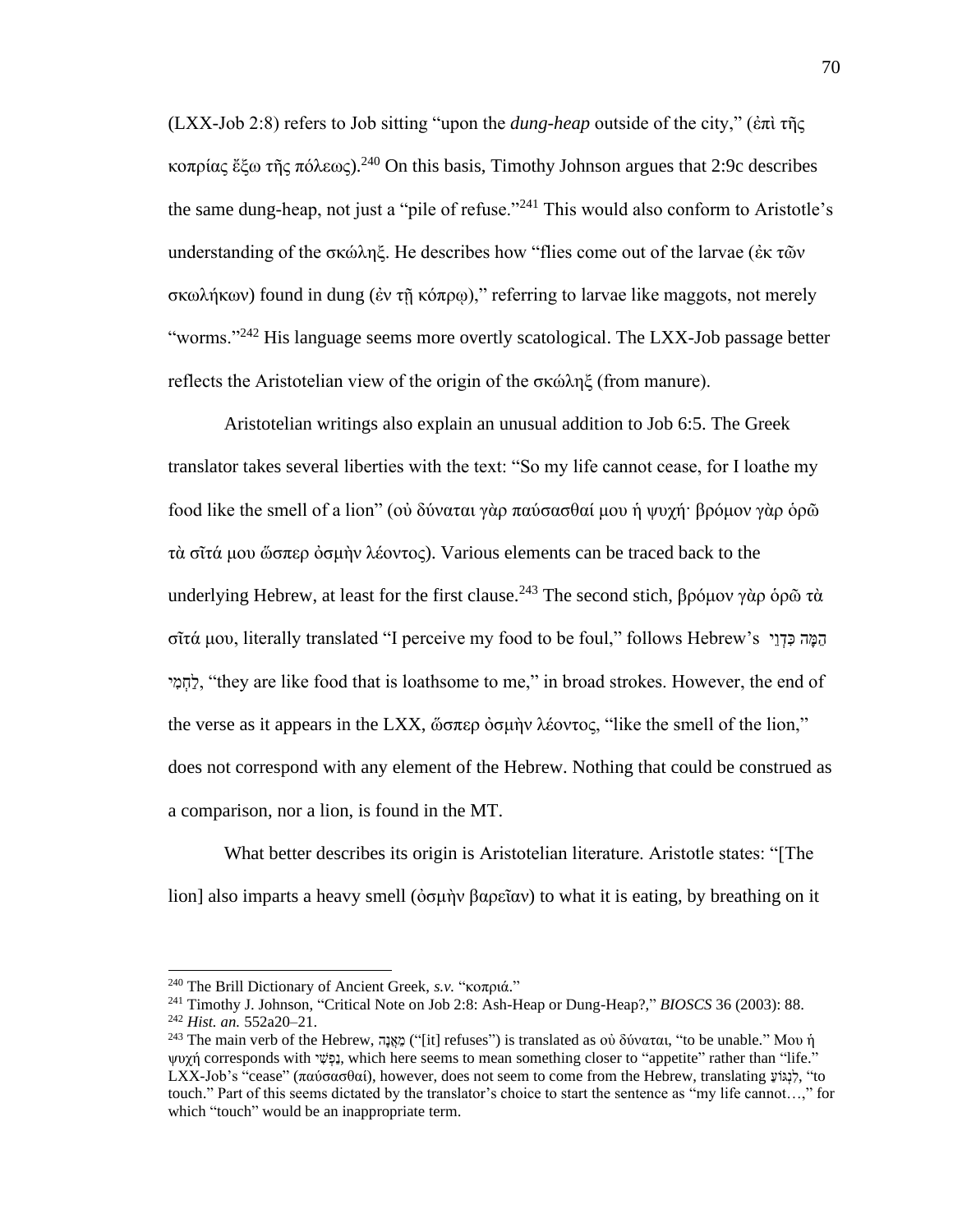(καταπνέων); in fact when it is opened up its inside emits a heavy vapour."<sup>244</sup> Because of the closeness of the tradition to the verse's formulation, it is reasonable to assume that the LXX-Job author was familiar with the idea.

Medical textbooks clarify some of the terminology used to describe physical features on the δράκων at the end of the book. At Job 40:17, its hindquarters are described:

ַּיִּחְפָּׂץ זְנָבְׂו כְמֹו־אֳרֶז גִּידֵי פַחֲדֹו יְשֹׂרְֳגוּ׃ It makes its tail (זָנְבֹּוֹ) stiff like a cedar; the sinews of its thighs (גְיִדֵי פַחֲדוֹ) are knit together.

In Hebrew, this passage is filled with euphemisms. The verb translated "to make stiff," ץ ֵֹ֣פ ְחַי, only holds this meaning in this passage.<sup>245</sup> More regularly, ץֵפָּח means "desire."<sup>246</sup> Combined with the obvious sexual valence of "tail" (נַבָּב), the euphemistic nature of the passage becomes clear.<sup>247</sup> The description of its "thighs" (כַּחֲד) may refer to its testicles, by modern and medieval commentators.<sup>248</sup> The translator uses terms whose connotation in Greek literature is similarly sexual. Hesychius, in his 5th century AD *Lexicon*, defines οὐρά, "tail," as τὸ αἰδοῖον ("the genitals").<sup>249</sup> Likewise, when it speaks of "its sinews" (τὰ νεῦρα), the sexual aspect is present in the Greek term as well, but usually in the singular (νεῦρον).<sup>250</sup> In another verse, at 40:16, the δράκων's strength ( $iσy\`o$ ς) is described as located "around/from its loins" (ἐπ᾽ ὀσφύι). Normally, under the influence of the Hebrew,

<sup>244</sup> The same is found in later authors, such as Pliny (*Natural History* VIII.viii) and Aelian.

<sup>245</sup> Clines, *Job 38–42*, 1150.

<sup>.</sup>חָּ פֵץ *.v.s* ,HALOT <sup>246</sup>

<sup>247</sup> David Bernat, "Biblical Waṣfs Beyond Song of Songs," *JSOT* 28 (2004): 335–6.

<sup>248</sup> Clines, *Job 38–42*, 1151; Bernat, "Biblical Waṣfs," 336.

<sup>249</sup> Hesychius, *Hesychii Alexandrini lexicon* (ed. Moritz Schmidt; Jena: Sumptibus F. Maukii, 1867), 1163.  $250$  For example, the comic poet Platon describes the red mullet: "[It] does not tend to be helpful to the penis (νεύρων), for she belongs to the maiden Artemis and hates erections" (Xenophon, *Frag*. 189.20).

LXX-Lam 1:14 also describes the sinews as "interwoven" (συνεπλάκησαν). Vg. makes explicit with *nervi testiculorum*.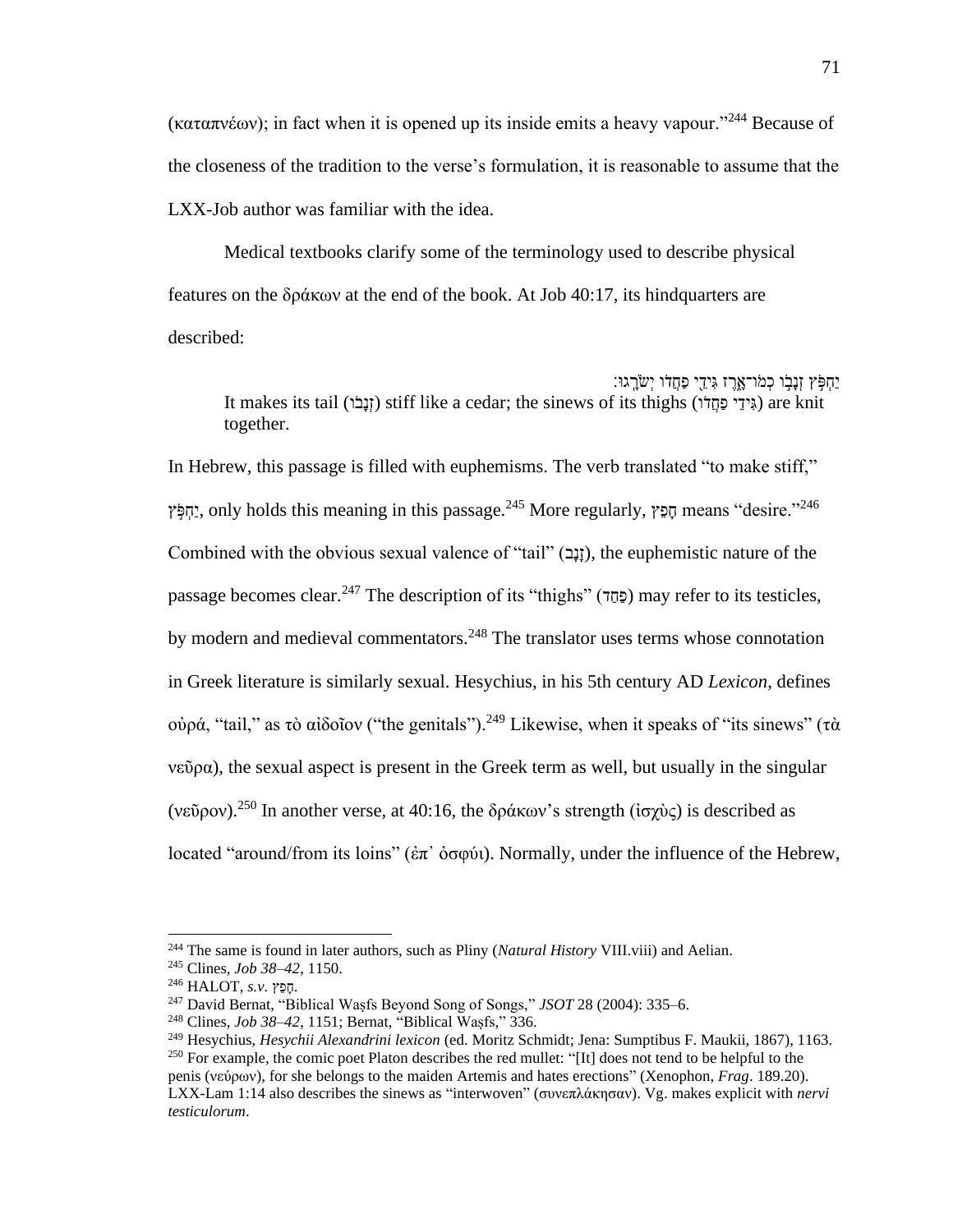it is rendered "in its loins." Cimosa and Bonney argue that "the Greek term ἰσχὺς is a euphemism to indicate the sexual organs of the beast.<sup>"251</sup> Its meaning with ἐπί is less clear. Ὀσφῦς occurs with the ἐπί, but never as a genitive; likewise, the form ὀσφύι never appears with ἐπί. Outside of biblical literature, however, ὀσφύι with ἐπί is found in Hippocrates' *Περί Σαρκών* (*On Flesh*), describing how the blood vessels branch off from the loins (καὶ ἐπὶ τῇ ὀσφύϊ σχίζεται).<sup>252</sup> Hence, it may more logically be translated "around its loins" (like a belt) or "from its loins." This collection of physical terms, many of which are only here in LXX-Job, are best understood with reference to classical models rather than biblical ones.

Classical models for several prominent animals in the translation, especially ones that are found only in LXX-Job, demonstrate both creativity on the part of the translator and his knowledge of other sources. Some are subtle and may merely indicate a common literary world without specific literary dependence, as with the vulture. Others, however, are much more clearly indebted to other classical authors, as is the case with the ant-lion and the lion's scent-imparting abilities.

### 3. Mixed Influence

The distinction between the two sides of the model – LXX-influenced vocabulary and Greek literature – is not always clean. His choices of κῆτος and δράκων demonstrate how he intermixes those two influences.

<sup>&</sup>lt;sup>251</sup> "The Mystery of God in Nature," 30.

<sup>252</sup> Hippocrates, *On Flesh* II.303.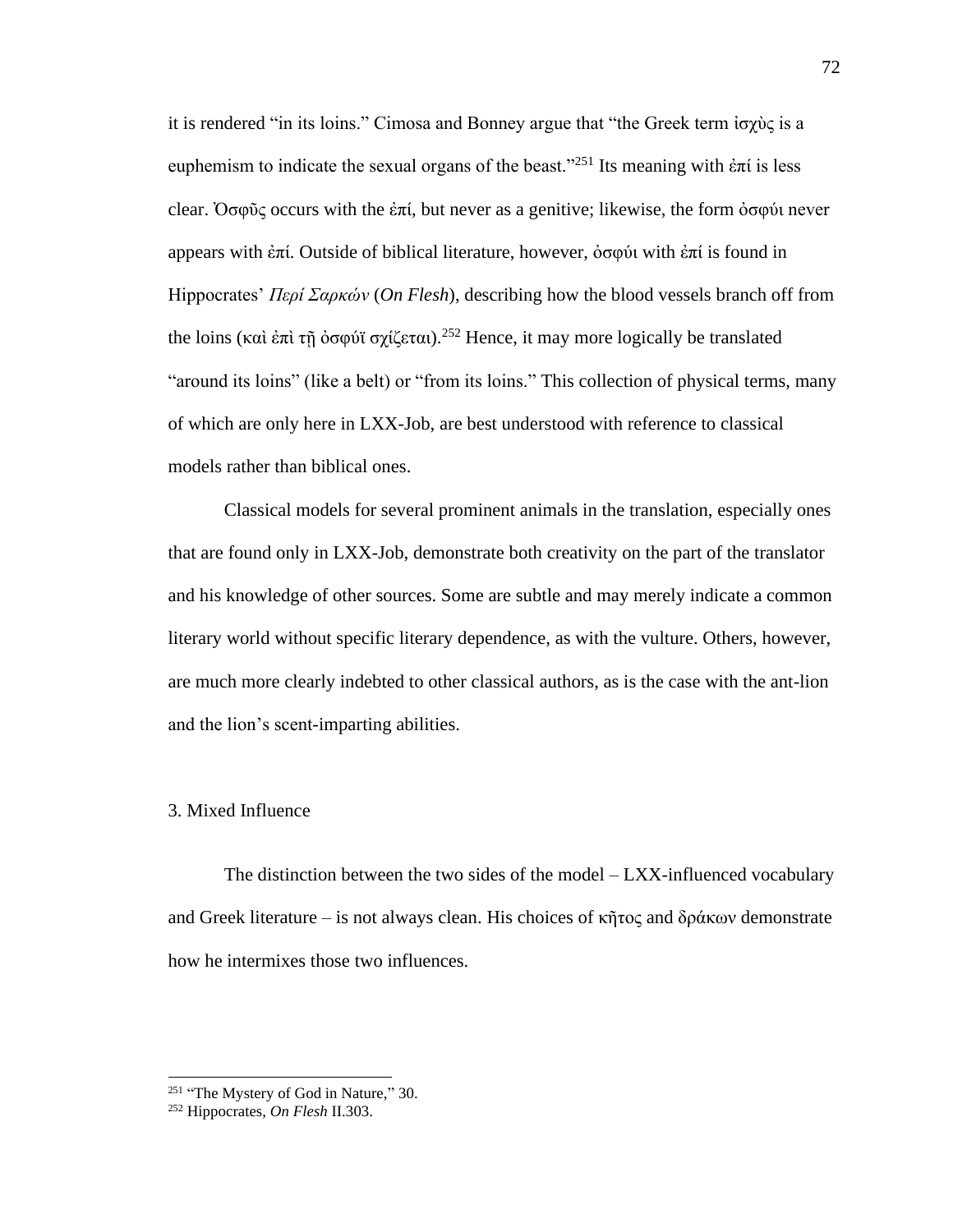The term κῆτος covers both mythical and real aquatic life.<sup>253</sup> Aristotle connects the κῆτος to the whale and describes its mouth: "The moustache-whale (μυστακόκητος) lacks teeth in its mouth and has instead hairs similar to pigs' bristles."<sup>254</sup> This description influenced later descriptions of the κῆτος. A whale's bristle-filled mouth developed into a mouth full of teeth and their eating habits (swimming forward with an open mouth to catch plankton), body mass (bigger than nearly all other whales), and disproportionately large head all contributed to the assimilation of the κῆτος into sea-monster mythology.<sup>255</sup> Although the term κῆτος is applied to various natural creatures, the literary world was fascinated by the mysterious descriptions of the whale and their unusual habits.

In the LXX, the κῆτος does not lose its monstrous connotations. It translates four different terms in three books: LXX-Gen, LXX-Jonah, and LXX-Job.<sup>256</sup> All three translations modify κῆτος with μέγα, "great."<sup>257</sup> LXX-Job, the latest of these translations, clearly alludes to both LXX-Genesis and LXX-Jonah.<sup>258</sup> LXX-Job 3:8 describes "he who is about to subdue the great sea-creature" (ὁ μέλλων τὸ μέγα κῆτος χειρώσασθαι). The creature to be subdued τὸ μέγα κῆτος, "the great sea-creature," translating  $\gamma$ ;

<sup>253</sup> In the Odyssey, it is a synonym for the seal (φώκη) (*The Brill Dictionary of Ancient Greek*, *s.v.* "κῆτος"; Homer, *Odyssey* IV.448). Archestratus, a 4th c. BCE gourmand, likewise notes that the term is a synonym for "tuna" (θύννος) and "orkus" (ὄρκυς) (Archestratus, *The Learned Banqueters* VII.301).

<sup>254</sup> *Hist. an.* 505b30–31; 519a23–24. Although emended to μυστακόκητος, the manuscripts read a variation of μυστόκητος/μυστοκῆτος/ὁ μῦς τὸ κῆτος, "mouse-whale" (*Hist. an.* 519a23–24, note *in loc*.)

<sup>255</sup> K.M. Coleman, "Manilius' Monster," *Hermes* 111.2 (1983): 230. Even prior to Aristotle, the term referred to a destructive monster. *Iliad* 20.147 refers to a κῆτος sent by Poseidon to kill Heracles and destroy a city. So too *Odyssey* 5.421 contrasts the κῆτος with the smaller dolphin (δελφῖνάς) or (sea-)dog (κύνας) (*The Brill Dictionary of Ancient Greek*, *s.v.* "κῆτος"). Even if these appearances began as a reference to a natural animal, the creatures in the Iliad and the Odyssey are hybrids of fact and fiction (Alexander Jaffee, "Sea Monsters in Antiquity: A Classical and Zoological Investigation," *Berkeley Undergraduate Journal of Classics* 1.2 [2013]: 3).

<sup>256</sup> Hatch and Redpath, *Concordance*, *s.v.* "κῆτος."

<sup>&</sup>lt;sup>257</sup> LXX-Gen 1:21 translates הַתּוּינָם הַגּדֹלִים, "the great sea creatures," as τὰ κήτη τὰ μεγάλα, "the great sea monsters." Likewise, LXX-Jonah 2:1 uses κῆτος μέγα, "great sea monster," to translate (π), "great fish," instead of the more common ἰχθύς, "fish" (Scott B. Noegel, "Jonah and Leviathan: Inner-Biblical Allusions and the Problem with Dragons," *Henoch* 37.2 [2015]: 239).

<sup>258</sup> Noegel, "Jonah and Leviathan," 242.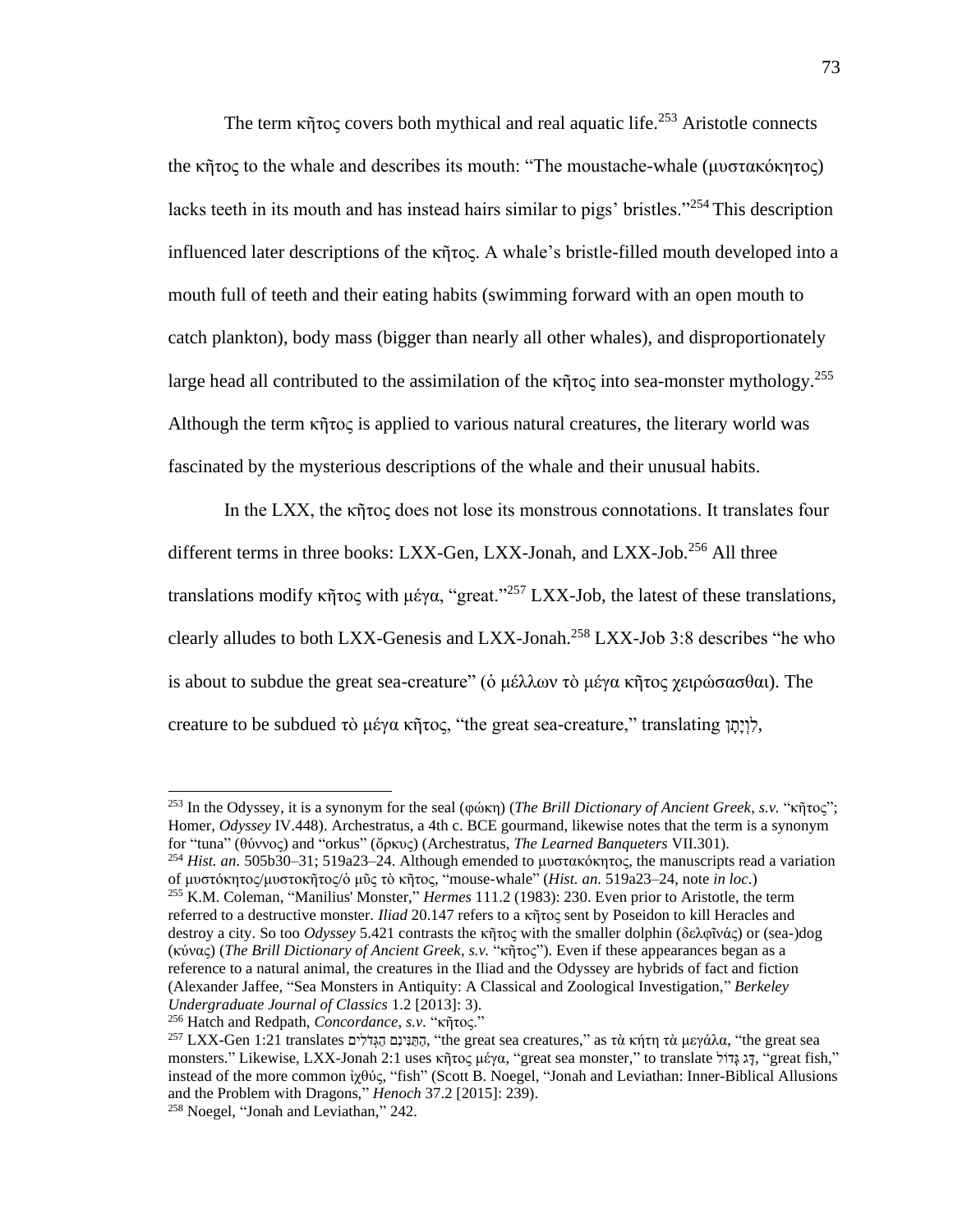"Leviathan."<sup>259</sup> Instead of κῆτος alone, the translator adds τὸ μέγα, whose extraneous presence increases the likelihood that it is an intentional allusion.

Its next appearance is at LXX-Job 9:13: "For he has not turned away from anger; the sea-monsters under heaven were bowed down by him" (αὐτὸς γὰρ ἀπέστραπται ὀργήν, ὑπ᾽ αὐτοῦ ἐκάμφθησαν κήτη τὰ ὑπ᾽ οὐρανόν).<sup>260</sup> Κήτη τὰ ὑπ᾽ οὐρανόν, "the seacreatures under heaven," translates "the helpers of Rahab" (עֹזְרֵי רְהָב).<sup>261</sup> The plural κήτη appears to allude to the "great sea creatures," τὰ κήτη τὰ μεγάλα, at LXX-Gen 1:21. Finally, Job describes one of the primeval acts of God at LXX-Job 26:12, translating  $\overline{z}$ , "Rahab," as κῆτος: "By force he calmed the sea, and by knowledge he struck down the sea-monster" (ισχύι κατέπαυσεν την θάλασσαν επιστήμη δε έτρωσε τὸ κῆτος).<sup>262</sup> In the book of Job, κῆτος is a threatening creature like the great sea monsters of LXX-Genesis or the great fish of LXX-Jonah. While "Rahab" and "Leviathan" appear under a common species name, it is neither eliminated nor made any less monstrous.

The "dragon" (δράκων) is also a mixture of classical and biblical influence. The word "δράκων" is often used to describe snakes more than the fantastical dragon the term usually invokes.<sup>263</sup> Δράκων at LXX-Job 26:13, translating  $\ddot{\mathbf{v}}$  iserpent," probably reflects this non-fantastic sense of the term.<sup>264</sup> However, other writers demonstrate δράκων was more than just a normal snake.<sup>265</sup> In mythological contexts, the δράκων was

<sup>&</sup>lt;sup>259</sup> Elsewhere, most notably in God's second speech, he chooses δράκων, "dragon."

<sup>&</sup>lt;sup>260</sup> In Hebrew, Job describes how "Eloah [God] will not turn back his anger" (וֹאֲרִיּשֶׁיִּב אֶפֹּוֹ) and that God caused "the helpers of Rahab" (עֹזְרֵי יֵרָהֵב) to bow in submission

 $^{261}$  Kῆτος translates ", רָהָב "Rahab," not ", "helper."

בְּכֹחוֹ רָגַע הַיָּם ובתובנתו מָהַץ ) "By his power he stilled the Sea; by his understanding he struck down Rahab .(רָָּֽ הַב

<sup>263</sup> Aristotle, speaking of natural animals, uses the term ὄφις ("snake") and δράκων as equivalents (*Hist. an.* 609a4; Kenneth Kitchell, *Animals in the Ancient World from A to Z* [Abingdon, UK: Taylor & Francis Group, 2009], 61).

<sup>&</sup>lt;sup>264</sup> Hatch and Redpath, Concordance, *s.v.* "δράκων." Its adjective, "fleeing" (בֶּרְים), is uniquely translated as ἀποστάτην, "rebellious." A δράκων ἀποστάτης does not appear in the LXX or Greek literature.

<sup>265</sup> Kitchell, *Animals in the Ancient World*, 61: "Philoumenos, closely following Nicander, offers the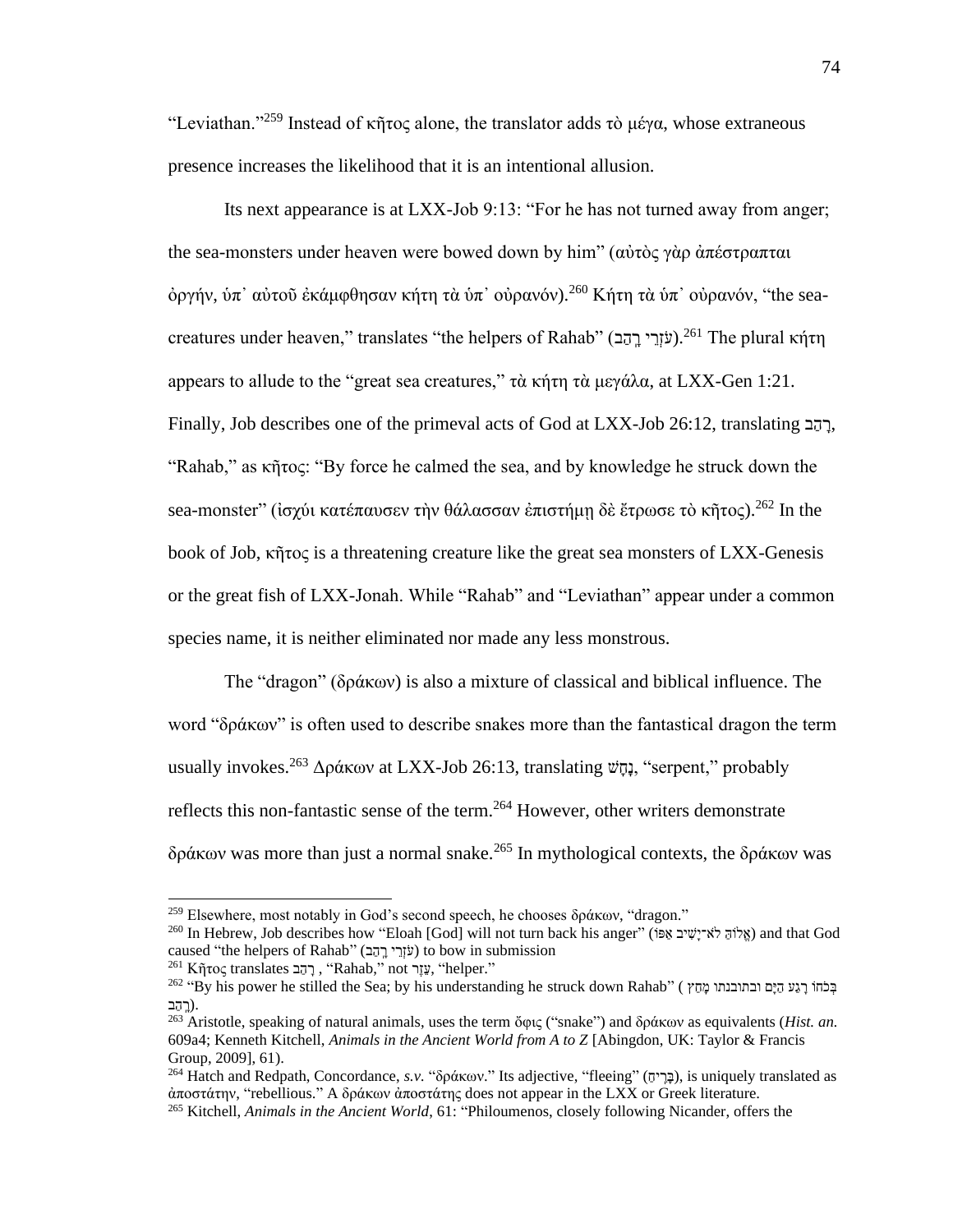frequently connected to the depths of the earth.<sup>266</sup> They acted as guards, connected with the term to δέρκομαι, "to watch" (aorist participle: δράκων).<sup>267</sup> Their role as "watchers" sometimes overrode traditional reptilian associations: Cerberus, one of the most famous guardians of the underworld in Greek myth, sometimes obtained δράκων-like features.<sup>268</sup> This more mythological valence is clearly present in the δράκων at the climax of the book (LXX-Job 40–41). In short, at its most routine, the word is used as a synonym for a mere snake, as in Aristotle; in mythology, it is chiefly associated with the underworld.

 $\Delta$ ράκων translates יִּפְטִיר, "young lion," at LXX-Job 4:10 and LXX-Job 38:39.<sup>269</sup> This unique recurring translation for LXX-Job may reflect influence from other LXX passages. LXX-Ezek 32:2 places λέων and δράκων in parallel to describe the Pharaoh.<sup>270</sup> "Pride of the dragons" (γαυρίαμα δρακόντων) may have been inspired by LXX-Num 23:24, which describes how a people will "bear itself proudly like a lion" (καὶ ὡς λέων γαυριωθήσεται). Also worthy of note is the Ancient Near East connection between

following: they are not poisonous, but kill with sheer strength; numerous in Aethiopia and Libya; they differ in color (black, yellowish-red, ashen) and size (from 5 to over 40 cubits); they have projections resembling eyebrows and a 'beard' beneath the chin; gaping maw with large teeth. Early Greek and Etruscan depictions of snakes show them with beards. Lucan says they are harmless elsewhere but in Libya are deadly and golden colored, with the ability to draw birds down from the sky with their breath. He mentions their ability to conquer elephants, a belief very popular in medieval bestiaries."

<sup>266</sup> Daniel Ogden, "Katabasis and the Serpent," *Les Études Classiques* 83 (2015): 194. He lists several illustrations of this relationship: "When interpreting an omen Herodotus' Telmessians were to declare, 'the snake (*ophis*) to be the child of the earth,' whilst centuries later Artemidorus was to observe that 'the *drakōn* itself is of the earth and makes its life within it.' The great *drakontes* of myth were often projected as the children of Earth. Earth is given as mother to, amongst other great serpents: Ladon; the (eventually) anguiform 'earthborn' (*gēgeneis*) Giants, whom she accompanies in their iconography from the sixth century BC; Python; the Serpent of Ares; the Serpent of Nemea; and the pet *drakōn* that Heracles deployed against the Nemean Lion" (240)

<sup>&</sup>lt;sup>267</sup> Ogden, "Katabasis and the Serpent," 197.

<sup>268</sup> Ogden, "Katabasis and the Serpent," 199n39.

<sup>&</sup>lt;sup>269</sup> LXX-Job 4:10: "The pride of the dragons is extinguished" (γαυρίαμα δὲ δρακόντων ἐσβέσθη); LXX-Job 38:39: "Will you hunt prey for the lions and satisfy the appetite of dragons?" (θηρεύσεις δὲ λέουσιν βοράν ψυχὰς δὲ δρακόντων ἐμπλήσεις).

<sup>&</sup>lt;sup>270</sup> You [Pharaoh] were likened to a lion of nations, and you were like a dragon that is in the sea" (Λέοντι ἐθνῶν ὡμοιώθης καὶ σὺ ὡς δράκων ὁ ἐν τῇ θαλάσσῃ) (John G. Gammie, "The Angelology and Demonology in the Septuagint of the Book of Job," *HUCA* 56 [1985]: 15).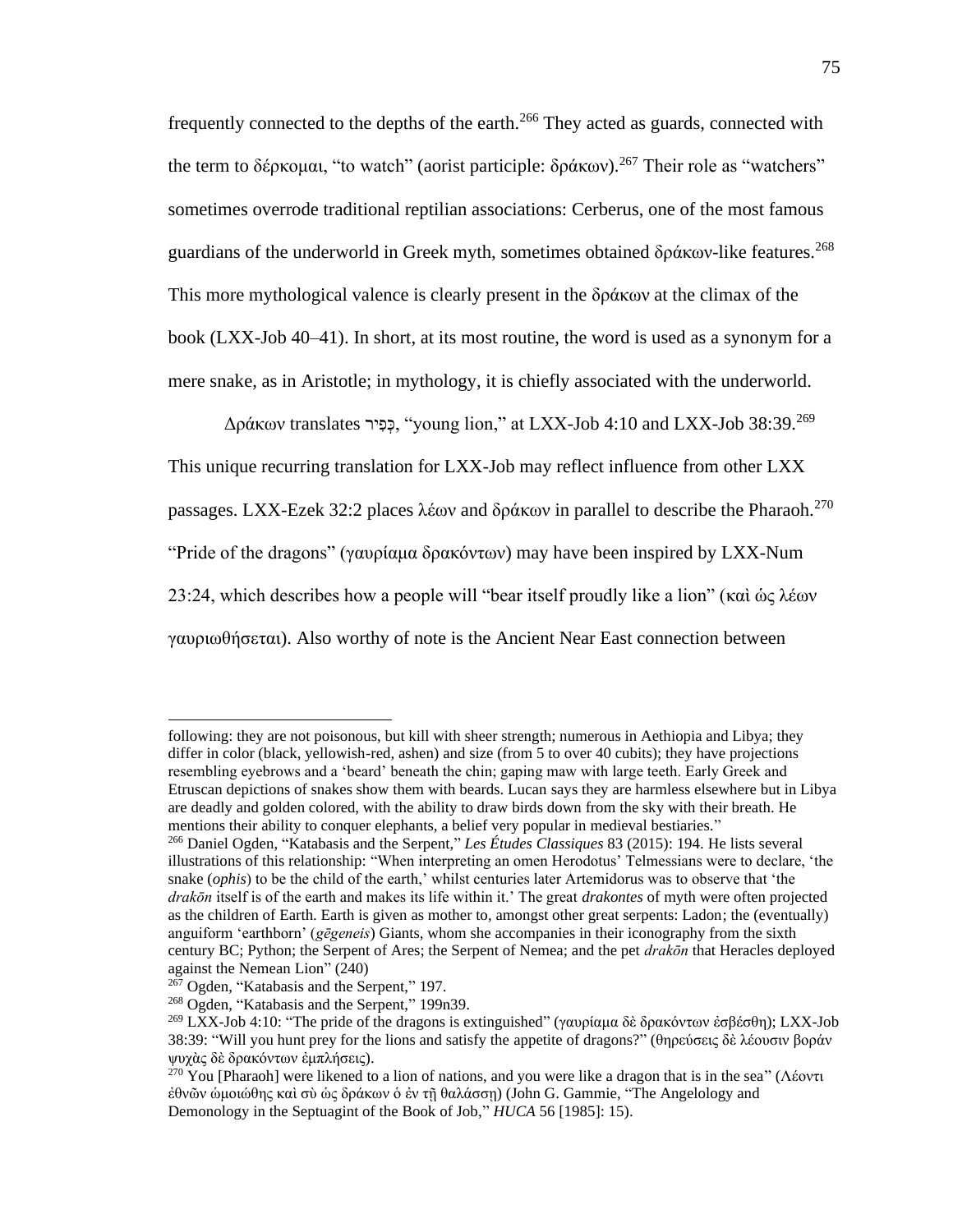dragons and lions. One Mesopotamian account of a primeval battle between Tishpak and the "*labbu*" (CT 13.33–3) uses a combination of leonine and serpentine imagery.<sup>271</sup> Other ancient sources depict lions with serpentine features and *vice-versa*. <sup>272</sup> Both δράκων and κῆτος have a complicated pedigree, both of which are operative in the translator's choices.

### F. Conclusion

In these cases, the translator was creative with the sources of his vocabulary. While broad generalizations contain exceptions, the translator seems to draw primarily from two sources when choosing his vocabulary: other Greek translations of Scripture and Greek zoological textbooks, such as those from Aristotle. Some terms are more clearly influenced by one source than another, such as the μυρμηκολέων's classical influences, but several terms, such as δράκων and κῆτος, are "mixed" in their sourcing, showing influence from both biblical and literary models.

In the following chapter, I will be discussing larger semantic units, focused on sentences and paragraphs, and discerning whether the same sources are at play. As we will see, the sources are indeed primarily similar, but their use and distribution differ from the word-level equivalencies shown in this chapter.

<sup>271</sup> Theodore J. Lewis, "CT 13.33–34 and Ezekiel 32: Lion-Dragon Myths," *JAOS* 116.1 (Jan–Mar 1996): 33–4.

 $272$  Lewis, "Lion-Dragon Myths," 35–6.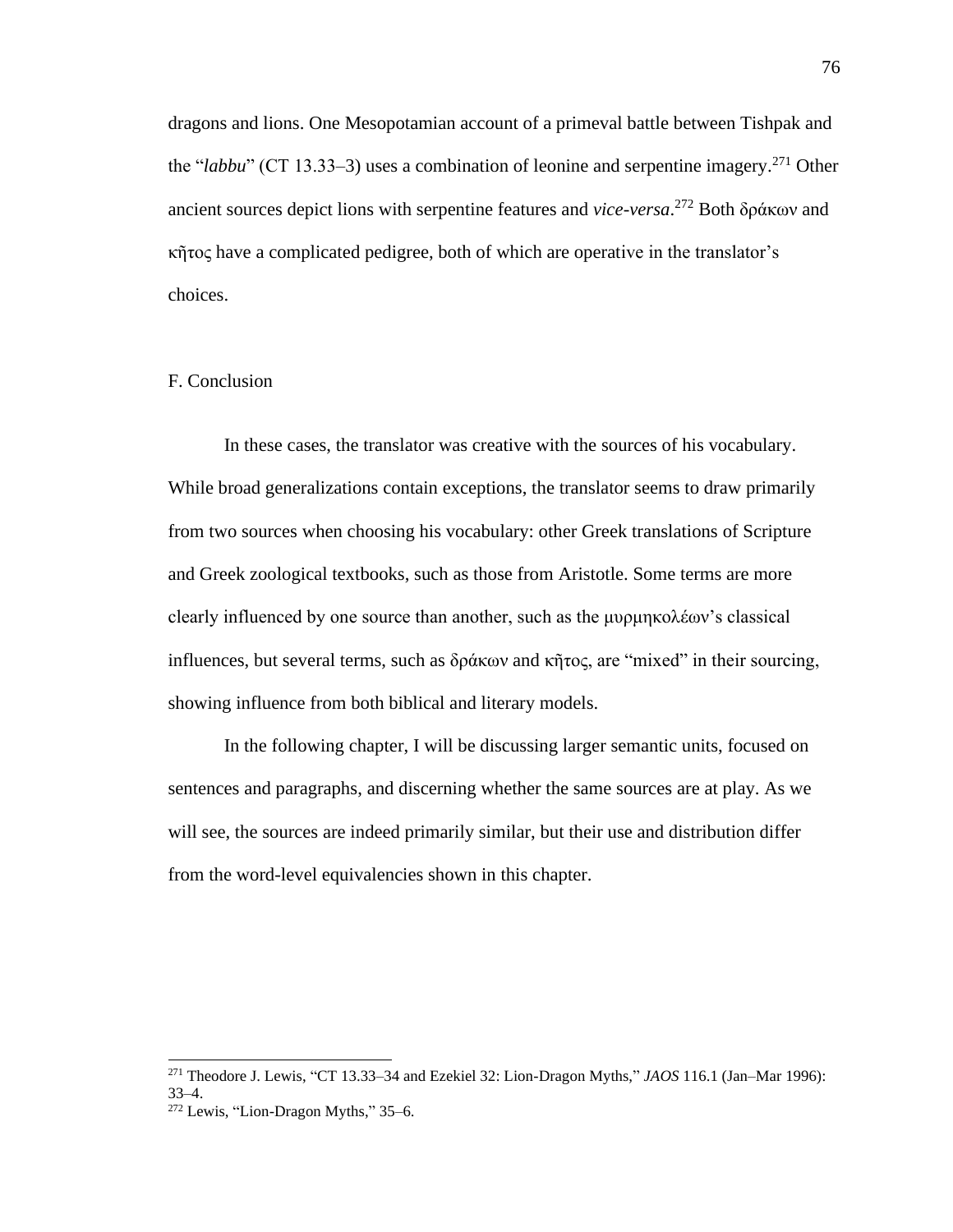# CHAPTER III: LXX-JOB'S "POSITIVE" TECHNIQUE II: LARGER LITERARY

## UNITS

### A. Introduction

While the translator more freely alludes to his biblical and classical predecessors at the word-level, as shown in the previous chapter, he is much more reticent to make verse- or passage-length additions to these passages. The relative dearth of long additions to this material provides circumstantial evidence that his translation philosophy leans toward other methods of adjusting the text. If this were not the case, more extensive changes would be expected, especially if his motivation were to make the book's content his own.

For the passages in which more extensive additions can be found, the translator does not have a uniform approach. The added material in each passage is idiosyncratic in both its source and how it is added to the passage; nor is it easily generalized, unlike the plethora of vocabulary-level changes already documented. Nonetheless, they contain clues that point to his sophisticated understanding of each passage and how his changes moved beyond simply changing a word or two. It is also clear that the two categories outlined previously (Greek biblical translations and secular Greek literature) are still operative here, despite their lesser prevalence.

For each passage, I will present and briefly discuss the original Hebrew passage; from there, I will present and explain the LXX translation, pointing out relevant differences.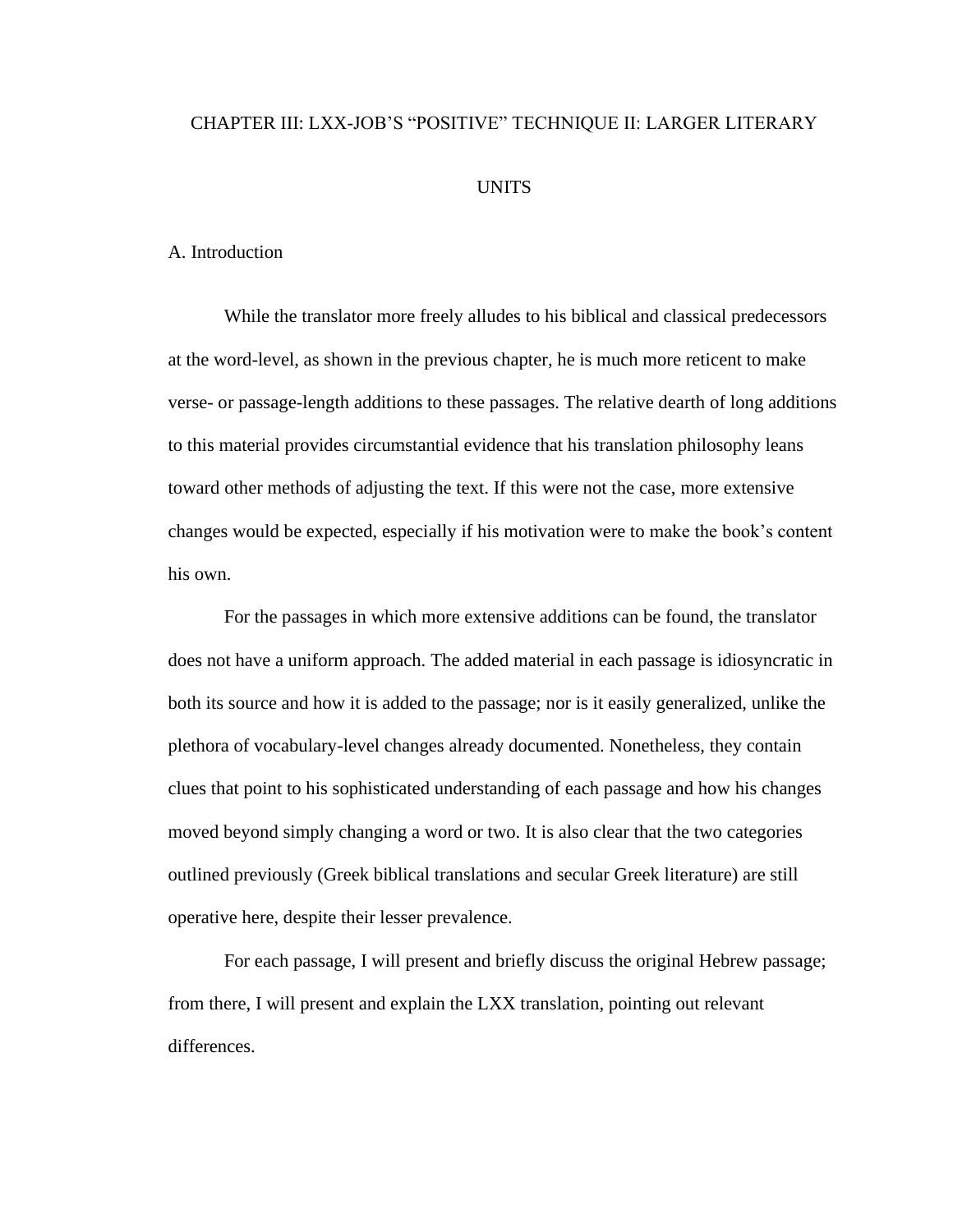B. Greek biblical translations

The translator's tendency toward alluding to other Greek biblical translations is one of his most distinctive qualities. He uses it much more sparingly in large sections and makes generalized connections than pointed, clear, and specific references.

1. Job 9:26

Sometimes, the translator takes the overall meaning of the passage and deepens its implications with a biblical allusion.

i. Hebrew

חַלְפוּ עָם־אֱנִיּ֣ות אֶבֶה כְּנֵֽשֶׁר יַַּטְוּשׂ עֲלֵי־אֶכֶל [My days] go by like skiffs of reed, like an eagle swooping on the prey.

This statement is embedded in a longer complaint about Job's inability to get God's attention. 9:25–31 present a unit wherein Job refuses to set aside his complaint because of his brief mortal life, largely because he does not want to ignore that God will render him guilty.<sup>273</sup> The brevity of his life is given a predatory gloss: "like an eagle" (כְּנֵשֶׁר) about to kill an animal for its own consumption (אֶכֶל).<sup>274</sup> Placed in parallel with the much more passive "skiffs of reed" (אֲנִיּוֹת אֱבֶה), the eagle imagery is clearly an intensification of the first stich. It is a negative, if not outright hostile, framing of the relationship between himself and God.

<sup>273</sup> Clines, *Job 1–20*, 239–40. Katharine J. Dell argues that the context makes it a parody of traditional assertions of the burdens of the prophets, where the prophet is compelled to speak on God's behalf (as in Jer 20:7–9); in Job, trouble comes if he were to try to hold back his suffering to "enjoy" his transitory life. <sup>274</sup> The יְשֶׁב, though commonly translated "eagle," is probably the griffon-vulture in some circumstances which may explain the LXX rendering—and the eagle in others (Driver, "Birds in Law," 9).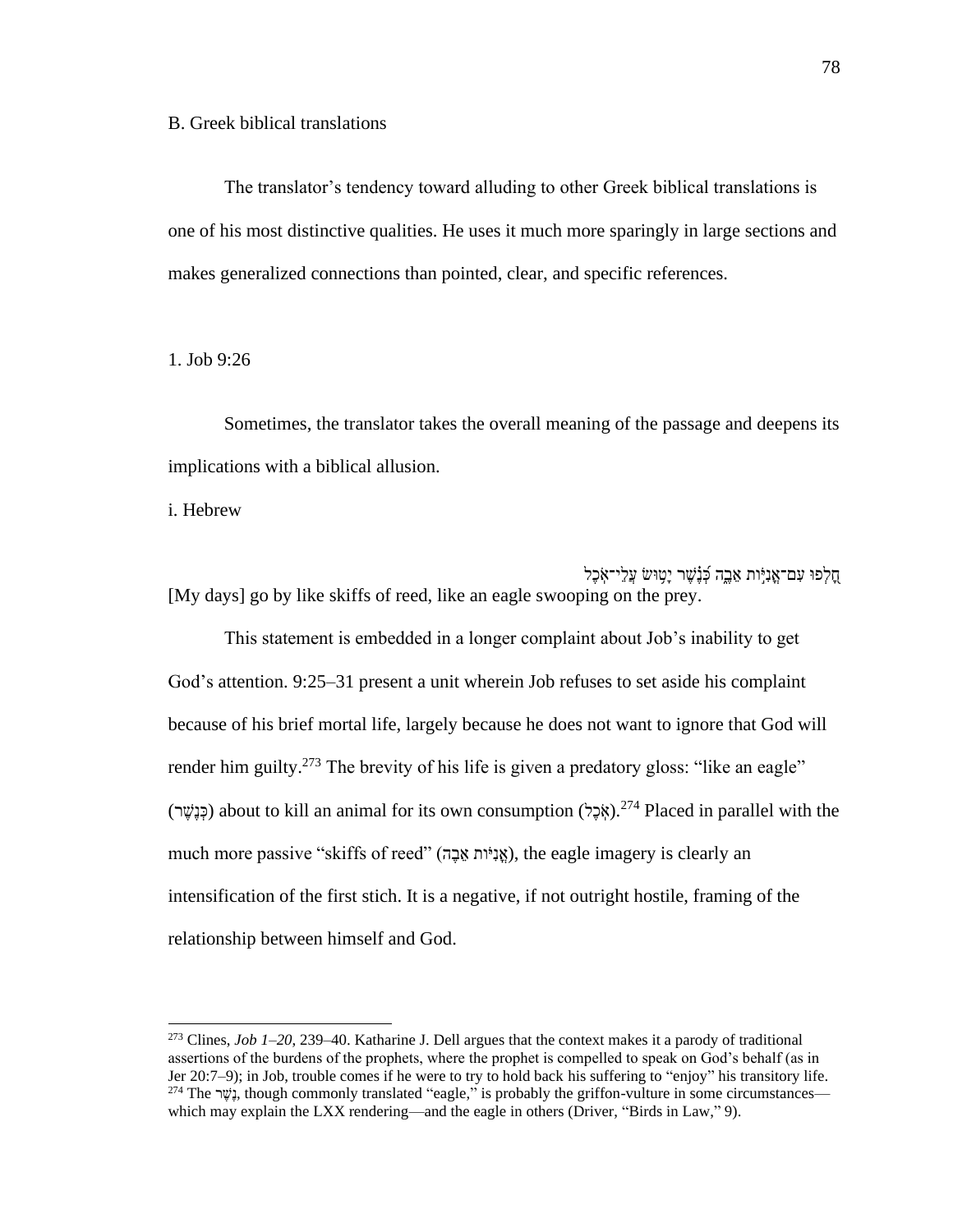### ii. Greek

ἦ καὶ ἔστιν ναυσὶν ἴχνος ὁδοῦ ἢ ἀετοῦ πετομένου ζητοῦντος βοράν; Is any trace at all left of a way taken by ships or of an eagle flying in search of prey?

The context of this verse differs from its original incarnation. While Job originally complains that God is trying to make him focus on forgetting his troubles, LXX-Job is more focused on God's attempts to make him drop his "suit" (cf. 9:27: "For if in fact I say, 'I will forget about speaking,'…I will groan").

As a result of this streamlining, the translator is more interested in playing up how his legacy would disappear should he dismiss his complaint rather than press onward. Hence, at LXX-Job 9:26, he asks a rhetorical question, aimed at illustrating that transience, rather than painting God as an implicit adversary. Although the original passage compared his days to an eagle's impending collision with its prey, the translator places the emphasis on the path *behind* the eagle (ἀετός) during its search for prey. The impermanence of his path is the primary focus of the verse, with some rhetorical distance established by the use of a question.

Aiding that rephrasing of the question is the opportunity taken by the translator to make an allusion to another biblical verse. Probably confused by the *hapax*, "reed," the translator focused more on the major noun pair (ναῦς, "boat," and ἀετός, "eagle") and elaborated on it. The form of his alterations seem inspired by LXX-Prov 30:19[25:19]: in which the speaker finds "impossible to understand" (ἀδύνατά νοῆσαι) the "path of a flying eagle" (ἴχνη ἀετοῦ πετομένου), alongside other mysteries, culminating in the mystery of human love. The strength of the allusion for LXX-Job is to heighten the

79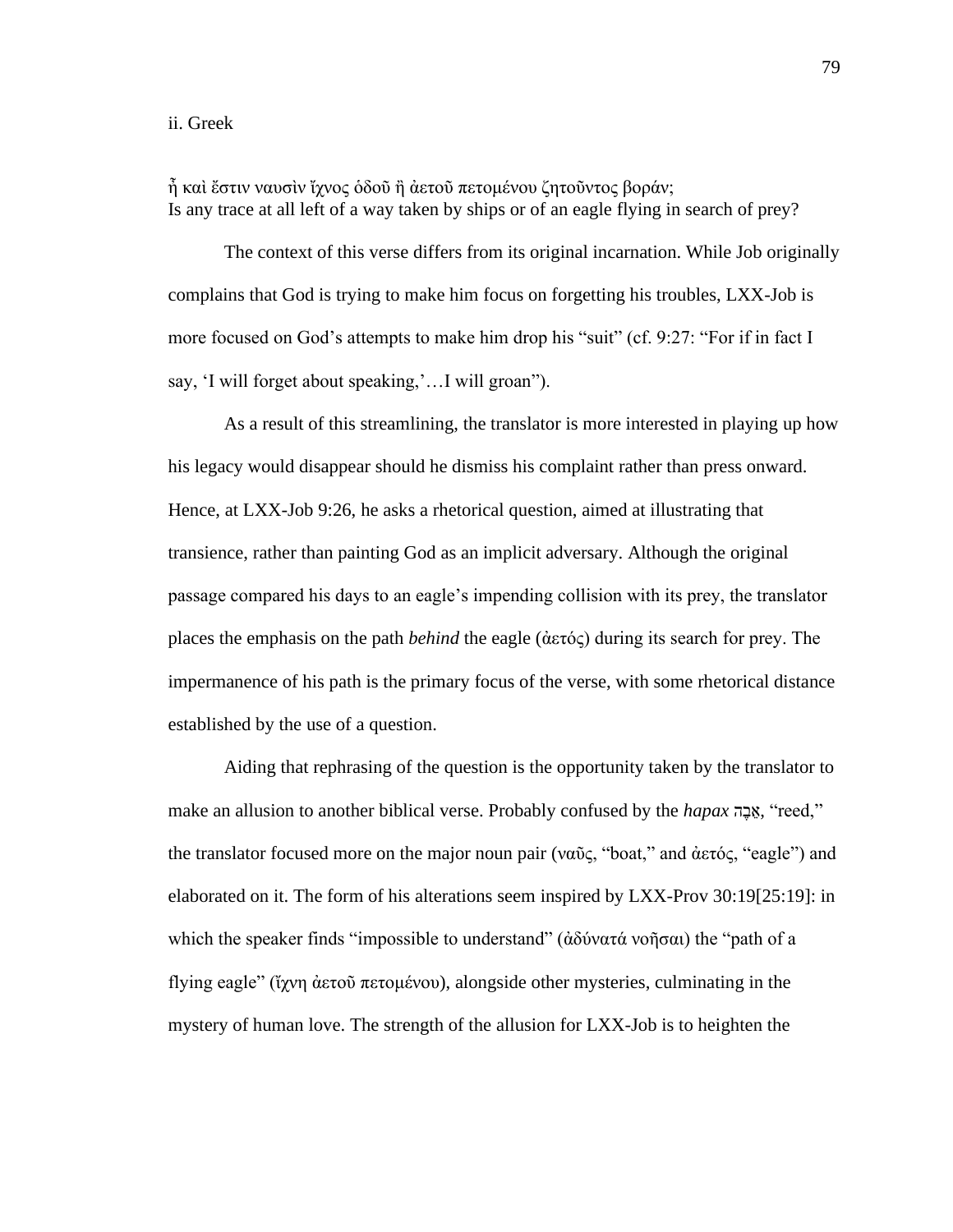unknowability of the path left by the eagle. Alluding to a poem makes the reference more profound in its effect.

2. Job 4:18–19

Other times, the translator makes a general reference and makes it more specific and concrete by referencing an episode from elsewhere in Scripture.

i. Hebrew

הֵן בַעֲבָדָיו לֹא יַאֲמִין וּבְמַלְאָכָיו יָשִׂים תָּהֲלָה: ַ אַףו שֹׁכְנֵי בַתֲי־חֹמֶר אֲשֶׁר־בֶּעֲפֶר יְסֹודָם יְדַכְּאִ֫וּם לִפְנֵי־עֲשׁ: 18 Even in his servants he puts no trust, and his angels he charges with error; 19 how much more those who live in houses of clay, whose foundation is in the dust, who are crushed like a moth.

Throughout Eliphaz's opening diatribe, his focus has been on the transitory existence of humankind, and particularly humanity's basic inability to lead a good life.  $Job$  4:17–21 is framed as a supernatural revelation from a "spirit" ( $\tau$ וּחָ, 4:15) whose appearance he cannot describe (לֹא־אֲכָּיר מַרְאֶהוּ). Its content, however, underwhelms: it is a trivial pronouncement that God is greater than humankind.

Couched in this speech is a comparison between humankind and moths. It concludes a mixed metaphor, since the verse begins by drawing a parallel between "houses of clay" and "foundation in the dust." The subsequent verses (vv. 20–21) continue the overall sense of the passage, since they "die devoid of wisdom" (v. 21) and "perish...between morning and evening" (v. 20). The moth comparison, then, seems outof-place as an image, leading to all sorts of emendation attempts.<sup>275</sup> As it stands, despite

<sup>275</sup> Rimbach, "Crushed before the Moth," 244.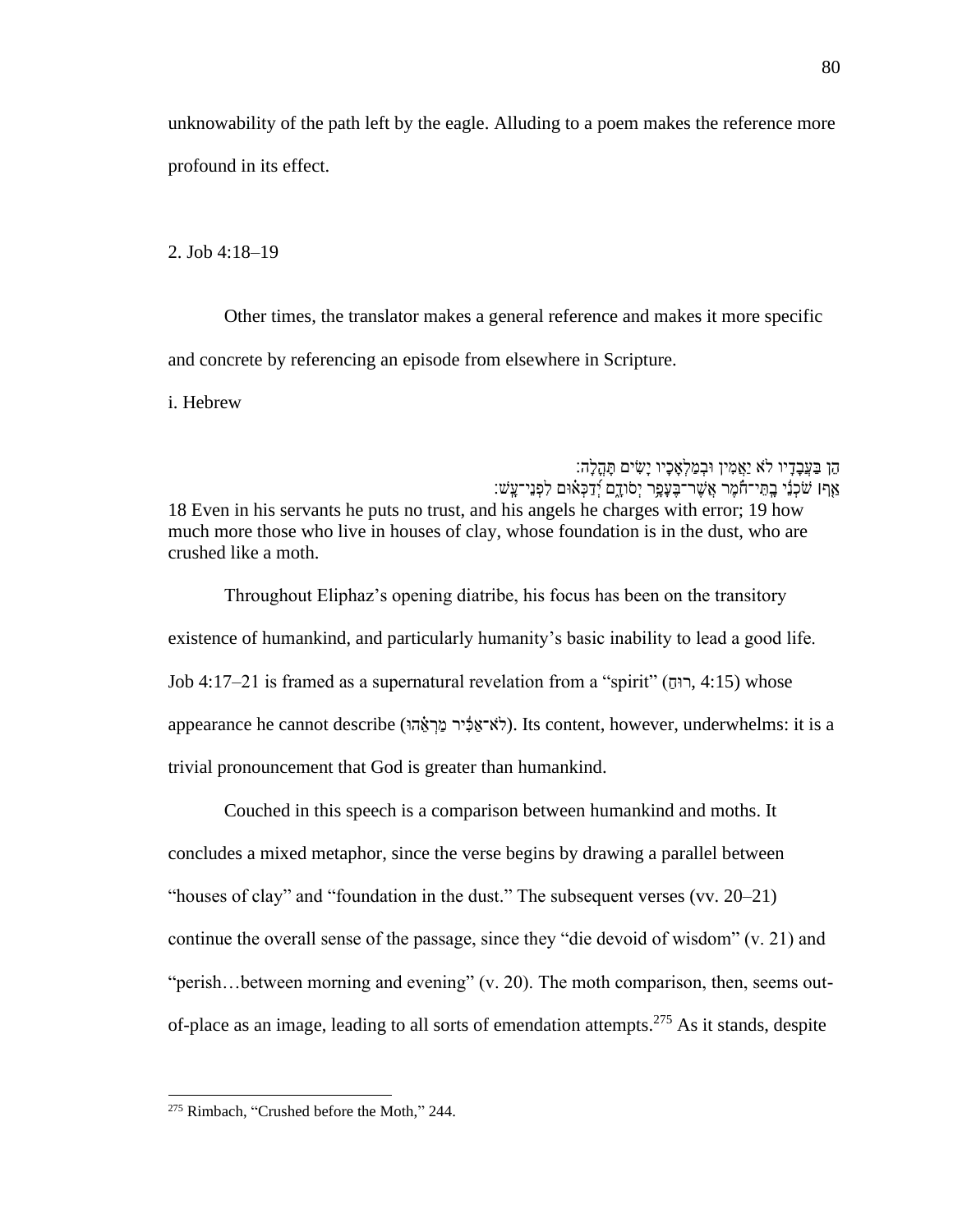the incongruity of the metaphor, the meaning is clear: any individual human could be crushed as easily as a moth.

ii. Greek

18 εἰ κατὰ παίδων αὐτοῦ οὐ πιστεύει, κατὰ δὲ ἀγγέλων αὐτοῦ σκολιόν τι ἐπενόησεν, 19 τοὺς δὲ κατοικοῦντας οἰκίας πηλίνας, ἐξ ὧν καὶ αὐτοὶ ἐκ τοῦ αὐτοῦ πηλοῦ ἐσμεν, ἔπαισεν αὐτοὺς σητὸς τρόπον·

18 Whether he believes charges against his servants, who knows, but he took note of any crookedness in his angels. 19 But as for those that inhabit houses of clay—being their offspring, we ourselves too are of the same clay—he struck them like a moth!

The LXX translation of this passage contains many of the same elements as the

Hebrew passage, except with several strange alterations. The "house" metaphor is maintained, but the statement goes from a general statement about the fragility of humankind to a specific incident in the past. "We" come from the same stock (ἐκ τοῦ αὐτοῦ πηλοῦ), presumably meaning humanity, as a hypothetical group that "inhabit houses of clay" (τοὺς δὲ κατοικοῦντας οἰκίας πηλίνας), whom he "struck like a moth" (ἔπαισεν αὐτοὺς σητὸς τρόπον).<sup>276</sup> The same issues as in the Hebrew exist here: moths are usually framed as consumers of clothes.<sup>277</sup>

The difference between the two is the role of the house metaphor. In the Hebrew text, the intervening phrase "whose foundation is in the dust" (אֲשֶׁר־בַּעֲפֶר יְסֹוֹדָם) applies the house metaphor to the individuals who "inhabit" the house, as "dust" refers to the transience of humankind. With the LXX's deletion of this phrase, the passage is tighter, referring more specifically to "those who inhabit houses of clay" and calling his

<sup>&</sup>lt;sup>276</sup> See LXX-Job 10:9, 13:12, 30:19, 33:6, 38:14 – all of these passages, in Greek, allude to humankind's creation from the mud, esp. 38:14. The LXX allusion is very likely to the flood myth broadly. <sup>277</sup> *The Brill Dictionary of Ancient Greek*, *s.v.* "σής"; LSJ, *s.v.* "σής." In the LXX, the term appears a handful of times and indicates the transience of humankind (Hatch and Redpath, Concordance, *s.v.* "σής"). Wider LXX usage portrays the σής as a cause of weakness and decay. LXX-Prov 14:30 describes how "a sensitive heart [is] a moth (σής) in the bones" and LXX-Prov 25:20a (an LXX addition) compares the corruption of a man's heart to "a moth (σής) to a garment and a worm is to wood (σκώληξ ξύλῳ)."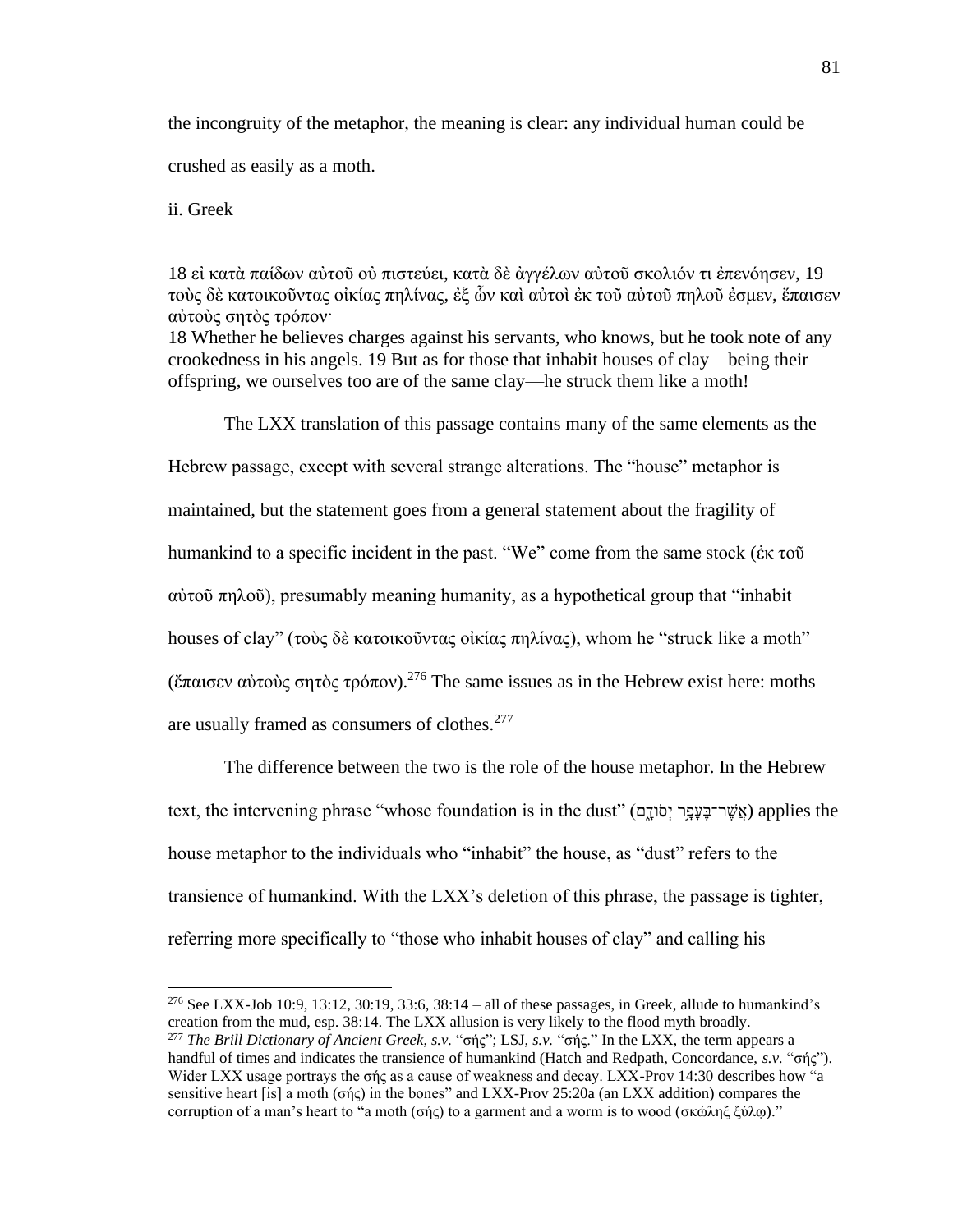contemporaries "their offspring." The focus, then, is much more on the individuals to whom the passage now alludes.

The translator's shift to a historical point in the past ("we ourselves are of the same clay") stands as a curiosity. His phrasing, focused on the very nature of humankind and its shared origin ("clay") implies distant ancestors. Not being angels, they are obviously meant to be human, not of supernatural origin. Finally, although the candidates for this are theoretically infinite, the implications of the passage suggest the flood story in Gen 4–8. It would be appropriate for Eliphaz, focused as he is on the fate of the wicked men, to have in mind the most catastrophic punishment God inflicts on a sinful people.

3. Job 5:22–23

At other times, the translator tightens allusions that are already in the original text. i. Hebrew

לְשָׁד וּלְכָפָן תִּשְׂחֶק וְמֵחַיַּת הָאָ֫בֶץ אַל־תִּירָא: ּכִּי עִם־אַבְנֵי הַשֶּׂדֶה בְרִיתֵֽךְ וְחַיָּת הַשָּׂדֶּה הָשְׁלְמָּה־לֵךְ׃ 22 At destruction and famine you shall laugh, and shall not fear the wild animals of the earth. 23 For you shall be in league with the stones of the field, and the wild animals shall be at peace with you.

This continues Eliphaz's condemnation of Job. In Job 5:17–27, Eliphaz rhapsodizes about the benefits of Job admitting his wrong and submitting himself to the judgment of God. One of these benefits is the above-mentioned ability to be unmolested by wild animals. Two key terms are used: "wild animals of the earth" (חַיֲת הָאֲרָץ) and "wild animals of the field" (הַיַּתּ הַשָּׂדֶה). The latter phrase is much more common that the former, acting as a generic description of "land animals." Most importantly, it appears in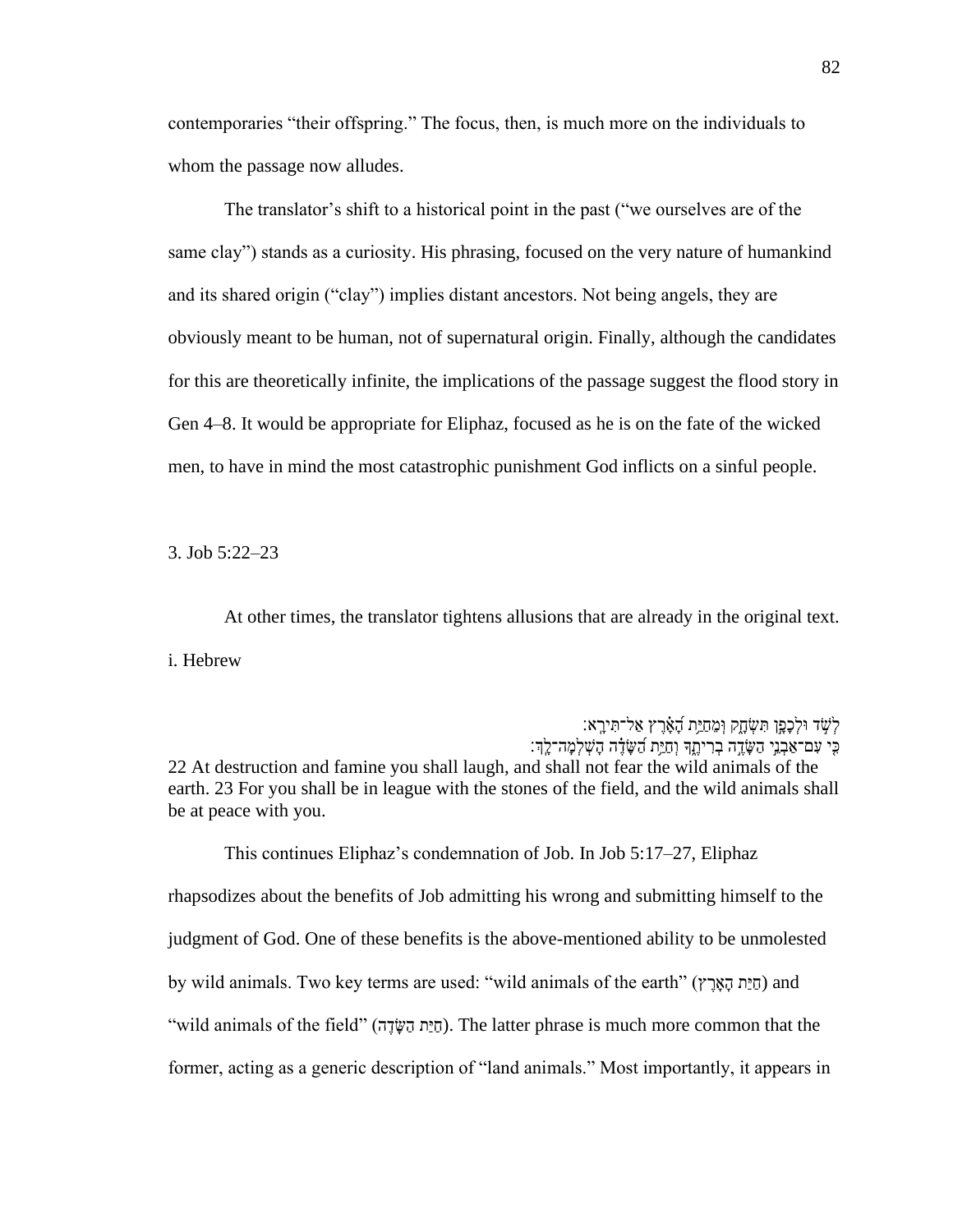the context of describing non-human animals in the Genesis creation story (Gen 2:20; 3:1,14). Indeed, the context of Eliphaz's speech implies that the man who admits his wrong will return to an Edenic state of existence, where all is "right" with the world. ii. Greek

22 ἀδίκων καὶ ἀνόμων καταγελάσῃ, ἀπὸ δὲ θηρίων ἀγρίων οὐ μὴ φοβηθῇς· 23 θῆρες γὰρ ἄγριοι εἰρηνεύσουσίν σοι. 22 At the unjust and lawless you shall laugh, and you shall not fear wild animals—23 for wild animals shall be at peace with you.

The Greek translation is a faithful translation. He translates "wild animals of the earth" (חַיַּת הַאֵּרֶץ) and "wild animals of the field" (חַיַּת הַשֵּׂרָה) and "beasts of the field" (θηρίων ἀγρίων) and "wild animals of the field" (θῆρες ἄγριοι).<sup>278</sup> The first clause is changed from "destruction and famine" to "the unjust and lawless," which has the effect of aiming the rhetoric toward people rather than concepts.<sup>279</sup> The focus fits better with the overall passage, since it concerns individuals (wild animals and people) rather than just ideas like "destruction" and "famine." Further proof that the translator aimed toward keeping the focus on these entities is that he eliminates the incongruous phrase about the "stones of the field" (עְם־אֲבְנֵי הַשֶּׂדֶה בְרִיתֵךּ). While speculation on the reasons for the translator's elimination is fraught with danger, stones are the only item on the list that are inanimate. The biblical background of the LXX is identical to the Hebrew. It also contains the same valences, particularly regarding Genesis.

What do these changes tell us? The most important takeaway is that the LXX translator took the underlying reference and streamlined it. The high-minded, paradisical

<sup>278</sup> LSJ, *s.v.* "θηρίον."

<sup>279</sup> Kyle C. Dunham, *The Pious Sage in Job: Eliphaz in the Context of Wisdom Theodicy* (Eugene, OR: Wipf & Stock, 2016), 24.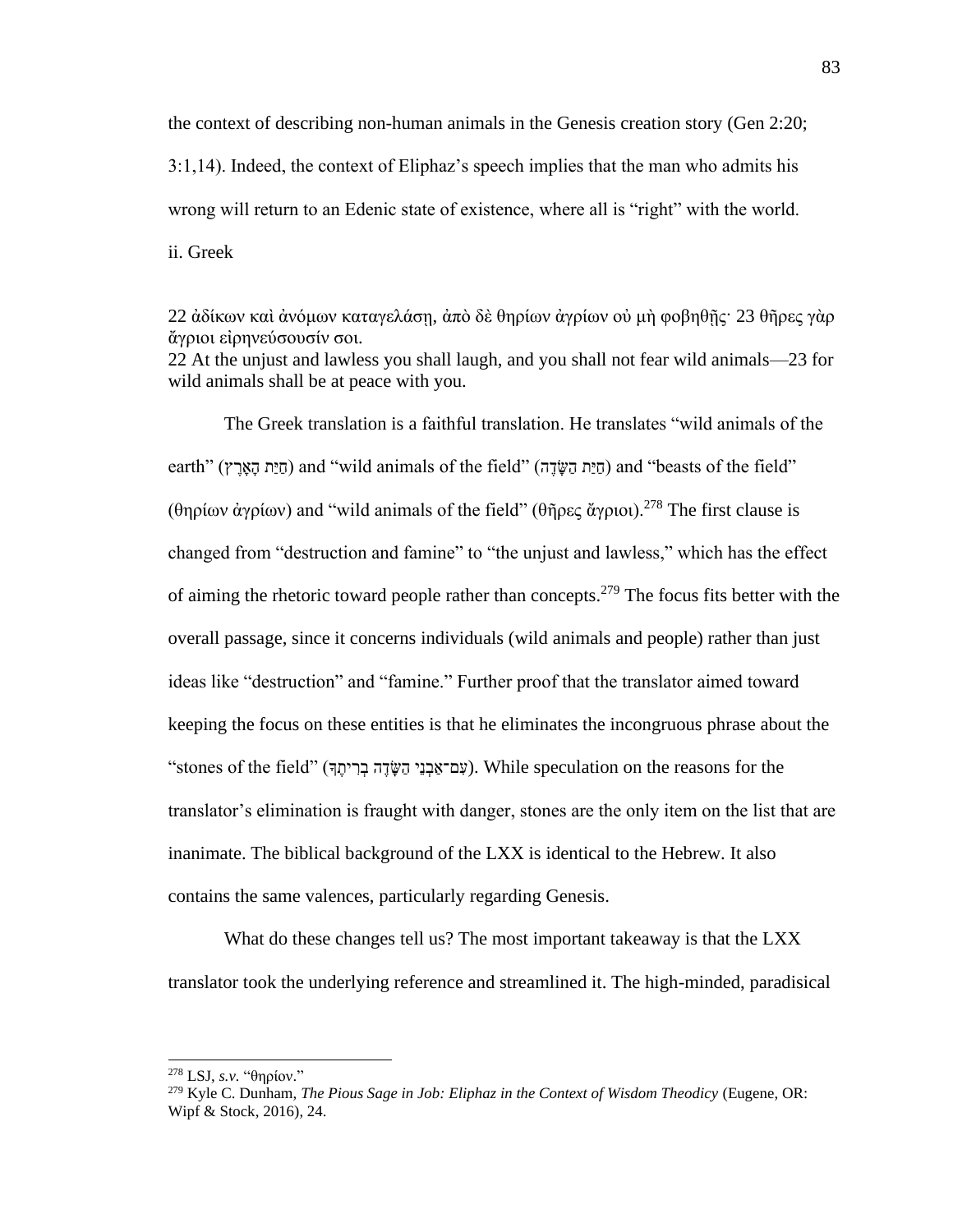rhetoric espoused by Eliphaz in his original speech – setting up an Edenic world in which the righteous man lives – is made even more tightly, once the "stones" are removed.

C. Greek literature

Even less prevalent than lengthy biblical allusions are potential references to Greek literature in these animal passages. I can only find one potential reference, of dubious quality.

1. Job 24:5

Sometimes the translator adjusts the passage using loaded vocabulary drawn from classical Greek literature, and concepts drawn from it as well.

i. Hebrew

ּהֵן פְּרָאִים ו בִּמִּדְבָר יָצְאָוּ בֵּפְעֲלָם מְשַׁחֲרֵי לַטֱרֶף עֲרָבָה לָוֹ לֶיֶחֶם לַנְּעָרִים: Like wild asses in the desert they go out to their toil, scavenging in the wasteland food for their young.

Job 24 describes Job's complaint about the behavior of wicked men. At Job 24:3, he describes how "they drive away the donkey of the orphan (יְחֲמְוֹר יְתֹומֵים)" and "take the widow's ox (שְׂוֹר אֵלְמַנֵה) for a pledge"; they are also said to "thrust the needy off the road" (24:4a). At Job 24:4b, he switches to talking about the victims: "the poor of the earth all hide themselves" (24:4b). By the time of verse 5, Job has moved to speaking about the victims and what they are forced to do. It is clear that "they" are the widow and orphan (not the wicked men) who scavenge the wasteland for their children.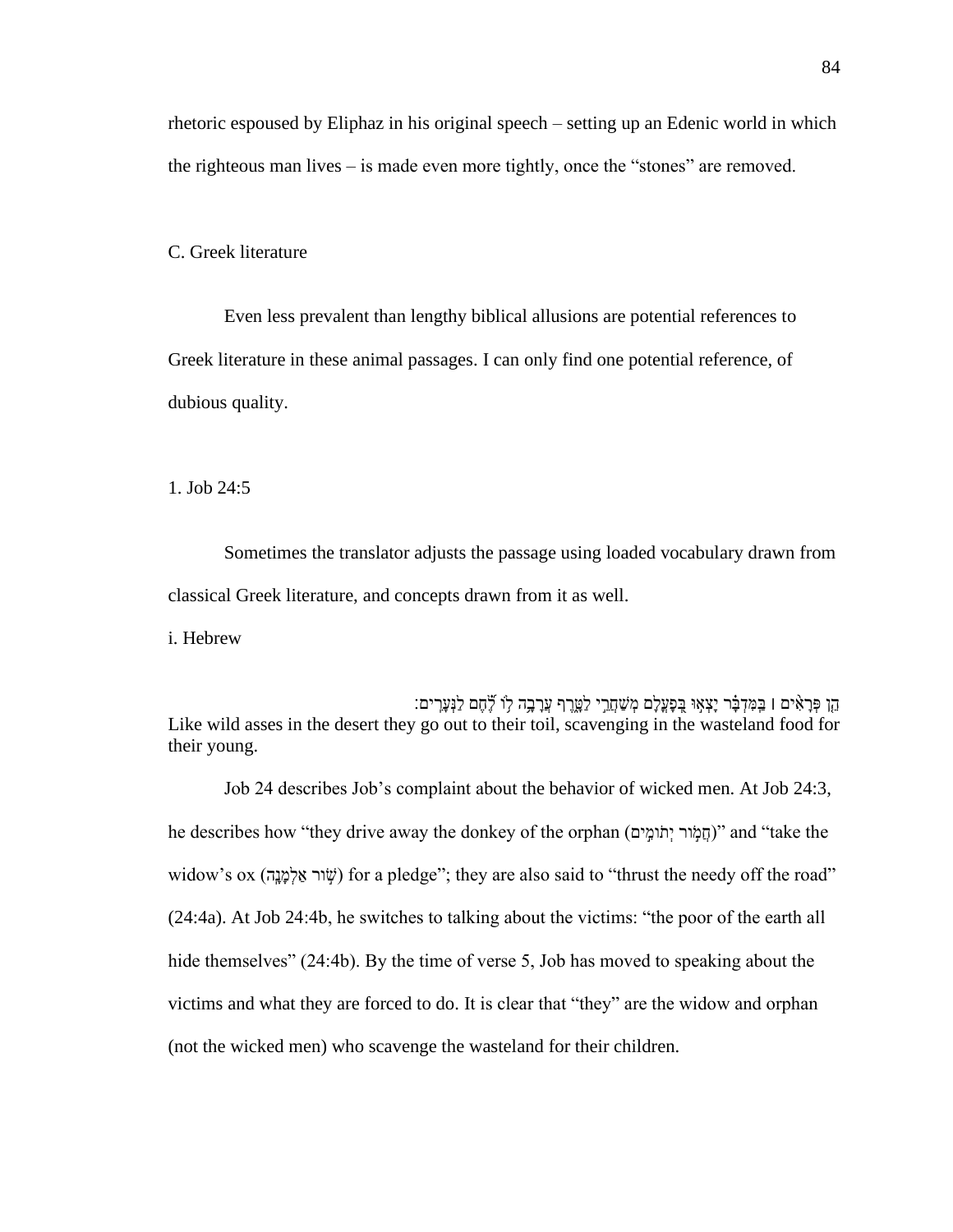The comparison to wild asses is meant to portray the widow and orphan as scavengers, wandering around the desert. Their role is reversed with their previous description, wherein they were valuated by their animal ownership.<sup>280</sup> They are far away from the civilized world, cast there because of the selfish actions of the wicked men. Divested of their livestock, they lose what little capital allows them to be equals with others in society.

ii. Greek

# ἀπέβησαν δὲ ὥσπερ ὄνοι ἐν ἀγρῷ ὑπὲρ ἐμοῦ ἐξελθόντες τὴν ἑαυτῶν πρᾶξιν And they proved to be like donkeys in a field, because of me doing their own thing.

The translator makes a critical adjustment to the context of this verse that changes its overall meaning. In the original context, the immediately-preceding verse, 24:4b, adjusted the referent from the wicked men to the victims of his actions. However, the LXX-Job translator removed this verse, meaning that the referent does not change. Hence, LXX-Job 24:5 refers to the actions of the wicked men.

This changes the dynamics of the verse and also the tenor of the inclusion of the "wild ass" in the description. Where the original reference to the wild ass (א (פּרָא) was one of pity and exclusion from society, it is unlikely that the same ideas are meant to apply to the "wild asses" (ὄνοι ἐν ἀγρῷ) of the LXX text.

Part of this involves the proximity of the wild ass to the subject being described. In the Hebrew text they are "like" wild asses by analogy to their action (scavenging). By contrast, the Greek translator uses ἀποβαίνω, which, for most of LXX-Job, means "to

<sup>&</sup>lt;sup>280</sup> Katharine J. Dell, "The Use of Animal Imagery in the Psalms and Wisdom Literature of Ancient Israel," *SJT* 53 (2000): 278.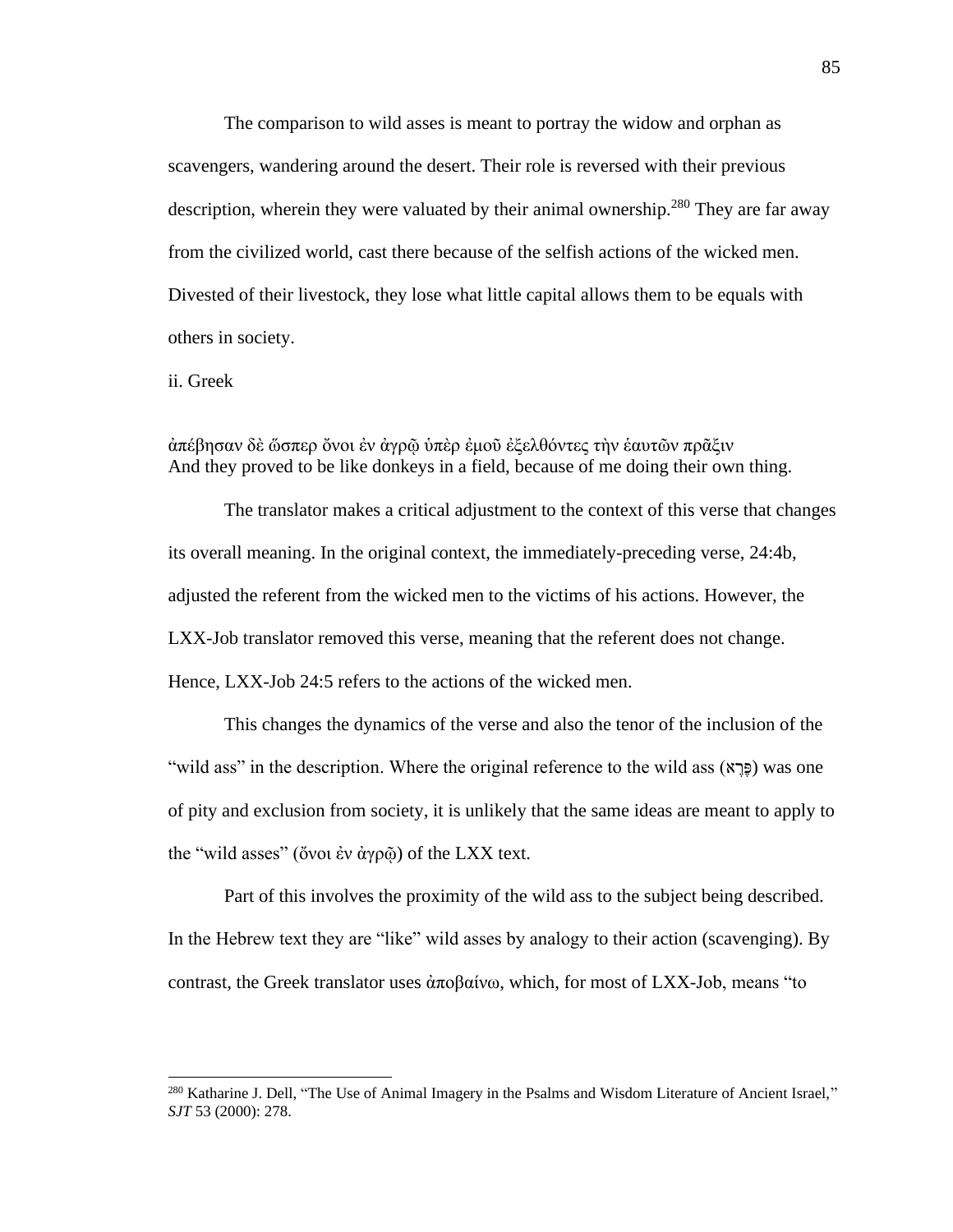turn out to be."<sup>281</sup> Job is therefore more closely aligning the nature of the wicked men to the nature of the wild asses as a negative comparison.

The remainder of the verse seems confused. Orlinsky, however, argues that the various clauses were subject to corruption; considering the incomprehensible state of the text, his proposal is a reasonable one. According to his theory, the corruption happened in several stages. The conspicuous phrase ὑπὲρ ἐμοῦ ("for me"), entirely disconnected from the Hebrew text, was originally ἐπ' ἐρήμου, "in the wilderness," corresponding to  $\overline{z}$ "in the wilderness."<sup>282</sup> This was read as "επερημου" (or "υπερημου") and separated into "ὑπὲρ ἐμοῦ."<sup>283</sup> The phrase ὄνοι ἐν ἀγρῷ, "donkeys in the field," is also unusual, with the more normal construction being ὄνοι ἄγριοι for "wild asses" (פּרָאִים). By Orlinsky's theory, ἐν ἀγρῷ arose *after* the insertion of ὑπὲρ ἐμοῦ, to correspond with <sup>284</sup> This would make the corrected verse to read: ἀπέβησαν δὲ ὥσπερ ὄνοι ἄγριοι ἐπ' ἐρήμου ἐξελθόντες τὴν ἑαυτῶν πρᾶξιν, "They proved to be as wild asses in the wilderness, going out for their own work."

The phrase τὴν ἑαυτῶν πρᾶξιν NETS translates as "their own thing." Πρᾶξις, however, has a more laden meaning than "thing," meaning more like "work" or "everyday activity."<sup>285</sup> The phrase τὴν ἑαυτῶν πρᾶξιν has no LXX parallel. Instead, it may have a classical parallel in Plato's *Republic*. Socrates posits that justice is "to possess and work with one's own person and property" (ἡ τοῦ οἰκείου τε καὶ ἑαυτοῦ ἕξις

<sup>281</sup> Harry M. Orlinsky, "Ἀποβαίνω and ἐπιβαίνω in the Septuagint of Job" *JBL* 56 (1937): 363

<sup>282</sup> Harry M. Orlinsky, "Studies in the Septuagint of the Book of Job: Chapter IV: The Present State of the Greek Text of Job," *HUCA* 33 (1962): 145.

<sup>&</sup>lt;sup>283</sup> Harry M. Orlinsky, "Studies in the Septuagint of the Book of Job: Chapter IV: The Present State of the Greek Text of Job." *HUCA* 33 (1962): 145.

<sup>284</sup> Orlinsky, "Studies IV," 145.

<sup>285</sup> *The Brill Dictionary of Ancient Greek*, *s.v.* "πρᾶξις"; LSJ, *s.v.* "πρᾶξις."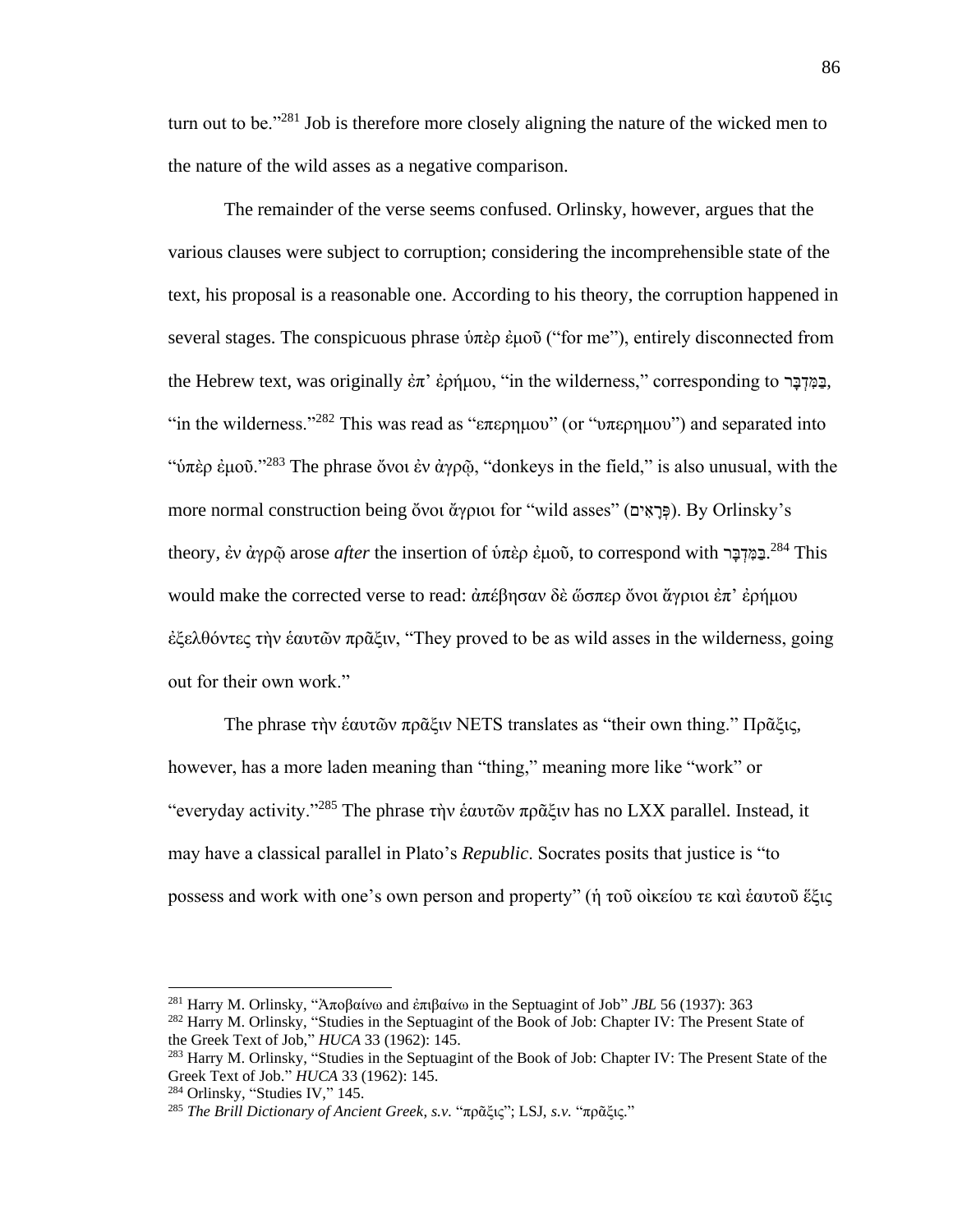τε καὶ πρᾶξις).<sup>286</sup> He describes how a society can be thrown off-balance by people reaching beyond their station in life.<sup>287</sup> "One's own work" is therefore synonymous with the idea of "working to maintain a just society." Therefore, in this verse, Job is labeling the wicked men as societal problems, doing their daily work (ἐξελθόντες τὴν ἑαυτῶν πρᾶξιν) and leaving behind society they ought to build up. As such, they no longer live in a just society of humankind but are feckless animals in the wild (ὄνοι ἐν ἀγρῶ). This interpretation would also fit with Job's characterization of the animal world as outside the bounds of the human world. It is not until God's speeches at the end of the book that the animal world gains a more positive sense. A simple natural reference in the Hebrew becomes social commentary.

#### D. Literary adjustments

Other times, there is a literary adjustment that the translator makes to change the characterization present in the story. Beyond the accidental turns of phrase that mistakes generate, there are some fortuitous moments in the translation that are simply rhetorical touches. In one case he shows his sense of literary balance that goes beyond the original text.

1. Job 8:14

i. Hebrew

אֲשֶׁר־יָקָוט כִּסְלֶו וּבֵית עַׁכָּבִ**י**ֹשׁ מִּבְטַחָו:

Their confidence is gossamer, a spider's house their trust.

<sup>286</sup> Plato, *Resp.* 433e12–13.

<sup>287</sup> Samuel Scolnicov, *Plato's Method of Hypothesis in the Middle Dialogues* (Sankt Augustin: Academia Verlag, 2018), 124; Charlotte Murgier, "Oikeion and Justice in Plato's Republic," *FONS* II (2017): 80.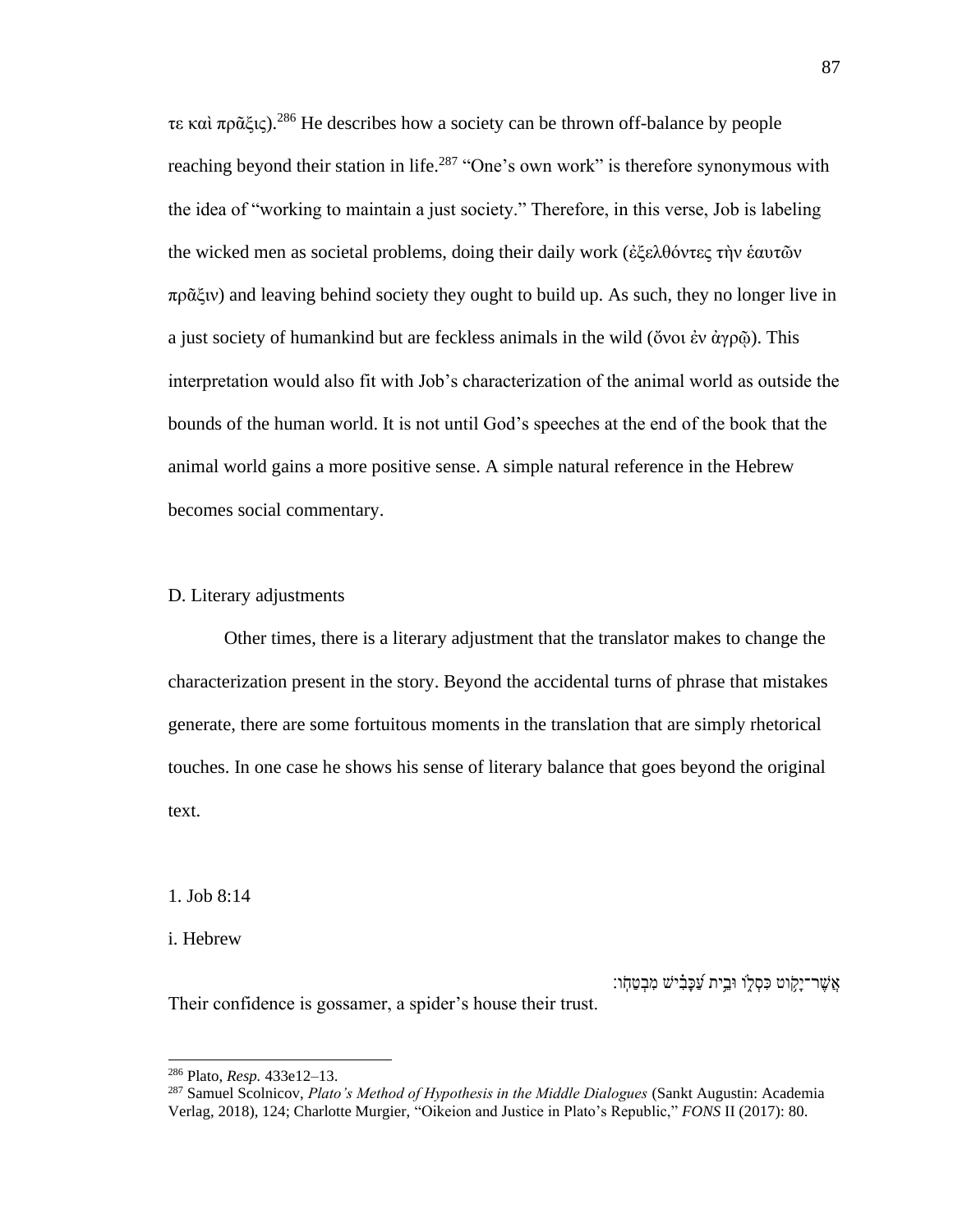Bildad's first speech to Job is, at the end, a harsh speech, focused on reinforcing God's justice.<sup>288</sup> It comes off as a condemnation of his framing of the central contentions to God. In the middle, he talks of what happens to people who forget about God and desert his path: "the hope of the godless shall perish" (Job 8:13b). He expands on the image in 8:14, describing the trust that the wicked man has in other gods a "spider's house" (בֵּית עַכָּבִישׁ), or spider-web. It is obviously meant to convey the fragility of their trust.<sup>289</sup> The details are confirmed in the subsequent verse, which glosses the verse: "If one leans against its house, it will not stand; if one lays hold of it, it will not endure"  $(8.15)$ <sup>290</sup> The use of the spider-web is a striking image drawn from nature. A spider-web is easily destroyed, both purposefully and accidentally.

ii. Greek

ἀοίκητος γὰρ αὐτοῦ ἔσται ὁ οἶκος, ἀράχνη δὲ αὐτοῦ ἀποβήσεται ἡ σκηνή For his house will be uninhabited, and his tent will prove to be a spider's web.

The differences between the original passage and this translation are obvious. Most important is the adjustment of the image from a metaphor about faith and confidence to a metaphor about his life and livelihood ("his house" [αὐτοῦ ὁ οἶκος**]** and "his tent"  $\left[\alpha\right]$  ( $\alpha\right]$  oknym<sup>-</sup>). Whereas the original text compares two abstract qualities (confidence/trust), the translation compares two similar metaphors.

The second half reads literally that "his tent [σκηνή] will prove to be a spider [ἀράχνη]" rather than explicitly "web" of a spider. Ἀράχνη is, however, used on its own to indicate "spider-web," as Hippocrates does in *De Corde* to describe the various

<sup>288</sup> Clines, *Job 1–20*, 212; Driver and Gray, *Job*, 75.

<sup>289</sup> Driver and Gray, *Job*, 81.

<sup>290</sup> Clines, *Job 1–20*, 208–9.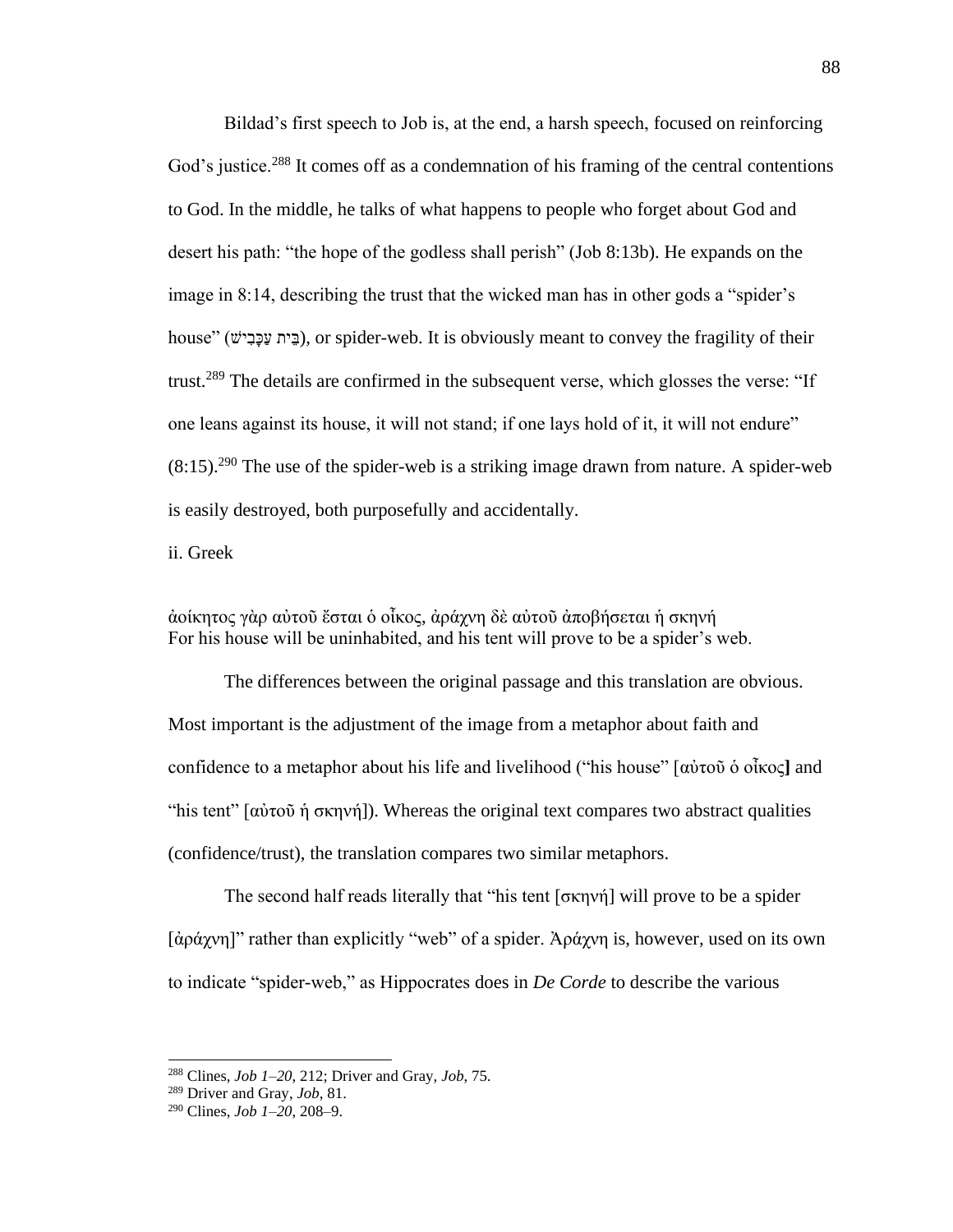membranes of the heart.<sup>291</sup> The text also uses the term  $\dot{\alpha}$   $\rho \dot{\alpha}$  *y* instead of the alternative, φαλάγγιον, which refers to venomous spiders (and a few others).<sup>292</sup> Unlike the nonvenomous term, φαλάγγιον is not used to mean "spider-web."

The new passage makes a similar point to the original passage, except more strongly: the wicked man who does not put his trust in God will lose his livelihood. Driver and Gray's comments on the original Hebrew passage seem to apply more readily to the LXX: "'House' is naturally to be taken here in a broad sense, including his family, establishment, and the resources implied in the possession of an estate."<sup>293</sup> An "uninhabited house" (ἀοίκητος) would imply the loss of all such connections. In fact, it sounds suspiciously parallel to the experience through which Job went, which would make Bildad's speech a more vicious attack on Job's righteousness than the original speech.

Hence, the LXX-Job translator takes an opportunity for Bildad to make a pointed reference to Job's specific situation, as an insult to him. He increases Bildad's unsubtle suspicion of Job's self-defense by making him more directly question Job's culpability for his position in life. He builds upon and alters the metaphor to fit his characterization needs.

### 2. Job 1:16

In at least one instance, the translator makes an aesthetic adjustment, making the passage flow more smoothly in Greek, while maintaining the content in the passage.

<sup>291</sup> Hippocrates, *De Corde* 10.

<sup>292</sup> Kitchell, *Animals in the Ancient World*, 177.

<sup>293</sup> Driver and Gray, *Job*, 81.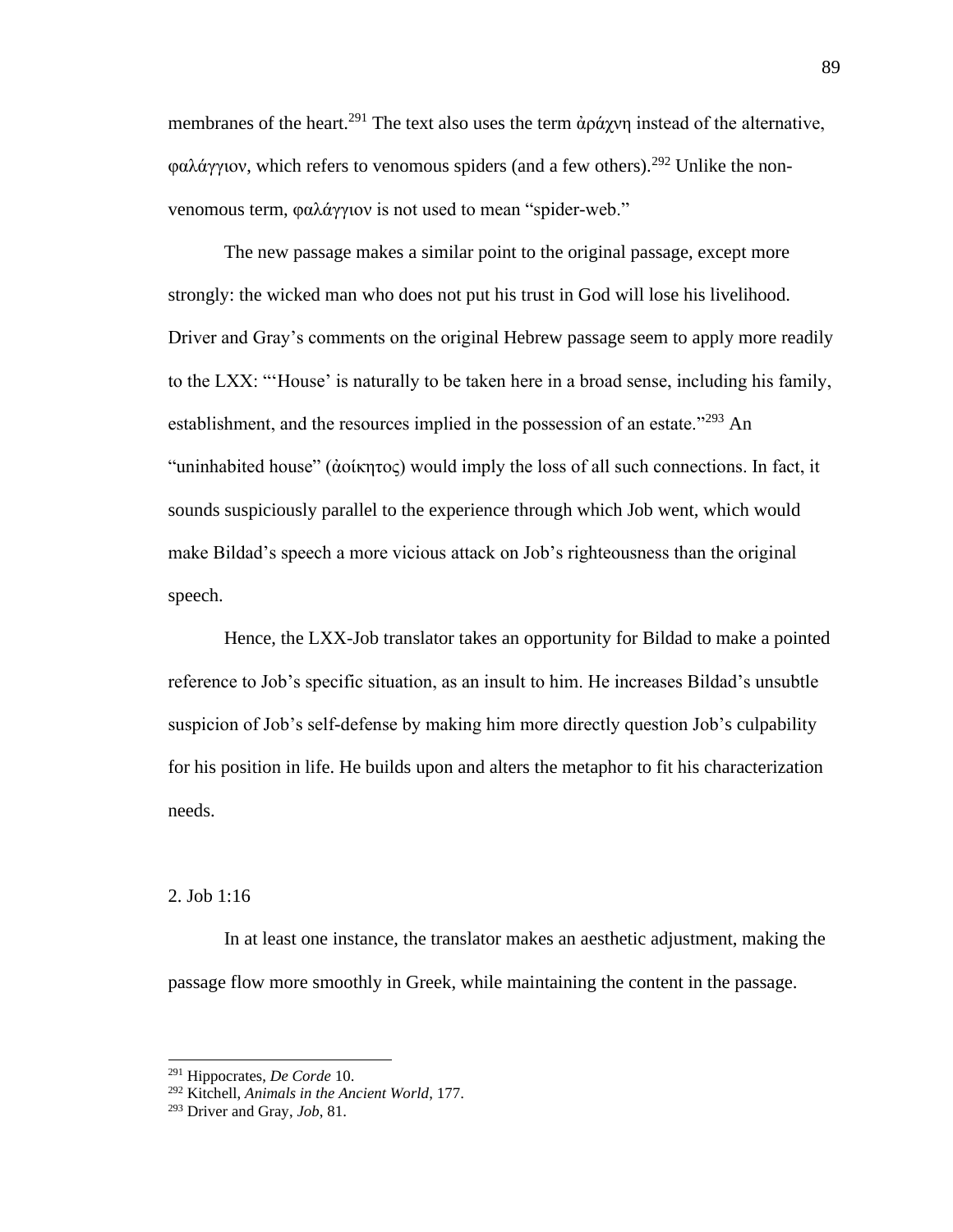i. Hebrew

עִוד ו זֵה מִדַבֵּ֫ר וְזֵה בָּא וַיֹּאמַרֹ אֵ֣ש אֱלֹהָ֫ים נַפְלַה מִן־הַשֵּׁמַ֫יִם וַתִּבְעֲר בַצֶּאוֹ וּבַנִּעֲרֶים וַתִּאכְלֵם וַאִמַּ֥לְטֵה רַק־אֲנֵי ַ לְבַדִּי לְהַגְּיד לְַדְּ While he was still speaking, another came and said, "The fire of God fell from heaven and burned up the sheep and the servants, and consumed them; I alone have escaped to tell you."

The destruction of Job's sheep is described at Job 1:16. Both "burned" (תִּבְעַר) and

"consumed" (האֹכְל) have the same objects, "sheep" (צֹאן) and "servants" (דְעָרִים), first

explicitly, then with a pronominal suffix  $(2-)$ .

ii. Greek

ἔτι τούτου λαλοῦντος ἦλθεν ἕτερος ἄγγελος καὶ εἶπεν πρὸς Ιωβ πῦρ ἔπεσεν ἐκ τοῦ οὐρανοῦ καὶ κατέκαυσεν τὰ πρόβατα καὶ τοὺς ποιμένας κατέφαγεν ὁμοίως καὶ σωθεὶς ἐγὼ μόνος ἦλθον τοῦ ἀπαγγεῗλαί σοι While he was still speaking, a further messenger came and said to Job, "Fire fell from

heaven and burned up the sheep, and it likewise consumed the shepherds, and when I alone escaped, I came to tell you."

LXX-Job 1:16 describes the same events in a slightly different way. He

rearranges the sentence and divides the verbs between the two subjects. His re-

arrangement is deliberately balanced (verb-object-καὶ-object-verb). As a *coup de grace* at

the end of this clause, he adds ὁμοίως, "likewise," purposefully breaking the balance.

E. Conclusion

The longer excerpts in the LXX translation of Job are a broader window into the translator's mindset, beyond individual words. The translator uses biblical allusions in different ways. One way is when he deepens the passage's sentiment; other times, he adds an allusion in an opportune location; still others, he tightens the existing allusion. He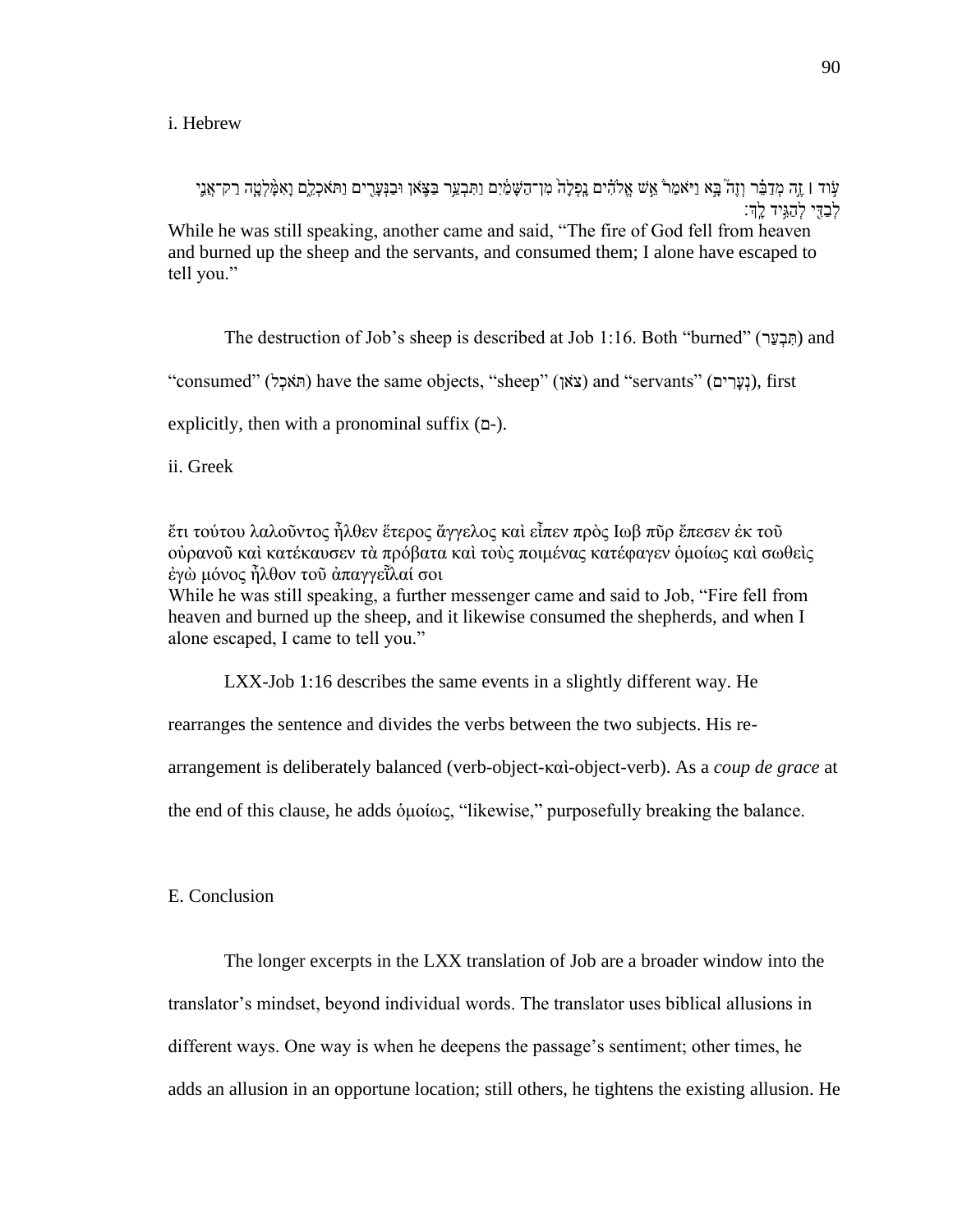also occasionally adjusts phrases in opportune ways to make it conform to Greek usage. However, all these moments are eclectic and case-by-case. They still fit into the Greek literature/Greek biblical translation paradigm described earlier, but only as reflections, not as structurally-important elements.

The translator seems to prefer small additions rather than large ones. Crucially, none of these passages is "plot-relevant," which may explain his unwillingness to insert new material, especially in comparison to his large addition at LXX-Job 2:9a–e: the most narratively-important section involving animals is Job 38–41, which he deals with via large-scale *elimination*. Addition is not his preferred approach to increasing the profile of these beasts.

The next chapter will demonstrate the technique in which large scale changes are a core feature (and the technique for which he is best known): his "negative" technique, where he eliminates material to shape its meaning. Throughout these past two chapters, its presence has been unavoidable in passing. Unlike this chapter, the translator displays no resistance to forcing large-scale changes by excising large swathes of material, pointing toward a conceptual difference between them.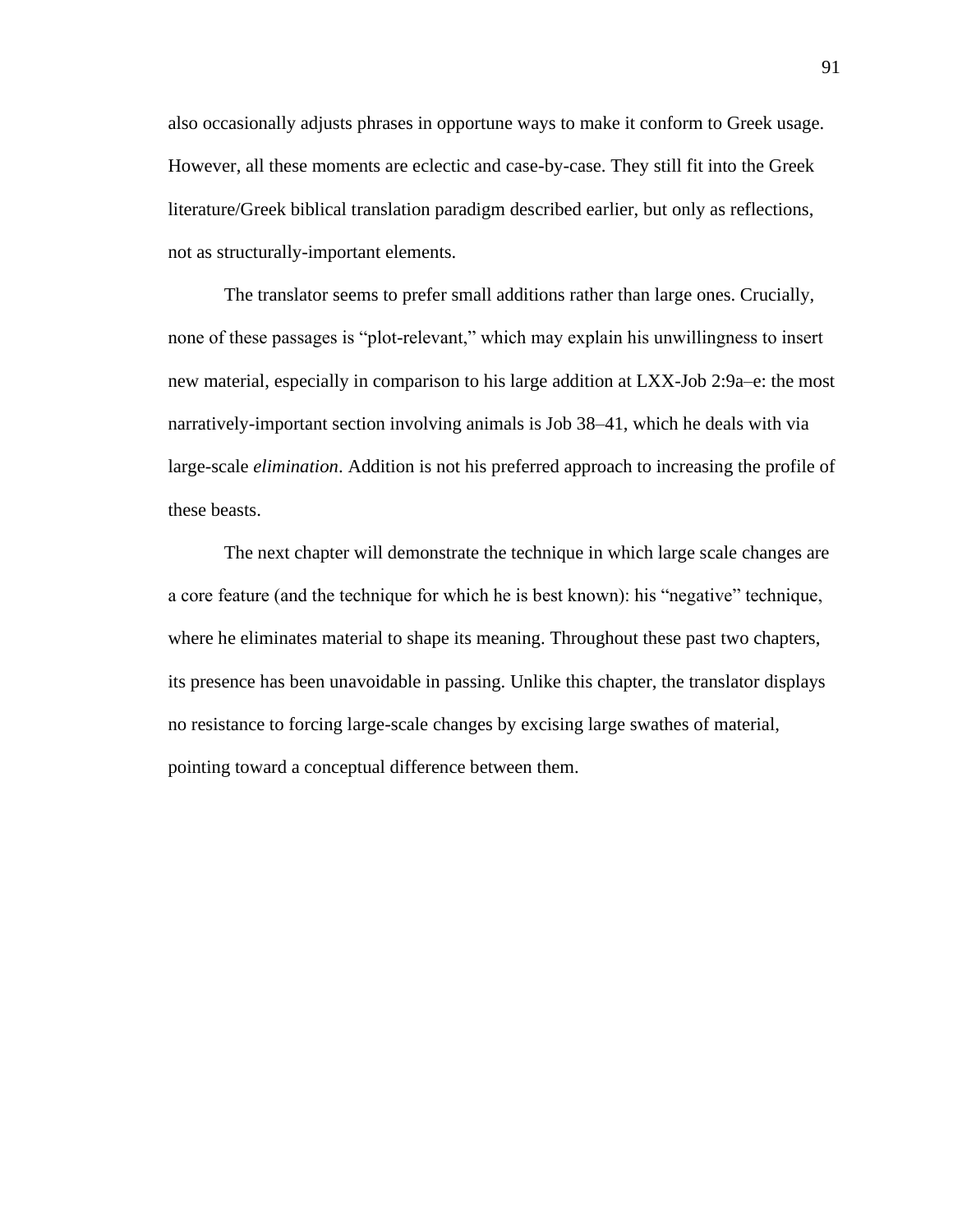### CHAPTER IV: LXX-JOB'S "NEGATIVE" TECHNIQUE

### A. Introduction

All the techniques described above are "positive" techniques, where its material is primarily additive. However, the more prominent technique in LXX-Job, featured especially in the divine speeches in chapters 38–41, is a "negative" technique. In this technique, the translator removes material, sometimes reintegrating that excised material. This most often has the effect of sharpening the focus of the affected passage. His more frequent use of elimination implies his comfort with this technique, particularly in contrast with the more limited use of the additive or alterative technique.

Although it often results in large-scale changes for the passages, it is, counterintuitively, a conservative or "retentive" approach. This is because it works within the boundaries set by the passage, either hollowing it out but retaining its shell or by recycling deleted material. The additive technique explained in the foregoing chapters draws on material from outside the book itself, whether extensively or narrowly. The focus of this chapter is its foundational technique that gets used by the translator with more regularity and for longer segments of the text.

B. Job 30:1

Sometimes the technique focuses on a single passage if the original passage is obscure and awkward.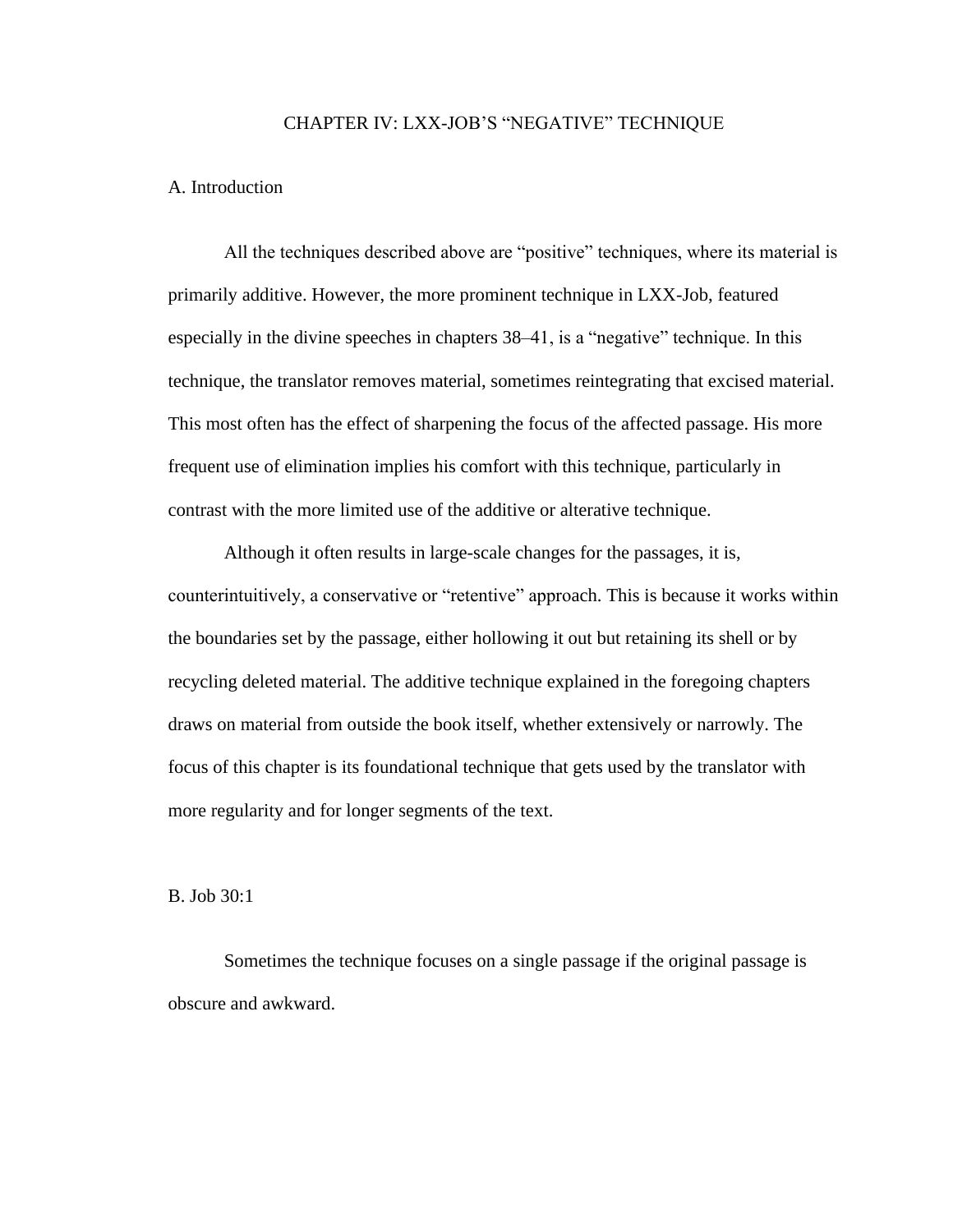### 1. Hebrew

וְעַתָּֽהוֹ שֶׂחֲקֵוּ עָלַ<sup>יְ</sup> צְעִירֵים מִמֶּ֫נִּי לְיָּ֫מֶים אֲשֶׁר־מָאַסְתִּי אֲבֹותַם לָשִׁית עִם־כַּלְבֵי צֹאנֵי But now they make sport of me, those who are younger than I, whose fathers I would have disdained to set with the dogs of my flock.

In this passage, Job indicts the patriarchs of his former peers, who now despise him. As Driver and Gray state, however, the verse is "badly articulated."<sup>294</sup> The majority of the passage describes the people who make fun of him (younger than he is [ יִׁנ ֶמ ִׁמ ים ִׁיר ִׁע ְצ  $[$ לימִים); more than that, in an awkward aside, he describes their worthless fathers.<sup>295</sup> The comparison between dogs and people is supremely insulting.<sup>296</sup> The insult fits in with other disparaging canine references, normally directed at the speaker or his immediate audience.<sup>297</sup> The phrase "[my] sheep-dogs" (כָּלְבֵי צֹאנִי), however, is unique here.<sup>298</sup>

2. Greek

νυνὶ δὲ κατεγέλασάν μου, ἐλάχιστοι νῦν νουθετοῦσίν με ἐν μέρει, οὓς οὐχ ἡγησάμην εἶναι ἀξίους κυνῶν τῶν ἐμῶν νομάδων.

But now they have laughed me to scorn; now the least of them reprove me in turn whom I did not deem worthy of my shepherd dogs!

At LXX-Job 30:1, Job describes his sheep-dogs ("the sheep of my flock," κύων

τῶν ἐμῶν νομάδων).<sup>299</sup> The translator makes a few adjustments to the passage to make it

flow more logically. First, he creates a parallel structure within the first stich:

"now…now" (νυνὶ…νῦν), each paired with a verb and a pronoun direct object (laughed

<sup>294</sup> Driver and Gray, *Job*, 252.

<sup>295</sup> Clines, *Job 21–27*, 996.

<sup>296</sup> Clines, *Job 21–27*, 996.

<sup>297</sup> See 1 Sam 17:43; 2 Sam 3:8,9:8,16:9; 2 Kings 8:13; Isa 56:11; Prov. 26:11.

<sup>&</sup>lt;sup>298</sup> Tova Forti, "'Who Teaches Us More Than the Beasts of the Earth, and Makes Us Wiser Than the Birds of the Heaven' (Job 35:11)," in *PECUS: Man and Animal in Antiquity, Proceedings of the Conference at the Swedish Institute in Rome, September 9-12, 2002* (ed. Barbro Santillo Frizell; Rome: The Swedish Institute in Rome, 2004), 122.

<sup>299</sup> LSJ, *s.v.* "κύων."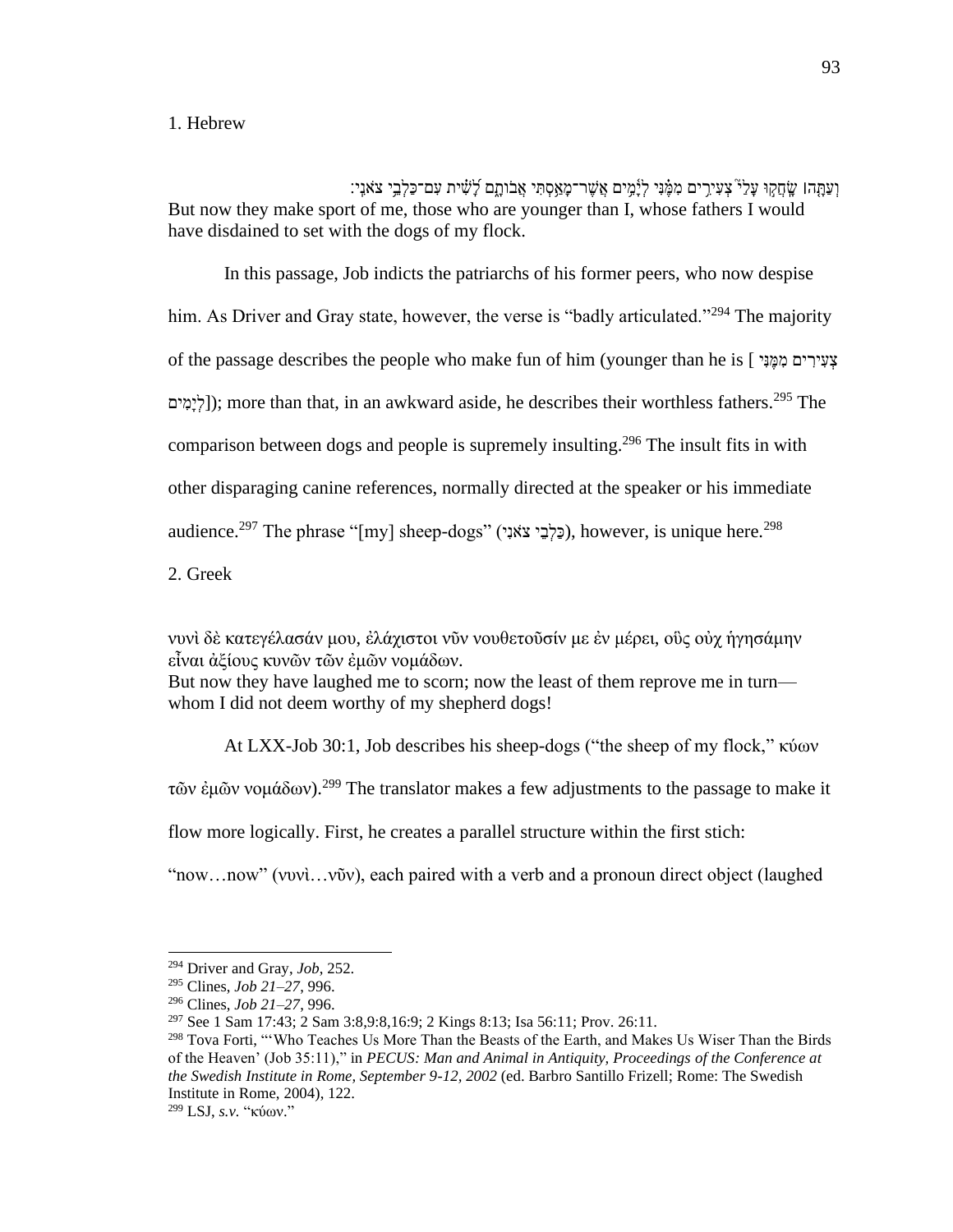me [κατεγέλασάν μου]…reprove me [νουθετοῦσίν με]). Secondly, he removes the reference to age, reading יִצְעִיה, "insignificant," without the chronological marker (יְמִים), "in days") in the Hebrew, translating ἐλάχιστοι, "the least ones." Finally, one of the central phrases that contributes to the awkwardness of the passage, "whose fathers I would have disdained to set…," he deletes. This makes the canine comparison immediately about the people laughing and jeering at him, rather than indirectly about their fathers, despite producing a similar meaning. The translator, much like a modern reader, may have felt the lengthy verse to be overly complicated in its execution and needed focusing.

C. Job 39:1–4

More commonly, he uses this combination of shortening and alteration on longer passages, especially those in the latter half of the book.

1. Hebrew

ְהָיָדָּ֫עָתַּ עֱת לֶדֶת יַעֲלֵי־סָלַע חֹלֵל אַיַּלְוֹת תִּשְׁמְׂר: ְתִּסְפָּר יְרַחֵים תִּמַלֵּאנַה וְיַדַּעָׁתַּ עֵת לִדְתֲנָה: ְהֵכְרַעְנָה יַלְדֵיהֶן תְּפַלֶחְנָה חֶבְלֵיהֶם תְּשַׁלֵּחְנָה: ַיִּחְלְמִוּ בֲנֵיהֶם יִרְבְּוּ בַבֵּר יָּׁצָאוּ וְלֹא־שֵׁבוּ לַמֹּו:

Do you know when the mountain goats give birth? Do you observe the calving of the deer? Can you number the months that they fulfil, and do you know the time when they give birth, when they crouch to give birth to their offspring, and are delivered of their young? Their young ones become strong, they grow up in the open; they go forth, and do not return to them.

Beginning in Job 38, God finally responds to Job's pleadings.<sup>300</sup> Throughout the

speech, lengthy pericopes describe natural phenomena and (beginning at 38:39) various

<sup>300</sup> Clines, *Job 38–42*, 1088; Driver and Gray, *Job*, 324.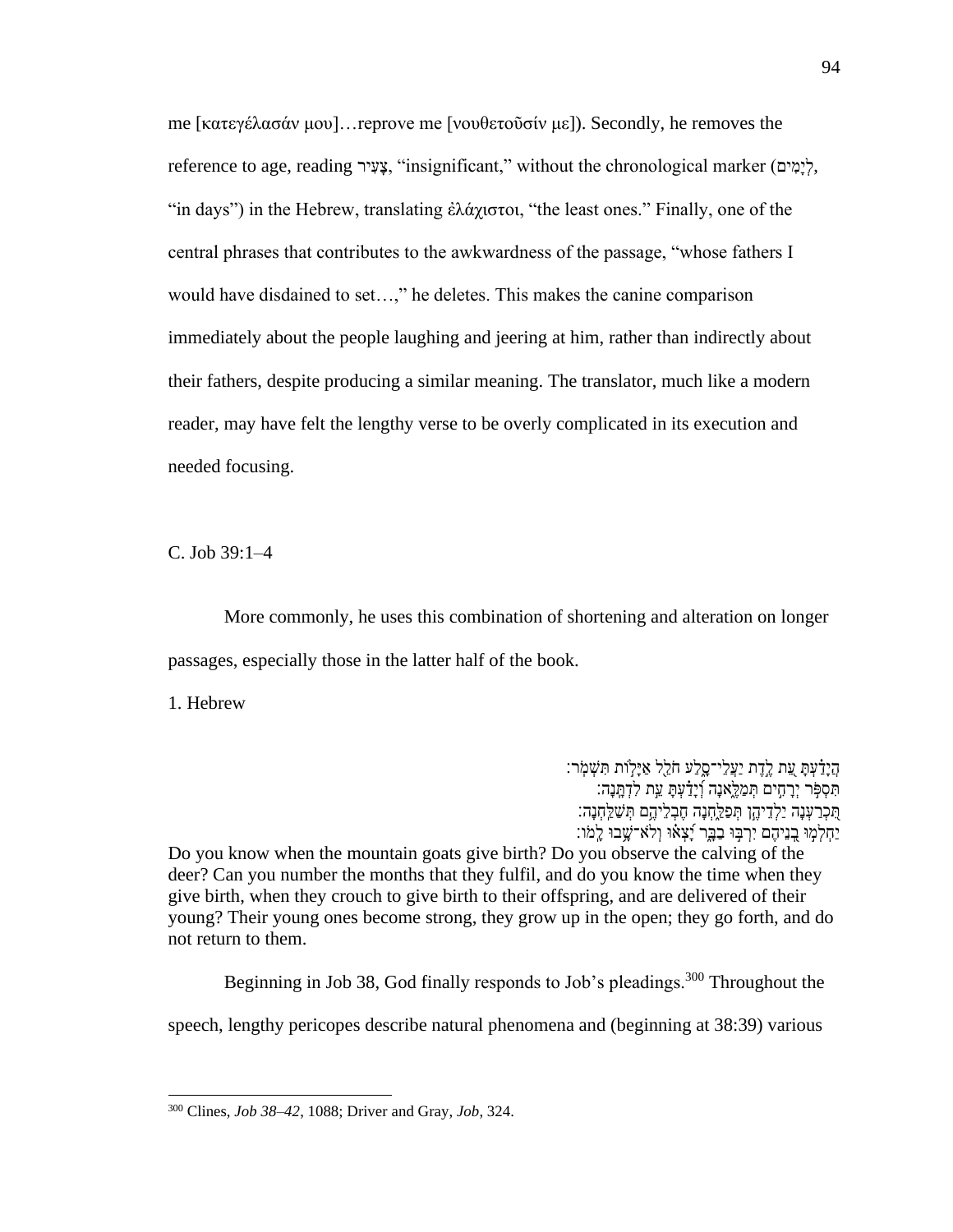animals, usually paired together. Here, his focus is on the "mountain goat" ( $\gamma$ עֲלֵי־סֱלָע) and the "deer" (אֵילֵה).<sup>301</sup>

Structurally, the pericope focuses mainly on questions (vv.  $1-3$ ), but transitions to statements (v. 4), progressing from early pregnancy to independent living.<sup>302</sup> Structurally, the section moves both temporally and according to what Job himself might know: whether he knows about when these animals give birth and what happens to them after they have already grown up. By the end of the strophe, God is no longer directly addressing Job; rather, he observes the fate of the young animals, that they "grow strong," "grow up in the open" and eventually "go forth," beginning the cycle over again.

While a simple moral cannot be drawn from this passage, it seems to serve the same rhetorical purpose as many of the zoological speeches: to emphasize God's knowledge of Creation and his providential ordering thereof. The panoply of details in the passages are not significant in themselves – that is to say, there is no direct and obvious connection between each animal feature and the character of God – but each speech does open with God's direct address to Job.<sup>303</sup>

2. Greek

1b And did you protect the birth pangs of the deer? 2 And did you check off their months full of pregnancy, and did you relieve their birth pangs? 3a And did you rear their young without fear?

<sup>&</sup>lt;sup>301</sup> The two animals are also associated with each other at Prov. 5:19. The identification as a deer is traditional, but may be doubtful, as their biblical habits center around mountains rather than the more deerlike plains and because the term is often paired with the mountain-goat (Stanley Gevirtz, "Naphtali in 'The Blessing of Jacob,'" *JBL* 103.4 [Dec. 1984]: 514.)

<sup>302</sup> Driver and Gray, *Job*, 337–8.

<sup>&</sup>lt;sup>303</sup> Clines argues that the descriptions are meant to "expound the diversity of life forms brought into being by Yahweh" instead of being object-lessons (Clines, *Job 38–42*, 1121). But the difficulty with this view is that he reads the passage as disconnected from the character of God and more focused on the qualities of the animals themselves. Structurally, the placement of the speeches make them an answer to Job's concerns and ought to be read as such.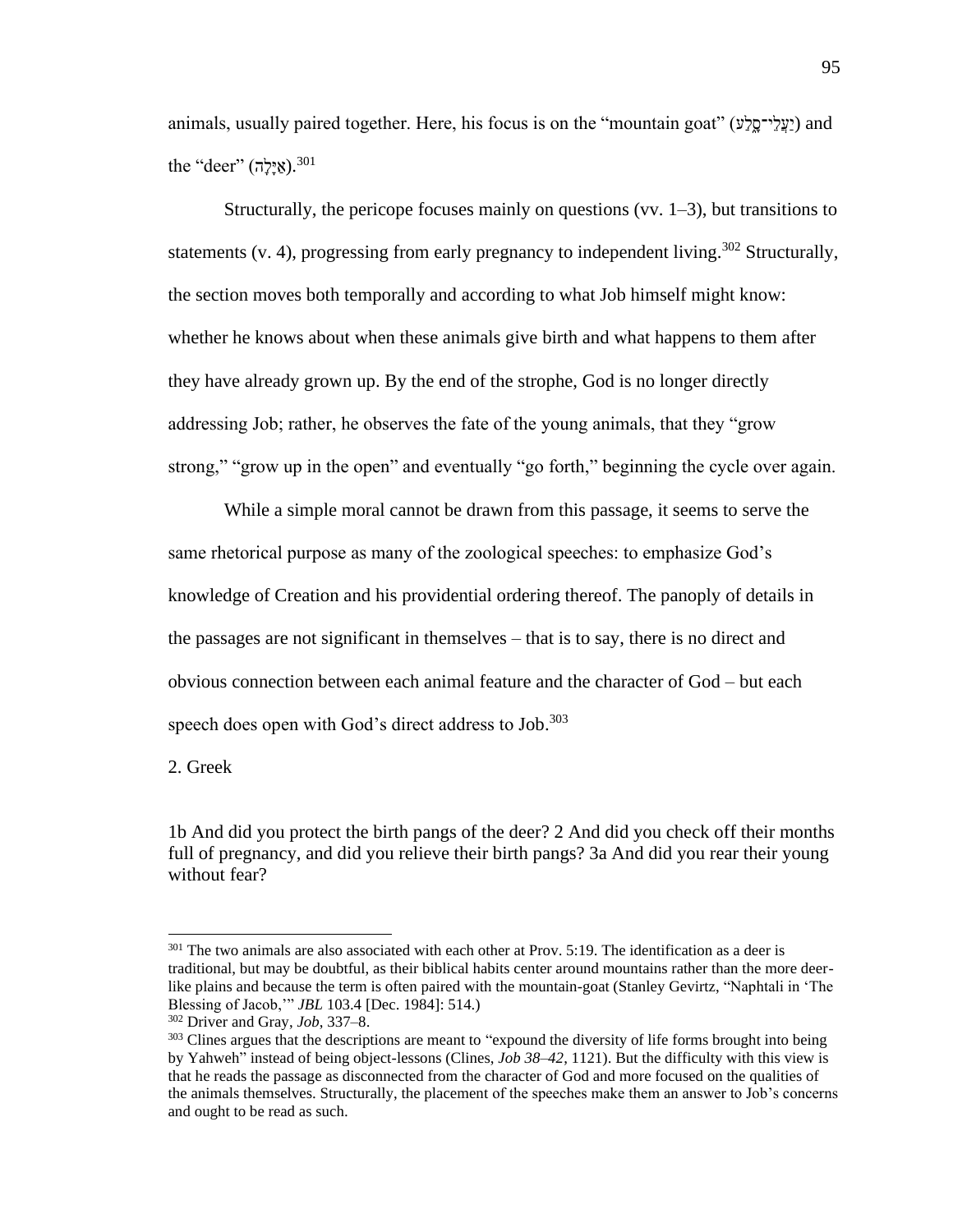1b ἐφύλαξας δὲ ὠδῖνας ἐλάφων; 2 ἠρίθμησας δὲ αὐτῶν μῆνας πλήρεις τοκετοῦ ὠδῖνας δὲ αύτῶν ἔλυσας; 3a ἐξέθρεψας δὲ αὐτῶν τὰ παιδία ἔξω φόβου:<sup>304</sup>

LXX-Job 39:1–4 has undergone extensive alteration by the translator to customize its contents. The translator eliminates repetition and also alters the pericope's focus.<sup>305</sup> It still describes the common deer, the ἐλάφος.<sup>306</sup> However, while the original passage mentions both the "wild goat" (עֲלֵי־סָלָע) and the "deer" (אֵילוֹת), only the ἐλάφος remains, translated as a collective singular (ἐλάφων).

In addition to the elimination of the second animal, the translator takes control of the shape of the pericope through strategic elimination and reshuffling. Although the verses are gone, the translator does not drop their information.<sup>307</sup> In eliminating part of the first verse and part of the last verse, the pericope becomes focused solely around questions: "Did you protect…?" (ἐφύλαξας) "Did you count…?" (ἠρίθμησας) "Did you relieve…?" (ἔλυσας) "Did you rear…?" (ἐξέθρεψας), the last of which is a creation of the translator. This question is also given a balanced structure: verb-αὐτῶν-direct-objectdirect-object-αὐτῶν-verb. Furthermore, while the Hebrew text closes the passage with adult animals, LXX-Job stays in view of young, vulnerable offspring.

 $^{304}$  έξω φόβου, "without fear" likely reflects יְרָבּוּ בַּבַּר read as יְרָאֲה בָּבַּר, lit. "fear outside," according to Dhorme (*Job*, 599).

<sup>305</sup> Maria Gorea, *Job Repensé ou Trahi? Omissions et raccourcis de la Septante* (Paris: J. Gabalda et Cie, 2007), 204.

<sup>306</sup> The identification is not consistent in many ancient authors (LSJ, *s.v.* "ελάφος"; Kitchell, *Animals in the Ancient World*, 45). Throughout the LXX, it translates several related terms, though mostly לָּי ַא and הָּלָּי ַא, a male and female deer respectively, and לֵעָּי," goat," in at least two instances (Hatch and Redpath, *Concordance*, *s.v.* "ελάφος").

<sup>&</sup>lt;sup>307</sup> LXX-Job 39:2b, "did you relieve their birth pangs?" (ἀδῖνας δὲ αὐτῶν ἔλυσας) translates Job 39:3b, "delivered of their young" (הָּנ ְחַל ַש ְת םֶיהֵל ְבֶח(." And did you rear their young without fear?" (ἐξέθρεψας δὲ αὐτῶν τὰ παιδία ἔξω φόβου, LXX-Job 39:3a) is a paraphrase of Job 39:4a (instead of Job 39:3a), "Their young ones become strong, they grow up in the open…" (Gorea, *Repensé ou Trahi?*, 205; Dhorme, *Job*, 397–8).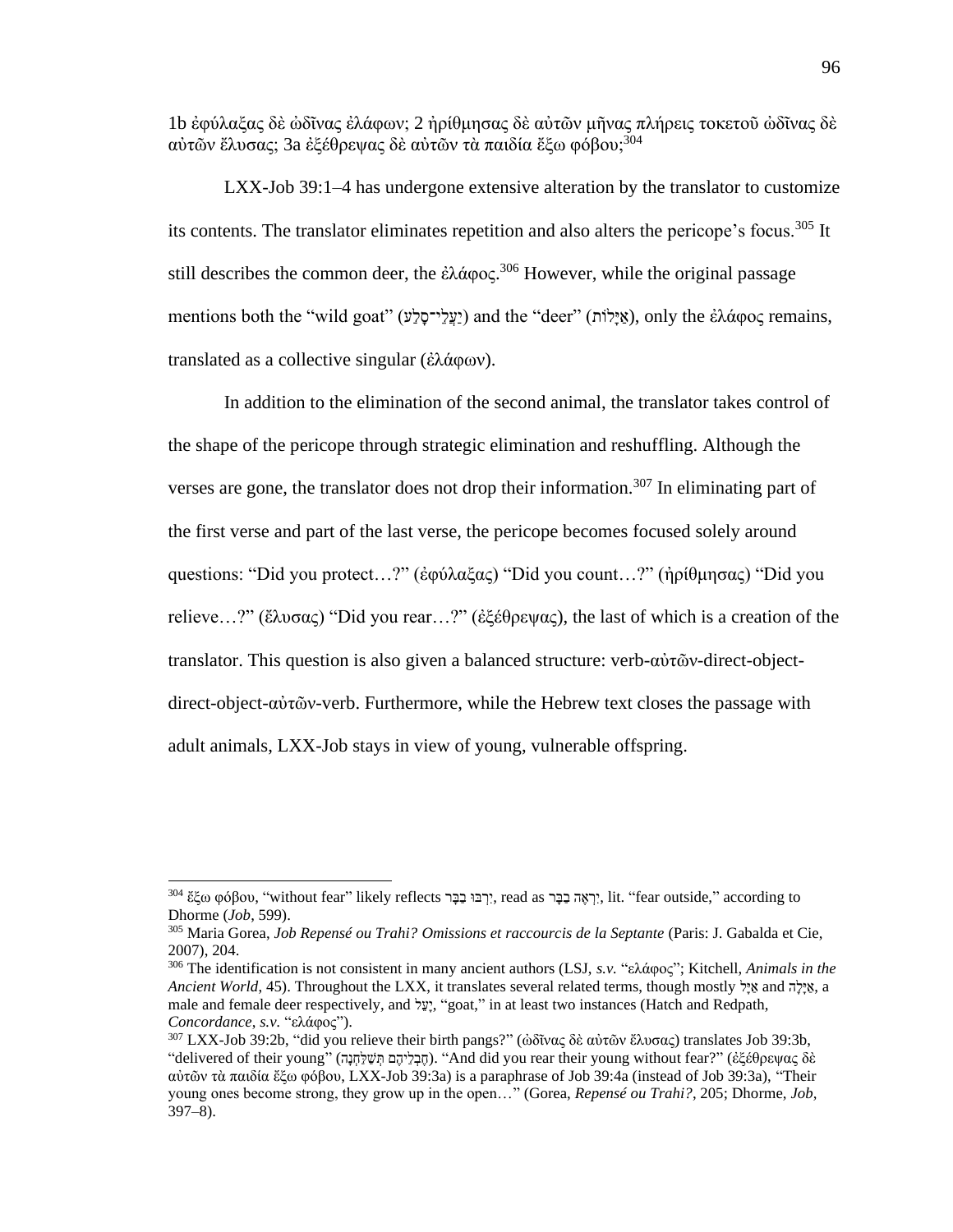This adjustment makes the purpose of the passage clearer. The translator seems less interested in the birthing habits of the deer than the original passage, and more interested in the rhetorical force of the passage, against Job.

D. Job 39:19–25<sup>308</sup>

Not every passage is as ambitious as his alteration of the deer above, but still demonstrates the abridging/supplementing instinct.

1. Hebrew

Among the animals that the writer describes is the horse (סוּס), in a lengthy sixverse pericope. It is a description not solely of a horse but of a war-horse, as the details end up making clear. As one of the longest sustained animal descriptions in the book, its length is matched only by its poetry.<sup>309</sup>

The pericope opens with questions to Job, like the others, highlighting its "might"  $($ בּוּרָה, 39:19a), its "mane" (בְּעֲמָה, 39:19b, a *hapax*), and its ability to "leap like a locust" (הַעֲשׁ כַּאֲרְבֵּה, 39:20a).<sup>310</sup> From there, the pericope is filled with poetic images of the horse's behavior. Its bravery is such that it "goes out to meet the weapons" (את־ הַצְא לִקְרַאת־ ֶנֶשֶׁק, 39:21b) and "laughs at fear" (דְּטָּהָ לֻפַּחַד, 39:22a). It is adorned with "the quiver, the flashing spear, and the javelin" (אַ פָּהָ לָהֵב חֲנִית וְכִידְׂון). The horse eagerly awaits the battle: "From a distance it smells the battle, the thunder of the captains, and the shouting" (מֵרַחֹוק יַרִיחַ מִלְחָמַה רַעַם שַׂרִים וּתִרוּעַה). (39:25b–c.

<sup>&</sup>lt;sup>308</sup> Due to the length of the pericope, I will not reproduce the entirety of it here.

<sup>309</sup> Clines, *Job 38–42*, 1127.

<sup>&</sup>lt;sup>310</sup> The meaning of both רַעָּמָה and רַעֲשׁ are in dispute (Clines, *Job 38–42*, 1078).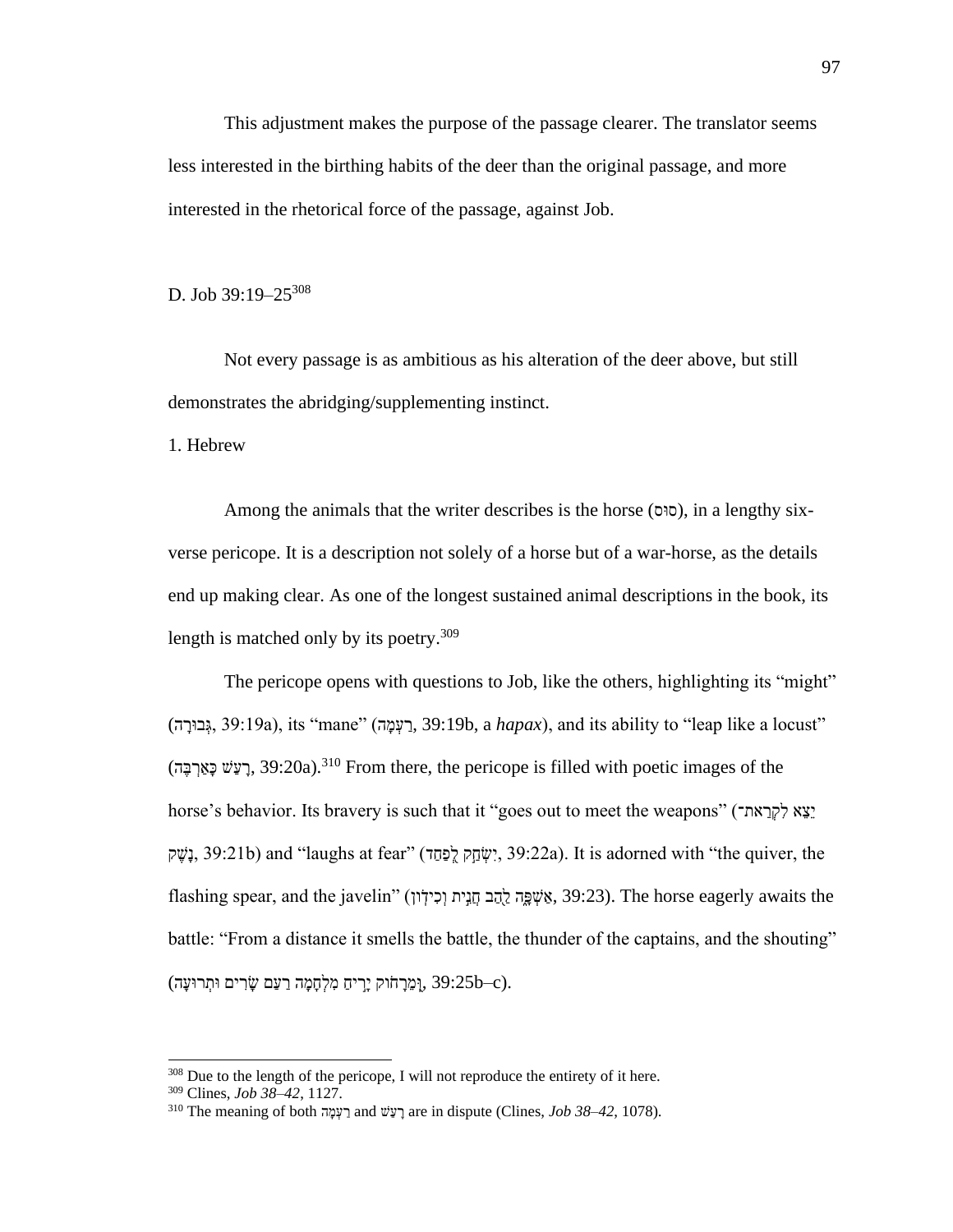# 2. Greek

In another passage describing the horse (ἵππος, LXX-Job 39:19–25), his major targets are incidental details.<sup>311</sup> He adjusts the translation of particular words as well. The first two verses have undergone streamlining for different reasons. He makes some concrete features abstract. While the Hebrew text opens speaking of its "mane" (דַעָּמָה, 39:19), the translator chooses φόβος, "terror."<sup>312</sup> Driven partly by a familiar Hebrew root (םַע ָּר," thunder") in an unusual location, he also alludes to the providentially-similar φόβη, "mane."<sup>313</sup>

He also chooses to enhance its nature as a war-horse. No longer is its leaping described; instead, LXX-Job 39:20 describes its πανοπλία ("full armor") and "courage" (τόλμα). Altering the common "locust" (אֲרְבֶּה) to πανοπλία is not a change born of confusion, given the commonality of the term in the Hebrew Bible.<sup>314</sup> Πανοπλία, by contrast, is a rare term, appearing only one other time in the LXX, 2 Sam 2:21, during Asahel's pursuit of Abner, translating הֲלִיצָּה ("spoils"). Since πανοπλία is a military term, it enhances the martial sense of the passage. The same instinct appears when he replaces the description of its "snorting" with the "majesty" (δόξας) of its "chest" (στηθέων) at  $39:20a$ , a much more dignified description.<sup>315</sup> Similarly, Job 39:21, where he describes its

<sup>&</sup>lt;sup>311</sup> "Iππος refers to a horse and is used as a synonym for a horse-drawn chariot as well (LSJ, *s.v.* ""ππος"). In the LXX, «ππος mostly translates "oτολοτοι" along with other terms, including בָּכֵר, "horse" and בְּ "chariot.")

<sup>312</sup> The meaning of the term רַעָּמָה is unclear (HALOT, *s.v.* "(רַעְמָה); LSJ, *s.v.* "φόβος."

<sup>313</sup> LSJ, *s.v.* "φόβη."

<sup>&</sup>lt;sup>314</sup> 21x in the Hebrew Bible.

<sup>315</sup> Fernando Martin De Blassi, "Considerations on the Concept of Audacity (tólma) in Plotinus," *International Philosophical Quarterly* 57.1 (March 2017): 19.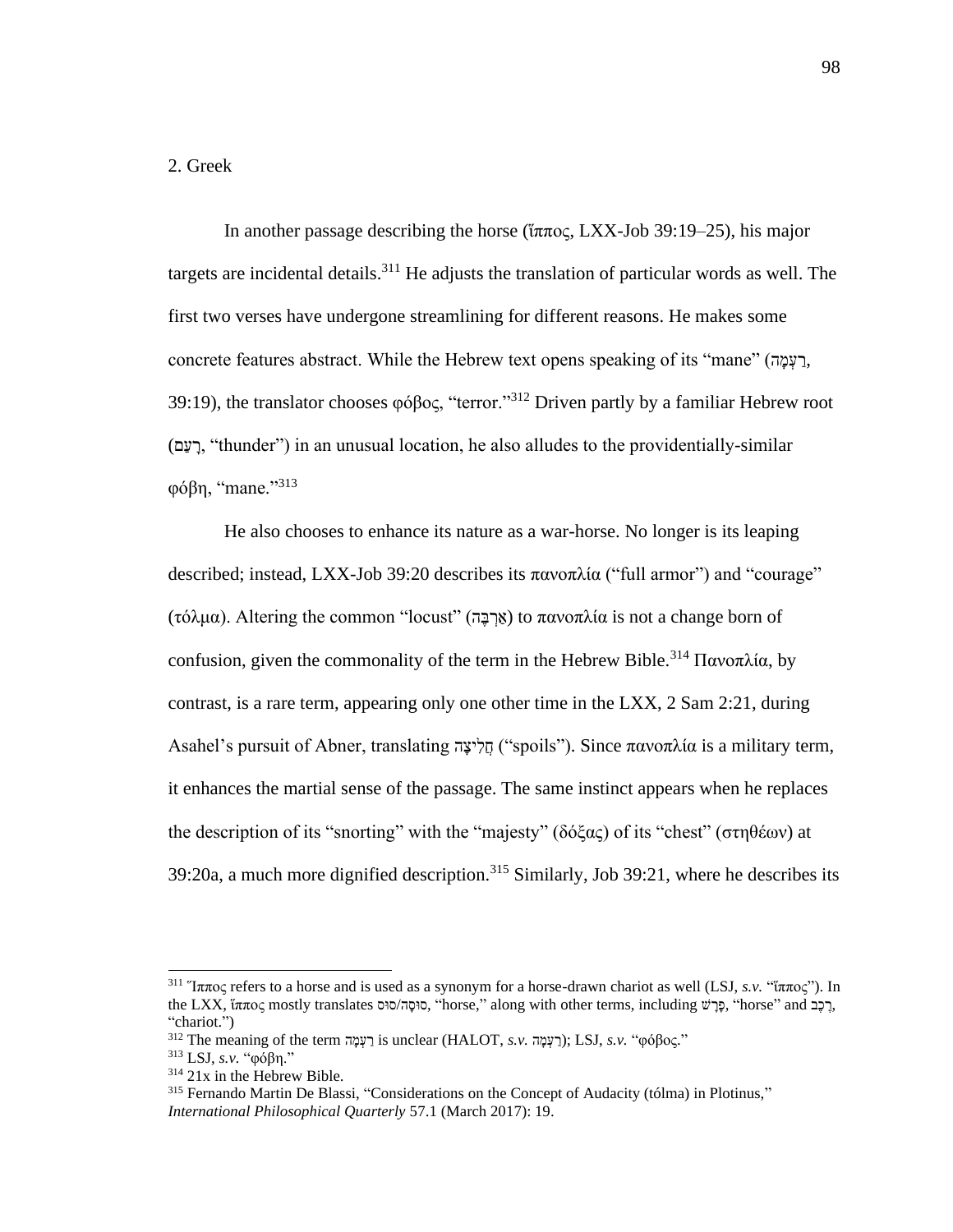"pride" (γαυρι $\tilde{\alpha}$ ) instead of its "exultation" (שֵׁישׁיִ), a term which he earlier had translated περιχαρεῗς, "joyful" (3:22).

Finally, he eliminates and readjusts certain details to focus the sense of the passage. Job 39:23 names three weapons: the quiver (אֲשֶׁפָּה), the "flashing spear" (  $\frac{1}{2}$ חֲנִית), and the javelin (כְּידוֹן). By contrast, LXX-Job 39:23a lists only the "bow and dagger" (τόξον καὶ μάχαιρα), reducing the verse to a single stich. Similar condensation occurs in the pericope's final verse, mentioning only that "from afar it scents battle with leap and cry" (πόρρωθεν δὲ ὀσφραίνεται πολέμου σὺν ἅλματι καὶ κραυγῇ) instead of the extra details in the Hebrew.

The translator makes several tactical changes to the passage to increase the militarism of the passage and tighten the image. While the overwhelming detail that stretches the author's poetic muscles is lost, the passage gains clarity and focus. He eliminates the extra details and adds thematically-appropriate vocabulary to make the war-horse more militaristic. The translator demonstrates that he understands the purpose of the passage and keeps it tightly focused.

E. Job 39:26

Sometimes the alterations are more drastic.

1. Hebrew

ְהֵמִבִּינֵתְךָ יַאֲבֶר־נֵֵץ יִפְרָשׁ כְּנָפֹו לְתֵימֶן: Is it by your wisdom that the hawk soars, and spreads its wings towards the south?

Job 39:26–30 focuses on two animals: the hawk (יָנֶשֶׁר) and the eagle (נַשֶּׁב). Unlike some of the previous examples, the second animal appears in the second verse of the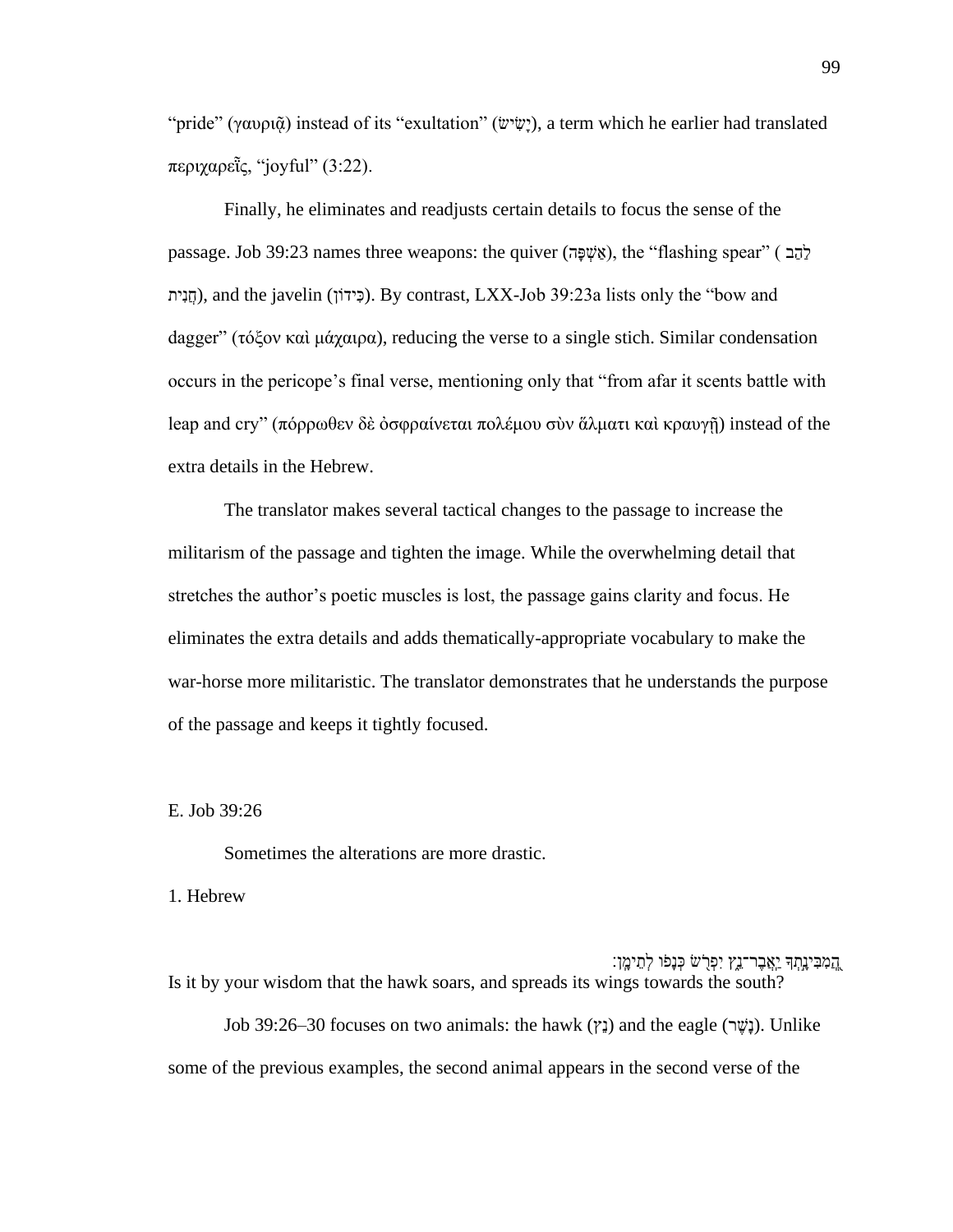pericope, rather than the parallel stich (as in other examples). While there are many aspects of the hawk in verse 26 that are noteworthy, two features of the verse provide contrast with the LXX translation that we will analyze shortly. The first is the *hapax* רְאֲבָר, "to fly."<sup>316</sup> Second, the phrase לתימן, "to the south," implies migration.<sup>317</sup>

2. Greek

ἐκ δὲ τῆς σῆς ἐπιστήμης ἕστηκεν ἱέραξ ἀναπετάσας τὰς πτέρυγας ἀκίνητος καθορῶν τὰ πρὸς νότον; Is it by your understanding that the hawk stops still, having spread its wings, motionless, eyeing what lies to the south?

LXX-Job 39:26 describes a  $i\epsilon \rho \alpha \xi$ , "hawk." The  $i\epsilon \rho \alpha \xi$  is a hawk or falcon.<sup>318</sup> According to Aristotle, the  $i\epsilon \rho \alpha \xi$  includes eleven (or by some counts, ten) birds, all of which he names.  $319$  He primarily describes its hunting patterns.  $320$ 

In the LXX, ἱέραξ appears five times, translating ץֵנ") falcon"). For the Hebrew *hapax* "fly" (אֲבָר), the translator chose ἕστηκεν, "stands," which does not describe an aerial motion. A non-aerial motion is further suggested by ἀκίνητος, "motionless." What in Hebrew describes its migration habits (יִפְרֹש כְּנָפָּיו לְתֵימָן), "spreads its wings to the south"), the translator would seem to be describing other habits. The addition of "motionless" implies that "having spread its wings" (ἀναπετάσας τὰς πτέρυγας) no longer describes migration, but rather some sort of physical action of the hawk itself. The closing of the verse, "that which lies to the south" (τὰ πρὸς νότον), suggests this description applies to its hunting habits rather than the direction it plans to fly.

<sup>316</sup> Clines, *Job 38–42*, 1082.

<sup>317</sup> Clines, *Job 38–42*, 1082–3; Driver and Gray, *Job*, 346.

<sup>318</sup> *The Brill Dictionary of Ancient Greek*, *s.v.* "ἱέραξ."

<sup>319</sup> *Hist. an.* 620a18–24.

<sup>320</sup> *Hist. an*. 620a23–7.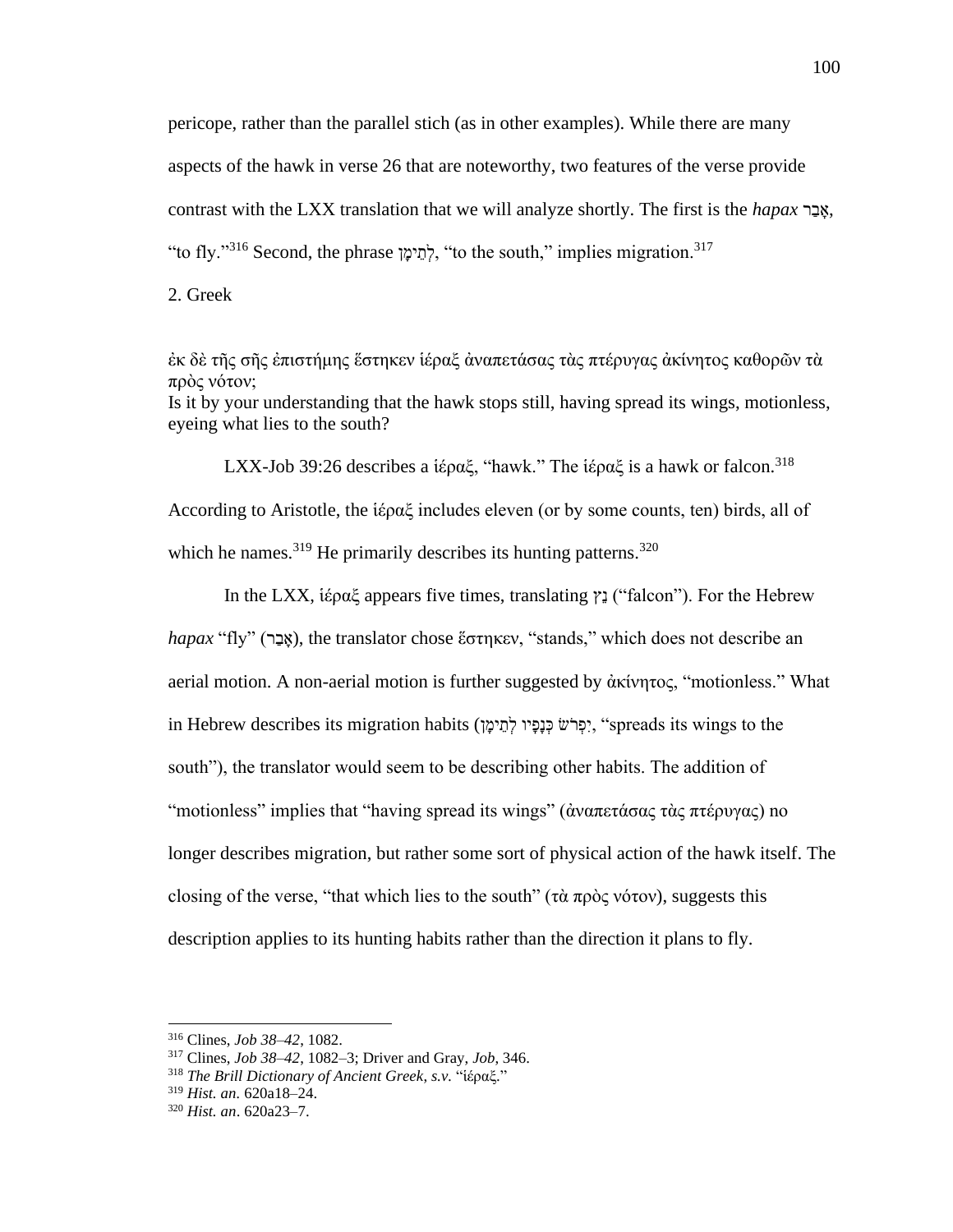The amount of adjustment made to this passage is unseen in many other, similar passages. It actively reverses the image in the original passage and reifies the poetic method by which its migration was described. Here it shows no particular influence, either in other biblical models or Aristotelian.

F. Job 40–41

One of the most noteworthy uses of elimination to shape the narrative is the consolidation of Behemoth and Leviathan into one single animal, the δράκων. While the Hebrew text describes two separate animals, I argue that the Greek text implies the presence of only one, for a multiplicity of reasons: the translator's approach to other animals, a prominent *inclusio*, the recurrence of unique vocabulary in strategic locations, and the weakening of Behemoth's name.

First, at least two other pericopes in the first divine speech reduce the animals from pairs to single animals. The "עֲלָי־סַלָּע, "wild goat," and הָאֵילה, "deer" (Job 39:1) are reduced to the ελάφος, "deer," at LXX-Job 39:1, and the sπ επισημένη εν τους εναιδικού και τη εναιδική επισημε (Job 39:5) are combined into the single ὄνος ἄγριος, "onager" (LXX-Job 39:5). The same has been done to Behemoth and Leviathan. Already, the space between the two is reduced, since the closing verses of the Behemoth pericope (Job 40:23b–24) have been excised by the translator. This is not dispositive by itself since it is not an unbroken pattern. The speech's opening (LXX-Job 38:39–40) retains the lion and the dragon, and its conclusion (LXX-Job 39:26–30) adds an animal that is not found in the Hebrew text (from γ), "hawk," and  $\psi$ ), "eagle," to the iέραξ, απός, and γὺψ ["hawk," "eagle," and "vulture," respectively])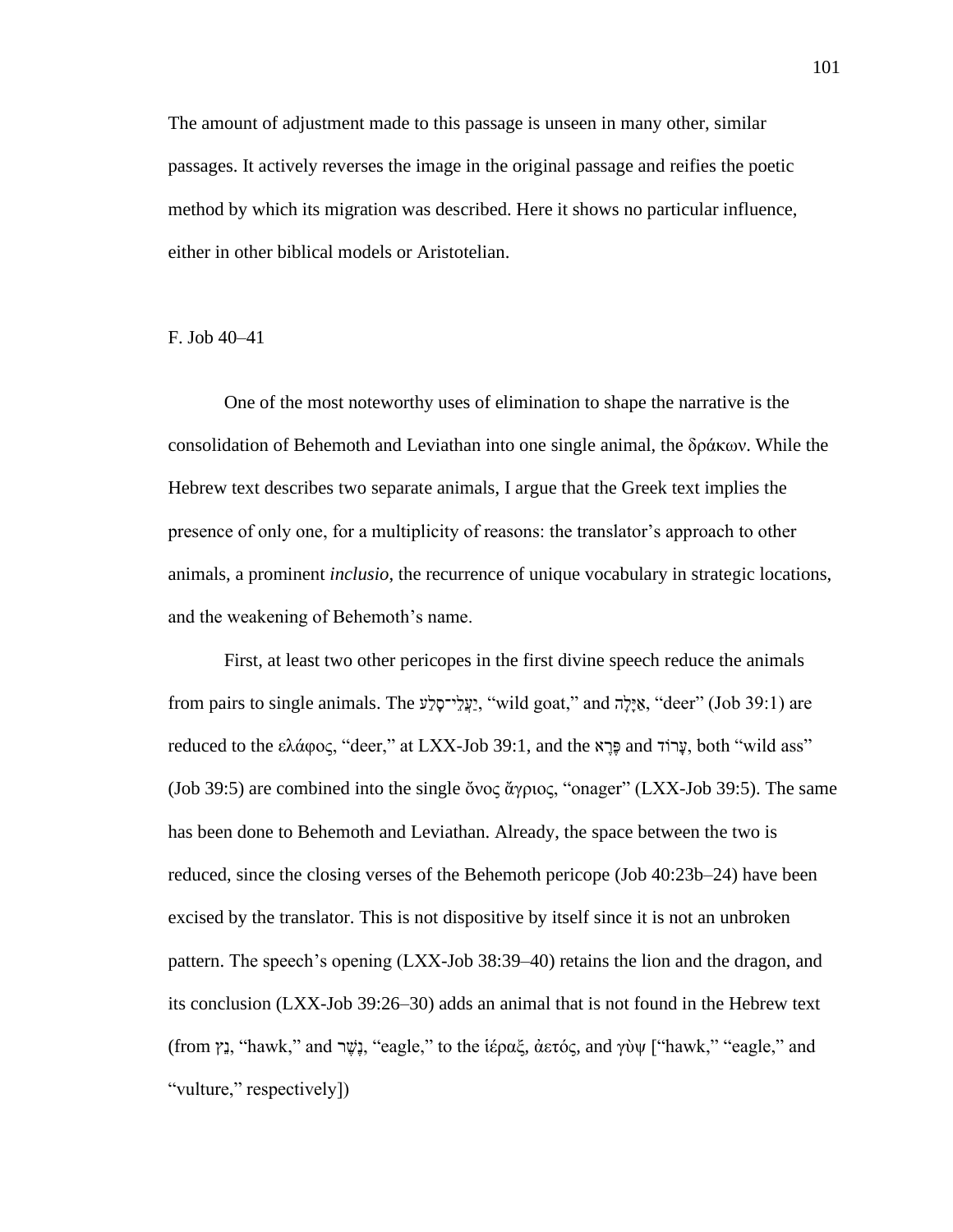Second is the appearance of an *inclusio* in the translation that is not in the original, at LXX-Job 40:19b and LXX-Job 41:25(33)b. The Hebrew text in both places has little similarity with each other. The Hebrew at Job 40:19b is obscure when describing Behemoth: "It is the first of the great acts of God—only its Maker can approach it with the sword" (הוא רֵ הִישִׁית דַּרְכֵי־אֱל הָעֹשׂוֹ יַגֵּשׁ חַרְבָּן). The precise meaning of the verse is unclear, but it is clearly meant to introduce a note of danger and malice to the description of Behemoth.<sup>321</sup> Likewise, at Job 41:25(33)b, the Hebrew reads "On earth it [Leviathan] has no equal, a creature without fear" (אֵין־עַל־עָפָר מָשְׁלוֹ הֶעָּשׂוּ לִבְלִי־חָח). Much like the verse above, it acts as a climax for the terrifying image of the beast, Leviathan: "If Behemoth was God's masterpiece, Leviathan is king of beasts, without a peer on earth, fearsome to others but above all fearless itself."<sup>322</sup>

In the LXX, both verses vary wildly from their Hebrew archetypes. At LXX-Job 40:19b, the translation bears only surface similarity to the underlying Hebrew: "This is the chief of what the Lord created, made to be mocked at by his angels" (τοῦτ' ἔστιν ἀρχὴ πλάσματος κυρίου, πεποιημένον ἐγκαταπαίζεσθαι ὑπὸ τῶν ἀγγέλων αὐτοῦ). The first stich of the translation is close to the Hebrew text. However, the second half of the verse is unrelated to the original text, perhaps born of confusion about the meaning of the phrase.

Somewhat startlingly, the latter phrase reappears *verbatim* elsewhere in the same speech, at LXX-Job 41:25[33]b, the penultimate verse of the entire speech: "There is nothing on earth like it, made to be mocked at by my angels" (οὐκ ἔστιν οὐδὲν ἐπὶ τῆς

 $321$  Despite Clines' misguided demythological tendencies, he is correct to note that it would be a mistake to over-interpret the content as an allusion to a primeval "struggle between Behemoth and God" (Clines, *Job 38–42*, 1188).

<sup>322</sup> Clines, *Job 38–42*, 1200.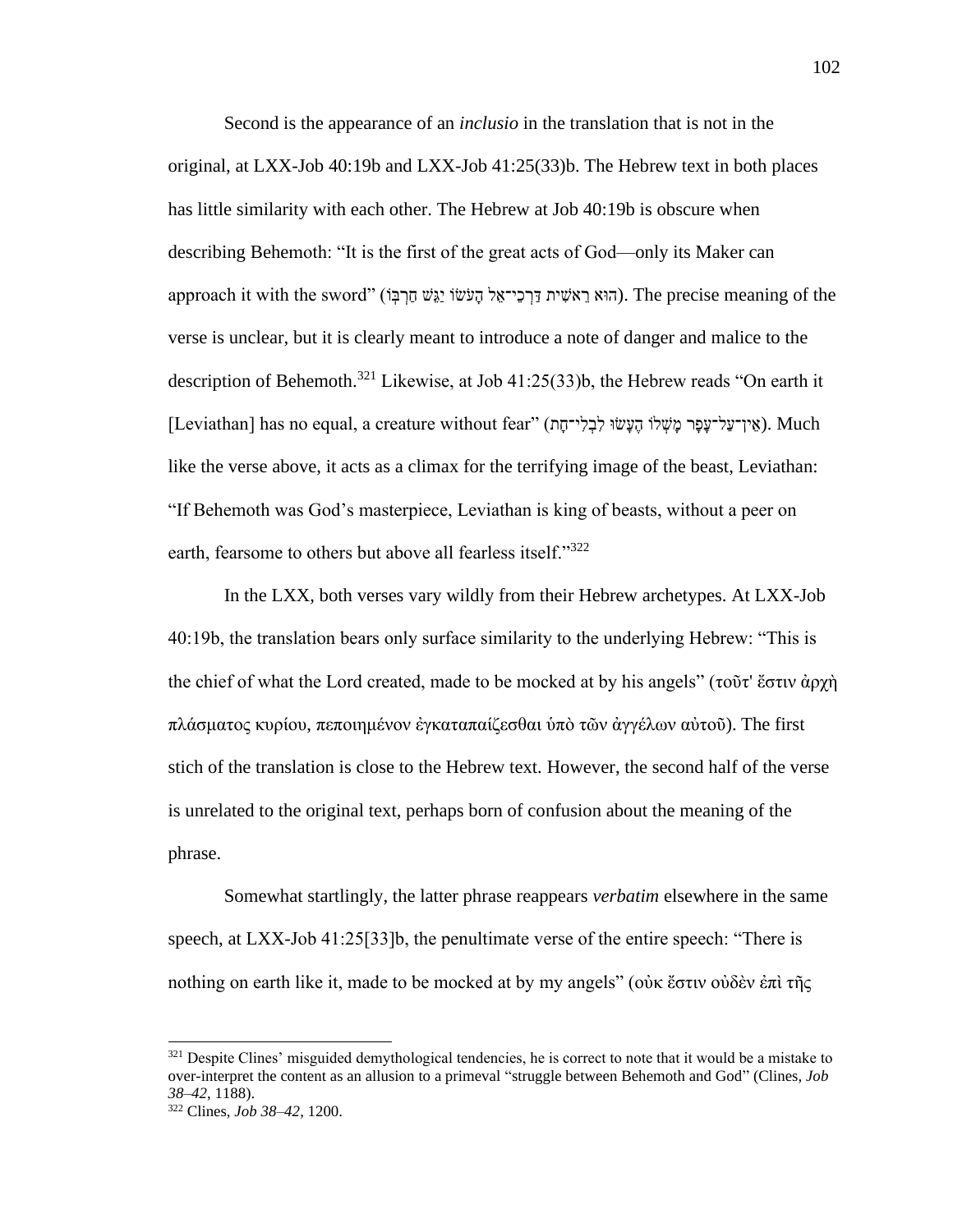γῆς ὅμοιον αὐτῷ πεποιημένον ἐγκαταπαίζεσθαι ὑπὸ τῶν ἀγγέλων μου). While the Greek text is duplicated for both passages (with the only difference being the pronoun attached to τῶν ἀγγέλων), the Hebrew text of both verses are entirely different, with the only similarity being the similar appearance of העשו in the consonantal text.<sup>323</sup> The identical wording of the verses reinforces that the creature at the beginning of this speech is the same as the one at the end of the speech, unlike the Hebrew text. The drastic alteration of the original verses, coupled with the exact verbal match of the two passages, further combined with the extreme dissimilarity of the two original passages, leaves no doubt that the connection was purposeful.

Third, unusual vocabulary within this *inclusio* further advocates for its unity. Both ἐνκαταπαίζεσθαι ("mocked") and πλάσματος ("formed") appear in LXX-Job 40:19b and LXX-Job 41:25(33)b. Elsewhere in the LXX, both of these terms are used in connection with one particular creature, the δράκων, specifically at LXX-Ps 104:26: "This dragon that you formed to mock at him" (δράκων οὗτος, ὃν ἔπλασας ἐμπαίζειν αὐτῶ).<sup>324</sup> The psalm's δράκων is "formed" (ἔπλασας) for "mocking" (ἐμπαίζειν) – as in the LXX-Job passage. Similar vocabulary implies a similar subject.

In addition to the vocabulary in the previously-mentioned *inclusio*, another unique piece of vocabulary appears in close proximity to the same verses. "Tartarus" (ταρτάρος) also appears twice, once at the beginning of the pericope and once at the end, first at LXX-Job 40:20 and again at LXX-Job 41:24(32)a. LXX-Job 40:20, a verse immediately following the previously-mentioned *inclusio*, reads: "But when it went up on a steep

<sup>323</sup> הֲעָּשׂוּ at 40:19b and הֲעָּשׁוּ 41:25(33)b.

<sup>324</sup> Heater, *Translation Technique*, 126. The LXX is a match for the Hebrew, which reads "Leviathan that you formed to sport in it [the sea]" (לְוָיָתָן זֶה־יָצַרְתָּ לְשֶׂחֶק־בָּוֹ).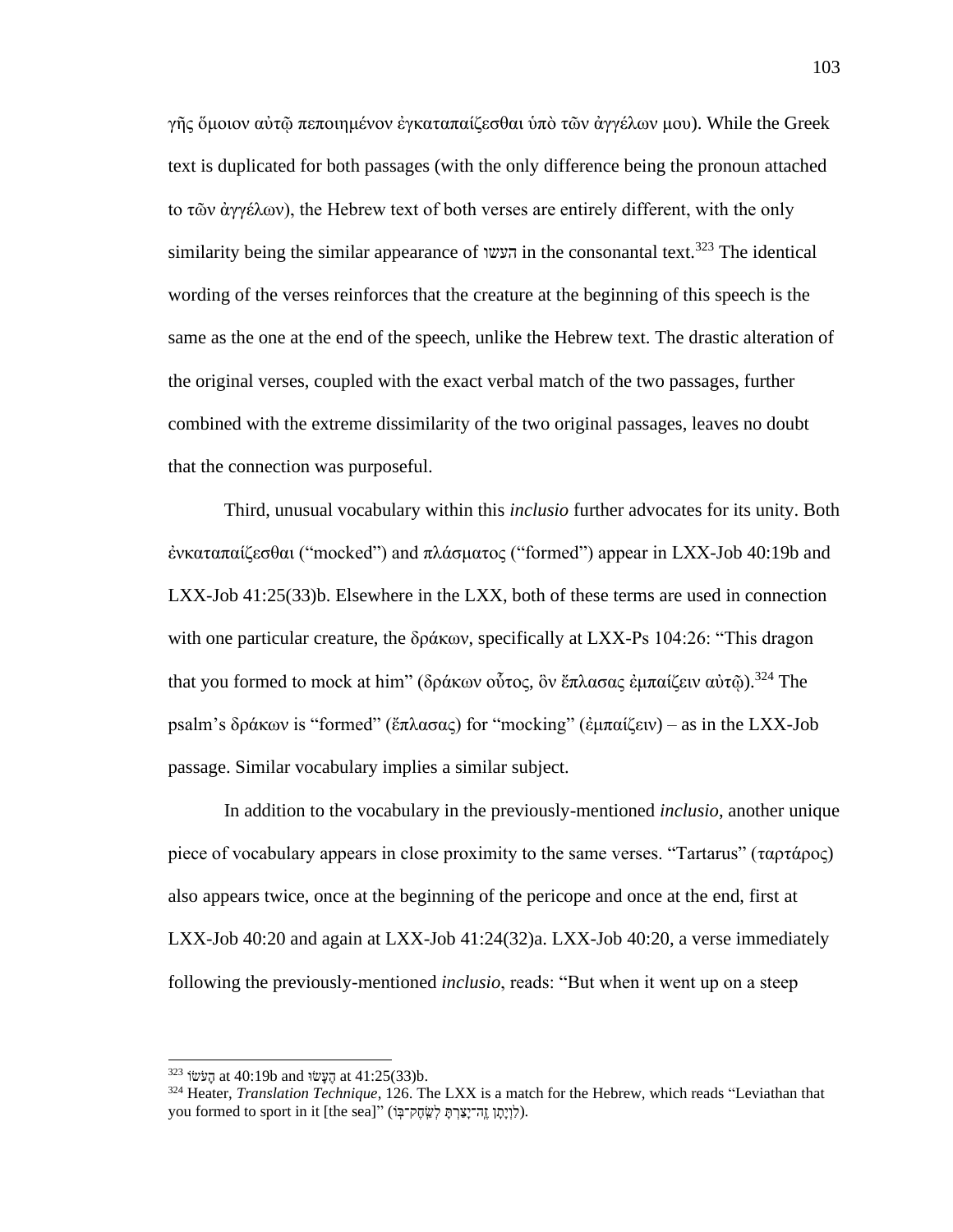mountain, it brought gladness to the quadrupeds in Tartarus" (ἐπελθὼν δὲ ἐπ' ὄρος άκρότομον έποίησεν χαρμονὴν τετράποσιν ἐν τῶ ταρτάρω).<sup>325</sup> Later, near the end of the pericope, Tartarus appears again at LXX-Job 41:24(32)a (which, much like the other verse, is immediately before the end of the *inclusio*): "[It regards] Tartarus of the deep as a captive" (τὸν δὲ τάρταρον τῆς ἀβύσσου ὥσπερ αἰχμάλωτον).<sup>326</sup> The word n ng ("deep") is given a double-translation, ὁ τάρταρος τῆς ἀβύσσου, "Tartarus of the deep." This vocabulary is unique to the *inclusio*, appearing nowhere else in the book.

Finally, another suggestive piece of evidence is the weakening of the proper name "Behemoth" (בְּהָמוֹת) at LXX-Job 40:15: ἀλλὰ δὴ ἰδοὺ θηρία παρὰ σοί· χόρτον ἴσα βουσὶν ἐσθίει. <sup>327</sup> NETS translates this verse as follows: "But look now, you are familiar with 'monsters'; they eat grass like cows." However, this is a flawed translation that obscures the underlying Greek. No issues are raised with regards to its translation of θηρία, "beasts" (or "monsters" as NETS). "Behemoth," nothing compels reading θηρία as a proper noun.<sup>328</sup> Just as in the Hebrew text, singular verbs follow the plural subject θηρία, beginning with ἐσθίει, "he/it eats." However, pairing θηρία with ἐσθίει falls within the rules of standard Greek usage where neuter plural subjects can take singular verbs and still be plural. As evidence, the other occurrence of θηρία as the subject in LXX-Job (LXX-Job 37:8: "the wild animals came in under shelter," εἰσῆλθεν δὲ θηρία ὑπὸ σκέπην) follows the same rule. NETS' choice to translate παρὰ σοί as "you are familiar

 $325$  Job 40:20 is another difficult passage, "For the mountains yield food for it, where all the wild animals play" (כֵּי־בוּל הַרִים יִשְׂאוּ־לוֹ וְכָל־חַיַּת הַשָּׂדֶה יְשֵׂחֲקוּ־שֵׁם).

 $^{326}$  LXX-Job 41:24[32]b is omitted. This translates Job 41:24[32]b: יְחִשַּׁב תְּהוֹם לִשִּיבָה, "one would think the deep to be white-haired" (NRSV), but the translator understood שֲׂבָה "gray-haired") as deriving from  $\ddot{v}$ "to take captive."

 $327$  In Hebrew, the verse reads: "'Look at Behemoth, which I made just as I made you; it eats grass like an  $\alpha$ י הַנֵּה־נָא בְהֵמֹות אֲשֶׁר־עָּשִׂיתִי עִמָּךְ חָצִיר כַּבָּקֶר יֹאכֵל).

<sup>&</sup>lt;sup>328</sup> Robert Gordis acutely calls it an "impossible rendering" ("Job and Ecology (and the Significance of Job 40:15)," *HAR* 9 [1985]: 197).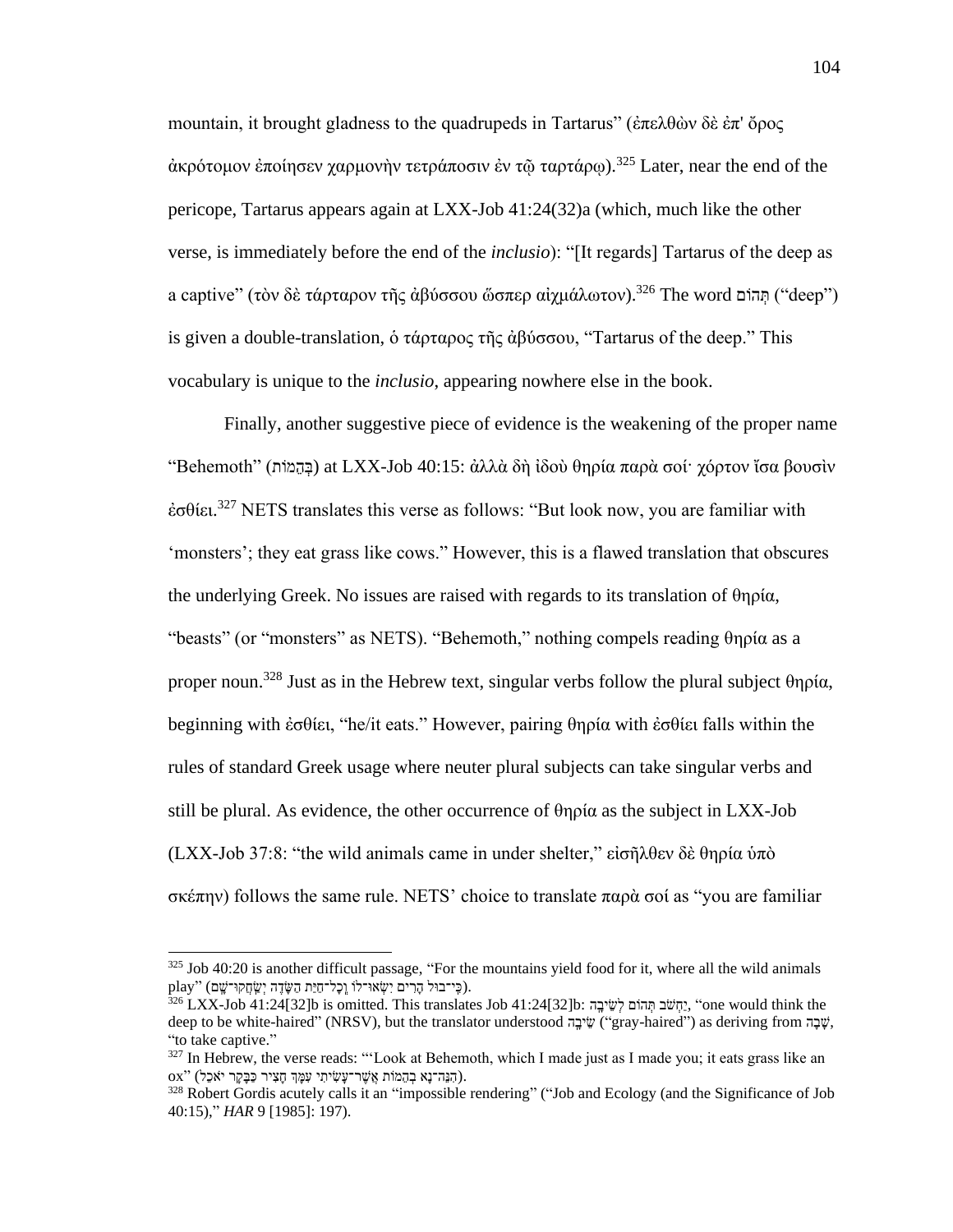with," however, is less defensible. Although it derives from the underlying Hebrew (דְּמַּהָּ, "with you"),  $\pi \alpha \rho \dot{\alpha}$  σοί elsewhere in the LXX appears to explain a difference between two subjects. Considering these points, the verse is better translated as follows: "But behold the beasts [that are] beside you; they eat grass like cattle." God is telling Job to look at the "ordinary" creatures (θηρία) around him (reading παρὰ σοί in the wider Septuagint usage). These consume grass and are passive and harmless.

Combining the two animals into a single δράκων is a clear advantage for the translator. First, he bypasses the difficult vocabulary in the passage (often specialized physical terminology that is a mystery even to modern translators) and the obscure grammar. Secondly, the translator only must connect the mythical monsters to one Greek equivalent rather than two. While he does not seem to shy away from drawing on biblical references and creating new creatures, in this instance, he seems to have avoided that path.

The translator uses elimination as a focusing technique, redirecting the language of the original passage toward a new creature or idea. The freedom with which he employs this technique implies his comfort with it, as opposed to the more limited situations of his positive techniques. The culmination of this technique is the creation of a new δράκων out of both Behemoth and Leviathan—a combination that allows the translator to avoid having to manufacture a second mythical creature.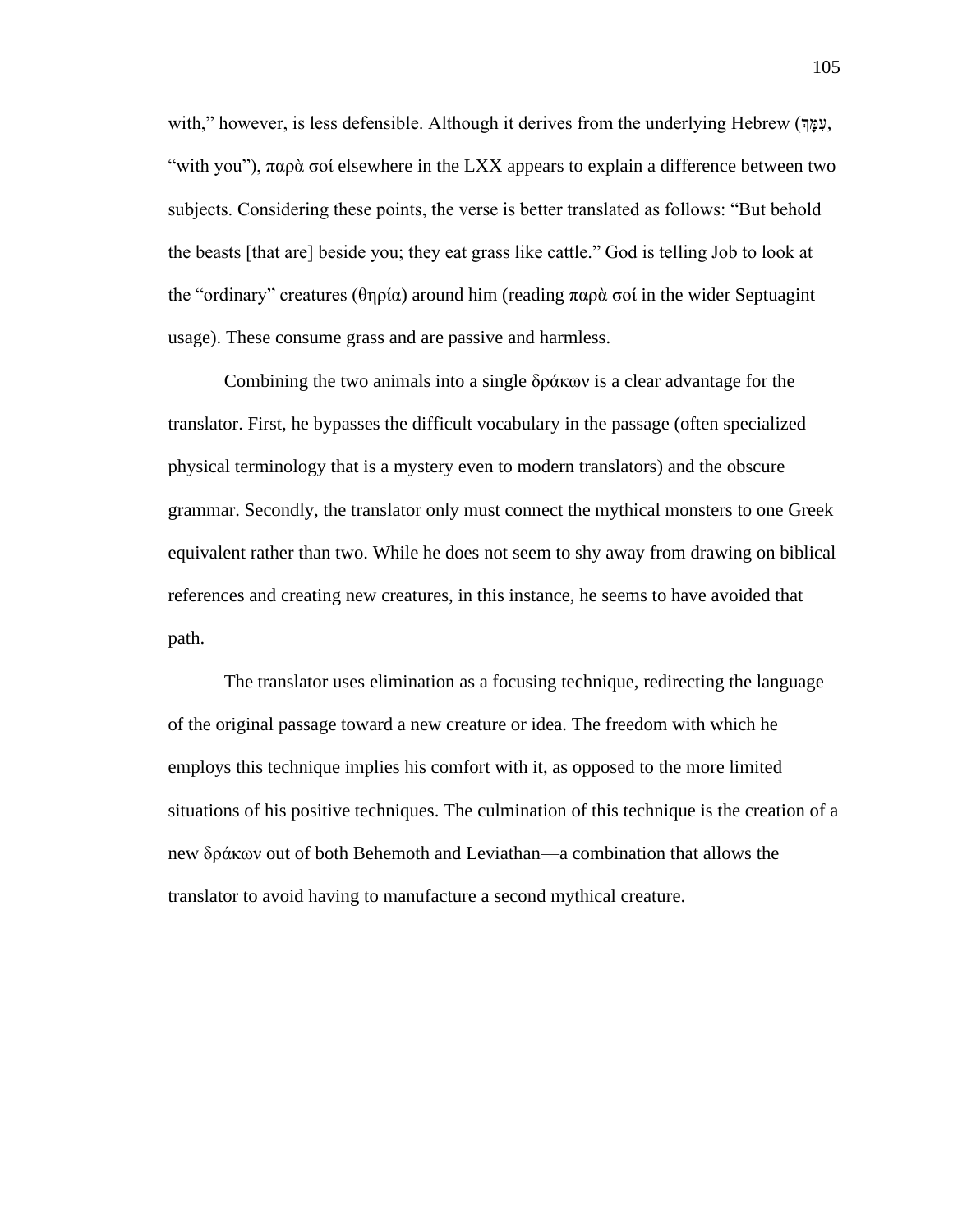## G. Miscellaneous Features

Analyzing his "error-correction"—when he misreads or misunderstands the text in front of him—can provide a complementary insight into his thought-process. He is not a perfect translator, showing some lapses in his understanding of the Hebrew text.

1. Job 21:11

A certain *hapax legomenon* causes him problems: the rare יל ִׁוֲע," child." At Job 21:11, Job describes how the wicked men seem to prosper: "They send out their little ones like a flock, and their children dance around" (יְשֵׁלְחָוּ בָצֹאן עֲוִילֵיהֶם וְלַלְדִיהָם יְרַקִּדְוּן). However, at LXX-Job 21:11, Job describes the wicked as "remain[ing] as ageless sheep, and their children play about" (μένουσιν δὲ ὡς πρόβατα αἰώνια, τὰ δὲ παιδία αὐτῶν προσπαίζουσιν). "Eternal" (αἰώνια) is the result of misreading עֲוִילֵיהֶם, "their children," as םָּולֹע," eternal."<sup>329</sup> This is not an isolated incident: at 19:18, he also reads יל ִׁוֲע as αἰῶνα, and at LXX-Job 16:1, he produces ἄδικος, "unjust," likely by reading ", "injustice."<sup>330</sup>

## 2. Job 32:22

Typical reading mistakes also occur, such as *homoioteleuton*. At Job 32:22, Elihu states that he does "not know how to flatter" (כִּי לֹא יַדַעְתִּי אֲכַנָּה), with the cryptic follow-up "or else my Maker would put an end to me" (יִׁנ ֵָֽשֹע יִׁנ ֵא ָּשִׁי טַע ְמ ִׁכ(, with no special animal present. The translator renders the second stich as "if that is not so, moths will eat me!"

<sup>229</sup> HALOT, s.v. שֵׁוִיל.

 $^{330}$  HALOT, s.v. עויל.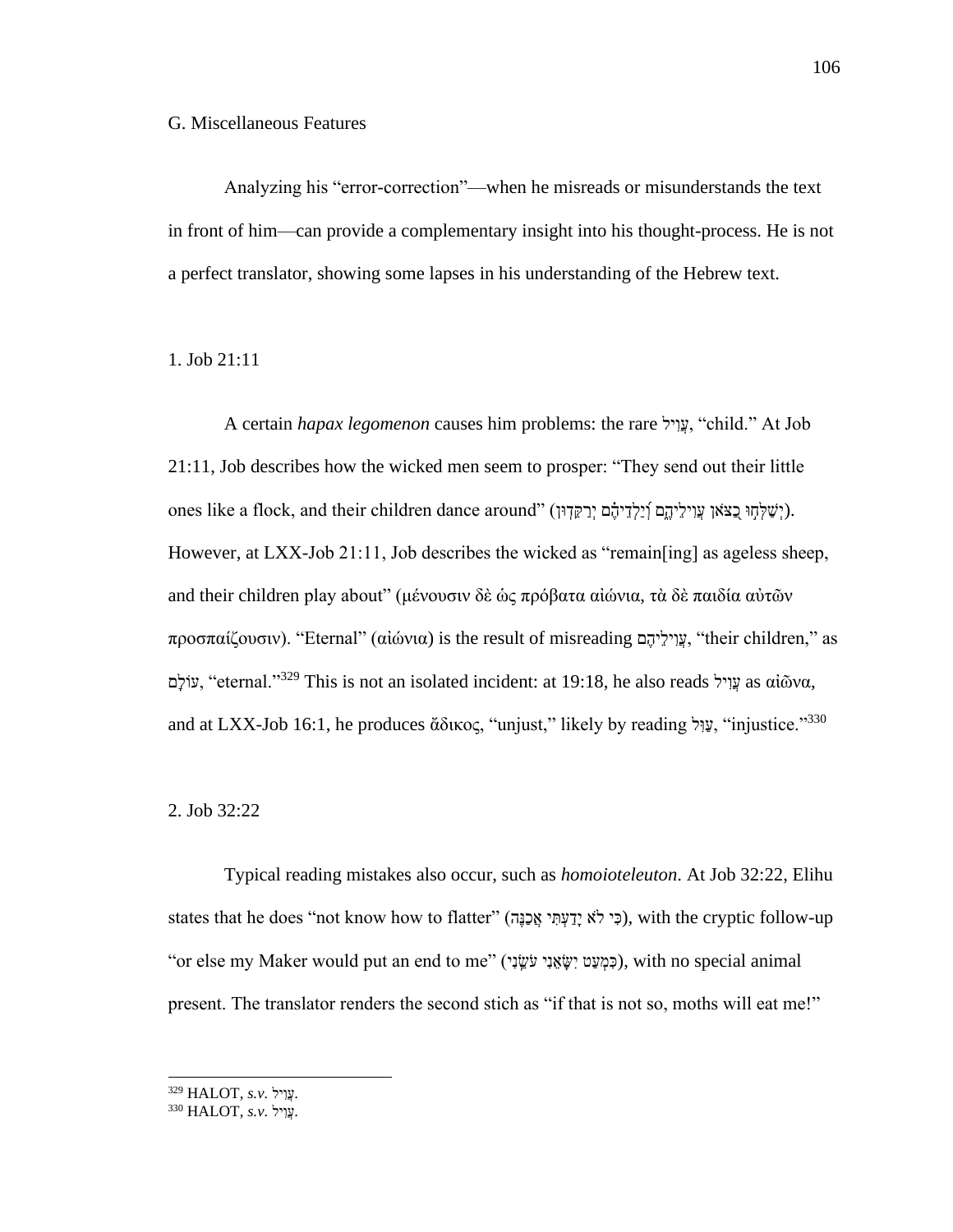(εἰ δὲ μή, καὶ ἐμὲ σῆτες ἔδονται). Moths do not have the reputation, in either the ancient or modern world, of consuming people as well as clothes and papyrus.<sup>331</sup> However, Job 32:22 ends with יִשְׂאֲנִי עִּיְשֵׂוּ, "my Maker will put an end to me." There are clear orthographic similarities between יָנֹשֵׂיָ, "my Maker," and the Hebrew word for "moth" (שֵּׁעָ), which is likely where the translator's σῆς, "moth," came from.

# F. Conclusion

The breadth of these passages speaks to the flexible application of this technique. He clearly uses it more frequently in Job 38–41 than in earlier portions of the book, though it gets use elsewhere in the book. And yet, with this eliminative technique, he makes the passage leaner and more direct. He further tightens some passages by recycling its former content, instead of non-biblical or biblical material from another book. Hence, by the end of the passage, it does not stray too far from the boundaries of the passage and retains the "shell" of the original. Even several of his error-corrections speak to a certain degree of fidelity to the text. Relying so heavily on the original text is a more conservative technique, albeit in a strangely unintuitive way.

Throughout these chapters, I have walked from the vocabulary-level to the ideological level, to better spell out the translator's mental framework for approaching the text. He is clearly a confident translator, but he also attempts to reconcile two different textual worlds, not always successfully. Our next step, and my next chapter, will be a synthesis of these insights to spell out in more detail his underlying assumptions about translating LXX-Job.

<sup>331</sup> Kitchell, *Animals in the Ancient World*, 123.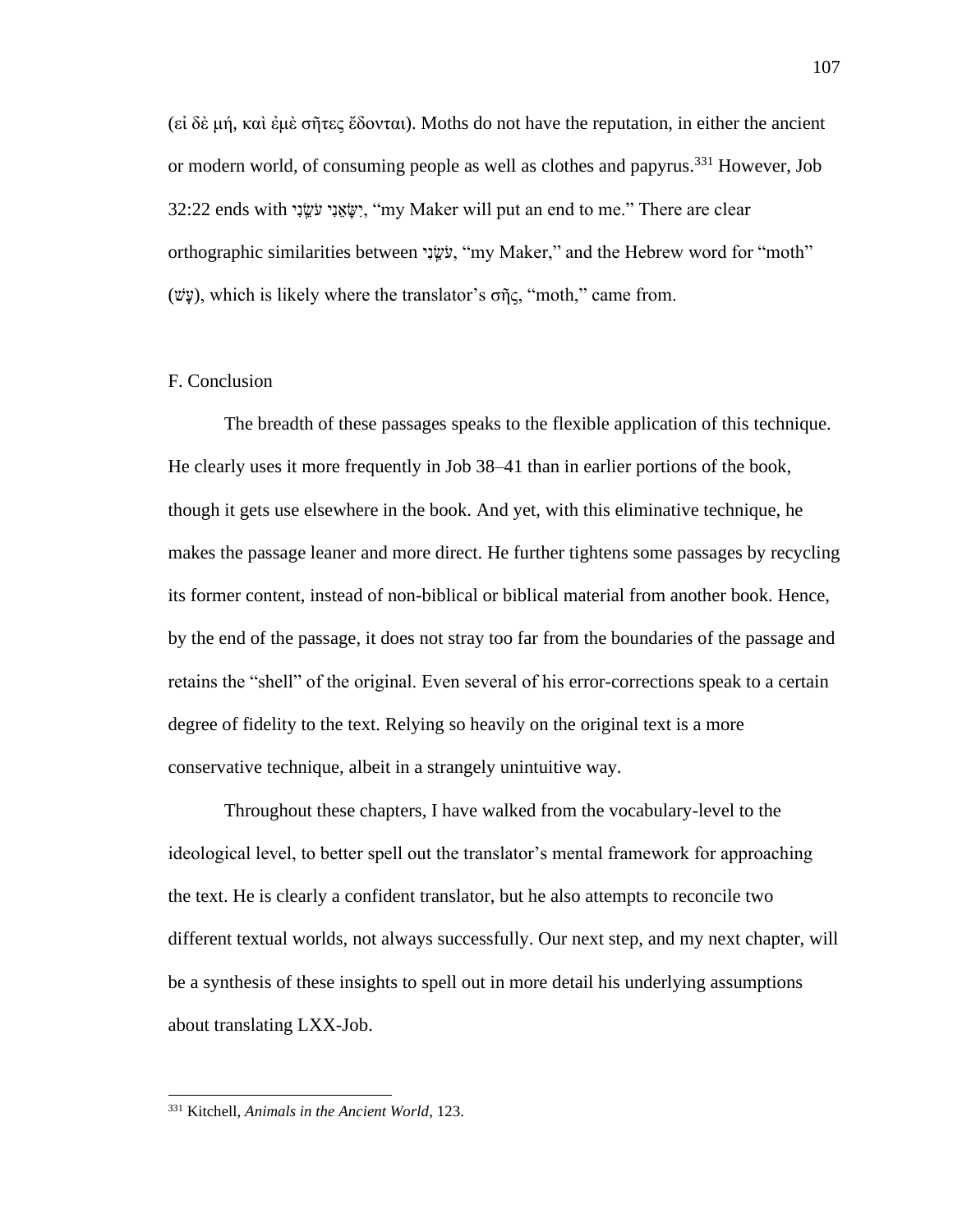# CHAPTER V: CONCLUSION: WHAT CAN WE SAY ABOUT THE TRANSLATOR?

# A. Introduction

In the foregoing chapters, we have looked at all the many ways in which the translator shaped, adjusted, changed, and accommodated the Hebrew text as he was translating it into Greek. Many of these changes are "positive" (additive) changes, but most of them are "negative" (eliminative) techniques. He made these changes in a conscious way, in a deliberate direction, rather than either randomly or because of a different base Hebrew text. Here, I will summarize the various trends that earlier analysis has brought to the fore. Three major trends are evident: the translator's use of elimination was a tool by which this was accomplished, which had the additional benefit of making the book's self-presentation tighter; he translates in such a way as to guide a wedge between wisdom and animals with more force than the original text; and finally, it is clear that he experienced no discomfort with the extensive mythologies that underlaid the original text, but did feel that its impact would be better felt by carrying them into his immediate biblical and cultural contexts.

B. The translator was a reader of Hellenistic literature and earlier biblical translations

The influence of other literature on the translator's vocabulary has been welldocumented elsewhere. What this investigation has uncovered, however, is that the translator borrowed concepts from those same pieces of writing. While in some cases the difference is simply vocabulary-level, other alterations are deeper and tap into a set of ideas that differ from those of the original text.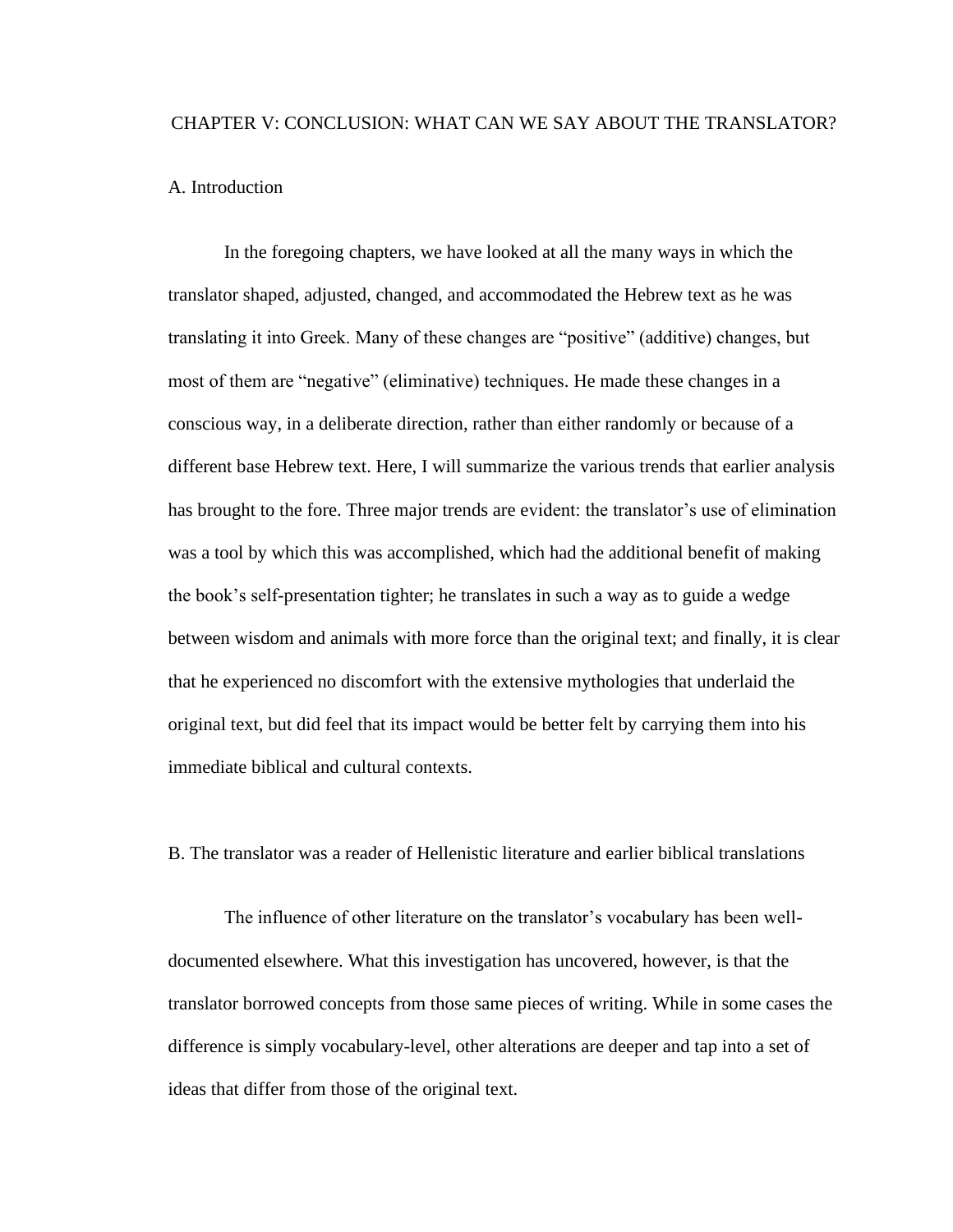Non-biblical Greek literature, especially natural history writing, is one vein tapped by the translator. The most obvious is the appearance of the μυρμηκολέων, "antlion," at LXX-Job 4:11. Although there is no animal explicitly termed the μυρμηκολέων in Hellenistic literature, the μύρηξ, "ant," was often classified as a lion by many ancient writers. It is almost unquestionable that the translator was influenced by these descriptions of the μύρηξ in his unique fusion. Likewise, the addition at LXX-Job 6:7, "...like the smell of a lion" (ὤσπερ ὀσμὴν λέοντος), is attributable to the translator in its entirety. Lacking clear or even tangential connection to the underlying Hebrew of the verse, its strongest parallel is Aristotle. It is highly unlikely that it is merely coincidental. Other small examples abound of his "massaging" the text to bring it into conformity with other Greek texts, including γύψ ("vulture") and σκώληξ ("maggot"), and certain elements of the δράκων at the end of the book, such as the οὐρά ("tail") and ἐπ' ὀσφύι ("from its loins").

The translator also drew from other Greek biblical translations. Frequently noticed in both this investigation and earlier ones are his allusions to, and use of, other LXX biblical texts. Job's sacrifice in the LXX at 1:5, "one bull calf" (μόσγος ἕνα), is an addition that relies directly on LXX-Leviticus and LXX-Numbers. So too does the translation of Chaldeans as "horsemen" at LXX-Job 1:17 seems to be influenced by LXX-Habakkuk 1:6, 8. It is his reading of LXX-Deut from which the "wrath of dragons" (θυμὸν δὲ δρακόντων) in LXX-Job 20:16 comes. The κῆτος in both LXX-Genesis and LXX-Jonah, along with classical precedents, influenced the κῆτος at LXX-Job 3:8. Likewise, Leviathan's transformation into the δράκων is, at points, influenced by its other Greek appearances, such as its description in LXX-Psalms.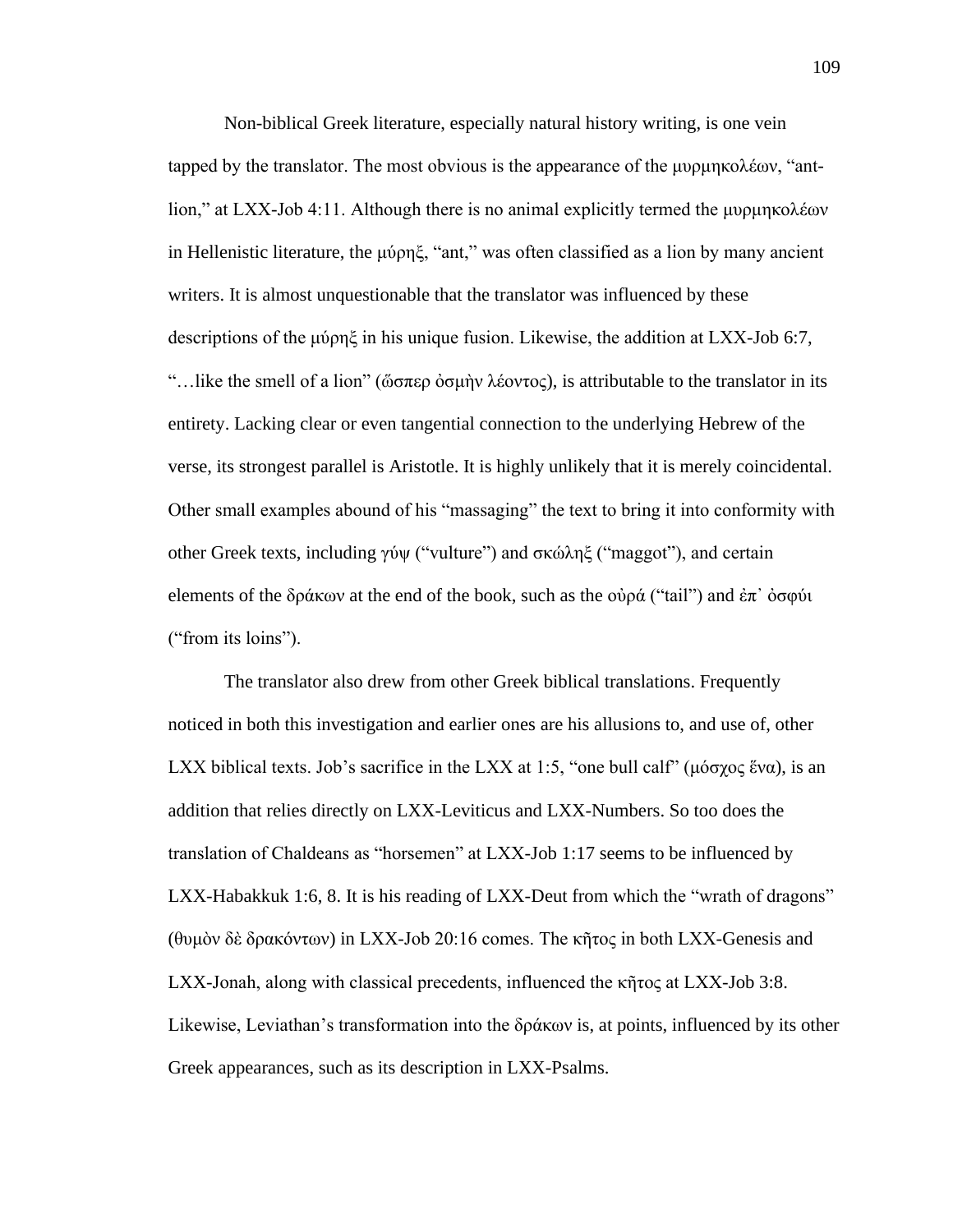Overall, the translator was well-integrated with his literary sources. He quotes them in both direct and indirect ways and borrows more than just their terminology. They are especially useful for plugging gaps that arise due to the cultural and linguistic differences between Hebrew and Greek. The translator uses both subtle and obvious material, implying his full knowledge of the sources at hand.

#### C. The translator uses elimination as a means of preventing an unfocused text

This tendency has been most extensively explained by Maria Gorea, who concludes that "the translator seems won over by the temptation of simplifying shortcuts [...to produce] more concise expression."<sup>332</sup> Focusing on the animal world specifically, his tendencies are similar. The prime example of this is the first speech of God at the end of the book (LXX-Job 38:39–39:30). Two different pericopes reduce their central animals from two to one: the wild goat (LXX-Job 39:1) and the wild ass (LXX-Job 39:5). No reduction happens in the opening pericope with the raven and lion (LXX-Job 38:39–41) and the closing one with the birds of prey (LXX-Job 39:26–30), probably because of their more compact and focused nature. Smaller sections also speak to the same approach. LXX-Job 5:22–23, which eliminates 5:23a, keeps the focus of the verse of wild animals, removing the confusing statement about the "stones of the field."<sup>333</sup>

This pattern repeats with Behemoth and Leviathan in God's second speech, which shows the author wished to combine the creatures. Originally, Job 40:23b–24 acts as a transition between Behemoth and Leviathan. It asks the same question as 40:25(41:1):

<sup>332</sup> Gorea, *Job Repense ou Trahi?*, 226. See also Johann Cook on Job 28, the "Hymn to Wisdom" ("Were the LXX Versions of Proverbs and Job Translated By the Same Person?" 148). <sup>333</sup> Gorea, *Job Repense ou Trahi?*, 17.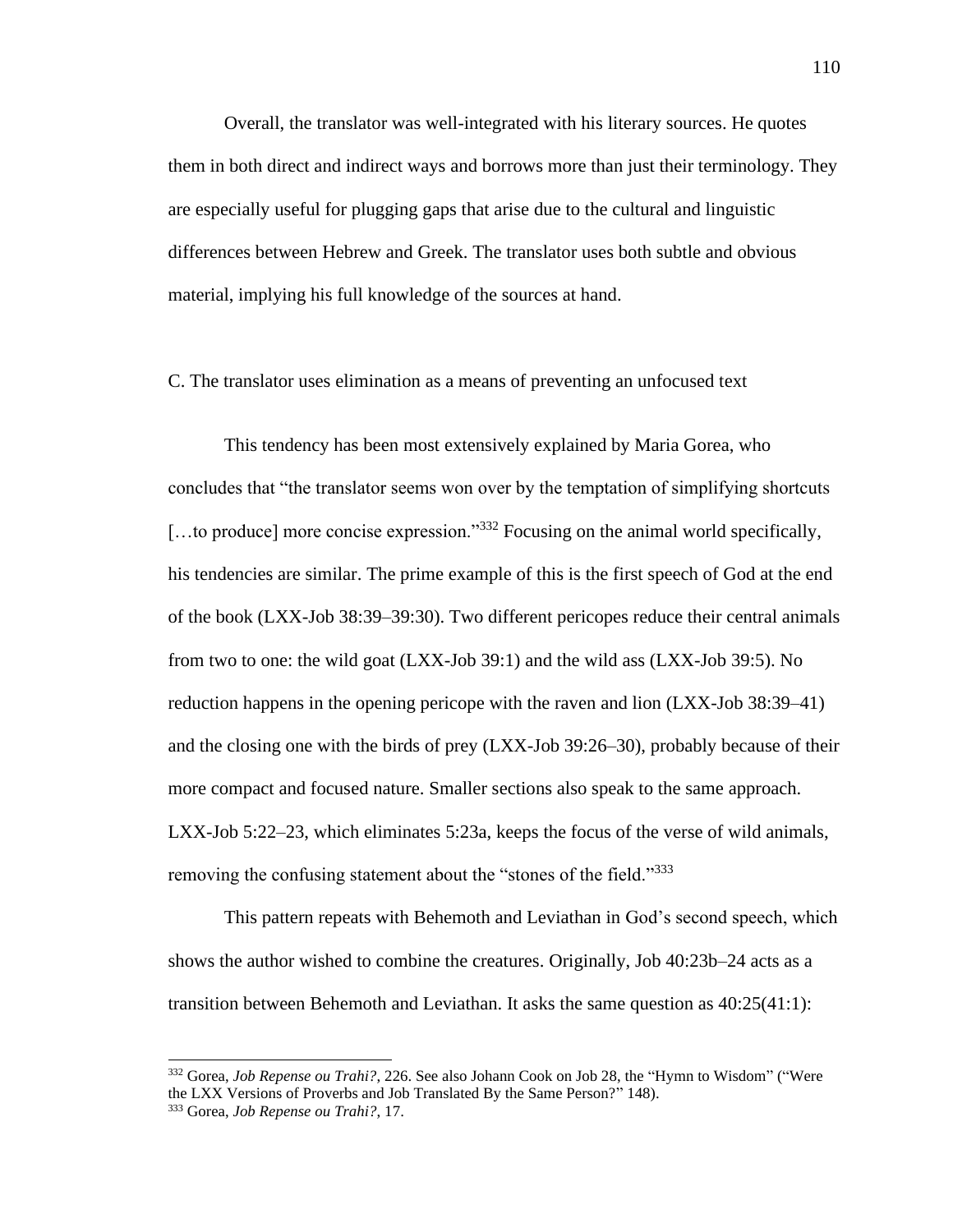whether Job can capture the mythological creature at issue in the pericope. However, because the distinction between the two is no longer operative and therefore unnecessary, the translator removes Job 40:23b–24 to avoid repetition as well as smooth out any differences.<sup>334</sup> A bevy of minor details are adjusted, but all keep the creature's mystique.<sup>335</sup>

All these changes suggest that the translator meant for his text to be a work without "distractions." The scale of the missing material unavoidably affects the shape and pacing of the narrative; the translator's deliberate hand in this large-scale change suggests that this was his intention. Hence, he moves beyond a naïve role of merely presenting the original work in another language, and into the realm of being an editor, or even acting as a second author.

This could further imply at least two views of the original text. Either the original text is deficient and needs changing or the original text is open to change without altering its biblical character. The difference between the two views is one of outlook, whether they view the text negatively or positively. Although this question cannot be answered

<sup>334</sup> Gorea, *Job Repense ou Trahi?*, 211.

<sup>&</sup>lt;sup>335</sup> At 40:31b(41:7b), it is possible that MT-Job's inclusion of Leviathan's head (אוֹראָשׁ) was viewed as a distraction from the other body part that is being described (the skin of its tail), which has a substantial addition by the translator, perhaps the compensate (Gorea, *Job Repense ou Trahi?*, 212). LXX-Job omits 41:4(12), which in the Hebrew is grammatically confusing. The material does not break the progression of the material, so ideological reasons do not likely underlie the change. Omitting 41:8(16)a, which describes the tightness of the seal, may have been prompted by the sense that it does not add to the material; the verses transition straight from "its ligament is like emery stone" to describing how "no puff of air will ever pass through it," without any interrupting phrase in between. Unlike the previous verse, linguistic difficulties are difficult to imagine, since the phrase דָּח ֶא דָּח ֶא ְב וּשַגִׁי does not contain particularly obscure vocabulary. For the same reason, the next verse (41:9[17]) is missing, as it continues to describe the scales. MT-Job 41:15(23)b falls into a similar category, describing how "firm" the scales are cast. A similar omission occurs at  $41:21[29]$ a. The term  $\vec{v}$ <sub> $\vec{v}$ </sub> begins both verses in the Hebrew and, as Gorea argues, may have caused some consternation in the translator (Gorea, *Job Repense ou Trahi?*, 217). The final omission of the speech, at 41:24[32]b, is less an omission in content (as what stays is clearly influenced by the consonantal text of 24b) and more a condensation into one singular line (Gorea, *Job Repense ou Trahi?*, 212).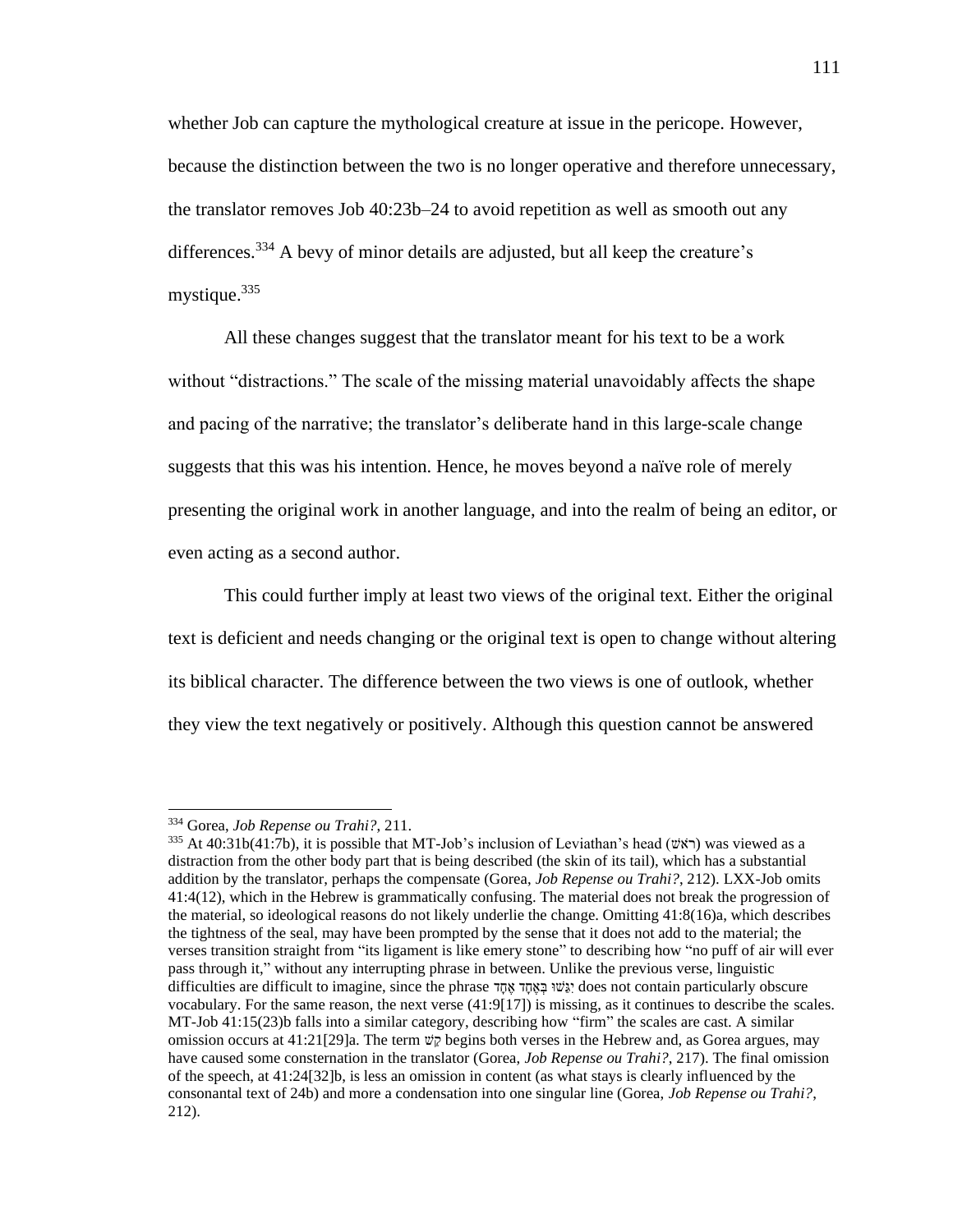"empirically," an answer can be suggested holistically. On the one hand, the translator's impetus toward readability implies the translator's view about the deficiency in the original text: that it is too long and unfocused. On the other hand, he does not change the overall book; the differences are not so radical as to morph the book into an entirely different literary creation.

It is this last element that suggests to me that the translator had a fundamentally positive view of the original book, or at least did not feel as though he could make largescale structural changes to make it fundamentally different book. The slavish literalism of the LXX-Pentateuch is not the approach of the LXX-Job translator, but it is more likely that he saw his approach as respectful of the original text. The later creation of the Hexaplaric text, an amalgamation of the original translator's text and the Theodotion's, came out of the flawed assumption that the brevity of the original translation was a deficiency. In short, while the translator's impulse to make the text shorter seems on its face to disrespect the original text, the overall pattern is more focused and intentional.

#### D. The translator's allusions may have unified his writing with the greater biblical canon

The substantial allusions and usage of non-Job texts by the translator are clearly a product of his erudition and his understanding of those other texts. The larger question looming over these actions, however, is about what motivations the translator had for pulling from these sources. Like the possibilities raised to discern the translator's view of the text through his use of elimination, there are three possibilities for his view of the supplemental material: it is inferior, equal, or neutral, or better than the original text.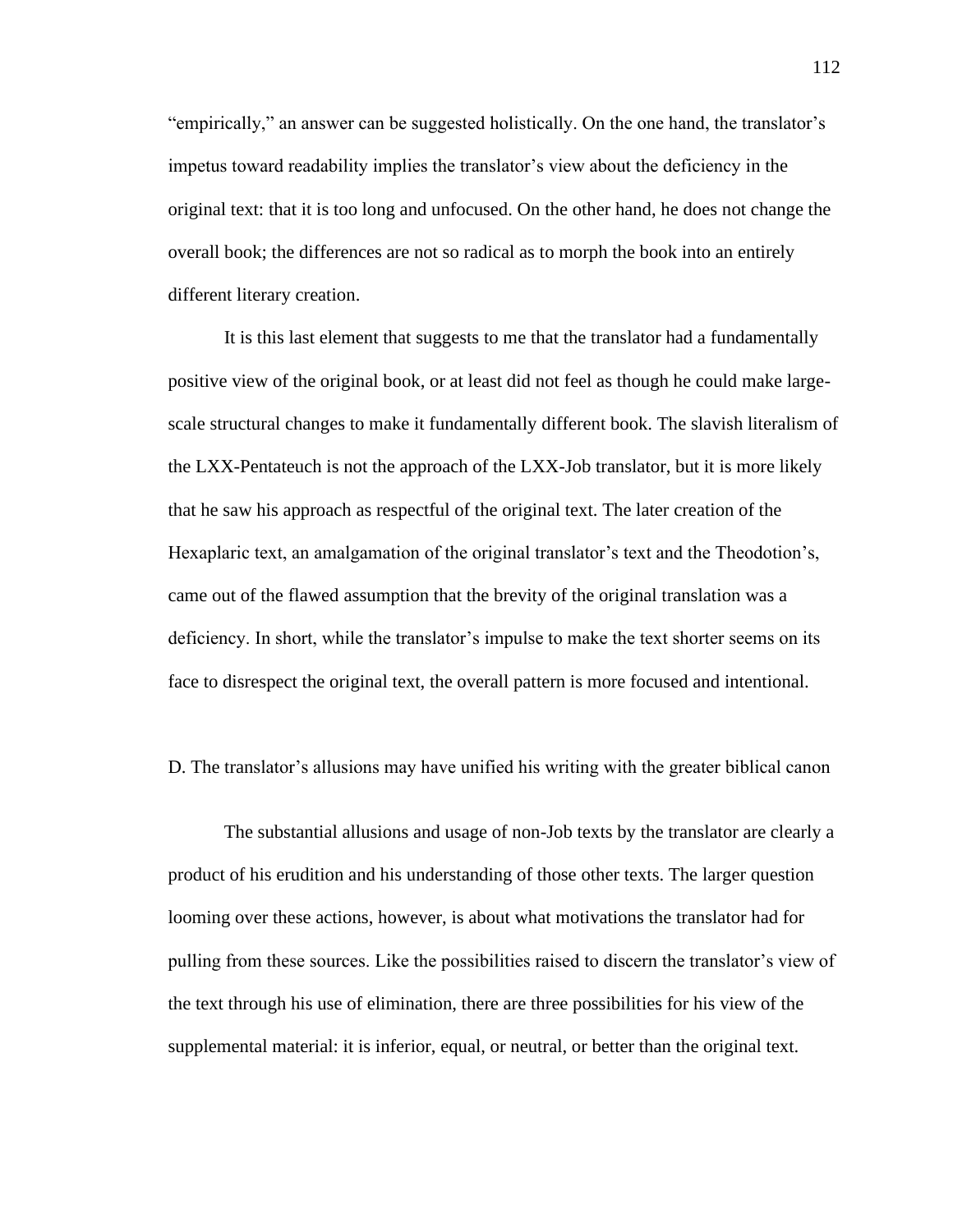The first possibility can be eliminated entirely out of hand. Although there is a limited amount of data, the introduction of material that decreases the quality of the book would run counter to the purpose of translation and authorship. Such an effort would take a unique amount of antipathy.

More challenging would be making the determination whether the quality would be equal or superior to the book he was translating. Several facts can help narrow this down. (1) As mentioned at the outset of this chapter, the translator saw a degree of flexibility to the text. The material added into those "joints" are important enough to the translator to undertake that stretching, implying that at the very least, they are equal to the original text in value. (2) The addition of non-biblical literature is bolder than the addition of biblical sources, by its very nature. (3) His non-biblical additions are slightly more noticeable than his biblical additions. (4) The threshold for non-biblical sources is higher than biblical sources.

All this together is that the presumption of his seeing the Greek sources that he chose as superior to their surrounding literature, while the threshold is lower for the biblical books to which he alludes. However, once he does choose the non-biblical literature, he likes to show it off, making it obvious. The suppositions underlying this conclusion depend on drawing from the general to the specific: assumptions about his view of biblical literature, non-biblical literature, and the book of Job, bolstered by observations about his translation choices.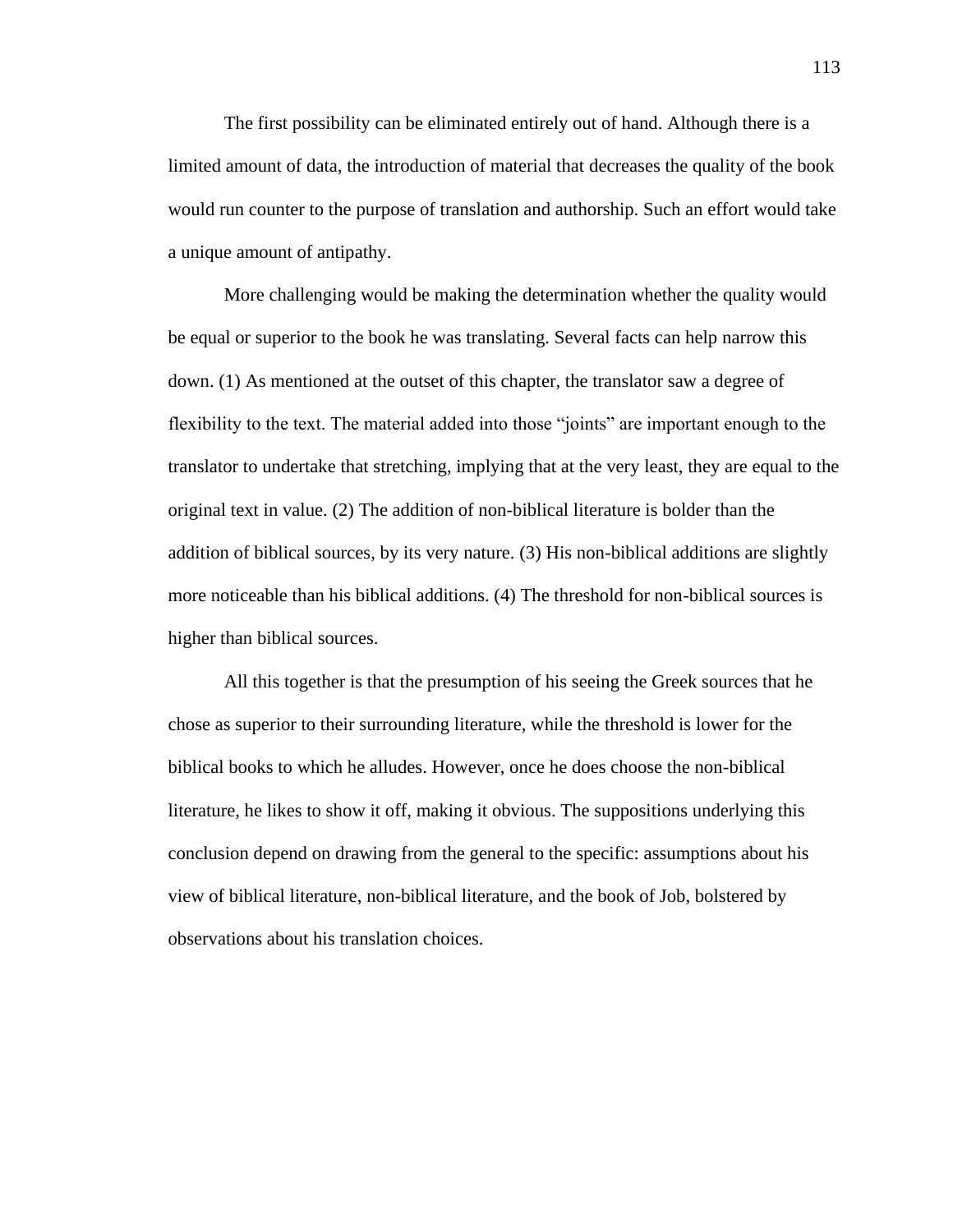E. The translator does not want to associate wisdom and animals

One unusual pattern that is distinctive to LXX-Job is the way in which he widens the gap between wisdom and the natural world. His antagonism and separation are present in the Hebrew text as well, but the LXX translator is more thoroughgoing in this project.

For instance, there is a verbal change in LXX-Job 35:11. In the original Hebrew, Elihu argues that people are not adequately submissive in their requests to God, and ought to say statements more along the lines of the following: "Who teaches us more than the animals of the earth, and makes us wiser than the birds of the air?" ( אֶלְפָּנוּ מִבְּהָמוֹת אֲרָץ וּמֵעֹוף הַשַּׁמַיִם יִחַכְּמֵנוּ). In the Greek translation, however, Elihu simply takes the opportunity to praise God. He makes the following observation (35:11, 12b): "He it is that sets me apart from earth's four-footed animals and from the birds of the air, and from the insolence of the wicked" (ὁ διορίζων με ἀπὸ τετραπόδων γῆς ἀπὸ δὲ πετεινῶν οὐρανοῦ, καὶ ἀπὸ ὕβρεως πονηρῶν).<sup>336</sup> While the original Hebrew text focuses on the wisdom that God gives to people (יִחַכְּמֵנוּ), the LXX translator uses the phrase "sets me apart" (διορίζων με). More important is that which the speaker is "separated" from: the quadrupeds of the earth (ἀπὸ τετραπόδων γῆς), the birds of the air (πετεινῶν οὐρανοῦ), and the insolence of the wicked (ὕβρεως πονηρῶν)! Hence, the translator places in Elihu's mouth – a speaker who does not use animals often – the idea that the animal kingdom has more in common with the wicked and needs to be separated from. Missing from the entire discussion is wisdom.

<sup>114</sup>

<sup>336</sup> 12a is asterisked.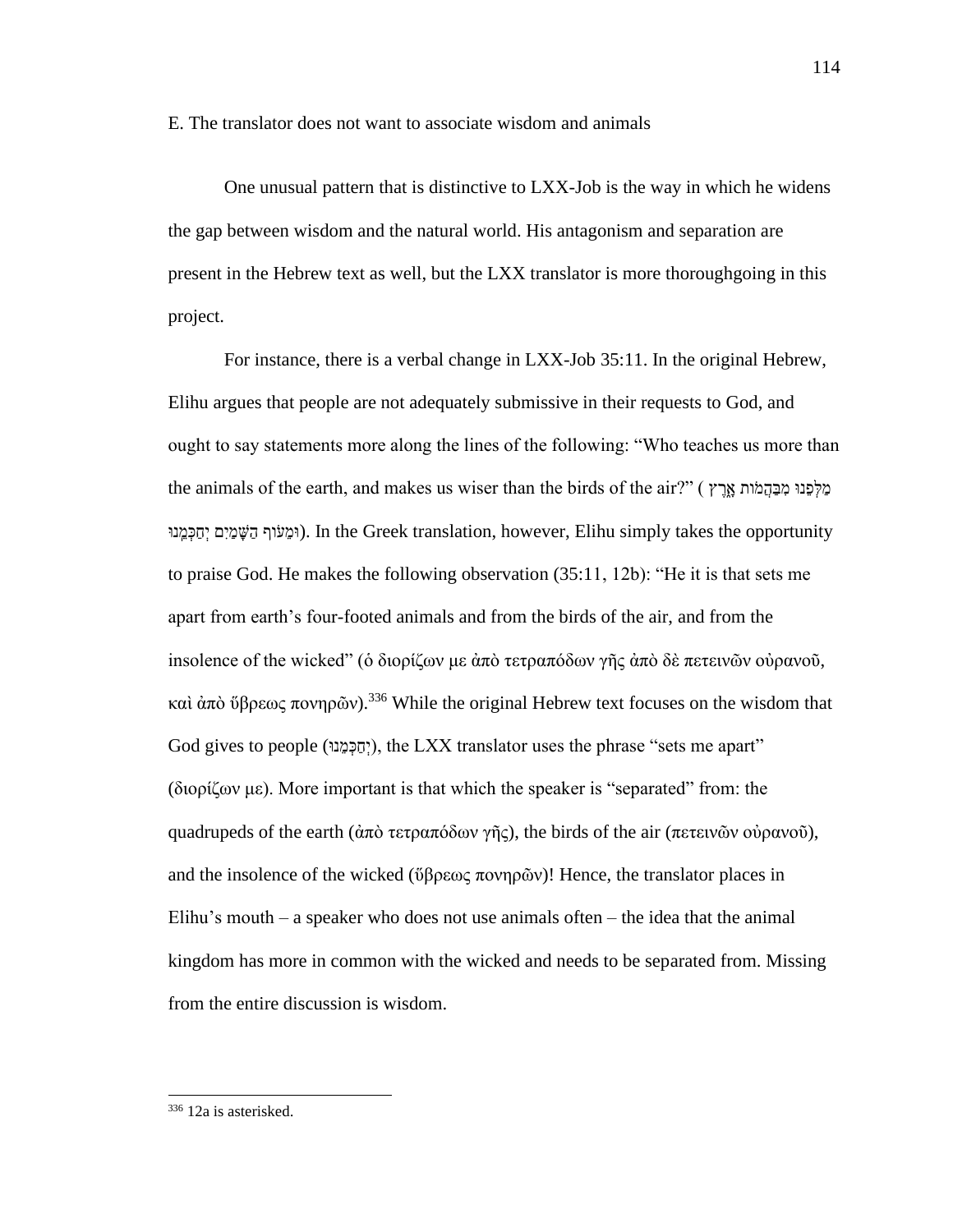Yet, as explained earlier, the author does not particularly sympathize with Elihu and his outlook. Is Elihu being set up as a foil to be proven wrong? Other passages, however, suggest the same impetus: disassociating animals and "wisdom" more starkly. One of the most extended tracts on wisdom in the original text (Job 28) is no longer as animal-heavy in its association with animals. In the Hebrew text, there are four different animals mentioned in this pericope: bird of prey (עֵיִט), falcon (אֵיּה, "sons of pride" (בְּי שָׁחֲץ), and lion (שָׁחֲל). None of those animals survive the LXX translation, along with twenty-eight lines (a little less than half the entire pericope). The passage is now focused exclusively on human behavior and God's domination of wisdom. Although the context of the passage in the original *is* negative (wisdom is not discoverable in the natural world), the LXX translator removes the question entirely.

Another one lies in the omission of the ostrich pericope (Job 39:13–18). At first, the pericope seems like it should be suitable candidate, considering what was mentioned above: God "has made it forget wisdom, and given it no share in understanding" ( היה יֹשֶׂה ) בָּבִּינָה נָלֹא־חֲלֵק לְוֹהָ הָכְמֶה וְלֹא־חָלֵק לְוֹה בַּבִּינָה implies the ostrich, at one .) "Agget" (אֱלְוֹהּ הַבְּעָה ו point, had wisdom (הַכְמָה). This is also the only passage that uses "wisdom" (הַכְמָה) and "understanding" (בֵּינה) explicitly to discuss the qualities of the animal. The other passages simply discuss the explicit qualities of the animal in naturalistic ways.

The passages altered by the translator suggest more than an unwillingness to give animals wisdom, especially since the passages in question do not go so far. Instead, the translator is wary of suggesting that true wisdom can even be found amongst animals. His respect for them seems to stop at emphasizing their natural skills and traits.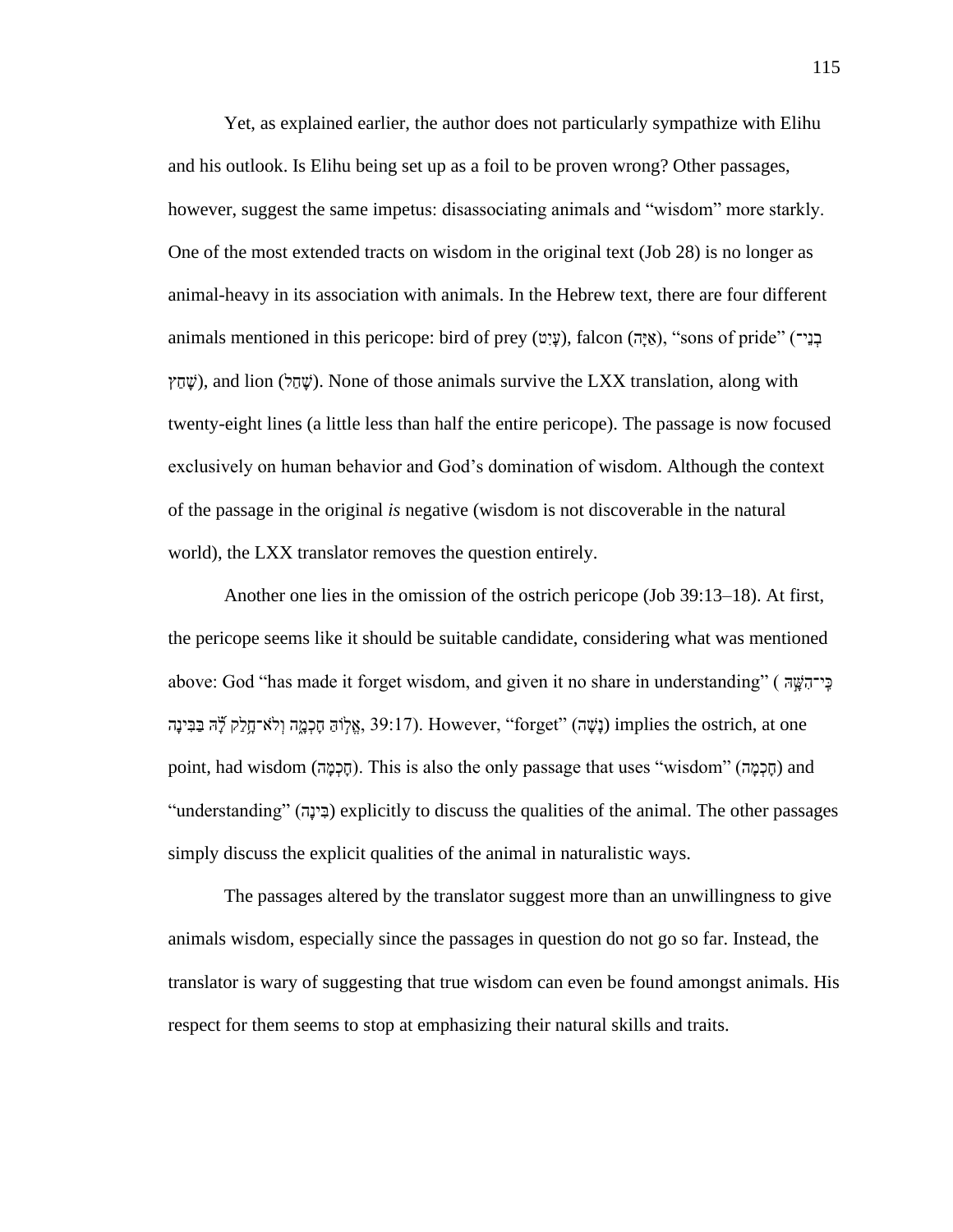F. The translator does not cut mythological overtones, but merely alters them

As a gross matter, the elimination of swaths of Behemoth and Leviathan material could suggest antagonism toward the origins of these mythical animals. So too could the disappearance of their distinctive names signal the same impetus. Likewise, the restriction of other mythological creatures, most notably Rahab, could potentially signal the same thing.

However, as the foregoing analysis has shown, this would be a simplistic understanding of the translator's agenda for these creatures. What might seem like an "elimination" of the animals misunderstands the valence of terms with which they were replaced. Δράκων's overtones are primeval and mythological; likewise, κῆτος, more than just a "whale," reflects not only its Greek literary history but also its prominent usage in Scripture. Secondly, their context do not downplay its fantastic features. The δράκων, for instance, still is of a tremendous size, breathes fire, has impenetrable scales, and so forth. The κῆτος also is "under heaven," and was "bowed down" by God, actions that suggest its primeval origins.

This suggests the translator does not have a "naturalizing" impulse. The original text does not imply that these creatures possess wisdom and therefore they do not run afoul of his instinct to separate the two. Their appearance also tends to play the narrative role of highlighting God's dominion over the natural world, which is a view that the translator is extremely comfortable with.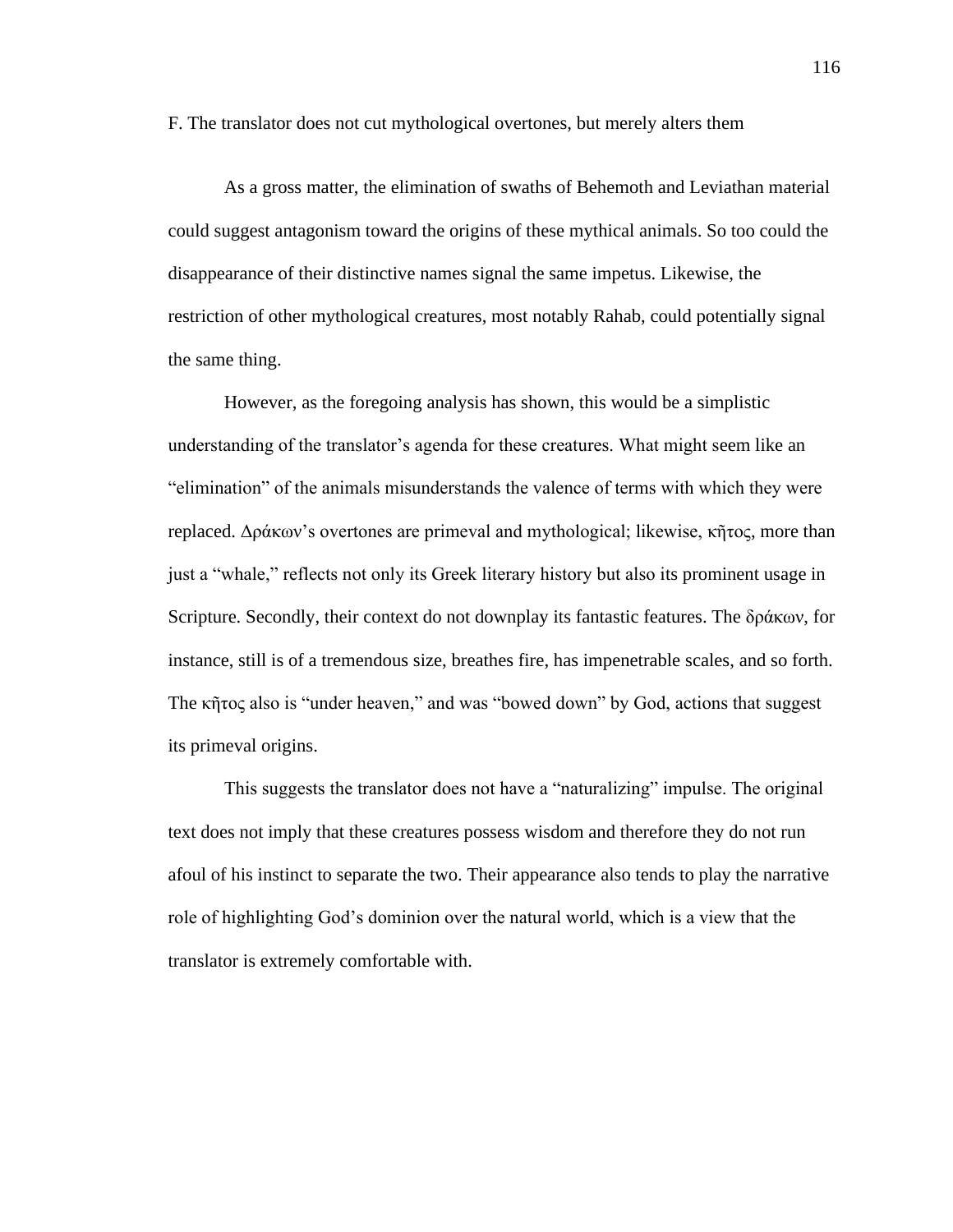# G. Conclusion

The translator of Job was moderately uncomfortable with the text of Job as it stood. This was for several reasons. First, the prevailing trend of LXX Wisdom literature was reflectiveness, in that it stood upon the completed canon and looked backwards. Unlike the original Job's critique of common Hebrew wisdom positions, LXX-Job's "sparring partners" were Hellenistic wisdom along with the Greek-language translations. As a result, the internal critiques of Hebrew wisdom are tempered and the integration with Greek material is permitted: the book ends up with a softened message, one that "holds its fire" on traditional wisdom literature. Secondly, his primary mode of "softening" is through the removal large swaths of material, which also beneficially tightens the arguments made in the original text. Thirdly, although the original author is comfortable keeping wisdom and animals in the same breath, the translator is not. He subtly guides the text as a wedge between wisdom and animals. Finally, the translator does not show discomfort with the mythological overtones of the book, but attempts to adapt them to the legendary creatures that suffuse the biblical and cultural contexts that surrounded him.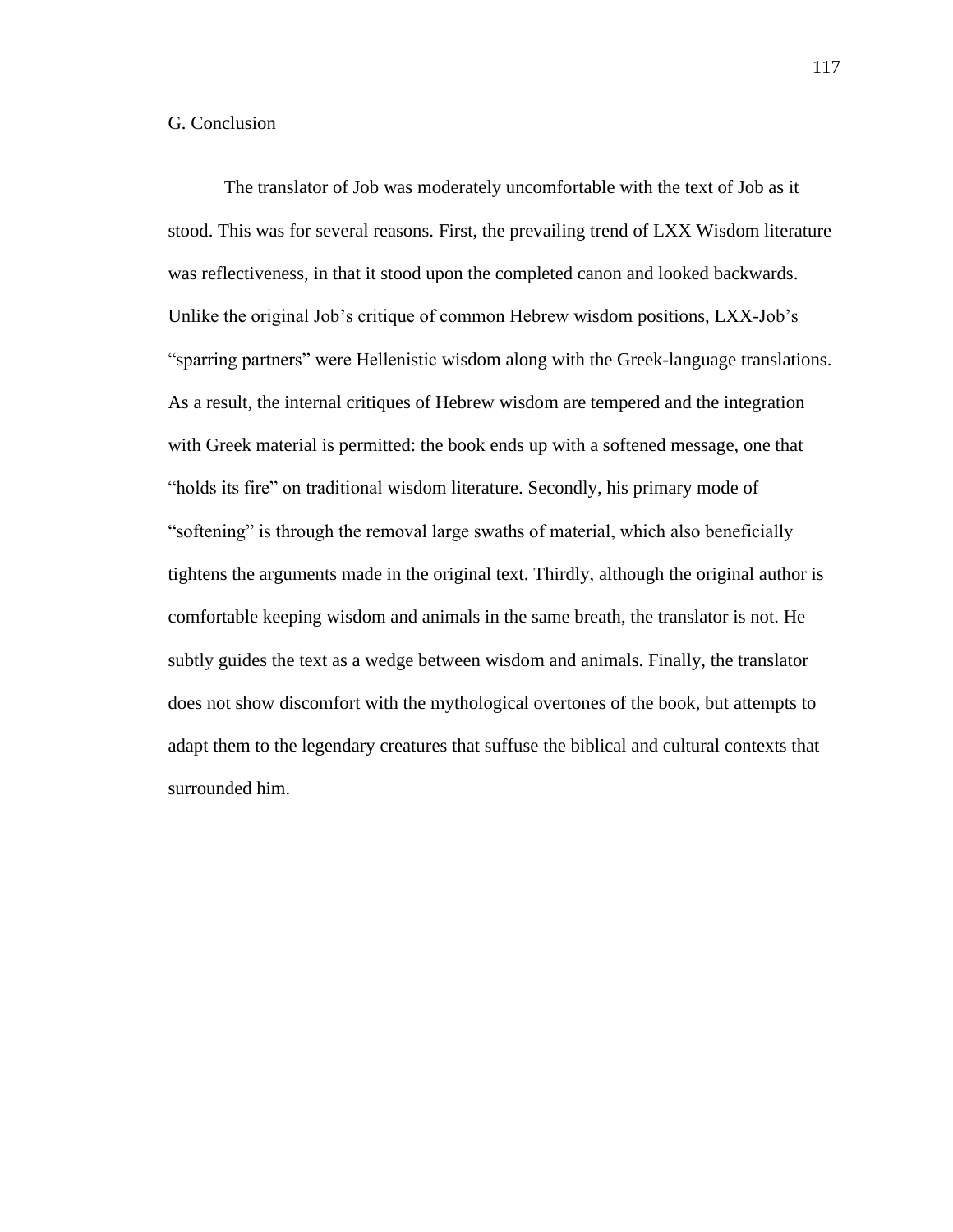## BIBLIOGRAPHY

- Alter, Robert. *The Wisdom Books: Job, Proverbs, and Ecclesiastes: A Translation with Commentary*. New York: W.W. Norton & Company, 2010
- Angelini, Anna. "Biblical Translations and Cross-Cultural Communication: A Focus on the Animal Imagery." *Semitica et Classica* 8 (2015): 33–3.
- Aquinas, Thomas. *Commentary on the Book of Job*. Translated by Brian Mulladay. Lander, Wyo.: The Aquinas Institute, 2016.
- Aristotle. *History of Animals, Volume I: Books 1–3*. Translated by A. L. Peck. Loeb Classical Library. Cambridge: Harvard University Press, 1965.
- ---. *History of Animals, Volume II: Books 4–6*. Translated by A. L. Peck. Loeb Classical Library. Cambridge: Harvard University Press, 1970.
- Arnott, Geoffrey. *Birds in the Ancient World from A to Z*. The Ancient World from A to Z. New York: Routledge, 2007.

Bernat, David. "Biblical Waṣfs Beyond Song of Songs." *JSOT* 28 (2004): 327–49.

- Bertrand, Daniel. "Le bestiaire de Job. Notes sur les versions grecques et latines. Index des noms des animaux." Pages 215–58 in *Le livre de Job chez les Pères*. Edited by Pierre Maraval. Strasbourg: Centre d'Analyse et de Documentation Patristiques, 1996.
- Bickell, Gustav. *De indole ac ratione versionis alexandrinæ in interpretando libro Jobi* [On the Nature and Method of the Alexandrian Version in Translating the Book of Job. Marburgi: Pfeilii, 1862.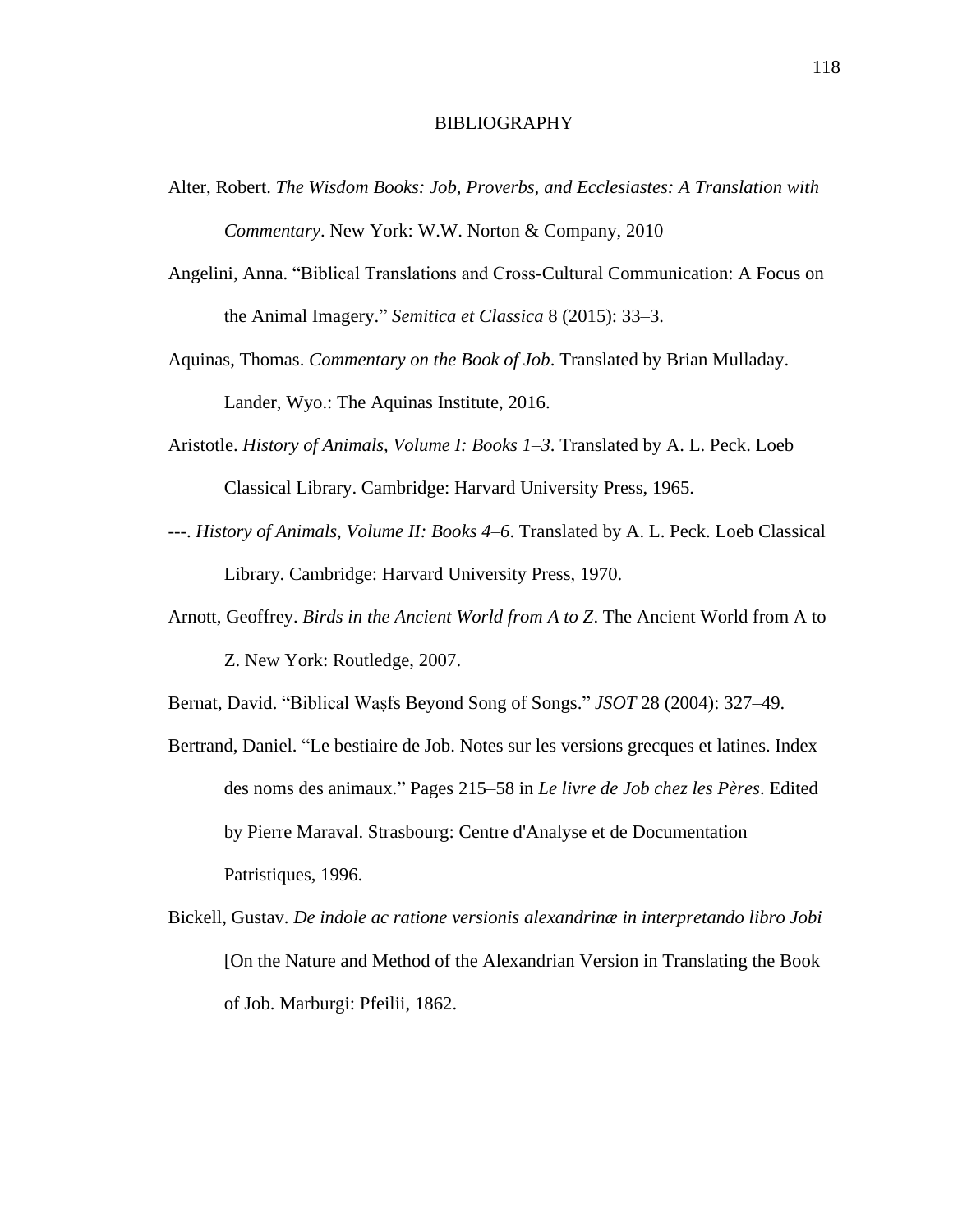- Bochart, Samuel. *Hierozoicon, sive Bipertitum opus de animalibus sacrae scripturæ*. 2 Vols. London: Excudebat Tho. Roycroft, impensis Jo. Martyn & Jac. Allestry, 1663.
- Burnight, John. "Job 5:7 as Eliphaz's Response to Job's 'Malediction' (3:3–10)." *JBL* 133.1 (Spring 2014): 77–94.
- Caird, G.B. "Towards a Lexicon of the Septuagint. II." *JTS* 20.1 (April 1969): 21–40.
- Cheyne, T.K. "Dillmann on the Text of Job," *The Expositor* 4, no. 10 (1891): 142–5.
- Cho, Paul Kang-Kul. "The Integrity of Job 1 and 42:11–17." *CBQ*, 76.2 (April 2014): 230–251.
- Cimosa, Mario and Gillian Bonney. "Job LXX and the Animals. The Mystery of God in Nature." Pages 25–39 in *La cultura scientifico-naturalistica nei Padri della Chiesa, I-V sec.: XXXV Incontro di studiosi dell'antichità cristiana, 4-6 maggio 2006*. Roma: Institutum patristicum Augustinianum, 2007.
- Clines, David J.A. *Job 1–20*. WBC 17. Grand Rapids: Zondervan, 1989.
- ---. *Job 21–37*. WBC 18A. Grand Rapids: Zondervan, 2006.
- ---. *Job 38–42*, WBC 18B. Grand Rapids: Zondervan, 2017.
- Coleman, K.M. "Manilius' Monster." *Hermes* 111.2 (1983): 226–32.
- Cook, Johann. "Were the LXX Versions of Proverbs and Job Translated by the Same Person?" *HS* 51 (2010): 129–156.
- Couroyer, B. "Béhémoth = Hippopotame ou Buffle?" *RB* 94 (1987): 214–21.
- ---. "Qui est Béhémoth: Job 40:15–24?" *RB* 82, no. 3 (1975): 418–43.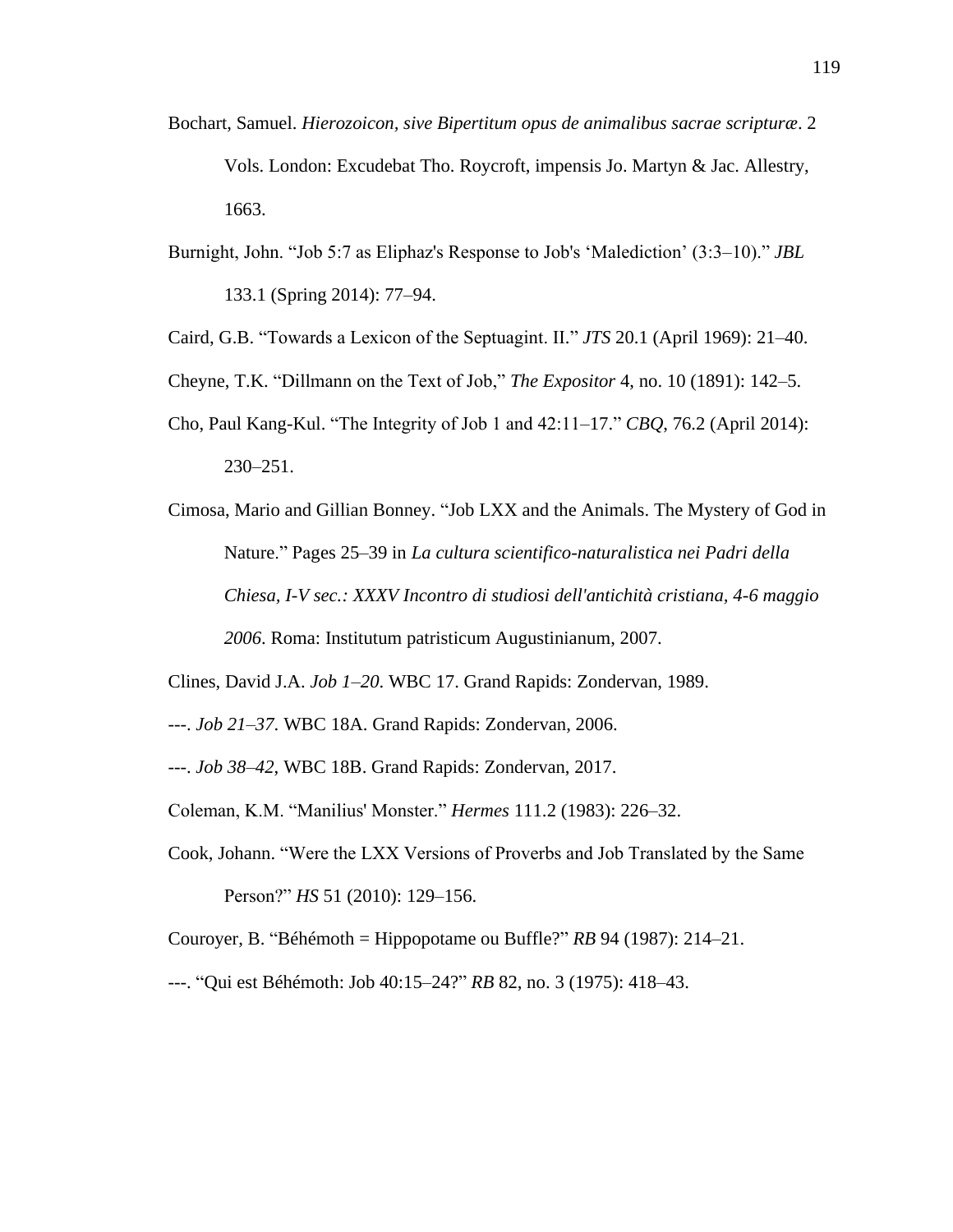- Cox, Claude E. "Elihu's Second Speech According to the Septuagint." Pages 36–53 in *Studies in the Book of Job*. Edited by W. E. Aufrecht. Waterloo: Wilfred Laurier, 1983.
- ---. "Job." Pages 385–400 in *The T&T Clark Companion to the Septuagint*. Edited by J. K. Aitken. New York: T&T Clark, 2015.
- ---. "Tying it all Together: The Use of Particles in Old Greek Job." *BIOSCS* 38 (2005): 41–54.
- Ctesias. *On India*. Translated by Andrew Nichols. London: A&C Black, 2013.
- *Ctesias: On India, and Fragments of His Minor Works*. Translated by Andrew Nichols.

New York: Bloomberg, 2011.

- Dahood, Mitchell. "Zacharia 9,1, 'en ' adam." *CBQ* 25, No. 2 (April 1963): 123–4.
- Day, John. *God's Conflict with the Dragon and the Sea: Echoes of a Canaanite Myth in the Old Testament*. Cambridge: Cambridge University Press, 1985.
- Dell, Katharine J. "The Use of Animal Imagery in the Psalms and Wisdom Literature of Ancient Israel." *SJT* 53 (2000): 275–91.
- Dhorme, Edouard. *A Commentary on the Book of Job*. Translated by Harold Knight. London: Nelson, 1967.
- Dines, Jennifer M. *The Septuagint*. Edited by M. A. Knibb. New York: T&T Clark, 2004.
- Driver, S.R. "Birds in the Old Testament I: Birds in Law." *PEQ* 87 (1955): 5–20.
- ---. "Birds in the Old Testament II: Birds in Life." *PEQ* 87 No. 2 (1955): 129–40.
- ---. "Job 39:27–28: The *ky*-bird." *PEQ* 104 [1974]: 64–66.
- --- and G. B. Gray, *A Critical and Exegetical Commentary on the Book of Job*. New York: Scribner, 1921.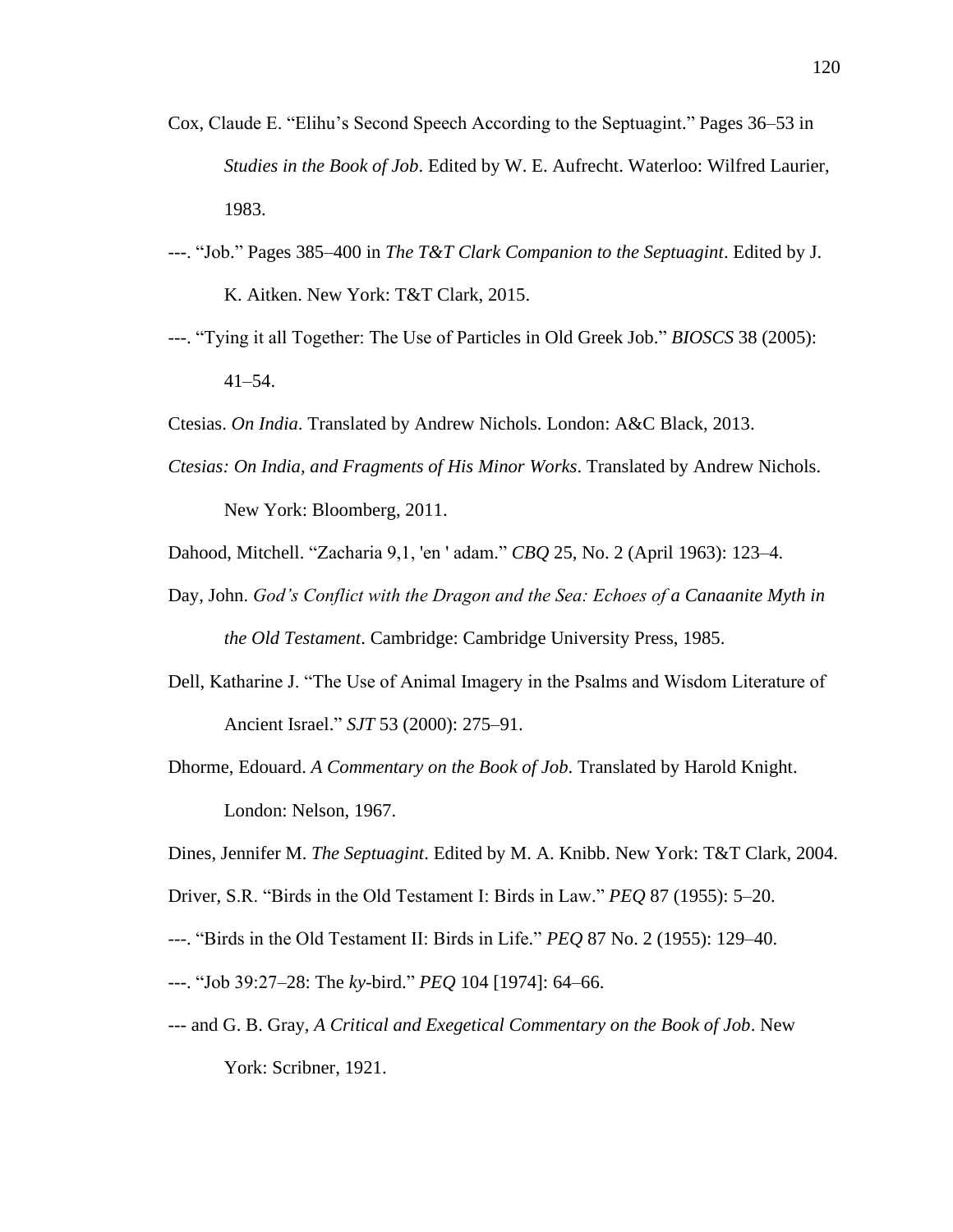- Druce, George. "An Account of the Μυρμηκολέων or Ant-lion." *The Antiquaries Journal* III.4 (October 1923): 347–64.
- Duhm, Bernhard. *Das Buch Iob erklärt*. KHC XVI. Freiburg im Breisgau: J.C.B. Mohr, 1897.
- Dunham, Kyle C. *The Pious Sage in Job: Eliphaz in the Context of Wisdom Theodicy*. Eugene, OR: Wipf & Stock, 2016.
- Eisen, Robert. *The Book of Job in Medieval Jewish Philosophy*. New York: Oxford University Press, 2004.
- Fensham, F. Charles. "Widow, Orphan, and the Poor in Ancient Near Eastern Legal and Wisdom Literature." *JNES* 21.2 (1962): 129–39.
- Fokkelman, Jan P. *The Book of Job in Form: A Literary Translation with Commentary*. Leiden: Brill, 2012.
- Forti, Tova. "'Who Teaches Us More Than the Beasts of the Earth, and Makes Us Wiser Than the Birds of the Heaven' (Job 35:11)." Pages 120–4 in *PECUS: Man and Animal in Antiquity, Proceedings of the Conference at the Swedish Institute in Rome, September 9-12, 2002*. Edited by Barbro Santillo Frizell. Rome: The Swedish Institute in Rome, 2004.
- Fox, Michael V. "Behemoth and Leviathan." *Biblica*, 92 vol. 2 (2012): 261–7.
- Gammie, John G. "The Angelology and Demonology in the Septuagint of the Book of Job." *HUCA* 56 (1985): 1–19.
- Gard, Donald H. "The Concept of Job's Character According to the Greek Translator of the Hebrew Text." *JBL* 72.3 (1953): 182–6.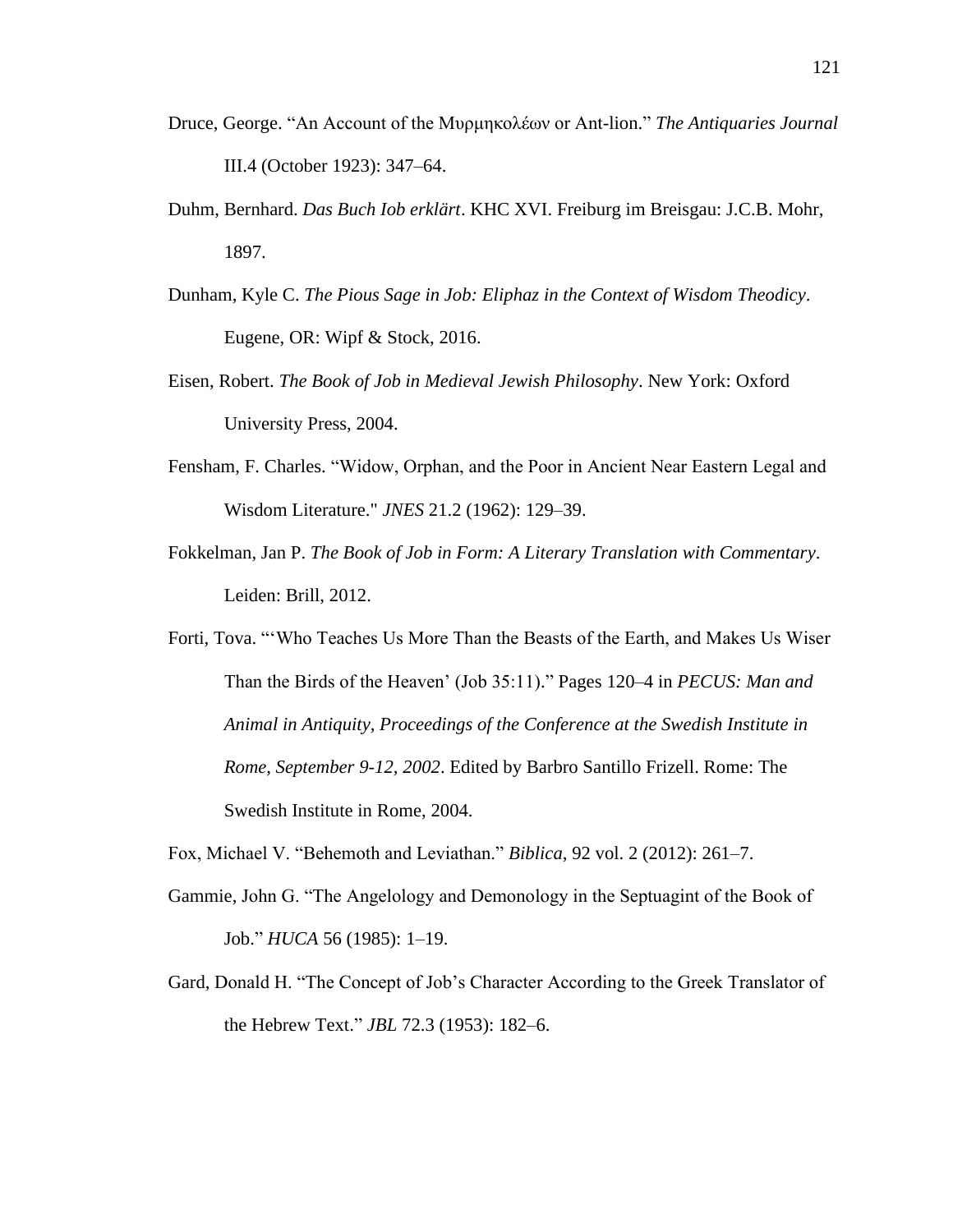- ---. "The Concept of the Future Life According to the Greek Translator of the Book of Job." *JBL* 73 (1954): 137–8.
- Gehman, Henry. "The Theological Approach of the Greek Translator of Job 1–15." *JBL* 68 (1949): 231–40.
- Gentry, Peter John. "The Place of Theodotion-Job in the Textual History of the Septuagint." Pages 199–230 in *Origen's Hexapla and Fragments: Papers Presented at the Rich Seminar on the Hexapla, Oxford Centre for Hebrew and Jewish Studies, 25th July-3rd August 1994*. Edited by Alison Salvesen. Tubingen: Mohr, 1998.
- ---. *The Asterisked Material in the Greek Job*. Atlanta: Scholars Press, 1995.
- Gerhardt, Mia. "The Ant-lion: Nature Study and the Interpretation of a Biblical Text, from the Physiologus to Albert the Great." *Vivarium* 3 (1965): 1–23.

Gevirtz, Stanley. "Naphtali in 'The Blessing of Jacob.'" *JBL* 103.4 (Dec. 1984): 513–21.

- Gordis, Robert. "Job and Ecology (and the Significance of Job 40:15)." *HAR* 9 (1985): 189–202.
- Gorea, Maria. *Job Repensé ou Trahi? Omissions et raccourcis de la Septante*. Paris: J. Gabalda et Cie, 2007.
- Gray, G.B. "The Additions in the Ancient Greek Version of Job." *The Expositor* 19 (1920): 422–38.
- Gresseth, Gerald K. "The Homeric Sirens." *Transactions and Proceedings of the American Philological Association* 101 (1970): 203–18.
- Grønbæk, Jakob H. "Baal's Battle With Yam—a Canaanite Creation Fight." *JSOT* 33 (1985): 27–44.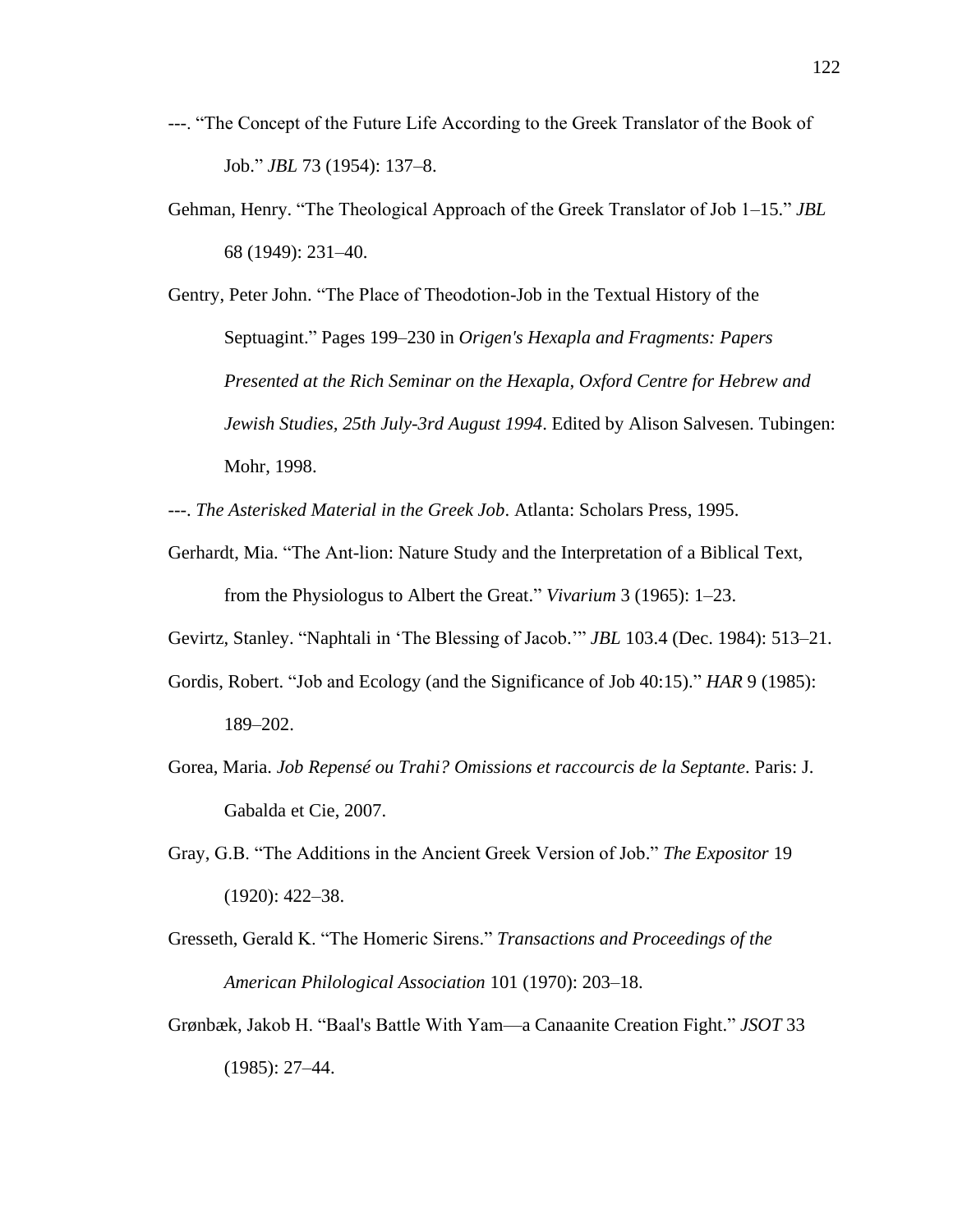- Gunkel, Hermann. *Schöpfung Und Chaos In Urzeit Und Endzeit: Eine Religionsgeschichtliche Untersuchung Über Gen 1 Und Ap Joh 12*. Göttingen: Vanderhoef & Ruprecht, 1895.
- Habel, Norman C. "'Is the Wild Ox Willing to Serve You?' Challenging the Mandate to Dominate." Pages 179–89 in *The Earth Story in Wisdom Traditions*. Edited by Norman C. Habel. Sheffield: Sheffield Academic Press, 2001.
- ---. "'Only the Jackal Is My Friend': On Friends and Redeemers in Job." *Interpretation* 31.3 (1977): 227–36.
- Hatch, Edwin, and Henry A. Redpath. *A Concordance to the Septuagint and the Other Greek Versions of the Old Testament (Including the Apocryphal books)*. Grand Rapids, MI: Baker Books, 1998.
- Haupt, Paul. "The Mountain-Bull." *JBL* 36 (1917): 249–53.
- Heater, Homer Jr. *A Septuagint Translation Technique in the Book of Job*. Washington, DC: Catholic Biblical Association of America, 1982.
- Heider, G. C. "Tannin." Pages 834–6 in *Dictionary of Demons and Deities in the Bible*. Edited by Pieter Willem van der Horst, et al. 2nd edition. Grand Rapids, MI: Eerdmans, 1999.
- Herz, N. "Some Difficult Passages in Job." *ZAW* 20 (1900): 160–3.
- Hesychius. *Hesychii Alexandrini lexicon*. Edited by Moritz Schmidt. Jena: Sumptibus F. Maukii, 1867.
- Hippocrates. *Coan Prenotions. Anatomical and Minor Clinical Writings*. Edited and translated by Paul Potter. Loeb Classical Library. Cambridge: Harvard University Press, 2010.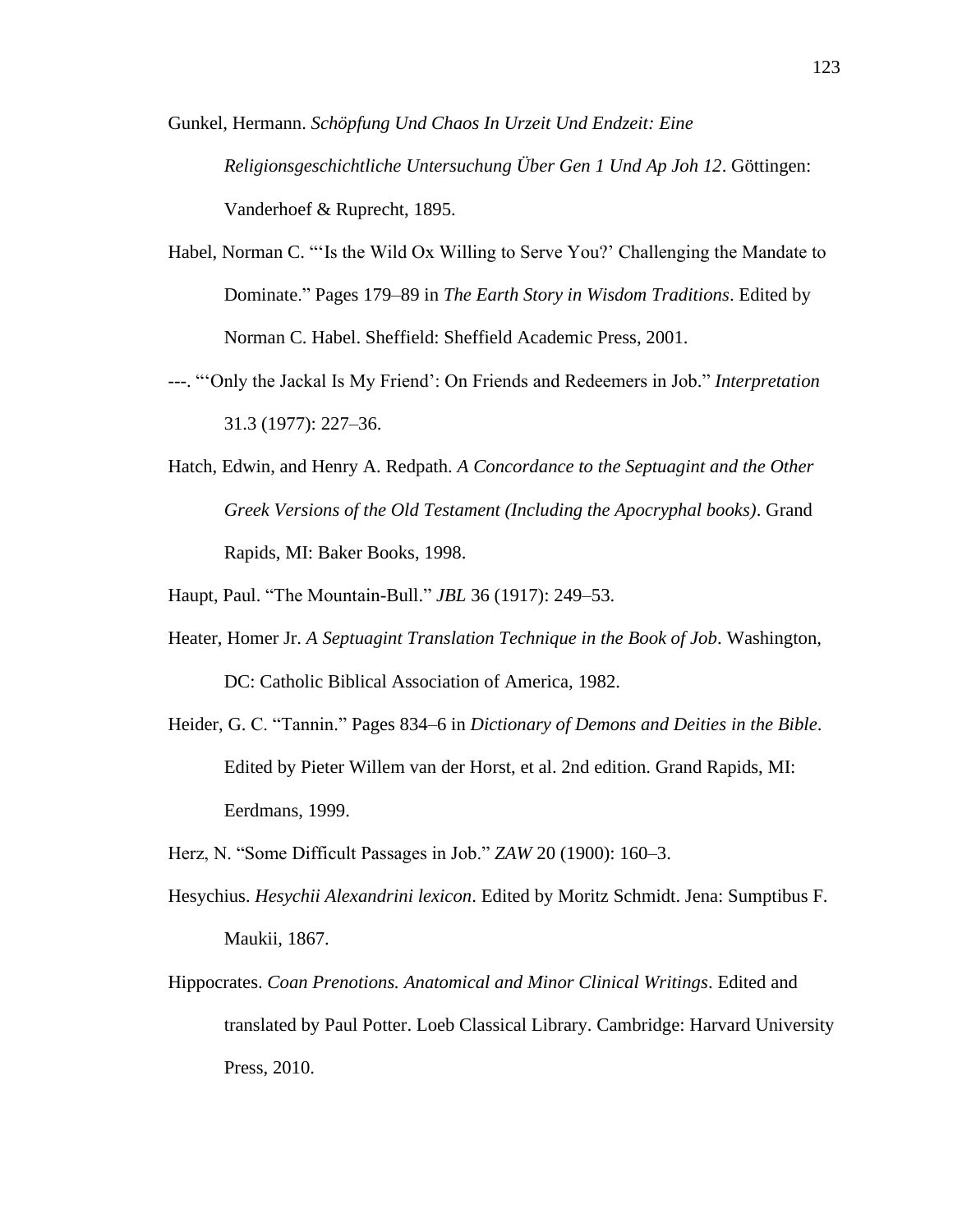- ---. *On Flesh*. Translated by Paul Potter. Loeb Classical Library. Cambridge: Harvard University Press, 1995.
- Hoffman, Yair. *A Blemished Perfection: The Book of Job in Context*. JSOT 213. Sheffield, England: Sheffield Academic Press, 1996
- Houston, Keith. *Shady Characters: The Secret Life of Punctuation, Symbols, and Other Typographical Marks*. New York: Norton, 2013.
- Hutton, Jeremy M. "Isaiah 51:9–11 and the Rhetorical Appropriation and Subversion of Hostile Theologies." *JBL* 126, No. 2 (Summer, 2007): 271–303.
- Illman, Karl-Johan. "Theodicy in Job." Pages 304–33 in *Theodicy in the World of the Bible*. Edited by Antti Laato and Johannes C. de Moor. Leiden: Brill, 2003
- Jaffee, Alexander. "Sea Monsters in Antiquity: A Classical and Zoological Investigation." *Berkeley Undergraduate Journal of Classics* 1.2 (2013): 1–12.
- Johnson, Timothy J. "Critical Note on Job 2:8: Ash-Heap or Dung-Heap?" *BIOSCS* 36 (2003): 87–92.
- Jones, Scott. "Lions, Serpents, and Lion-Serpents," *JBL* 130.4 (2011): 663–86.
- Jung, Carl. *Answer to Job: Researches into the Relation between Psychology and Religion*. Translated by R. F. C. Hull. London: Routledge, 1954.
- Kutz, Karl V. "The Old Greek of Job: A Study in Early Biblical Exegesis." Ph.D. diss., Wisconsin-Madison, 1997.
- Katz, P. "Notes on the LXX." *JTS* 47 (1946): 168–9.
- Keel, O. *Jahwes Entgegnung an Ijob*: *Eine Deutung von Ijob 38–41 vor dem Hintergrund der zeitgenössischen Bildkunst*. FRLANT 121. Vandenhoeck und Ruprecht: Göttingen, 1978.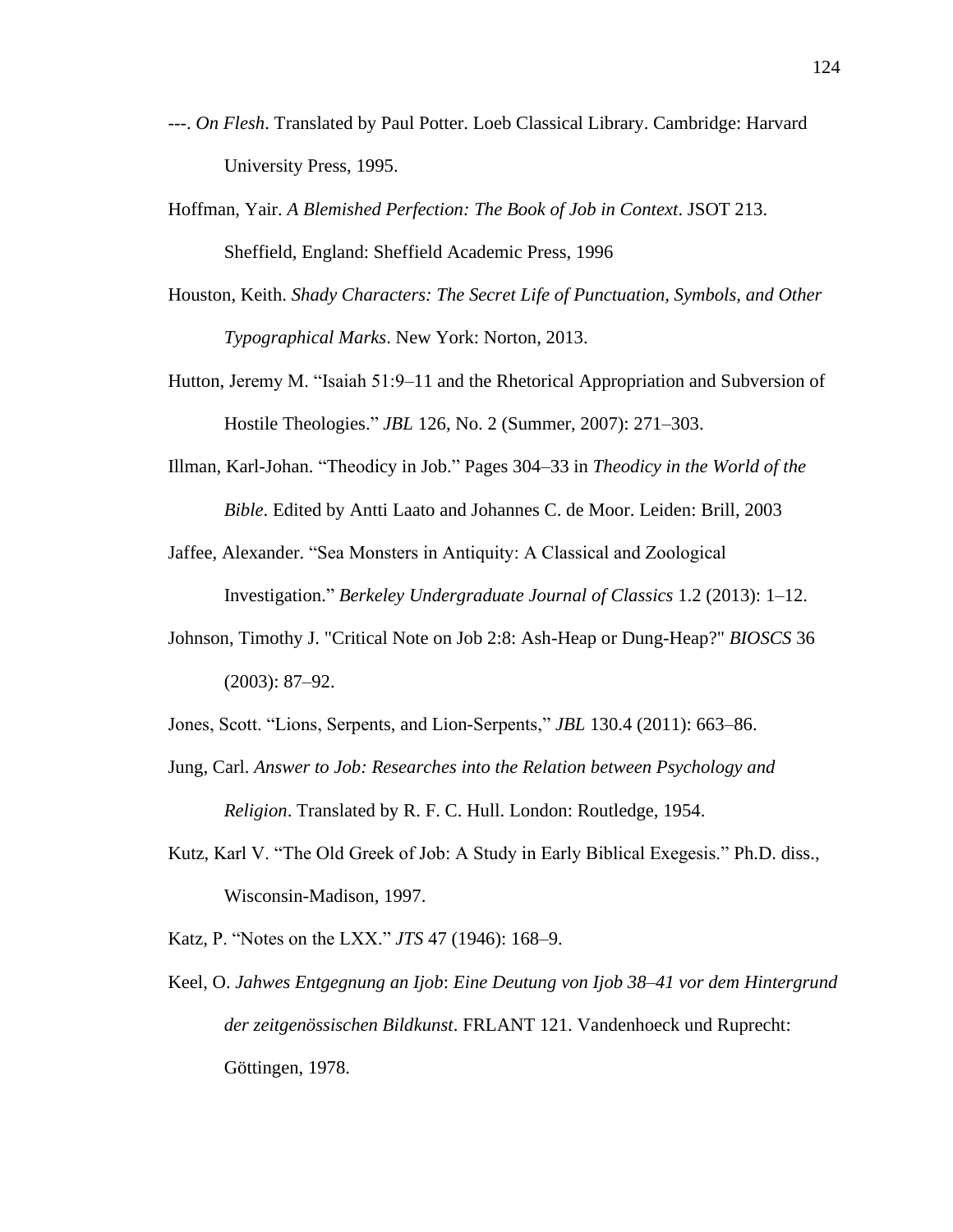- Kitchell, Kenneth. *Animals in the Ancient World from A to Z*. Abingdon, UK: Taylor & Francis Group, 2009.
- Knauf, Ernst Axel. "Tema (Place)." Pages 8641–3 in *Anchor Bible Dictionary.* Edited by D. N. Freedman. 6 vols. New York: Doubleday, 1992.
- Kogan, Leonid. "Animal Names of Biblical Hebrew: An Etymological Survey." Pages 257–300 in *Babel und Bibel 3: Annual of Ancient Near Eastern, Old Testament and Semitic Studies*. Edited by Leonid Kogan, et al. University Park, PA: Eisenbrauns, 2007.
- Lange, Armin. "Texts of Jeremiah in the Qumran Library." Pages 280–302 in *The Book of Jeremiah: Composition, Reception, and Interpretation*. Edited by Jack R. Lundbaum, et al. Leiden: Brill, 2018.
- Lasine, Stuart. "Bird's-Eye and Worm's-Eye Views of Justice in the Book of Job." *JSOT* 42 (1988): 29–53.
- Lewis, Theodore J. "CT 13.33–34 and Ezekiel 32: Lion-Dragon Myths." *Journal of the American Oriental Society* 116.1 (Jan–Mar 1996): 28–47.
- Luján, Eugenio and Juan-Pablo Vita. "The etymology of Greek σειρήν revisited." *Glotta* 94 (2018): 234–42.
- MacLeish, A. *JB: A Play in Verse*. London: Samuel French, 1956.
- Miller, Geoffrey David. "Attitudes Toward Dogs in Ancient Israel: A Reassessment." *JSOT* 32.4 (2008): 487–500.
- Müller, Hans-Peter. "Die sogenannte Straussenperikope in den Gottesreden." *ZAW* 100, no. 1 (1988): 90–105.

Murgier, Charlotte. "Oikeion and Justice in Plato's Republic." *FONS* II (2017): 65–85.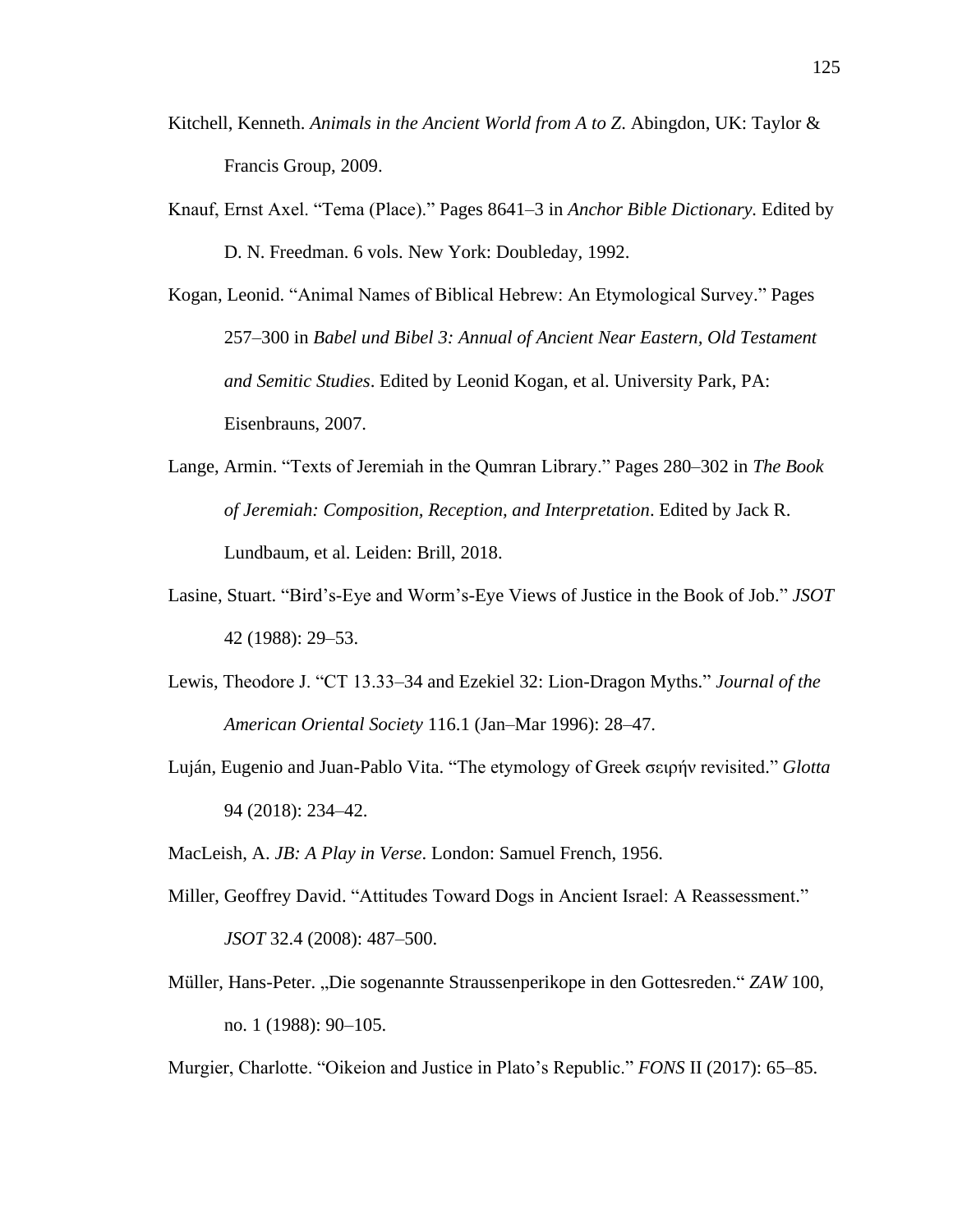Newbold, D. "The Ethiopian Ant-lion." *Sudan Notes and Records* 7 (July 1924): 133–5.

- Newsom, Carol. *The Book of Job: A Contest of Moral Imaginations*. Oxford: Oxford University Press, 2003.
- Nida, Eugene. "The Nature of Dynamic Equivalence in Translating." *Babel: International Journal of Translation*. 22.3 (1977): 99–103.
- Noegel, Scott B. "Jonah and Leviathan: Inner-Biblical Allusions and the Problem with Dragons." *Henoch* 37.2 (2015): 236–60.
- O'Hara, Mary L. "Truth in Spirit and Letter: Gregory the Great, Thomas Aquinas, and Maimonides on the Book of Job." Pages 47–79 in *From Cloister to Classroom: Monastic and Scholastic Approaches to Truth: The Spirituality of Western Christendom*. Edited by E. Rozanne Elder. Kalamazoo, MI: Cistercian Publications, 1986.
- Odell, David. "Images of Violence in the Horse in Job 39:18–25." *Prooftexts*. Vol. 13, No. 2 (May 1993): 163–173.
- Ogden, Daniel. "Katabasis and the Serpent." *Les Études Classiques* 83 (2015): 193–210.
- Orlinsky, H. M. "Some Corruptions in the Greek Text of Job." *JQR* 26 (1935–36): 133– 45.
- ---. "Studies in the Septuagint of the Book of Job." *HUCA* 28 (1957): 53–74.
- ---. "Studies in the Septuagint of the Book of Job: Chapter II: The Character of the Septuagint Translation of the Book of Job." *HUCA* 29 (1958): 229–71.
- ---. "Studies in the Septuagint of the Book of Job: Chapter III: On the Matter of Anthropomorphisms, Anthropopathisms, and Euphemisms." *HUCA* 30 (1959): 153–67.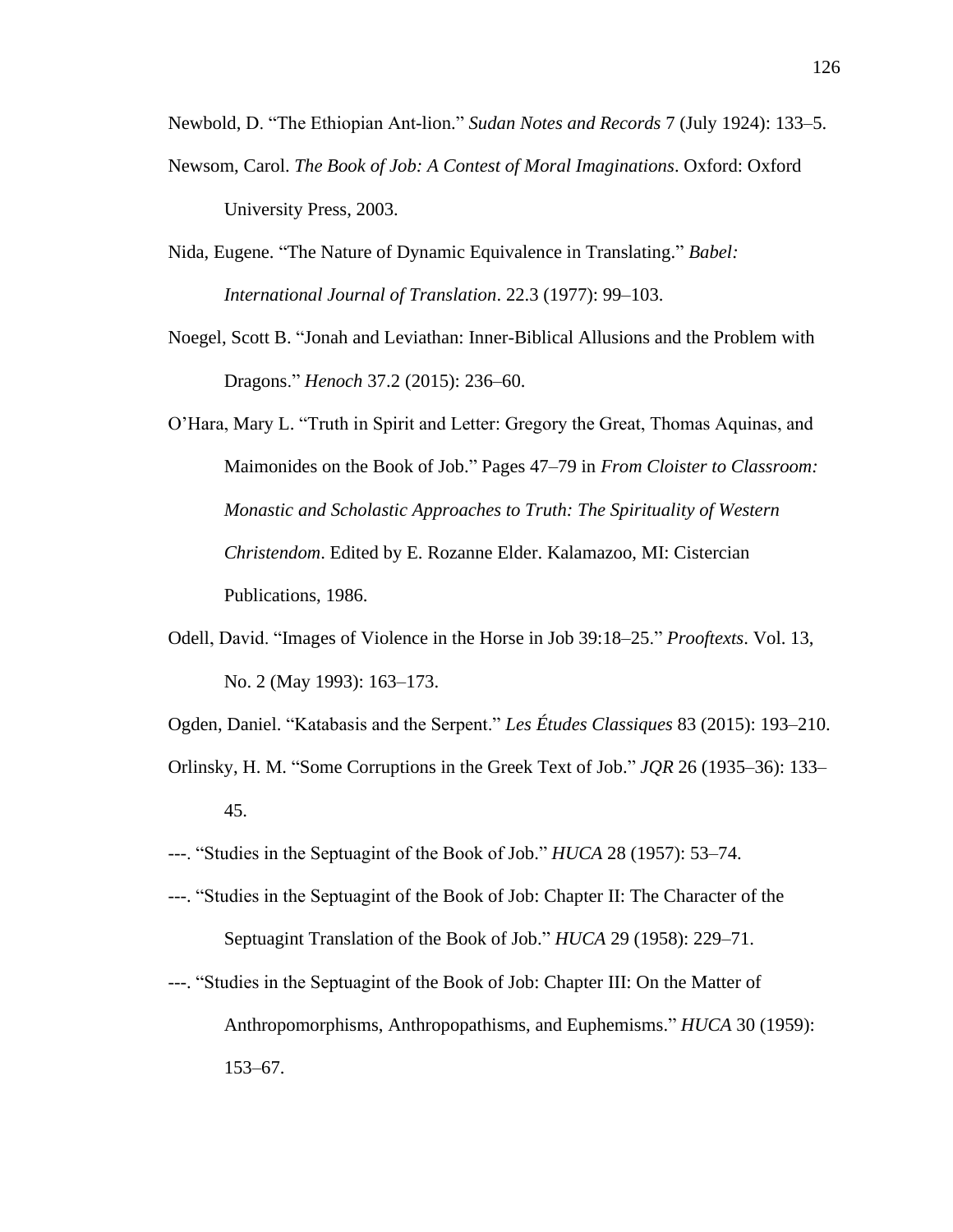- ---. "Studies in the Septuagint of the Book of Job: Chapter III (Continued)." *HUCA* 32 (1961): 239–68.
- ---. "Studies in the Septuagint of the Book of Job: Chapter IV: The Present State of the Greek Text of Job." *HUCA* 33 (1962): 119–51.
- ---. "Studies in the Septuagint of the Book of Job: Chapter V: The Hebrew "Vorlage" of the Septuagint of Job: The Text and the Script." *HUCA* 35 (1964): 57–78.
- ---. "The Hebrew Vorlage of the Septuagint of the Book of Joshua." *VTS* 17 (1969): 187– 95.
- ---. "Ἀποβαίνω and ἐπιβαίνω in the Septuagint of Job." *JBL* 56 (1937): 361–7.
- ---. "The Hebrew Vorlage of the Septuagint of the Book of Joshua." *VTSup* (1969): 187– 95.
- Papoutsakis, Manolis. "Ostriches Into Sirens: Towards an Understanding of a Septuagint Crux." *JJS* 55.1 (2004): 25–36.
- Patterson, Richard D. "The Widow, Orphan, and the Poor in the Old Testament and the Extra-Biblical Literature." *Bibliotheca Sacra* 130 (July 1973): 129–39.
- Pietersma, Albert, and Benjamin G. Wright, eds. *A New English Translation of the Septuagint*. New York: Oxford University Press, 2007.

---. "Review of *Iob*." *JBL* 104 (1985): 305–311.

- Pinker, Aron. "The Wicked in Ambush (Job 27:18–19)." *BBR* 25.3 (2015): 295–310.
- Plato. *Republic*. Translated by Christopher Emlyn-Jones and William Preddy. Loeb Classical Library. Cambridge: Harvard University Press, 2013.

Pope, Marvin H. *Job*. Garden City, NY: Doubleday & Company, Inc., 1985.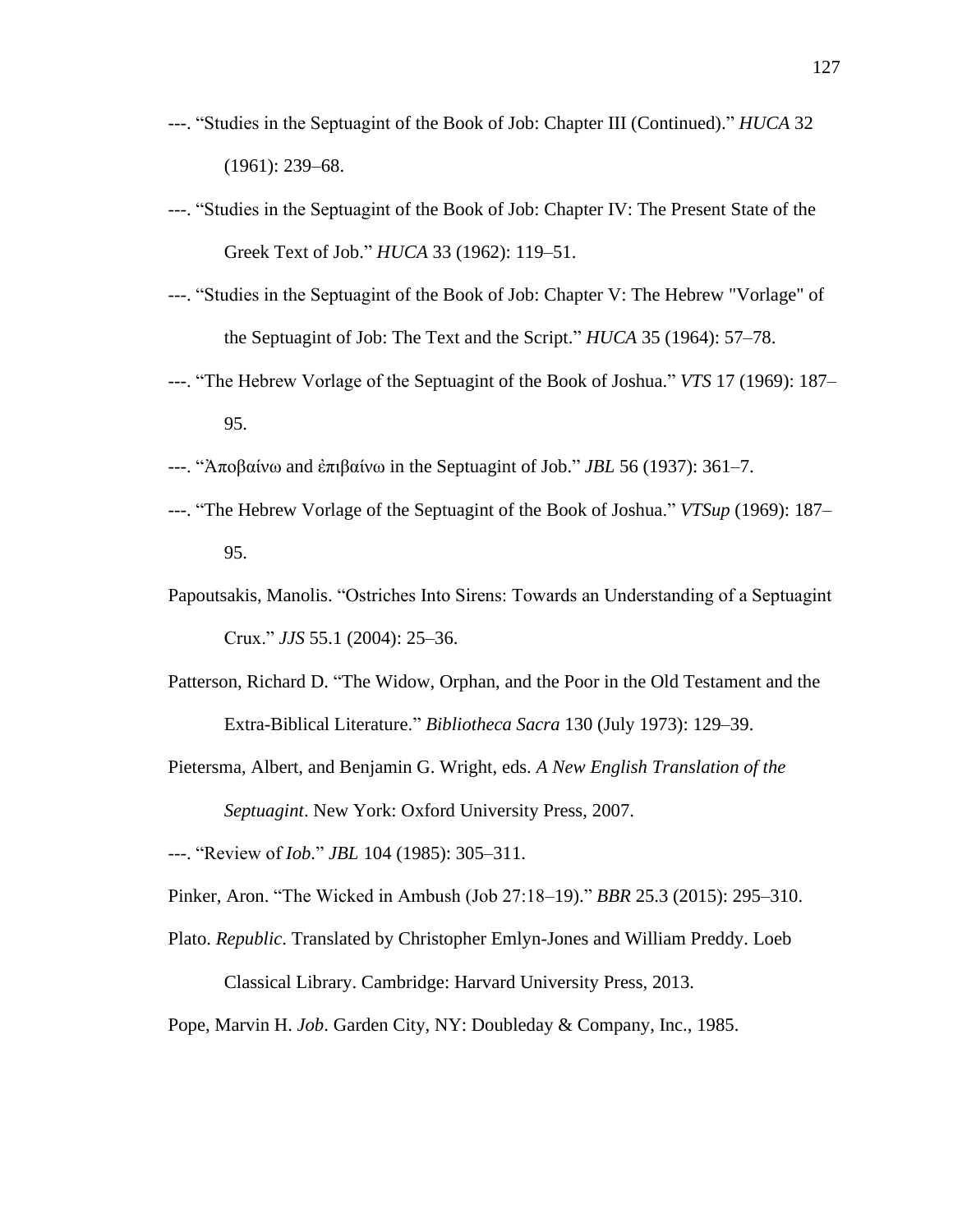Reed, Annette Yoshiko. "Job as Jobab: The Interpretation of Job in LXX Job 42:17b–e." *JBL* 120.1 (Spring, 2001): 31–55

Reider, Joseph. "Some Notes to the Text of the Scriptures." *HUCA* 3 [1926]: 109–16.

Rimbach, James. "'Crushed Before the Moth' (Job 4:19)." *JBL* 100 (1981): 244–6.

- Roberts, Alexander and James Donaldson, eds. *The Ante-Nicene Fathers*. 1885–1887. 10 vols. Reprint. Peabody, Mass.: Hendrickson, 1994.
- Rodd, Cyril S. "The Family in the Old Testament." *The Bible Translator* 18.1 (1967): 19–26.
- Ruprecht, Eberhard. "Das Nilpferd im Hiobbuch: Beobachtungen zu der Sogenannten Zweiten Gottesrede." *VT* 21 vol. 2 (1971): 209–31.
- Sarot, Marcel. "Theodicy and Modernity: An Inquiry into the Historicity of Theodicy." Pages 1–26 in *Theodicy in the World of the Bible*. Edited by Antti Laato and Johannes C. de Moor. Leiden: Brill, 2003.
- Schaff, Philip, editor. *The Nicene and Post-Nicene Fathers*, 7 vols. Reprint. Grand Rapids: Eerdmans, 1968.
- Schaper, J.L.W. "The Unicorn in the Messianic Imagery of the Greek Bible." *JTS* 45.1 (April 1994): 117–36.
- Schifferdecker, Kathryn. *Out of the Whirlwind: Creation Theology in the Book of Job*. Cambridge, MA: Harvard Theological Studies, 2011.
- Schwartz, Joshua. "Dogs in Jewish Society in the Second Temple Period and in the Time of the Mishnah and Talmud." *JJS* 55.2 (September 2004): 246–77.
- Scolnicov, Samuel. *Plato's Method of Hypothesis in the Middle Dialogues*. Sankt Augustin: Academia Verlag, 2018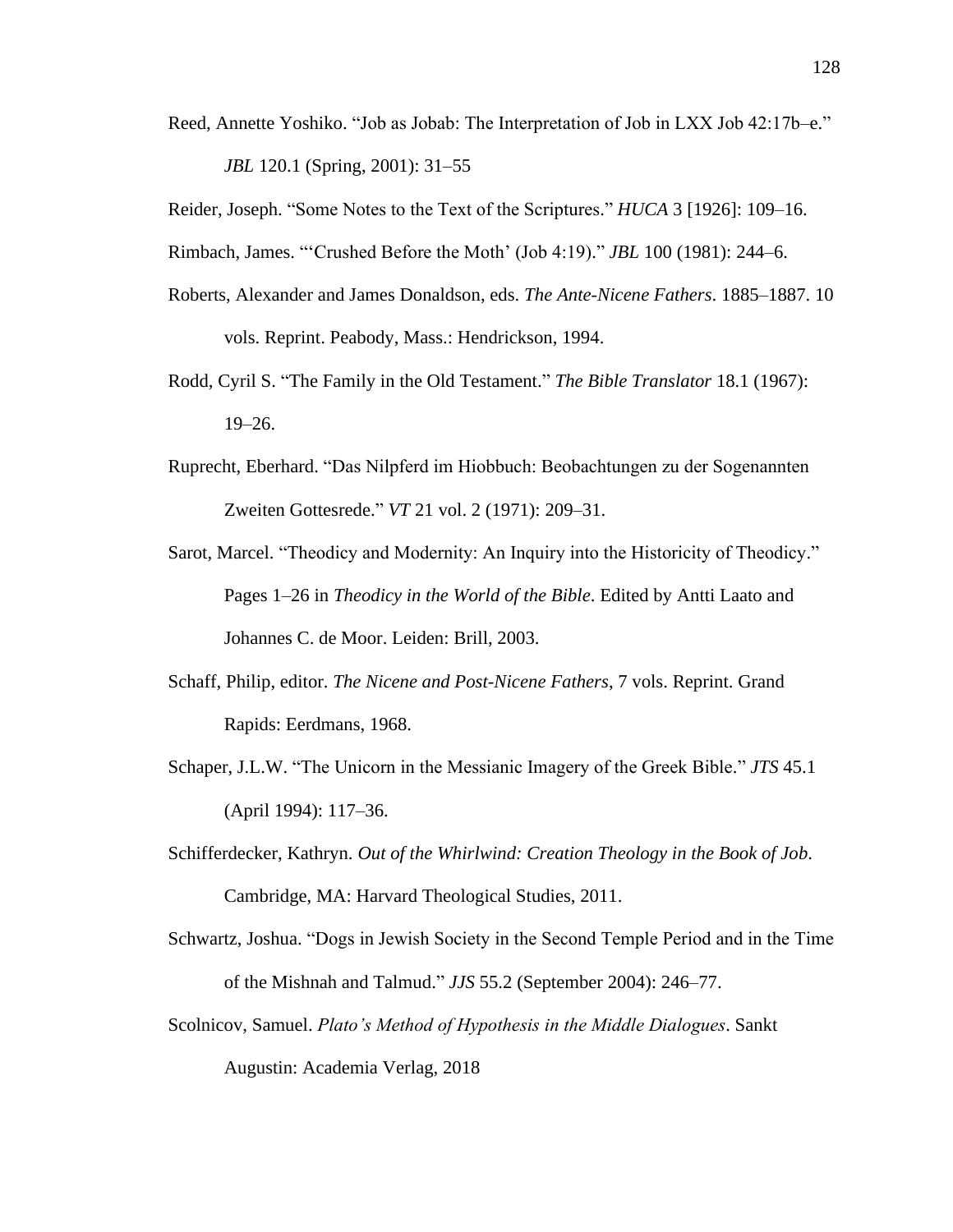- Spronk, K. "Rahab." Pages 684–6 in *Dictionary of Demons and Deities in the Bible*. Edited by Pieter Willem van der Horst, et al. 2nd Edition. Grand Rapids, MI: Eerdmans, 1999.
- Strawn, Brent A. *What is Stronger Than a Lion?: Leonine Image and Metaphor in the Hebrew Bible and the Ancient Near East*. Fribourg: Academic Press, 2005.
- Swete, Henry Barclay. *An Introduction to the Old Testament in Greek*. Cambridge: Cambridge University Press, 1902.
- Thackeray, Henry St. John. *A Grammar of the Old Testament in Greek*. Reprint. Eugene, OR: Wipf and Stock, 2008.
- Thomas, D. Winton. "A Consideration of Some Unusual Ways of Expressing the Superlative in Hebrew." *VT* 3 (Jul. 1953): 209–224.
- Thomas, D. Winton. "Kelebh 'Dog': Its Origin and Some Usages of It in the Old Testament." *VT* 10, Fasc. 4 (Oct 1960): 410–427.
- Topel, L. J. "What Kind of a Sign are Vultures? Luke 17,37b." *Biblica* 84 (2003): 403– 411.
- Ulrich, Eugene. "Origen's Old Testament Text: The Transmission History of the Septuagint to the Third Century C.E." Pages 3–33 in *Origen of Alexandria: His World and His Legacy*. Edited by Charles Kannengiesser and William L. Petersen. Notre Dame, IN: Notre Dame University Press, 1988.
- United Bible Societies. *Fauna and Flora of the Bible*. London: United Bible Societies, 1980.
- Van der Zwaan, Pieter. "Some psychoanalytical meanings of the skin in the book of Job." *Verbum et Ecclesia* 38(1): 1–8.